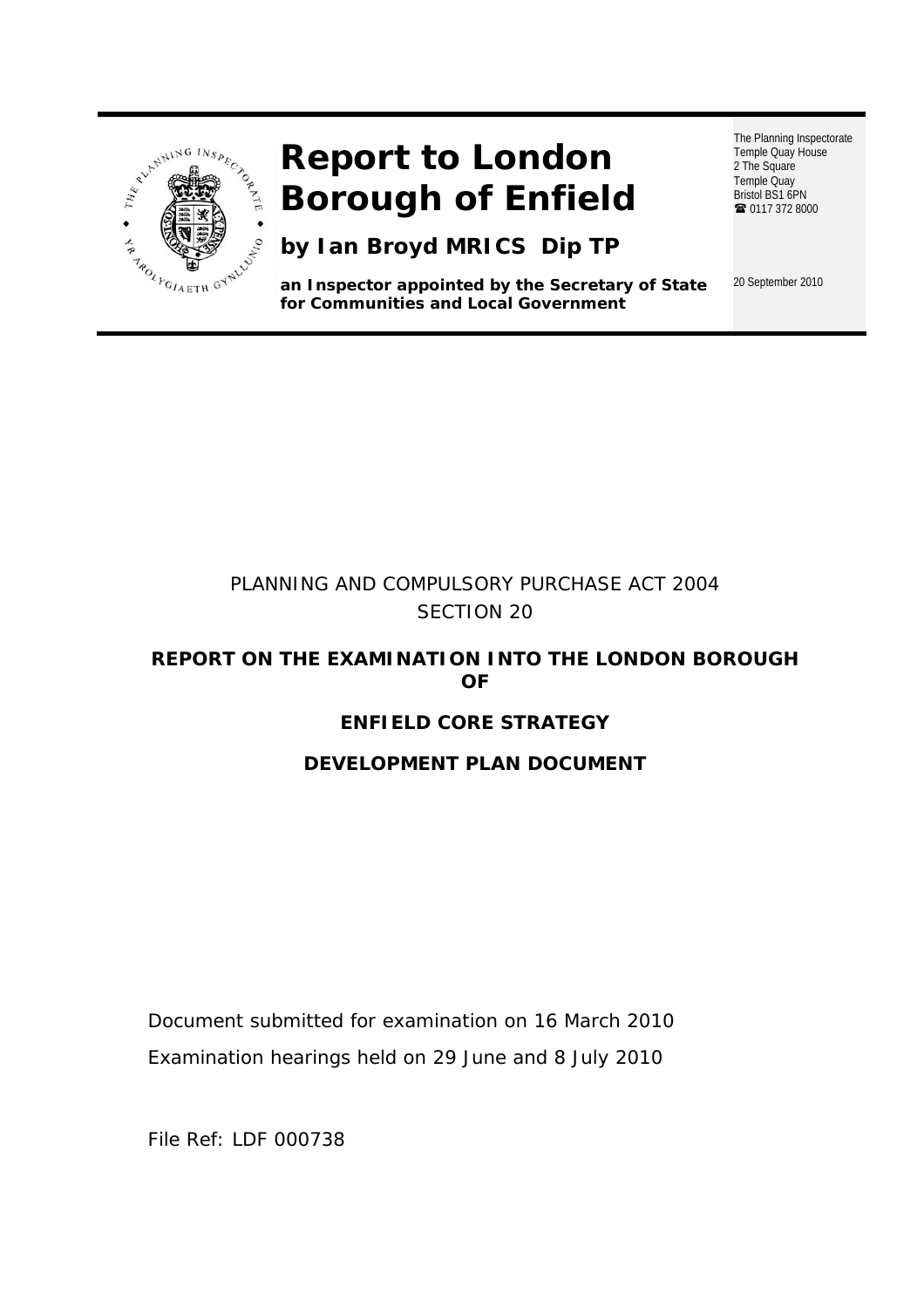## **ABBREVIATIONS**

| AAP          | Area Action Plan                       |
|--------------|----------------------------------------|
| AQMA         | Air Quality Management Area            |
| <b>BD</b>    | <b>Background Document</b>             |
| <b>CIL</b>   | Community Infrastructure Levy          |
| CS           | Core Strategy                          |
| CSSD         | Core Strategy Submission Document      |
| <b>DPD</b>   | Development Plan Document              |
| EB           | Evidence Base (Document)               |
| <b>FMC</b>   | <b>Further Minor Change</b>            |
| <b>GLA</b>   | <b>Greater London Authority</b>        |
| GOL          | Government Office for London           |
| ha           | <b>Hectares</b>                        |
| <b>IDP</b>   | Infrastructure Delivery Plan           |
| LB           | London Borough                         |
| LBE          | London Borough of Enfield              |
| LP           | London Plan                            |
| <b>LPA</b>   | Local Planning Authority               |
| LSIS         | Locally Significant Industrial Site    |
| LVRP         | Lee Valley Regional Park               |
| <b>MDS</b>   | Major Development Site                 |
| <b>NGAP</b>  | Northern Gateway Access Package        |
| <b>NLSA</b>  | North London Strategic Alliance        |
| <b>NMP</b>   | <b>National Minerals Policy</b>        |
| pdl          | Previous developed land                |
| PMC          | Proposed Minor Change                  |
| <b>PPG</b>   | <b>Planning Policy Guidance</b>        |
| <b>PPS</b>   | <b>Planning Policy Statement</b>       |
| S            | Section                                |
| <b>SAC</b>   | Special Areas of Conservation          |
| SCI          | Statement of Community Involvement     |
| <b>SIL</b>   | Strategic Industrial Location          |
| <b>SPA</b>   | <b>Special Protection Area</b>         |
| <b>SPD</b>   | <b>Supplementary Planning Document</b> |
| SSSI         | Site of Special Scientific Interest    |
| <b>TfL</b>   | Transport for London                   |
| <b>UDP</b>   | Unitary Development Plan               |
| <b>ULVOA</b> | Upper Lee Valley Opportunity Area      |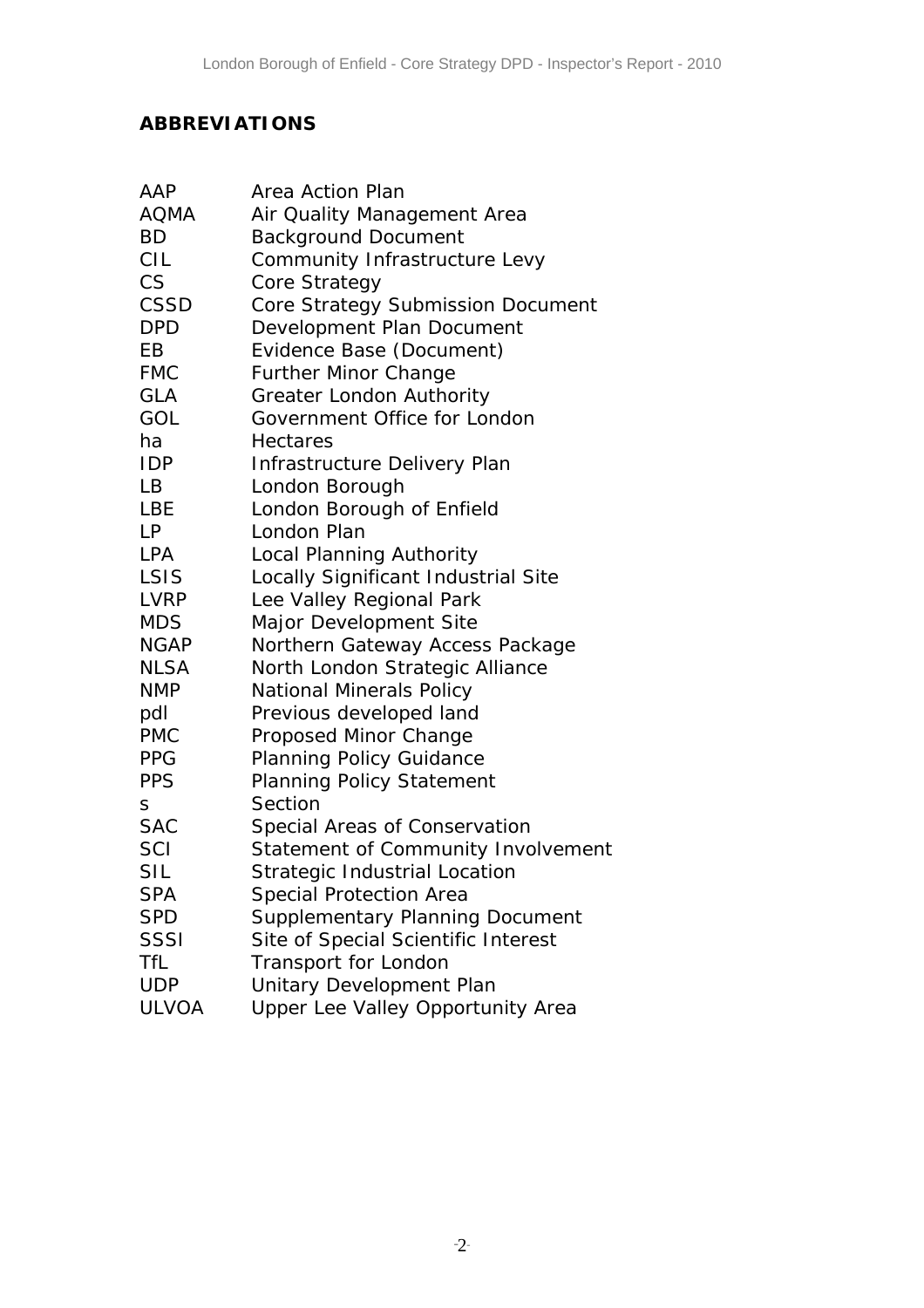## **Non-technical Summary**

**This report concludes that the Enfield Core Strategy provides an appropriate basis for planning of the borough over the next 15 years. The Council has sufficient evidence to support the strategy and can show that it has a reasonable chance of being delivered.** 

**I have found no need to make any recommendations that require changes to the Core Strategy relating to its soundness. Other changes, which I endorse, are of a minor nature and are based on suggestions put forward by the Council either in response to points raised by participants or for purposes of clarity, factual correction, consistency, correcting typographical errors or to improve referencing/signposting within the document. They do not alter the essential thrust of the Council's overall strategy.**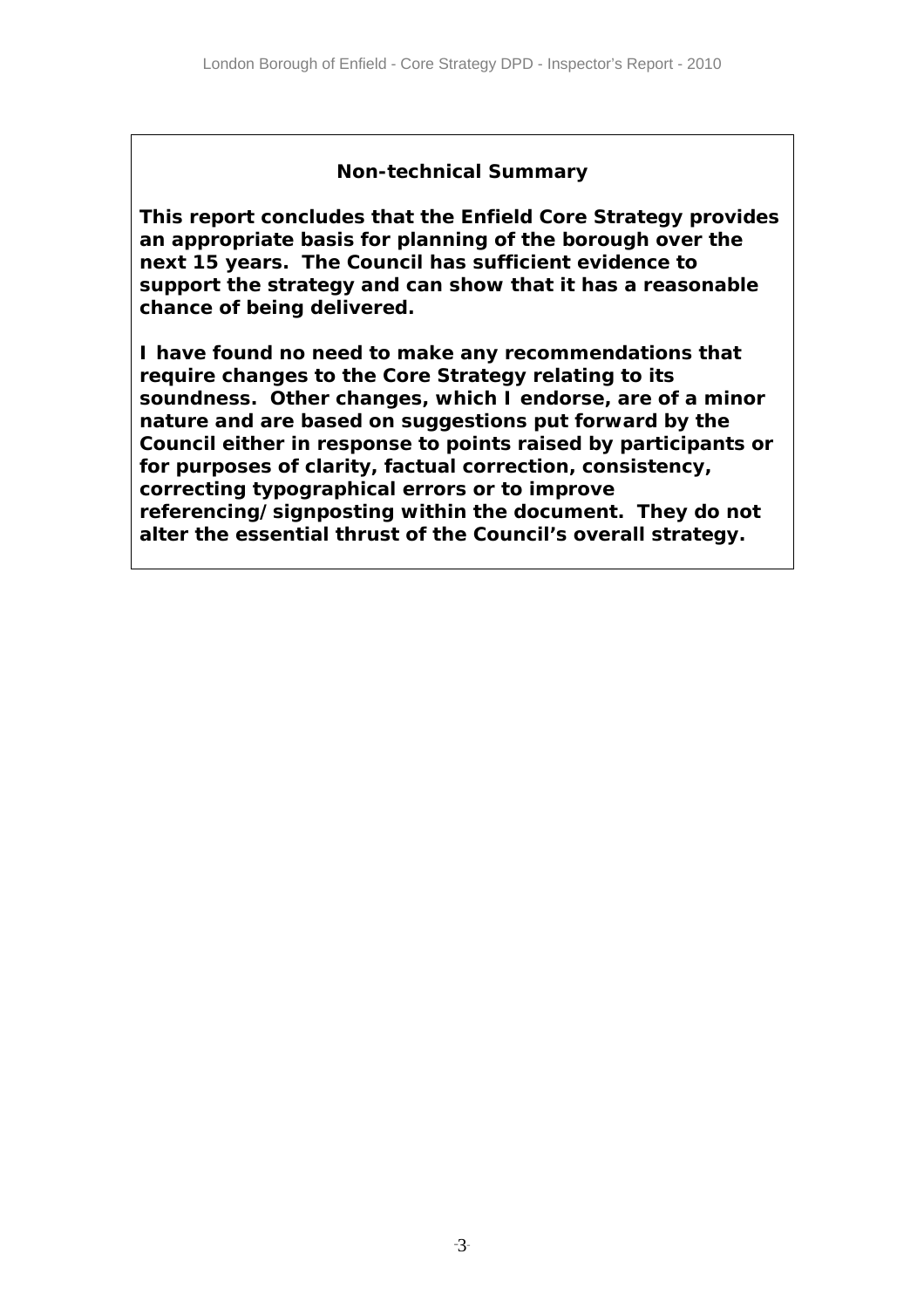| <b>LEGAL REQUIREMENTS</b>                                                      |                                                                                                                                                                                                                                                                                                                                                                                      |
|--------------------------------------------------------------------------------|--------------------------------------------------------------------------------------------------------------------------------------------------------------------------------------------------------------------------------------------------------------------------------------------------------------------------------------------------------------------------------------|
| Local Development Scheme<br>(LDS)                                              | The Core Strategy DPD is identified<br>within the Council's Local<br>Development Scheme 2010-2012<br>(BD-02). The Local Development<br>Scheme was brought into effect in<br>March 2010. There, the Core<br>Strategy DPD is shown as having a<br>submission date of February 2010.<br>The Core Strategy is compliant with<br>the LDS.                                                 |
| <b>Statement of Community</b><br>Involvement (SCI) and relevant<br>regulations | The Council's Statement of<br>Community Involvement (SCI) (BD-<br>04) has been found sound by the<br>Secretary of State and was formally<br>adopted by the Council in June 2006.<br>The Council has met the requirements<br>set out in the Regulations, including<br>Regulation $30(1)(d)$ and $30(1)(e)$<br>Statements (CSSD-06) and its Self<br>Assessment of Soundness (CSSD-07). |
| Sustainability Appraisal (SA)                                                  | Alongside the preparation of the DPD<br>the Council has carried out a parallel<br>process of sustainability appraisal<br>(CSSD-04). It has been<br>independently verified and is<br>adequate.                                                                                                                                                                                        |
| Appropriate Assessment                                                         | In accordance with the Habitats<br>Directive, an Appropriate Assessment<br>has been undertaken (EB-12). It<br>confirms that there would be no<br>significant harm to the conservation<br>of the SACs, SPAs and European sites<br>that lie either within Enfield or<br>neighbouring districts.                                                                                        |
| <b>National Policy</b>                                                         | The Core Strategy complies with<br>national policy.                                                                                                                                                                                                                                                                                                                                  |
| Sustainable Community<br>Strategy (SCS)                                        | Satisfactory regard has been paid to<br>the SCS (BD-10).                                                                                                                                                                                                                                                                                                                             |
| 2004 Act & Regulations                                                         | The Core Strategy complies with<br>the Act and the Regulations.                                                                                                                                                                                                                                                                                                                      |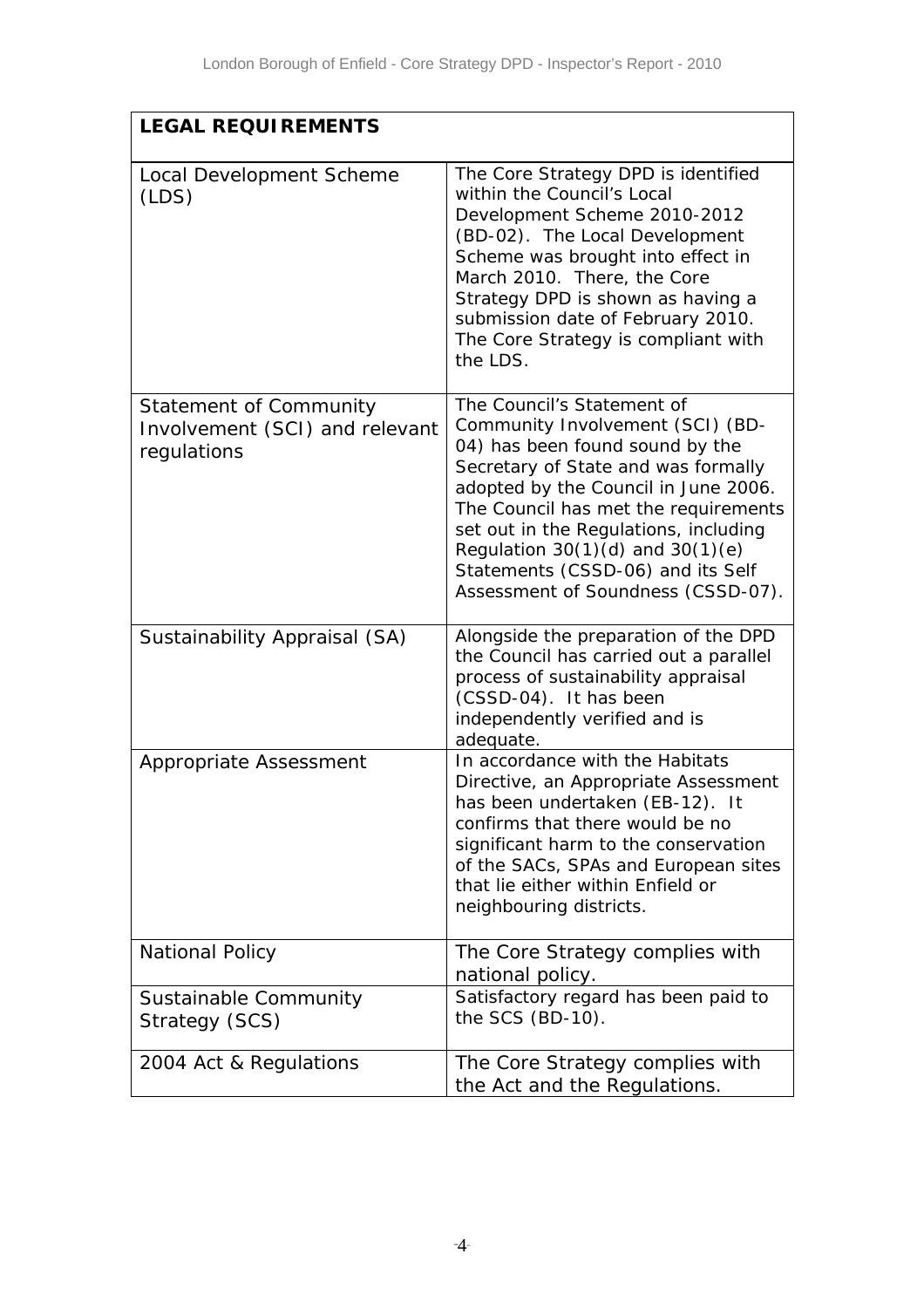#### **1 Introduction and Overall Conclusion**

- 1.1 Under the terms of Section 20(5) of the Planning & Compulsory Purchase Act 2004, the purpose of the independent examination of a development plan document (DPD) is to determine:
	- (a) whether it satisfies the requirements of s19 and s24(1) of the 2004 Act, the regulations under s17(7), and any regulations under s36 relating to the preparation of the document; and
	- (b) whether it is sound.
- 1.2 This report contains my assessment of the London Borough of Enfield Core Strategy DPD in terms of the above matters, along with my recommendations and the reasons for them, as required by s20(7) of the 2004 Act.
- 1.3 Appendix A to my report contains a number of minor changes suggested by the Council. The changes are in 2 parts. The first schedule was produced by the Council following publication of the pre-submission Core Strategy DPD (Schedule of Minor Changes CSSD-08)). The second, comprises changes suggested by the Council during the examination (Further Minor Changes (CSSD-11)). Both sets of changes have been suggested by the Council to improve the document and do not affect the soundness of the Plan. As they do not affect the soundness of the plan they are not dealt with in this report, but they are endorsed in the light of the Council's wish to include them.
- 1.4 I am satisfied that the DPD meets the requirements of the Act and Regulations. My role is also to consider the soundness of the submitted Core Strategy against the advice set out in Planning Policy Statement 12 (PPS12) paragraphs 4.51-4.52. In line with national policy, the starting point for the examination is the assumption that the local authority has submitted what it considers to be a sound plan. My overall conclusion is that the Core Strategy DPD is sound.

#### **2 General & Background**

2.1 The DPD begins by providing the national, regional and local policy context to the Council's Core Strategy. It then goes on to confirm Enfield's strategic objectives. It then outlines the borough's spatial strategy the main thrust of which is to focus future growth and development on 4 strategic growth areas located in Central Leeside, North East Enfield, Enfield Town and the area around the North Circular Road at New Southgate. The DPD contains 46 policies and is some 236 pages long of which 67 pages comprise appendices. The policies are arranged in sections dealing with housing, economic development, physical infrastructure, environmental protection and green infrastructure, place making and implementation and monitoring.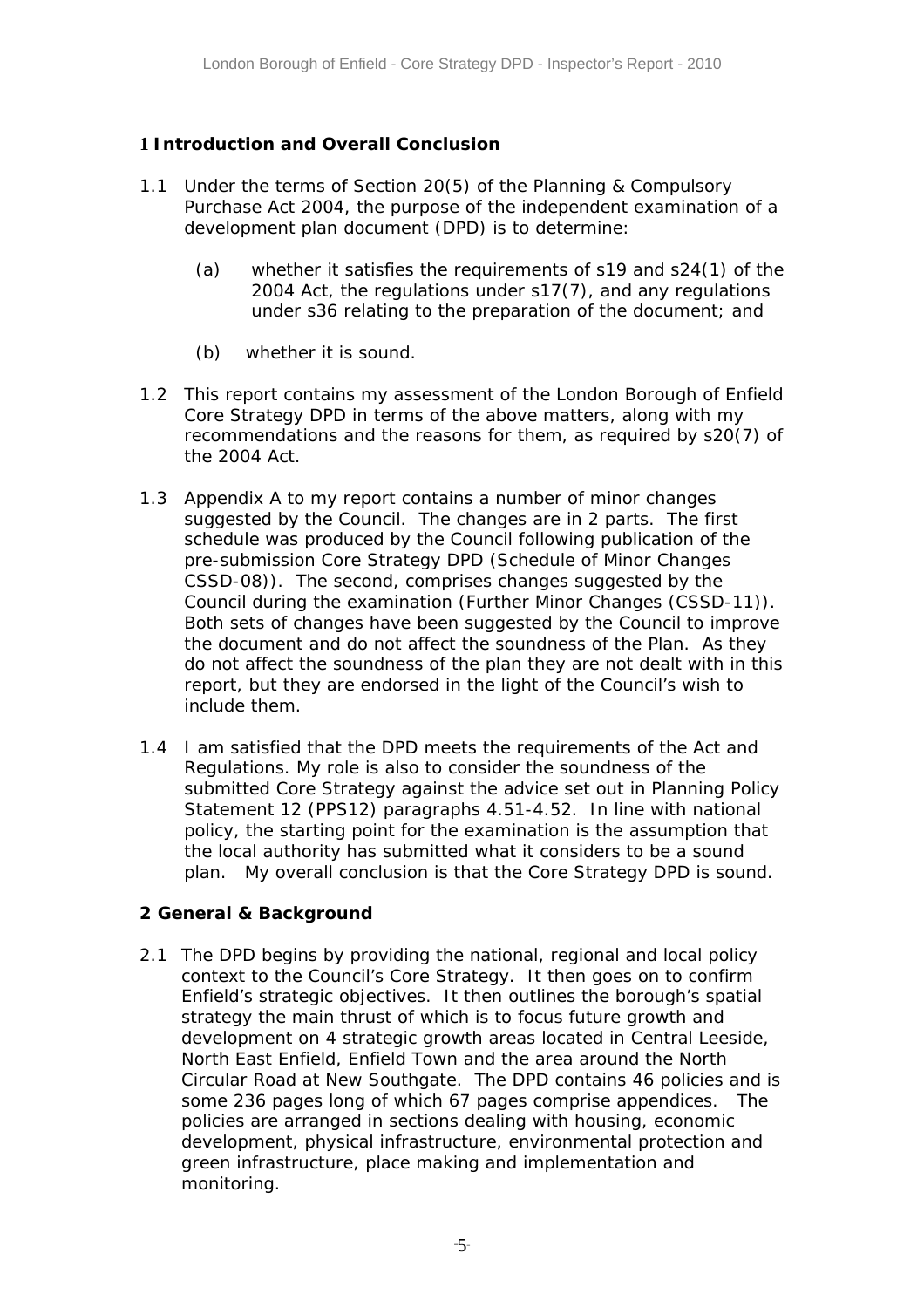2.2 **Please note that the numbering and coverage of the issues I deal with in the report do not follow the issues for examination that I listed at my Pre-Hearing Meeting (Pre-Hearing Meeting Notes, 12 May 2010). To avoid repetition and to deal succinctly with what I regard as the key issues, I have combined some issues and excluded others where I do not see them addressing the basic soundness of the CS or where the Council has dealt with them through a proposed minor change to the CS**.

**\*\*\*** 

#### **3 Assessment of Soundness**

#### 3.1 *Issue 1 – Whether the CS represents an effective holistic document in accordance with PPS12 guidance.*

3.2 The CS has been prepared fully in accord with the guidance laid down in PPS12. The strategy and policies are based on a substantial and focused evidence base that is both robust and credible. The strategy timeline of 15 to 20 years exceeds that laid down in PPS12 (paragraph 4.13). Deliverability is set out in an Infrastructure Delivery Programme. The CS policies have been written to allow for changing circumstances to provide flexibility and monitoring will be carried out through an extensive list of measurable actions/indicators against defined targets where appropriate (CS, Section 10.3). I find the CS is sound, being justified, flexible and consistent with national policy and in conformity with the London Plan.

#### **\*\*\***

#### 3.3 *Issue 2 – Whether the regeneration schemes proposed for the 4 strategic growth areas are deliverable and viable.*

- 3.4 The Core Strategy (CS) proposes an impressive range of regeneration schemes to provide for a substantial increase in homes  $(11,000+$  units) and jobs  $(6,000+)$ . This order of growth will require additional infrastructure and community services to improve and support the existing and proposed increase in population over the period of the plan (2010/2011 to 2024/2025). Much of the new development is proposed to the south and on the eastern side of the district on previously developed land (pdl) often within Flood Zones 2 and 3. The CS acknowledges that flood risk presents a major challenge (paragraph 8.3).
- 3.5 The development of pdl could involve the prospect of having to deal with pollution on land formerly used for utilities, the cost of contributions towards flood defence/mitigation as well as other infrastructure and social infrastructure including affordable housing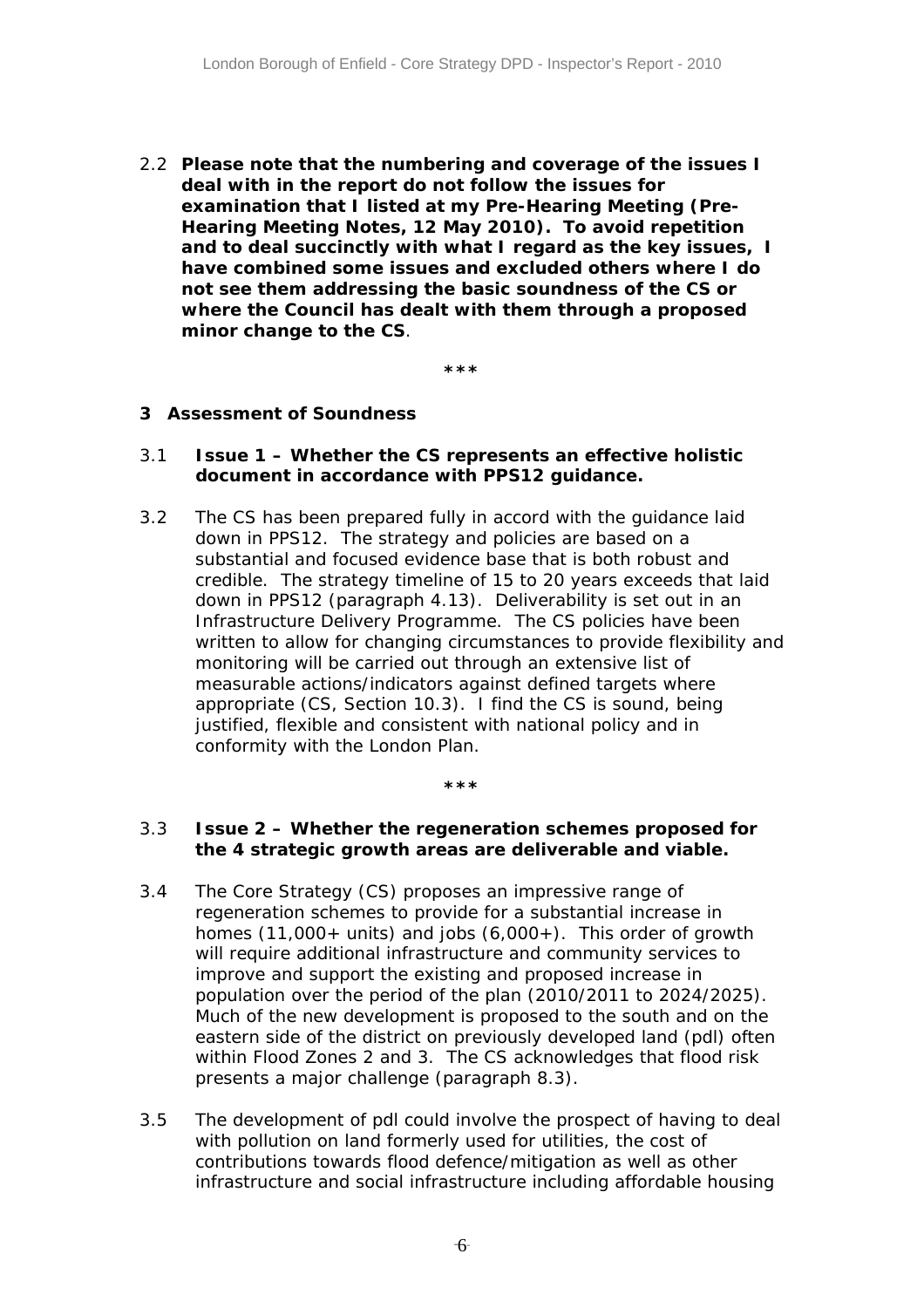and new schools. Given these factors, I posed the following questions of the Council: how it rated its prospects of delivering the strategy's planned development in the early years of the plan in the present depressed state of the economy? Whether there was evidence of current developer interest in developing in the district as a whole; and, if yes, whether that interest extends to those regeneration schemes planned for the early years of the plan?

- 3.6 The Council acknowledges that, in the current economic climate, the biggest risk to the delivery of development in the early (5 years) plan period is the recovery of the construction and house building industry (LBE/Issue 1). The CS envisages a minimum of a 15 year plan. The current uncertainty is not addressed in policy wording as economic cycles dictate that recovery is possible within the plan period. To provide certainty in delivering its objectives in the early period the Council has sought to profile schemes and establish a sound planning framework that will help create the conditions to attract capital investment and allow the Council to steer investment in ways to secure delivery.
- 3.7 Accordingly, it has phased development in the early years to progress developments which take a strong public sector lead. In the medium to long term, where delivery would be more dependent on private land interests and economic conditions, the Council, through a series of public partnerships and investment, is working to provide greater confidence by investing in master planning and viability work that will investigate the key challenges of the borough's pdl sites.
- 3.8 The evidence base to support the CS recognises the cumulative implications of development within the borough and in neighbouring boroughs. It has produced an Infrastructure Delivery Plan (IDP) (CSSD-10); it has engaged widely with statutory consultees and other partners in drawing up its strategy which is supported by its borough wide Transport Assessment (EB-18a). It will be contributing to the forthcoming Upper Lee Valley Transport Study that will be key to unlocking the potential for change in the Upper Lee Valley. It is confident that the challenges to its development proposals represented by the risk of flooding will be surmountable by adopting PPS25's sequential approach.
- 3.9 Although key sites within the overall regeneration and development package proposed in the strategy are wholly, or partly, within Flood Zones 2 or 3, I am satisfied that their development/redevelopment will be undertaken in such a way as to accord with PPS25 policies and thereby reduce the risk of flooding to acceptable levels in line with EA advice.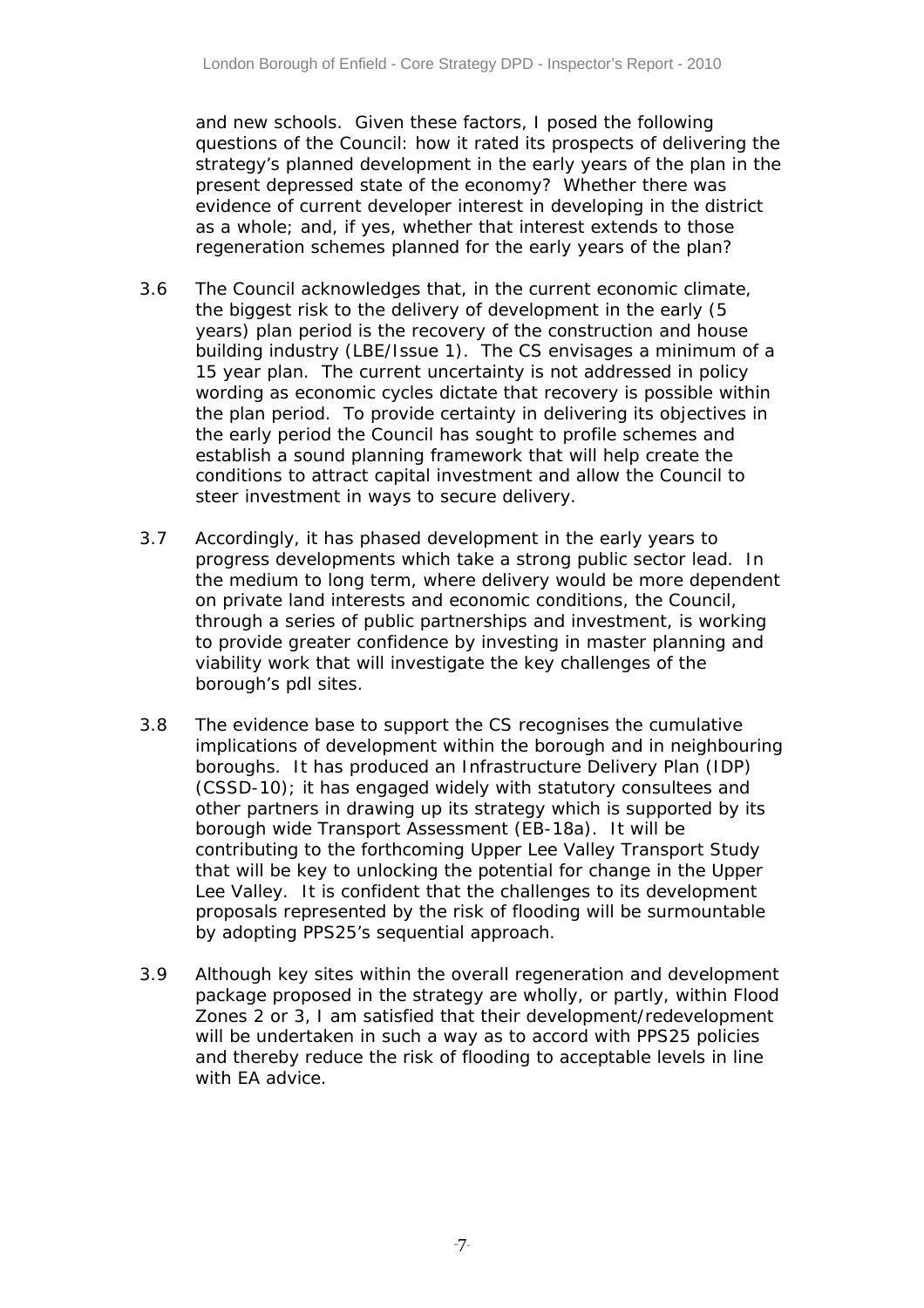*Whether CS regeneration proposals are currently showing active developer interest?* 

- 3.10 The Council confirms that it is taking a proactive role in the delivery of Place Shaping in the borough. Despite the current recession developer interest is strong in many parts of the borough which coupled with public sector investment will ensure delivery of regeneration programmes.
- 3.11 The Council lists schemes within **Meridian Water**, **Angel Edmonton, Enfield Town** and the **North Circular Road** where substantial development is under way or where there is active developer interest much of it on Council owned land. In addition, at **Ponders End** and **South Brimsdown**, three key development areas are identified at **Ponders End Central**, **Ponders End South Street Campus** and **Ponders End Waterfront**. Of 5 sites ear marked for development and following viability assessments, only one, (South Brimsdown) is regarded as likely to require public sector intervention.
- 3.12 The Infrastructure Delivery Plan outlines the proposed infrastructure to be delivered within the plan period. Infrastructure Schedule A4.1-A49 sets out the proposed infrastructure to be included in the Strategic Growth Areas where the majority of the housing and employment is to be concentrated. A Planning Contributions & Community Infrastructure Levy Supplementary Planning Document (SPD) is to be produced in 2011. A key consideration of the SPD will be that any proposed levy should not inhibit development in the borough.

#### Conclusions on Issue 2

3.13 Notwithstanding the effects of the current economic recession, I consider that the Place Shaping Priority Areas proposals for both the early years and for the remainder of the plan period are flexible, viable and deliverable and that the CS is sound.

#### **\*\*\***

#### 3.14 *Issue 3 – Whether Core Policy 1 is effective and justified in focusing strategic growth on the 4 areas identified.*

3.15 The Council's approach to focusing growth on 4 Strategic Growth Areas is founded on what I accept is an extensive robust and credible evidence base. The strategy is consistent with the London Plan (LP) and will seek to address the disparities across the borough that are evident in health, wealth, education attainment and environmental attainment by concentrating development in those areas where the levels of deprivation and need are greatest. It has been accepted as providing the most appropriate strategy when considered against reasonable alternatives. As already discussed under issue 2 I find the strategy is deliverable and flexible given the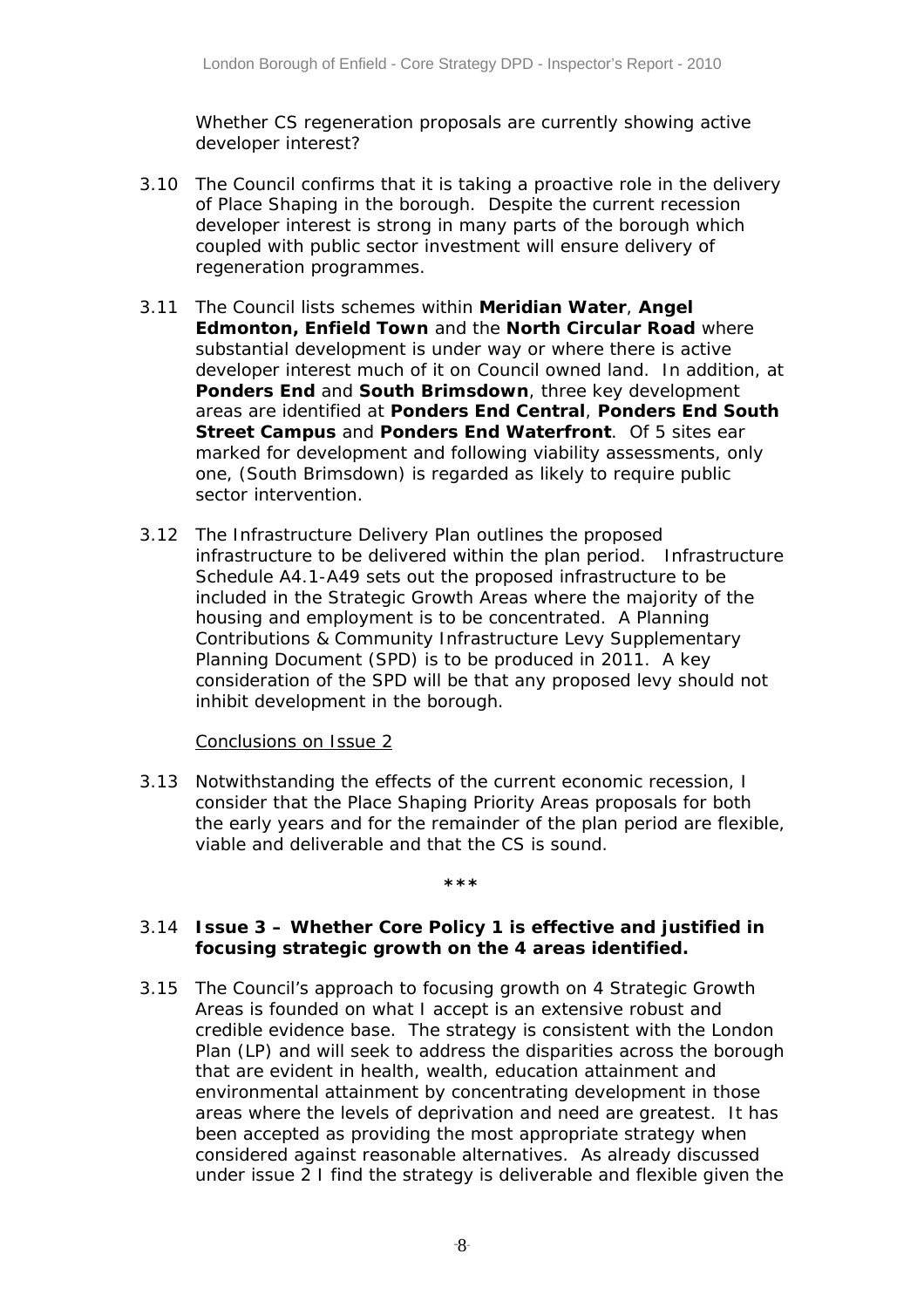constraints on development imposed by the current economic conditions. The strategy is capable of being monitored and Section 10.3 of the CS provides for that to be done. I find Core Policy 1 is sound in basing its strategy on the 4 Strategic Growth Areas.

#### **\*\*\***

- 3.16 *Issue 4 Whether the amount of housing proposed in Core Policy 2 (Housing Supply & Locations for New Homes) can be provided in the Strategic Growth Areas; whether the quantum of housing proposed is based on a robust, credible and transparent evidence base; whether alternative delivery locations other than the Strategic Growth Areas need to be identified.*
- 3.17 Core Policy 2 of the CS plans to provide for some 11,000 new homes (some 730 units pa) in the 15 year period 2010/11 to 2024/25. This is well in excess of the 3,950 (395 pa) ten year target in the current LP. It also comfortably exceeds the increased target of 5,600 units (560 pa) proposed for the ten year period 2011/12 to 2021/22 in the emerging draft Replacement LP. The breakdown provided in Core Policy 2 shows where the new housing will be located. Of the indicative target of 2,690 units for the first 5 years of the plan, the 4 Strategic Growth Areas would provide some 37%, other large sites some 18% and small sites some 45%. The evidence base includes the Enfield Housing Trajectory Justification Report 2009 (EB-03) and the GLA's Strategic Housing Land Availability Assessment & Housing Capacity Study 2009 (EB-21A). These support the attainability of the CS's housing proposals.
- 3.18 Further detailed justification for its approach to achieving its housing targets is provided by the Council in its paper LBE/Issue 11 and in evidence provided in its rebuttal of a respondent's assertion that a number of sites included in its Housing Trajectory Justification Report were not deliverable.
- 3.19 I am satisfied that the quantum of housing proposed in the Strategic Growth Areas is deliverable over the period of the plan and, even in the early years when economic conditions are likely to prove difficult, all reasonable measures are being undertaken by the Council to ensure that delivery will stay on target (see Issue 2 above). The Council's housing evidence and its further elaboration of that evidence set out in LBE/Issue 11 paper have not been seriously challenged. I find that the strategy's indicative housing supply figures and the proposed locations, set out in Core Policy 2 are sound.
- 3.20 The CS's housing allocations are so far in excess of the LP requirement both in the current and emerging Replacement LP that I see no reason or justification for the CS to identify alternative locations for the provision of housing in the borough.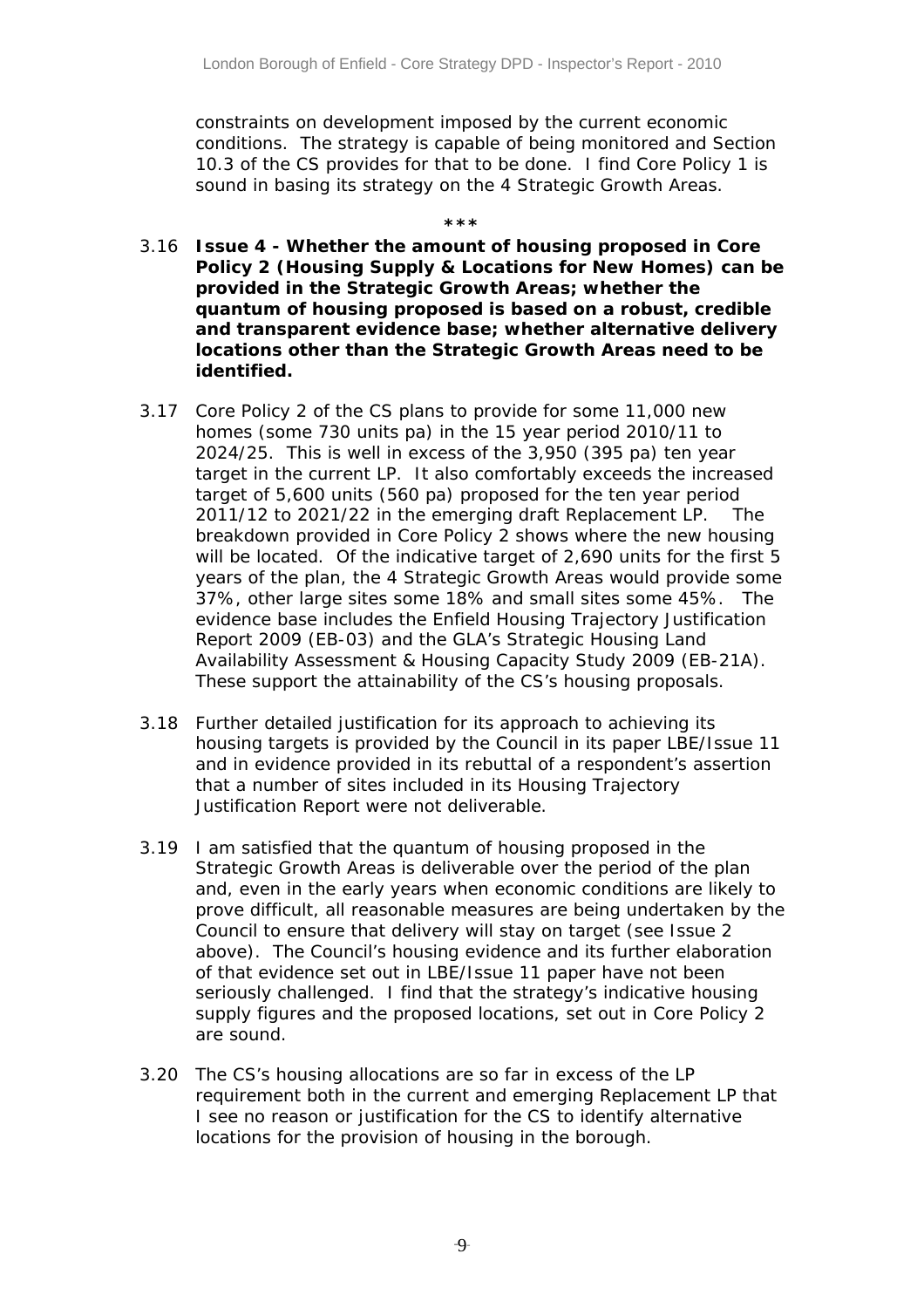3.21 The CS is sound with regard to the proposed location of housing, the quantum proposed, its anticipated delivery and the evidence base on which these matters are founded.

**\*\*\***

#### 3.22 *Issue 5 - Whether in order to be effective Core Policy 5 (Housing Types) needs to confirm that new housing types and sizes will need to be updated to reflect the findings of Strategic Housing Market Assessments (SHMAs) & Local Market Assessments (LMAs) when reviewed.*

3.23 The policy reflects the present under-provision of particular types of housing. The forthcoming Development Management DPD will set out arrangements for its application on a site by site basis. The policy will be applied flexibly in recognition that the housing mix recommended will not be appropriate on some sites. The policy will be kept under review as part of the Council's monitoring systems. If that process suggests that the policy's housing mix does not reflect needs as and when SHMAs or LMAs are undertaken, the policy will be reviewed. No change is required. The policy is effective and sound as drafted.

**\*\*\*** 

- 3.24 *Issue 6 Whether the Council is aware of the proportion of pdl sites identified in the Housing Trajectory Justification Report 2009 (EB-03) that would be regarded as having "abnormal" site conditions that would affect delivery of affordably housing.*
- 3.25 As already mentioned, some 37% of the CS's housing supply, in the first 5 years of the plan, would be located in the 4 Strategic Growth Areas. The Council confirmed (Hearing Agenda Issue Paper LBE/Issue 12A) that, of the sites identified in the Enfield Housing Trajectory Justification Report 2009 (EB-03), 26 sites covering 71 ha (out of 70 sites covering some 106 ha) are located within flood risk areas and/or are potentially contaminated due to historic land use. However, 5 of these sites are under construction and therefore provide confidence that, in spite of potential constraints, development continues to be viable enough to proceed.
- 3.26 Of the remaining 21 sites, the biggest contributors are 2 sites totalling 41.3 ha. These are made up of land around IKEA and Tesco N18 in Central Leeside (19 ha) and North Circular Road (from Bounds Green Road to Callard Avenue) (22.31 ha). Only a small part of that area falls in a flood zone. The Council's paper LBE/Issue 12A provided sufficiently convincing evidence to persuade me that the incidence of "abnormal" costs would not significantly affect the delivery of affordable housing in the early, or later, years of the plan period.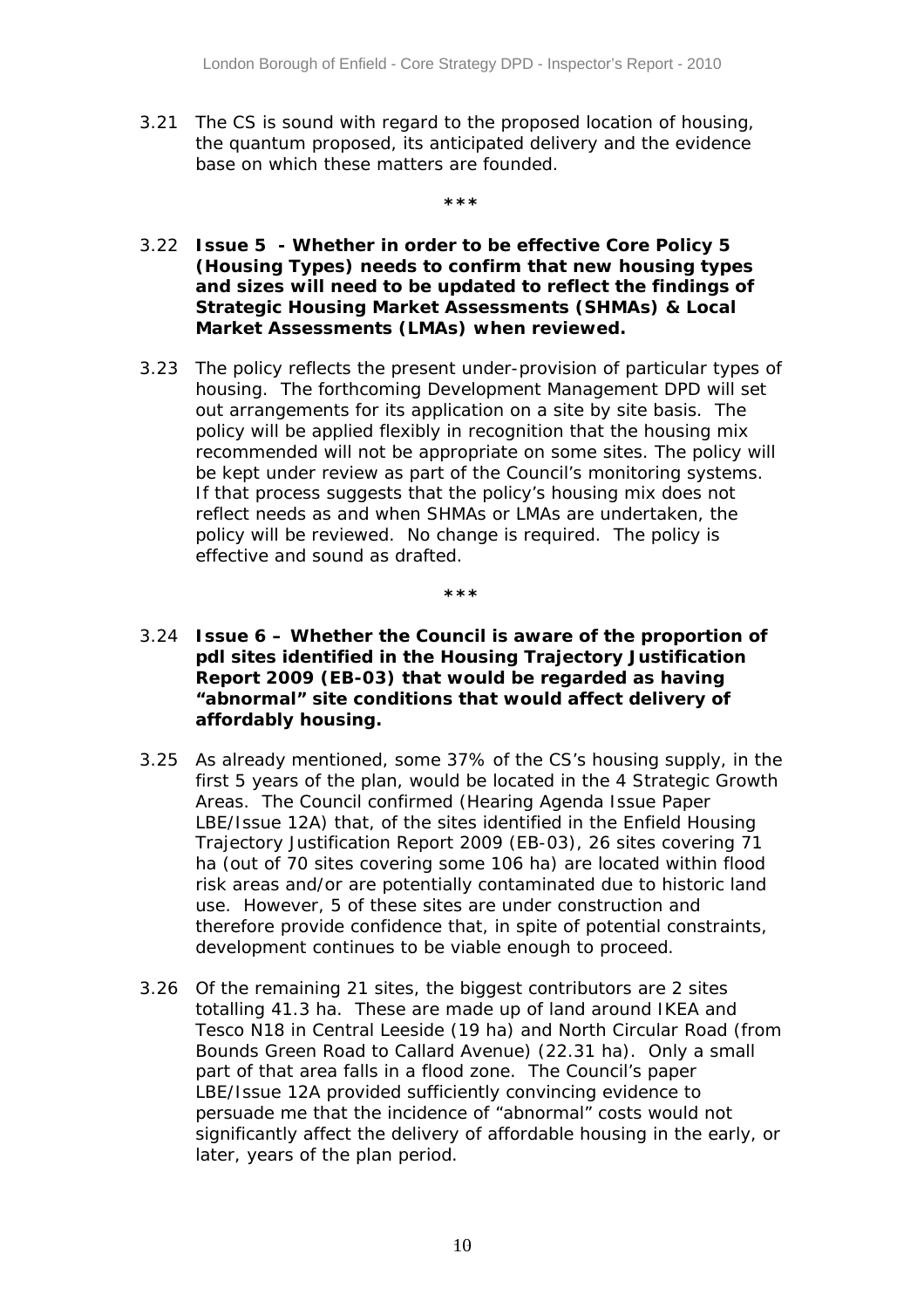3.27 The Council has agreed a 3 year target with the GLA to deliver 648 affordable homes (2008/9 to 2010/11). The Council's assessment that these are deliverable because there are enough schemes in the affordable housing programme is not disputed. For the early years, the Council identifies 8 large and 2 small sites that are shown to be deliverable, with affordable housing and are scheduled for completion in the first five years of the plan.

**\*\*\***

#### 3.28 *Issue 7 – Whether the CS should be considered independently of the Infrastructure Delivery Plan (IDP); whether Core Policy 1 should make reference to the IDP.*

3.29 The IDP (CSSD-10) forms part of the evidence base. It has been produced in accordance with paragraph 4.8 of PPS12 and sets out the additional infrastructure that will be required to support the planned levels of growth within the 4 Strategic Growth Areas. The CS cannot be considered separately from the evidence base. A minor change is proposed (FMC12) to clarify the link between the strategic growth areas and their infrastructure requirements contained in the IDP. I find the CS is sound in this respect and consistent with PPS12 guidance.

**\*\*\***

- 3.30 *Issue 8 (i) Whether the CS spatial strategy and proposed infrastructure framework will be effective in retaining businesses and attracting new.*
	- *(ii) Whether the CS proposals to safeguard employment land are justified; and*
	- *(iii) Whether the boundaries of the safeguarded employment areas are appropriately drawn in relation to: Harbet Road Industrial Estate/Meridian Water; Commercial Road and* **New Southgate Industrial Estates.**
	- *(iv) Whether Core Policy 37 is unsound because it does not specifically support the continued use of the Eco Park site for waste management purposes.*

#### *(i) The spatial strategy*

3.31 The borough contains a significant proportion of London's stock of employment land. Core Policy 13 seeks to protect and improve Enfield's employment offer by helping to facilitate the creation of at least 6,000 new jobs over the period of the plan  $(4,000 + jobs$  in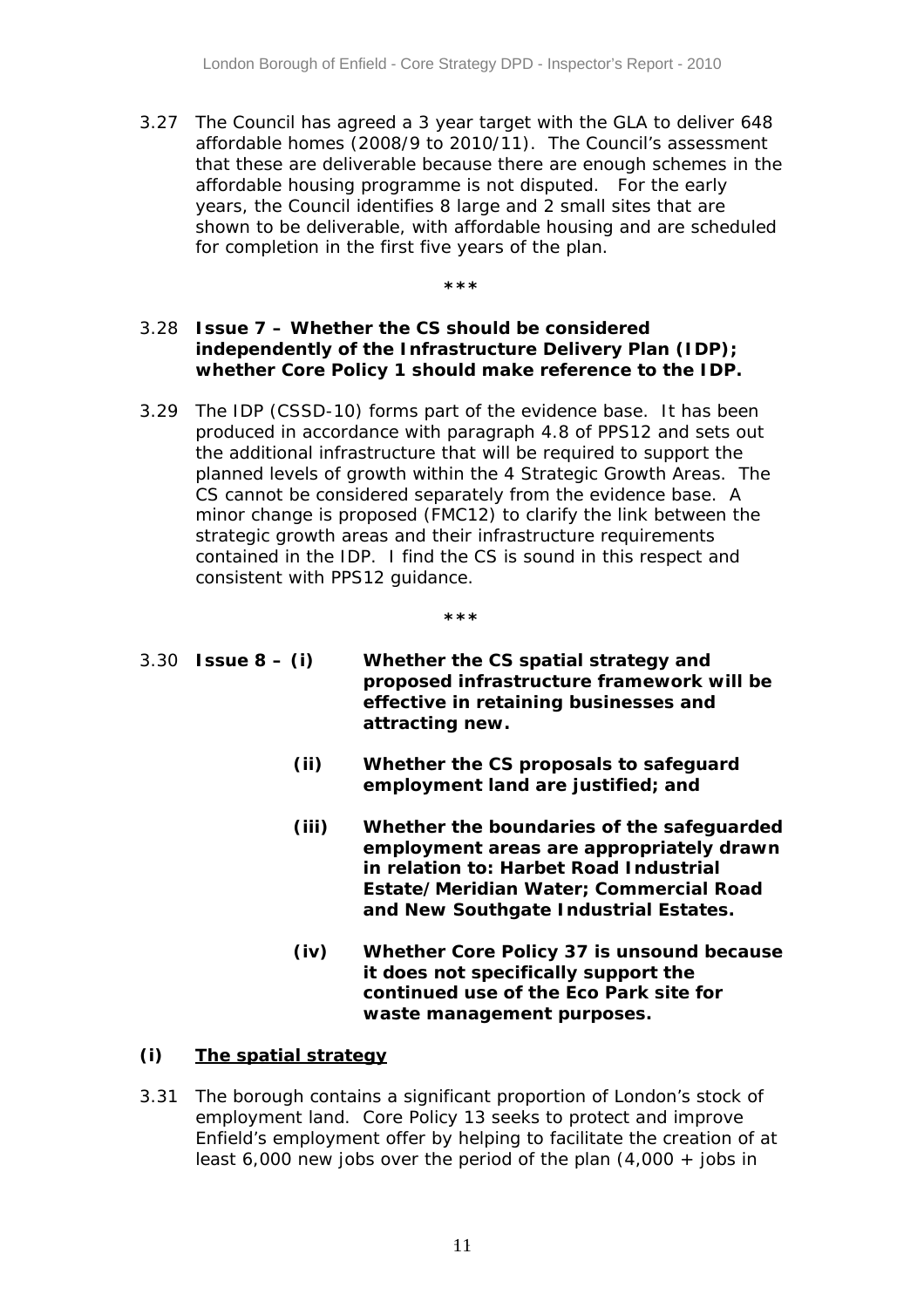the Upper Lee Valley and another 2,000 + in town centres and other Place Shaping Priority Areas).

3.32 The Enfield Employment Land Study 2006 (EB-07) and its review (Enfield Employment Land Update 2009 (EB-08)) underpin the Council's employment strategy. Following those studies, the Council has reviewed and rationalised its employment land bank with the objective of protecting, promoting and growing the local economy and safeguarding jobs while exploiting under-used and vacant land through regeneration in its Place Shaping Priority Areas. In my judgement the strategy represents a balanced approach in promoting urgently needed regeneration while retaining, for the most part, its strategic and locally important employment areas. The CS therefore sets a framework that should help to retain existing businesses while attracting new and modern ones to its existing employment areas and those areas identified for mixed development.

#### *(ii) Whether proposals to safeguard employment land are justified*

- 3.33 Core Policy 14 will safeguard 11 sites totalling some 309 ha identified under the London Plan (LP) as strategically important Strategic Industrial Locations (SILs). In addition, Core Policy 15 will safeguard some 31.9 ha of employment land on 9, Locally Significant Industrial Sites (LSISs). Land at Meridian Water (some 23 ha) and south Brimsdown (3 ha), at present identified indicatively as SIL, will be used to aid regeneration of 2 of the Strategic Growth Areas at Central Leeside and Ponders End (part of North East Enfield). Also in order to support regeneration, some 3.4 ha of LSIS land presently used for employment purposes will be developed for mixed uses.
- 3.34 This package is supported by the GLA which is concerned to ensure that strategic employment land is used sustainably and will be sufficient to meet London's planned economic and population growth. To this end the GLA identifies Enfield as a borough where limited transfer of industrial sites would be acceptable (GLA-Supplementary Planning Guidance - Industrial Capacity 2004). The loss of 26 ha of SIL to mixed development will be more than compensated for by designating an additional 60 ha of employment land as SIL resulting in a net gain of about 33 ha. New SIL designations will be made at Innova Park (about 26 ha), Aztec 406 (18 ha) and Edmonton Eco Park (16 ha).
- 3.35 Notwithstanding the proposed loss of 26 ha of SIL land, it is intended that, on redevelopment, a substantial element of modern employment floorspace at least equivalent to existing employment floorspace will be provided to meet the needs of local businesses. The same requirement is to be applied where land previously identified as LSIS is to be used to support regeneration. In the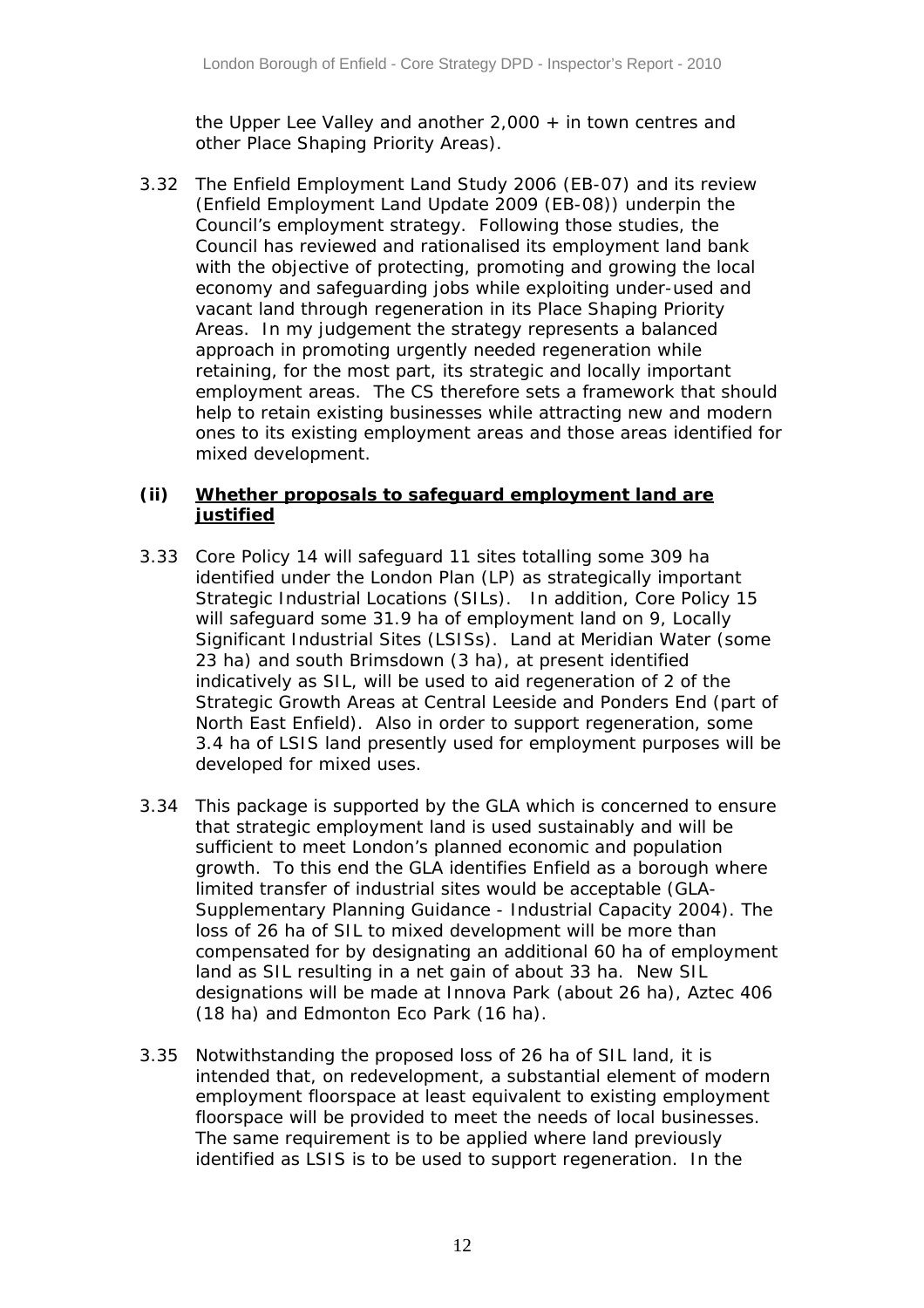circumstances I find that the measures proposed in the CS to safeguard employment land are sound.

#### *(iii) Whether the boundaries of employment areas are appropriately drawn.*

3.36 Criticism is made in respect of 3 existing employment areas. Under the employment strategy, Harbet Road Estate is to remain as a SIL site and Commercial Road Estate is to continue to be protected as a LSIS. A third, New Southgate, another LSIS, is to be partly redeveloped to aid regeneration of an adjoining housing estate.

#### Harbet Road Industrial Estate/Meridian Water

- 3.37 This estate forms part of a collection of employment sites to the south of the North Circular Road known collectively as Meridian Water, which in turn is within the wider employment area of Central Leeside. To the west of the canal Meridian Water is dominated by gas holders, 2 large retail stores (Ikea & Tesco), their car parks and vacant land. Harbet Road Estate, at some 18 ha, makes up the eastern part of the group and is separated from it by the canalised River Lee Navigation. It is more intensively developed than the central area.
- 3.38 The Harbet Road estate contains some 200 businesses providing an estimated 1,500 jobs. The Stonehill Estate makes up about half of the total area of the Harbet Road complex and approximately a third of its floorspace of the Stonehill part is vacant, much of it related to a single property. The land owner argues that the whole of the Harbet Road Estate should be de-designated from SIL and included in the mixed use regeneration of Meridian Water.
- 3.39 Harbet Road Estate makes a significant contribution to the local job market. Although the estate is well related to the strategic road network it is not as accessible in terms of public transport as the land to the west nor is it as well located to existing residential areas. It has a large number of ownerships and there is no guarantee that all landowners would wish to go down the mixed development route. While its premises command lower rents than better appointed estates elsewhere, it provides a variety of business premises that can continue to be attractive to small and medium sized businesses. Release of Stonehill Estate alone could create a relatively small pocket of residential use isolated from essential infrastructure such as schools.
- 3.40 Moreover, the land to the west represents a large and substantially under-used resource. It has the advantage of being in a small number of ownerships. The scale of development envisaged for the core of Central Leeside would support community and transport infrastructure that is required for the new community and improve that for existing residents in an area of high unemployment and deprivation. Furthermore, if public funding is constrained over the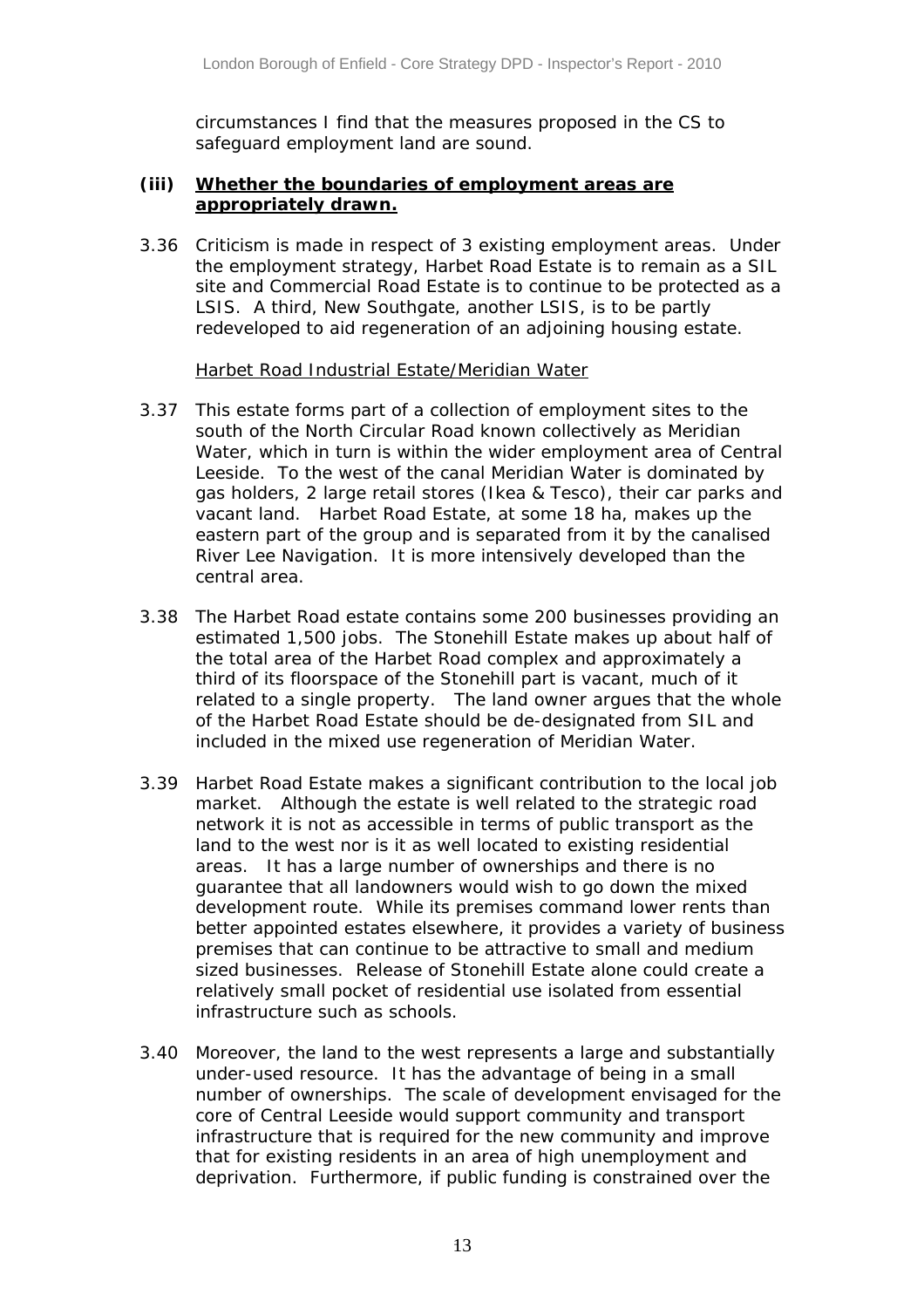early years of the plan, as is probable, concentrating redevelopment resources on the 23 ha central core is likely to be more successful than would be the case if it had to be spread more widely to embrace the less accessible Harbet Road area.

- 3.41 In contrast to Harbet Road, the 3 ha of land to the south of Brimsdown proposed for mixed development is under-used as a strategic industrial location. Moreover, that area is well located to take advantage of existing and proposed infrastructure and regeneration funding due to it being well related to public transport services. The 2 areas do not bear comparison in terms of accessibility, size, relationship to residential hinterland or the contribution each makes to the local business and jobs pool.
- 3.42 Core Policy 38 (Meridian Water) lays down a number of requirements including community infrastructure (e.g. residential, schools, health, shops and employment) with an indication that employment will occupy 20% of the area with other uses occupying the remainder. The employment use is stated as being set at "no less than 5.5 ha". This is criticised as being too prescriptive. Also criticised, on the grounds that it would stifle development, is the requirement that development should be progressed in tandem with phased improvements to public transport.
- 3.43 A Masterplan is being prepared for the area to test the Council's vision and, "will be flexible with delivery designed to grow and evolve as market and requirements change" (LBE/Issue 20). The Council need to set a framework for future development to guide developers and other stakeholders. With the flexibility promised in the preparation of the Masterplan, the policy will not be overly prescriptive. Nevertheless, a Further Minor Change proposed by the Council (FMC63) will remove the reference in the policy to "no less than 5.5 ha". The 20% indicative figure for revitalised employment uses will remain.
- 3.44 The Council's evidence base supports the tandem provision of public transport improvements. Rather than stifling development the requirement will unlock the regeneration potential of Meridian Water.
- 3.45 The Council acknowledges that the 2 gas holders at Willoughby Lane are still operational. Nevertheless, the means by which decommissioning would be implemented is too detailed a matter for the CS. That aspect would best be dealt with in the forthcoming AAP.
- 3.46 Finally, the package of regeneration proposals has to strike a balance between retaining an essential bank of employment land for existing and future needs while stimulating the investment necessary to achieve that renewal. The strategy strikes the correct balance as drafted. Despite the vacancy level, Harbet Road should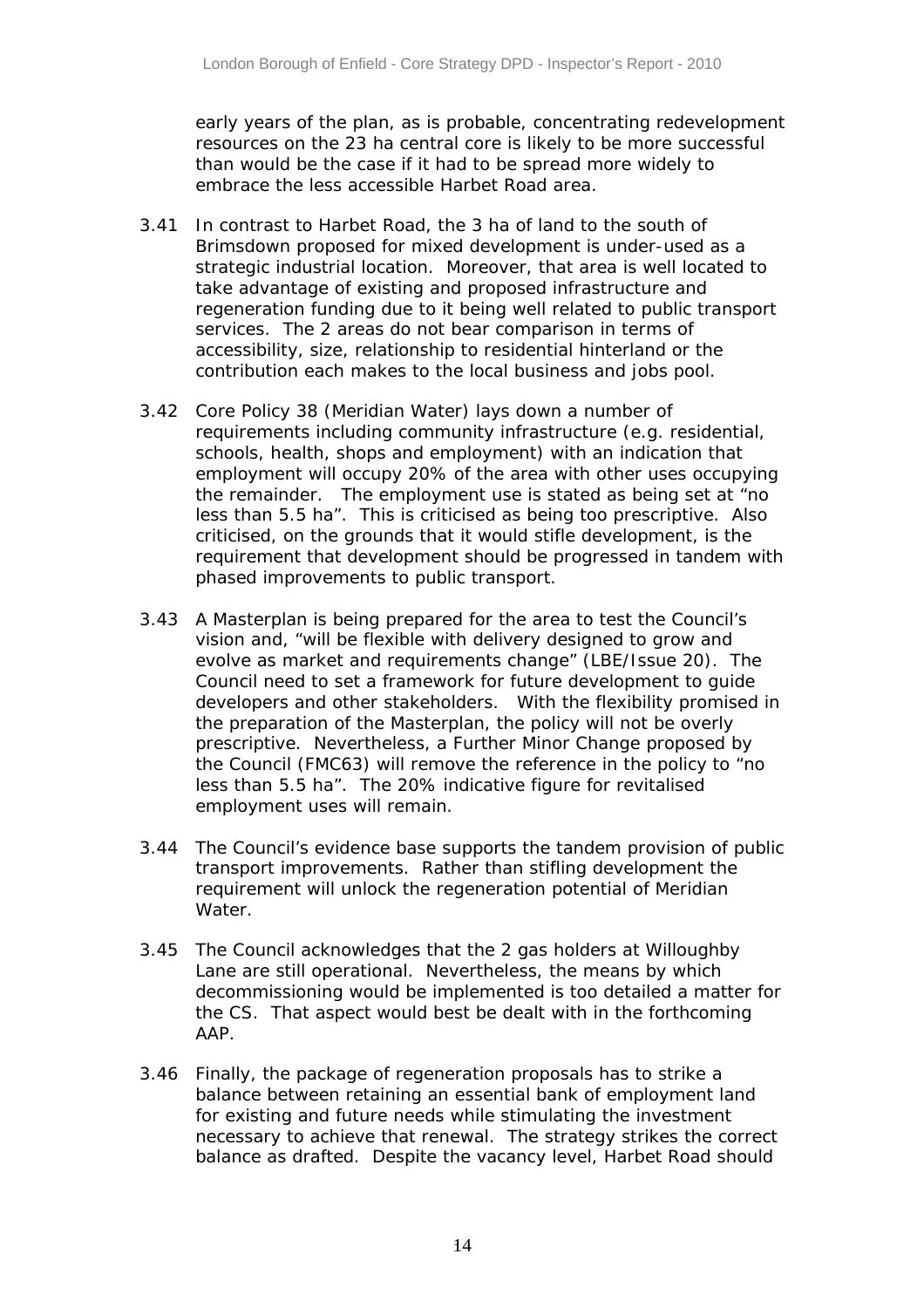remain and be protected as SIL and as a reserve of employment land for purposes of preparing a Masterplan for Meridian Water. Commercial Road / North Middlesex Industrial Estate

- 3.47 The estate is identified as a Locally Significant Industrial Site (LSIS). It has an area of about 9.4 ha. The retention of the northern part, representing about a third of the whole estate, is criticised because of the presence of vacant premises within this block. A narrow strip of land on the east side of Commercial Road was effectively removed from employment use in 1995 by the grant of planning permission for residential development; although that permission was never taken up. That strip is proposed for deletion from the proposed LSIS designation.
- 3.48 The Enfield Employment Land Study Update (2009) (EB-08) recommends that the estate continue to be safeguarded while being monitored for vacancies, with potential for improvement or redevelopment. The retention of the estate is seen as meeting a demonstrable short term demand for industrial development. It provides lower cost business premises, which contribute to the diversity of the local economy. Provided vacancies on the estate are kept under review as intended by the Council, the boundary of the LSIS designation should remain as proposed in the CS.

#### New Southgate Industrial Estate

- 3.49 This is a 1.8 ha industrial estate abutting the North Circular Road at the western gateway to the borough. The land is owned by the Council who propose to redevelop the western part (about 1 ha) in conjunction with the Ladderswood housing estate, adjoining to the north. The area is recognised as being one of high deprivation where opportunities will be sought to improve living conditions of residents, visitors and businesses.
- 3.50 The occupiers of a number of the units are concerned that they will be deprived of their business premises if the Council's regeneration proposals are implemented. Moreover, it is argued that the loss of employment land here would be contrary to the Council's commitment to encouraging local businesses and safeguarding jobs.
- 3.51 The Council is of the view that it is necessary to develop part of the industrial estate to achieve a viable and acceptable density on its proposed redevelopment of the adjoining housing estate. The proposal is for a residential led mixed use scheme that would include some  $3,000m^2$  of employment floorspace, which would approximate to that to be lost on redevelopment.
- 3.52 Those businesses that cannot be relocated in the replacement commercial floorspace would be assisted by the Council to find alternative premises in the borough. Given the regeneration objectives of the scheme and the intention to replace a similar employment floorspace, the redevelopment of part of this industrial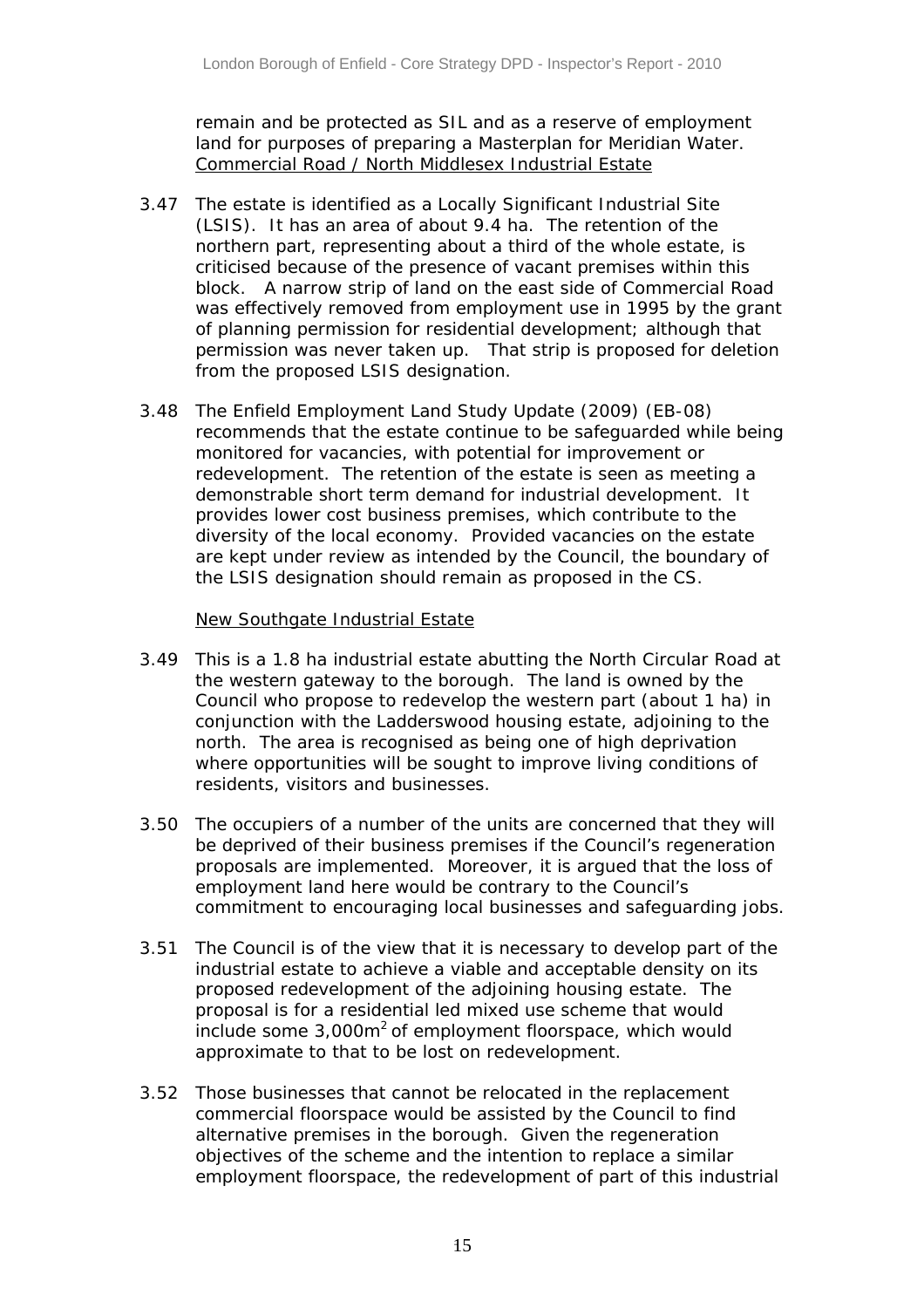estate is in line with PPS1 and PPS4 in positively and proactively encouraging sustainable economic growth by prioritising areas with high levels of deprivation for regeneration investment while seeking to make the most effective use of land. I find the proposed revision of the estate's boundary to be justified and Core Policy 15 to be sound.

3.53 My conclusions on these issues are firstly that the strategy will provide an effective employment framework that will encourage the retention of existing businesses and attract new and, secondly, that the rationalisation of employment allocations in respect of both SILs and LSISs are justified and sound in terms of the totality of the allocation and their definition on the Proposals Map.

#### *(iv) Eco Park*

3.54 Core Policy 14 (Safeguarding Strategic Employment Locations) confirms the protection of the Eco Park site at Edmonton as a SIL. Core Policy 22 safeguards existing waste management sites and a minor change (FMC61) to Core Policy 37 refers to the LPA's support of waste management on this site. The policy was not unsound as originally drafted, but a minor change proposed by the Council will help address North London Waste Authority's concerns.

#### **\*\*\***

#### 3.55 *Issue 9 – Whether the CS is unsound because it fails to adequately address the value of having the Lee Valley Regional Park (LVRP) so close to some of the most deprived communities in London.*

3.56 The CS acknowledges the value of the LVRP as a unique swathe of public open space, part of which is located in the borough, and which provides opportunities for sport and recreation on the doorstep of some of the most deprived areas of London. The spatial vision (CS, page 27), strategic objective 9 (page 30) and spatial strategy (page 33) all demonstrate a clear commitment to realising the potential and enhancing the value of the LVRP. Moreover, Core Policy 35 relates specifically to the LVRP and Waterways and confirms the intention to support the work of the key stakeholders in improving access to the park and in realising its potential. Core Policy 34 recognises the existing open space deficiencies in Upper Lee Valley and, in the light of the strategic growth proposed there, seeks to capitalise on the unique opportunities represented by the park to benefit the wider community. I find that the CS goes as far as it reasonably can in addressing the relationship of the LVRP to deprived communities and is sound in this regard.

**\*\*\***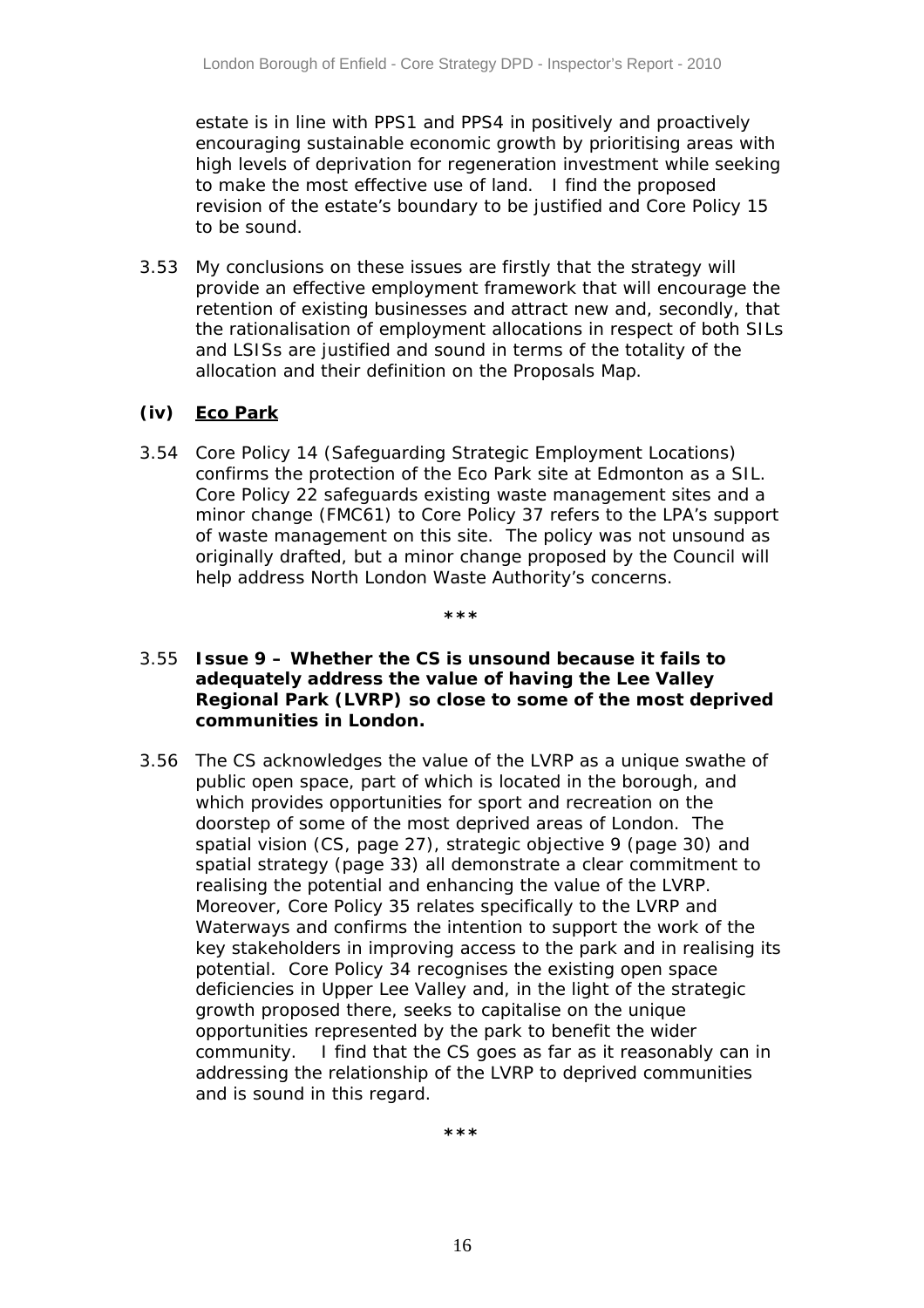#### 3.57 *Issue 10 - Whether the Core Policy 33 proposes the most appropriate strategy for Pickett's Lock.*

- 3.58 Pickett's Lock is a rectangular shaped parcel of predominantly open land, some 58 ha in area, located within the LVRP. The site is shown on the Proposals Map as a Major Development Site (MDS) in the Green Belt. The buildings, which include a cinema, Bowls Hall and Athletics Centre, occupy the south western part of the site and cover about 1.6 ha. About 3.75 ha of hardstanding provide car parking for the covered facilities. The built development represents a small proportion (2.8%) of the site identified as a MDS.
- 3.59 The Park Authority seeks to have an area totalling some 13.62 ha around the built-up part of the site excluded from the Green Belt in order to encourage and attract the development of commercial leisure activities onto the site.
- 3.60 In the absence of an adopted planning brief/master plan for the MDS it would not be appropriate to remove such a large area of land from the Green Belt merely based on the Park Authority's aspirations, particularly as those aspirations might well impact adversely on the Green Belt of which the site forms part. The Park Authority's intentions are based on a speculative ambition for the site that may or may not produce the facilities that it seeks to encourage. At present the site forms an important and integral function within the park and the Green Belt by virtue of its predominantly open character. The Council's decision to propose the site as a MDS accords with PPG2 (Annex C) and recognises the partially built-up character of the site. The CS need go no further in that recognition. Core Policy 33 is sound in its treatment of this site in the Green Belt.

#### **\*\*\***

#### 3.61 *Issue 11 - Whether the issue of gravel extraction at King George V reservoir is represented as an appropriate strategy in the CS.*

- 3.62 Core Policy 23 states that the Council will work with its partners including the London Aggregates Working Party to identify potential sources of aggregates in the borough. The only known potential source of aggregates in the borough is that located beneath the King George V reservoir within the LVRP. The reservoir is owned by Thames Water. The extent of any aggregate deposit is not known nor whether it has any commercial value. The reservoir is a Site of Special Scientific Interest (SSSI).
- 3.63 The Park Authority regards the identification of the reservoir site as a potential aggregate source as being in conflict with its SSSI designation and the park's function as an important regional open space.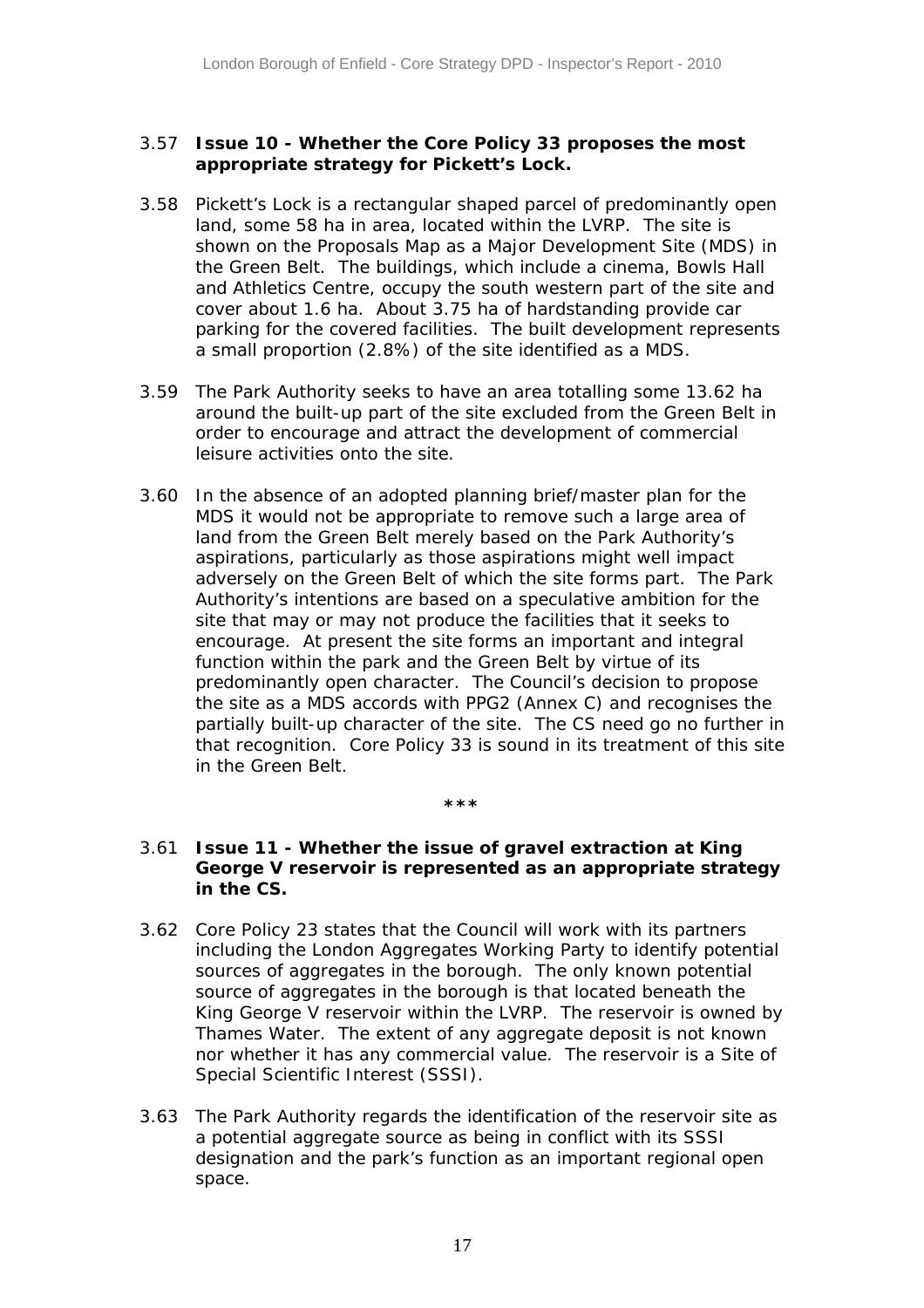- 3.64 National Minerals Policy 1-Planning and Minerals (NMP1) (2006) at paragraphs 9 and 13 requires the safeguarding of minerals as a national objective and in Local Development Documents. However, where non-major mineral development would be involved, paragraph 14 of the guidance states that permission would not normally be granted for mineral extraction in SSSIs. Policy 4A.31 of the London Plan (LP) requires DPD's to identify and safeguard aggregate resources suitable for extraction.
- 3.65 In this case there is no certainty that the reservoir overlays a commercially workable reserve that would justify identification under the LP. Nor is it known whether any reserve would rate as a major mineral development in terms of NMP1. Moreover, if a commercial reserve were shown to exist, and it was judged not to be a major development it would be unlikely, according to national policy guidance, to be granted permission because of its SSSI status. In my view the CS is not unsound in identifying a potential reserve of aggregates. The reasoned justification explains that environmental constraints would be a major consideration. I see no objection to the CS acknowledging the existence of a potential aggregate source. NMP1 provides adequate protection to the SSSI and the LVRP. Accordingly, I find the CS sound.

**\*\*\***

#### 3.66 *Issue 12 - Whether the CS is sound in making reference to the North Gateway Access Package (NGAP), a transport proposal that is, at present, uncertain as to its feasibility and acceptability.*

- 3.67 Core Policy 24 (The Road Network) states that the Council will work with partners to continue to consider the potential merits, benefits and impacts of a Northern Gateway Access Package to improve accessibility and movements within north east Enfield and to support existing and new businesses in the Upper Lee Valley. The reference to NGAP is criticised because it is uncertain as a proposal and therefore undeliverable.
- 3.68 The policy is doing no more than making reference to a transport aspiration that the Council will be considering together with partners and stakeholders to deal with congestion in this part of north London. The reasoned justification to the policy is clear in stating that NGAP is not a prerequisite to support development proposals in the CS. I see no objection to it being mentioned as an ambition on the part of the Council to deal with traffic conditions in the wider area. The scheme is not referred to as a firm proposal. The reference to NGAP in the policy does not make it unsound.

**\*\*\***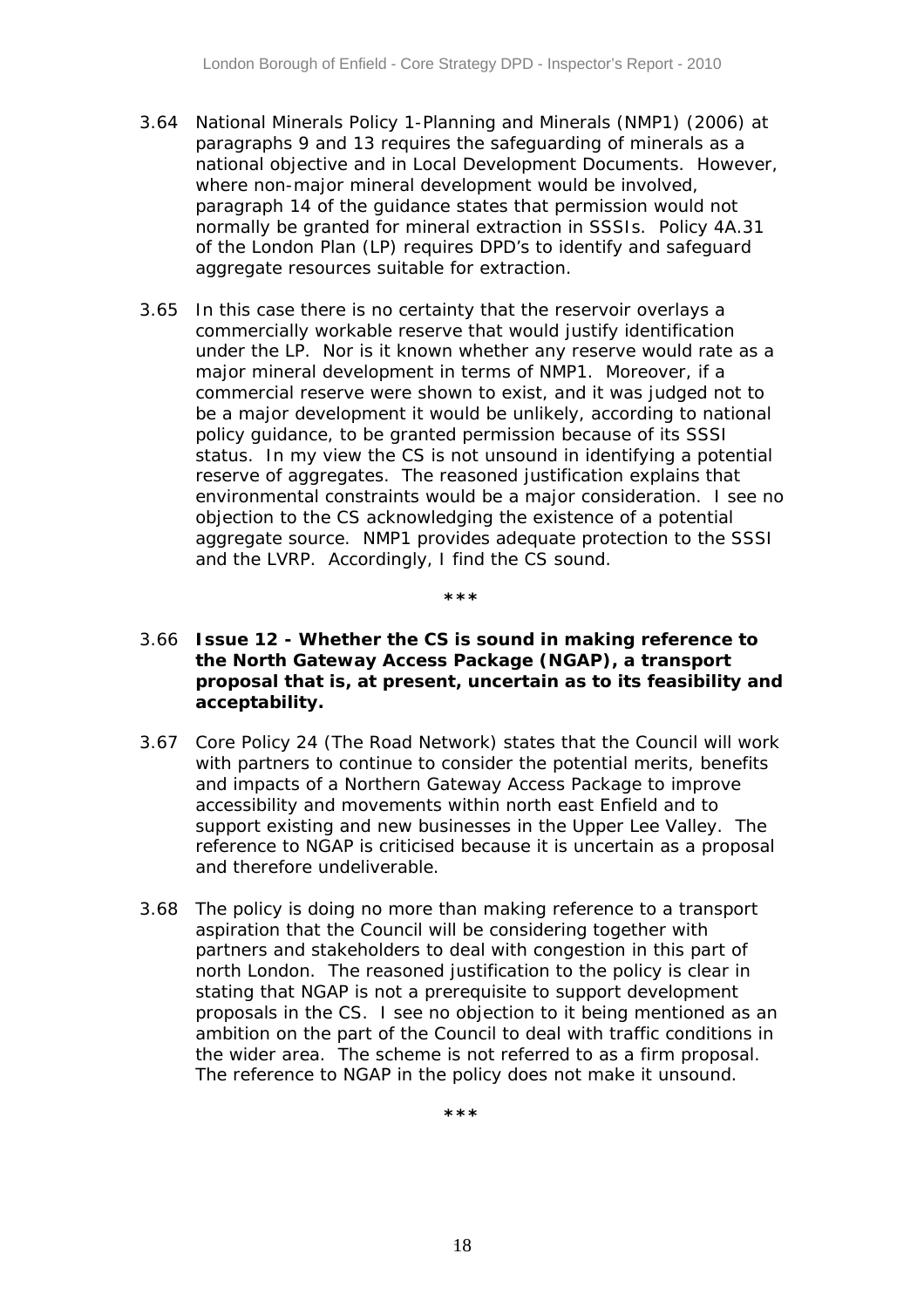#### 3.69 *Issue 13 - Whether the absence of an adopted Area Action Plan (AAP) for the Strategic Growth Areas would delay delivery of housing development.*

3.70 The Council confirms, and this is not disputed, that the housing delivery scheduled for the first 5 years of the plan can be delivered in advance of the adoption of AAPs. Since the delivery of housing in the short term would not be made uncertain by the absence of an adopted AAP I find the strategy sound.

#### **\*\*\***

#### 3.71 *Issue 14 - Whether Core Policy 3 (Affordable Housing) needs to confirm that no site will be required to provide more than 40% affordable housing.*

3.72 Core Policy 3 is framed in accordance with PPS3 and London Plan policy 3A.9 (BD-17). It is sound as drafted.

#### **\*\*\***

#### 3.73 *Issue 15 – Whether Core Policy 12 (Visitors & Tourism) is in conformity with PPS4; whether the requirement regarding public transport accessibility should be removed*

- 3.74 This policy has been informed by London Plan (LP) policies 3B.9 (Tourism Industry) and 3D.7 (Visitor Accommodation & Facilities). The policies seek to enhance existing facilities and create sustainable new products, particularly in locations outside central London, where good public transport accessibility exists and where they can contribute to suburban and town centre renewal. The CS policy is in conformity with both the LP and the recently updated PPS4-Planning and Economic Growth. Good public transport access and measures to improve such access are integral to Core Policy 12. The support given by the policy to the provision of visitor accommodation in the Upper Lee Valley when accompanied by proposals to improve public transport accessibility (second bullet point) is a key objective of the policy and should not be removed. Schemes that fail in that objective would need to be justified on their merits.
- 3.75 The expansion of hotels and other facilities outside of suburban town centres, for instance where they are located in the Green Belt, would need to be considered, again on their merits, against national policies, for example PPG2, and policies of the CS. I find the policy sound.

**\*\*\*** 

#### 3.76 *Issue 16- Whether proposals contained in Core Policy 40 (North East Enfield) to provide leisure development at Columbia Wharf would prejudice the commercial viability*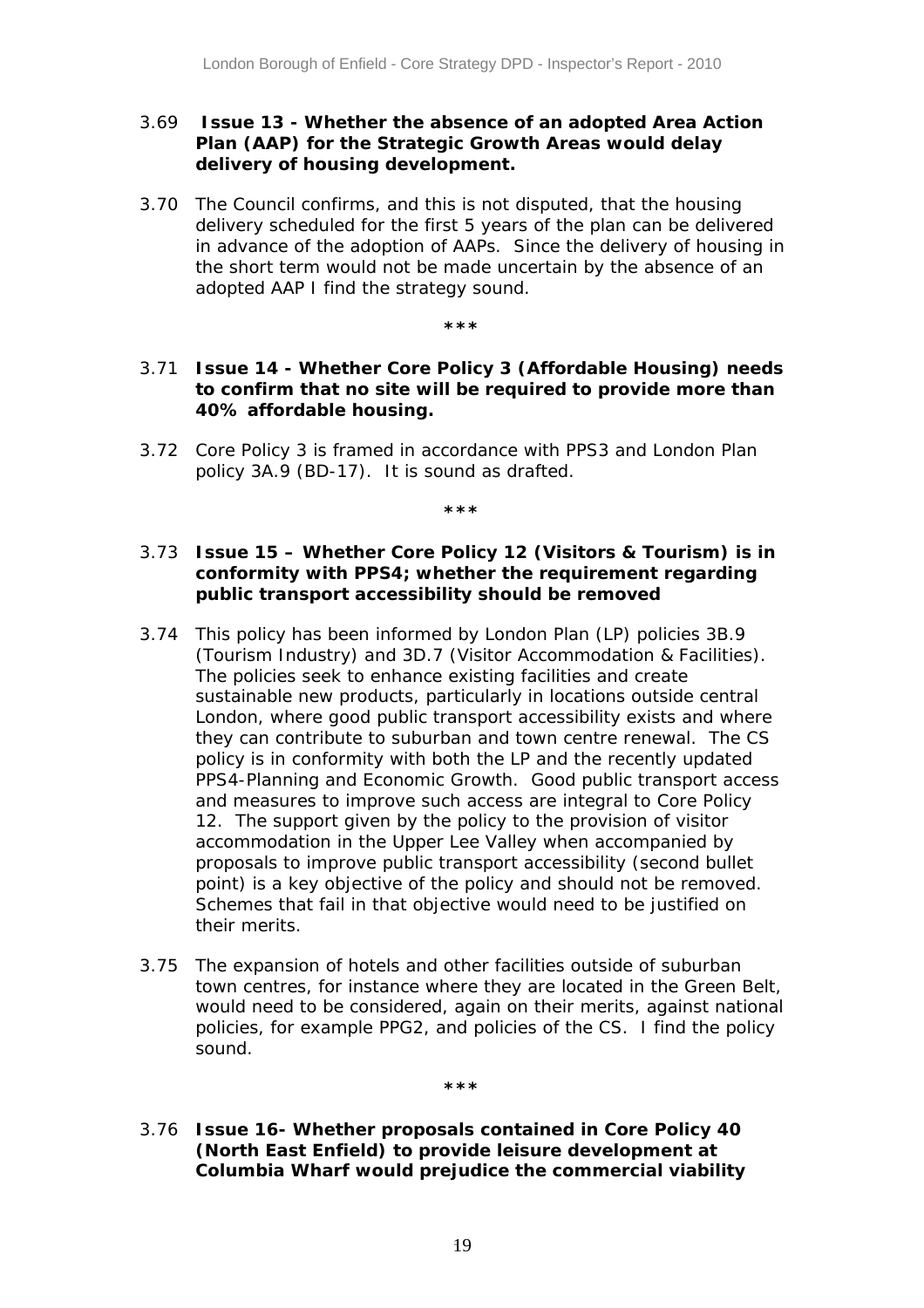*and regeneration of surrounding employment sites; whether expectations are set too high in stating that development will help cross-fund improvements to infrastructure; whether cross-funding references in other policies needs to be linked to Core Policy 46 (Infrastructure Contributions).*

- 3.77 The Council is satisfied that with careful attention to design, layout and detailing, the regeneration schemes, which incorporate a mix of uses, including housing and leisure, can be accommodated cheek by jowl with employment uses. It cites a number of examples in other London Boroughs where this has been successfully achieved. I am satisfied that, with the promised attention to layout and design, the components and objectives of this policy are sustainable and sound.
- 3.78 Any cross-funding within policies would need to meet the tests laid down in paragraph B6 of Circular 5/2005 and/or by means of the Community Infrastructure Levy (CIL), should the Council choose to adopt CILs as a means of financing infrastructure. Contributions will always be assessed on a site by site basis taking into account the viability and costs of taking a scheme forward (Core Policy 46- Infrastructure Contributions). The plan should be read as a whole. Individual policies need not repeat a general policy statement appearing in another part of the CS. The policies are sound.
- 3.79 *Issue 17 Whether the provisions to improve air quality along the A406 (North Circular) would be effective and whether air quality would adversely impact on proposals to develop alongside this road.*

**\*\*\***

- 3.80 The western section of the North Circular is identified as a Strategic Growth Area with potential to accommodate up to 2,000 homes. The Council confirms that the whole of Enfield is an Air Quality Management Area (AQMA) and problems of pollution are particularly marked along major roads. Air quality is a London wide concern. The Mayor and TfL have a key role in improving London's air quality.
- 3.81 The forthcoming North Circular AAP will consider how pollution and its effects can be reduced. The forthcoming Development Management DPD will set criteria for assessing pollution levels and the means of mitigating them. It is intended, through a combination of high quality design, layout, landscaping, use of mechanical ventilation systems and reduced traffic congestion, to reduce the effect of poor air quality on new housing. I would expect these measures to be sufficient to create an acceptable environment for new housing along this road. The policy is sound in meeting what is a difficult London wide condition.

**\*\*\***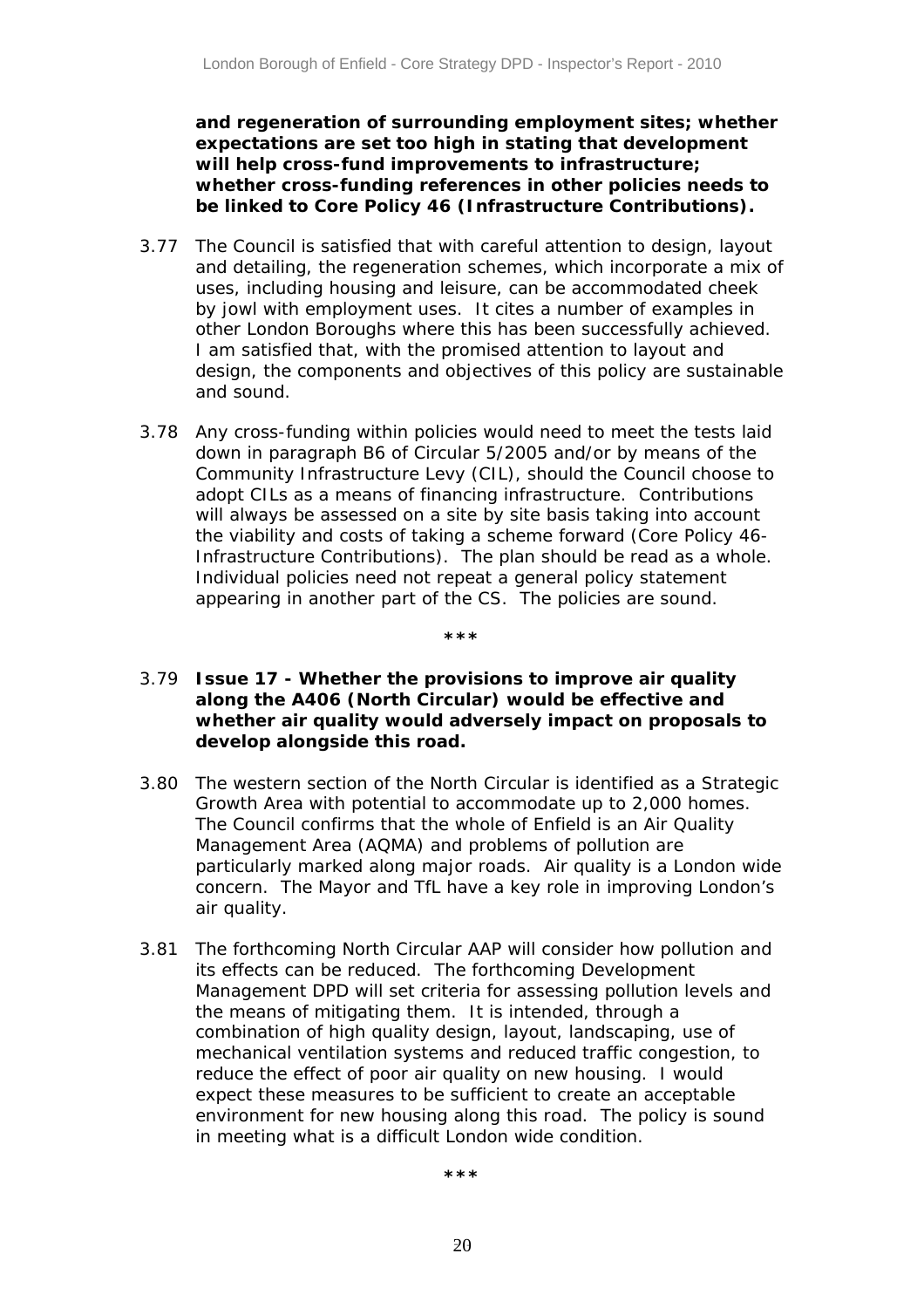- 3.82 *Issue 18 Whether the place shaping Core Policies 37 (Central Leeside) and 38 (Meridian Water) are unsound because they fail to adequately incorporate provisions to link to other parts of Upper Lee Valley Opportunity Area to maximise benefits between Communities in Enfield and Haringey.*
- 3.83 These policies have been prepared in the context of their location within the Upper Lee Valley Opportunity Area (ULVOA). That fact is not seriously contested. Moreover, in drawing up the policies, the Council is on record as having worked closely with a wide range of partners as it is recognised that the regeneration of Central Leeside and the development of a new community at Meridian Water will act as a catalyst for the wider change needed at both a local and regional level to benefit adjoining communities, including Edmonton in the LB of Enfield and Northumberland Park in the LB of Haringey.
- 3.84 The location and scale of development proposed in these place shaping policies is supported by TfL, the GLA and North London Strategic Alliance (NLSA) and is reflected in the Mayor of London's Draft Upper Lee Valley Opportunity Area Planning Framework and NLSA's Upper Lee Valley Vision (2009). There is no doubt that the policies have been developed, inclusively, within a coordinated strategy that is based on a robust and thorough evidence base and following a comprehensive consultation and testing process.
- 3.85 The implications of potential cross-boundary issues have been addressed in the development of the supporting CS evidence base. Appendix 5 of the CS details adjoining boroughs policies and development plans where relevant to Enfield. The Council confirms that it will continue to engage with adjoining boroughs, TfL, the GLA and other partners in the planning and delivery of housing, infrastructure, and investment in this area of North London.
- 3.86 Criticism was levelled at these policies because they do not sufficiently reflect development aspirations in the LB Haringey and, in particular, a major development proposed at White Hart Lane. The scheme for rebuilding the football stadium includes a new foodstore, hotel, offices, homes and car parking. At the time of writing, the application has yet to be determined. The application will need to be assessed on its merits in the context of the development plan and emerging policies insofar as the latter can be given weight. Enfield's Study of Town Centres Update (2009) (EB-06) analysed retail growth in the borough and specifically assessed the impact with or without proposed retail development at the Tottenham Hotspur FC Stadium which lies outside the borough boundary. Haringey officers will be represented on the Delivery Board that has been established in the preparation of the Master Plan for Meridian Water.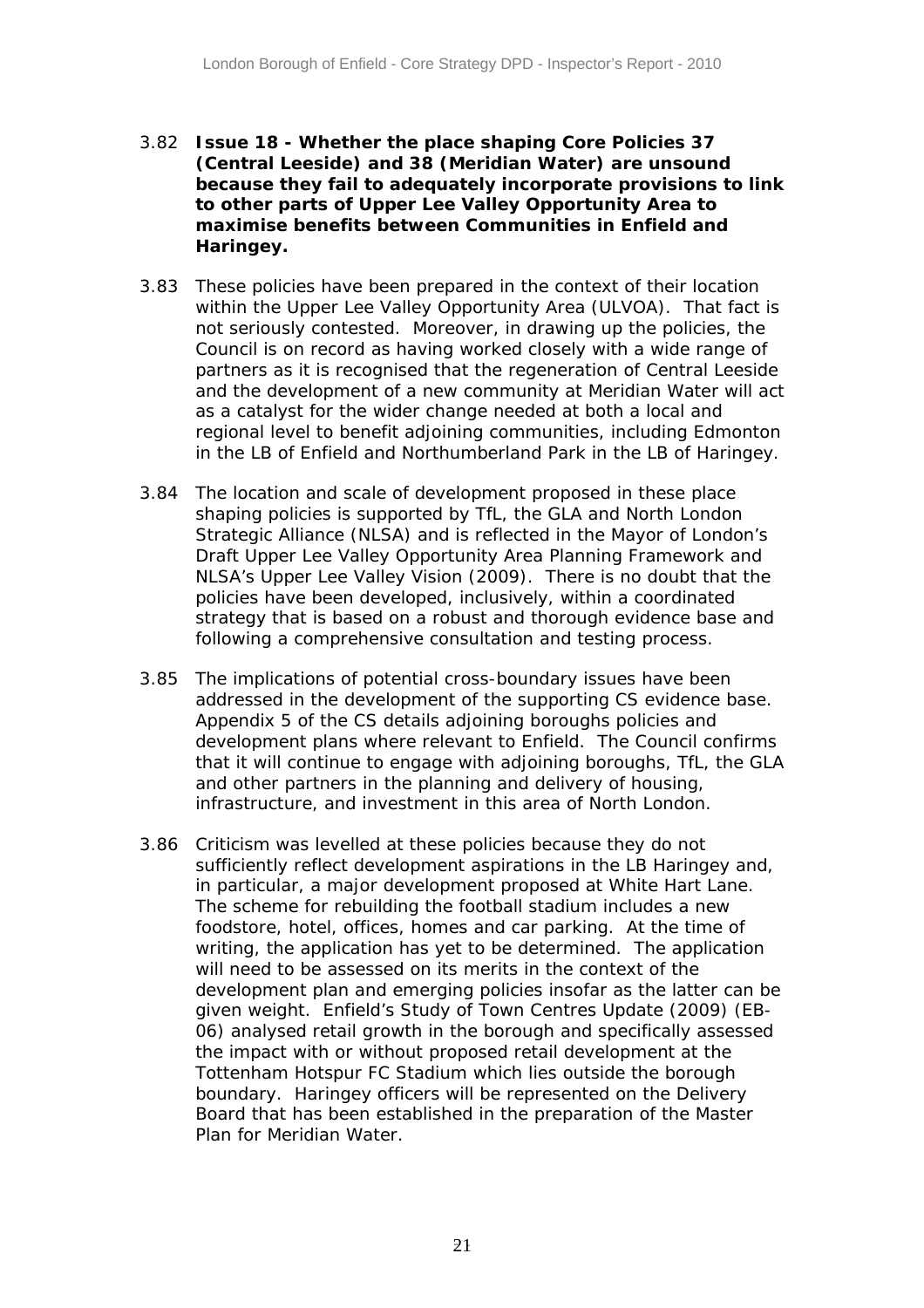3.87 The record suggests that the Council has worked assiduously to ensure that linkages to other parts of the ULVOA were considered and, where possible, incorporated into the CS's policies. The suggestion that the Council has failed to take into account crossborough linkages is unfounded. I deal with the criticism that the policies are too prescriptive under Issue 8 (iii). I find both policies sound.

**\*\*\*** 

#### 3.88 *Issue 19 - Whether it is appropriate for Core Policy 42 (Enfield Town) to seek to protect existing office accommodation.*

3.89 The GLA's London Office Policy Review (2009) identifies Enfield Town as one of the main office locations in the borough. Projections for office employment (2011-2031) suggest that it will increase with the borough's office accommodation catering mainly for the local market. The proposed Enfield Town AAP will appraise viability and the role that the town plays in the London and local office market. Pending the outcome of that appraisal the policy is sound in seeking to protect existing office accommodation.

**\*\*\*** 

#### **4 Overall Conclusions**

4.1 I conclude that, with the changes proposed by the Council set out in Appendix A, the Enfield Core Strategy DPD satisfies the requirements of s20(5) of the 2004 Act and meets the criteria for soundness in PPS12.

*Ian Broyd* 

INSPECTOR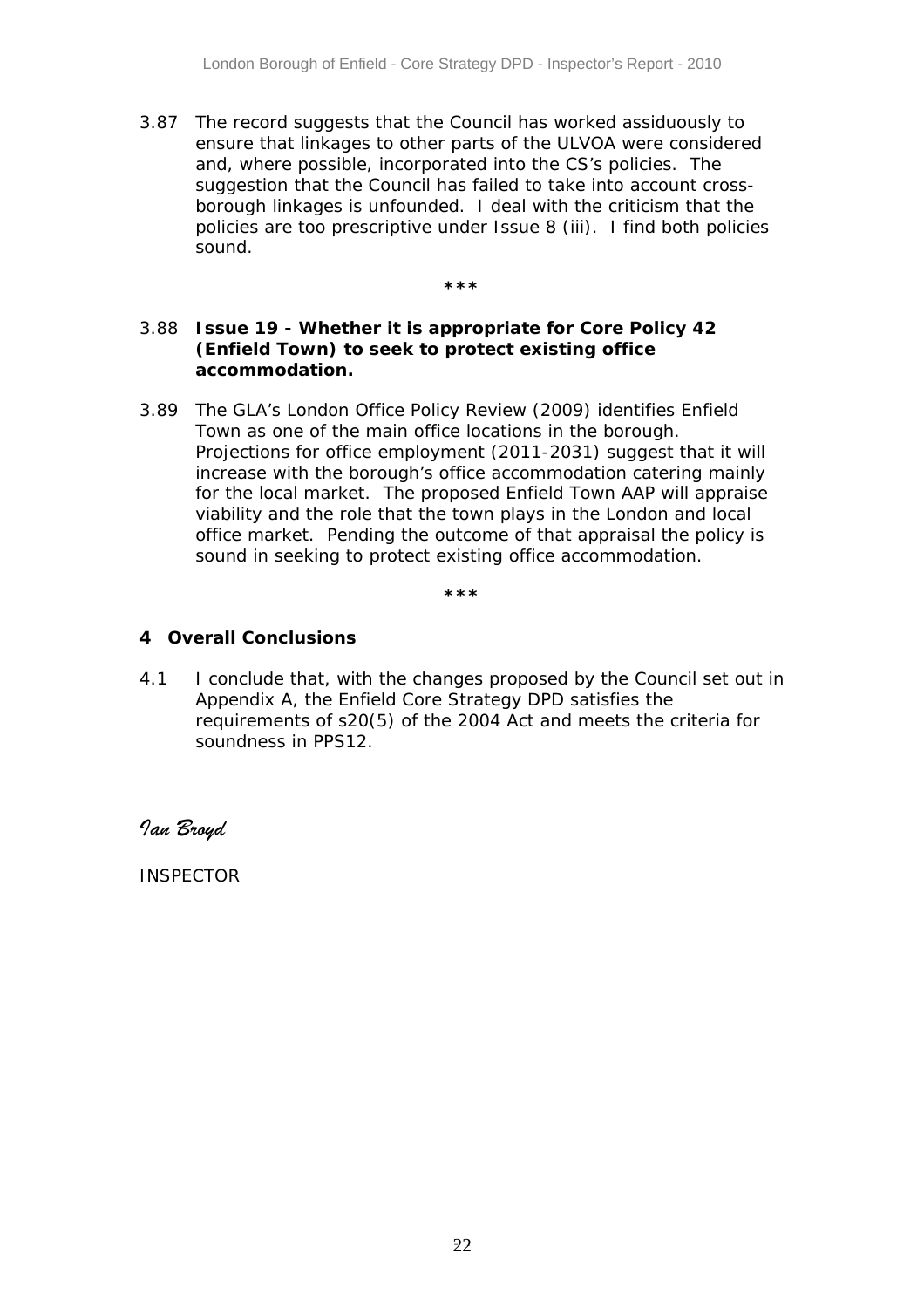**APPENDIX A (Part 1) - RECOMMENDED MINOR CHANGES SUGGESTED BY THE COUNCIL<sup>1</sup>**

**(1 These changes are only subject to a recommendation because the Council cannot change the document even, to correct minor errors without a recommendation).** 

## **Schedule of Minor Changes – Post Publication Stage The Enfield – Proposed Submission Core Strategy**



**Re-published with referencing 13.04.2010**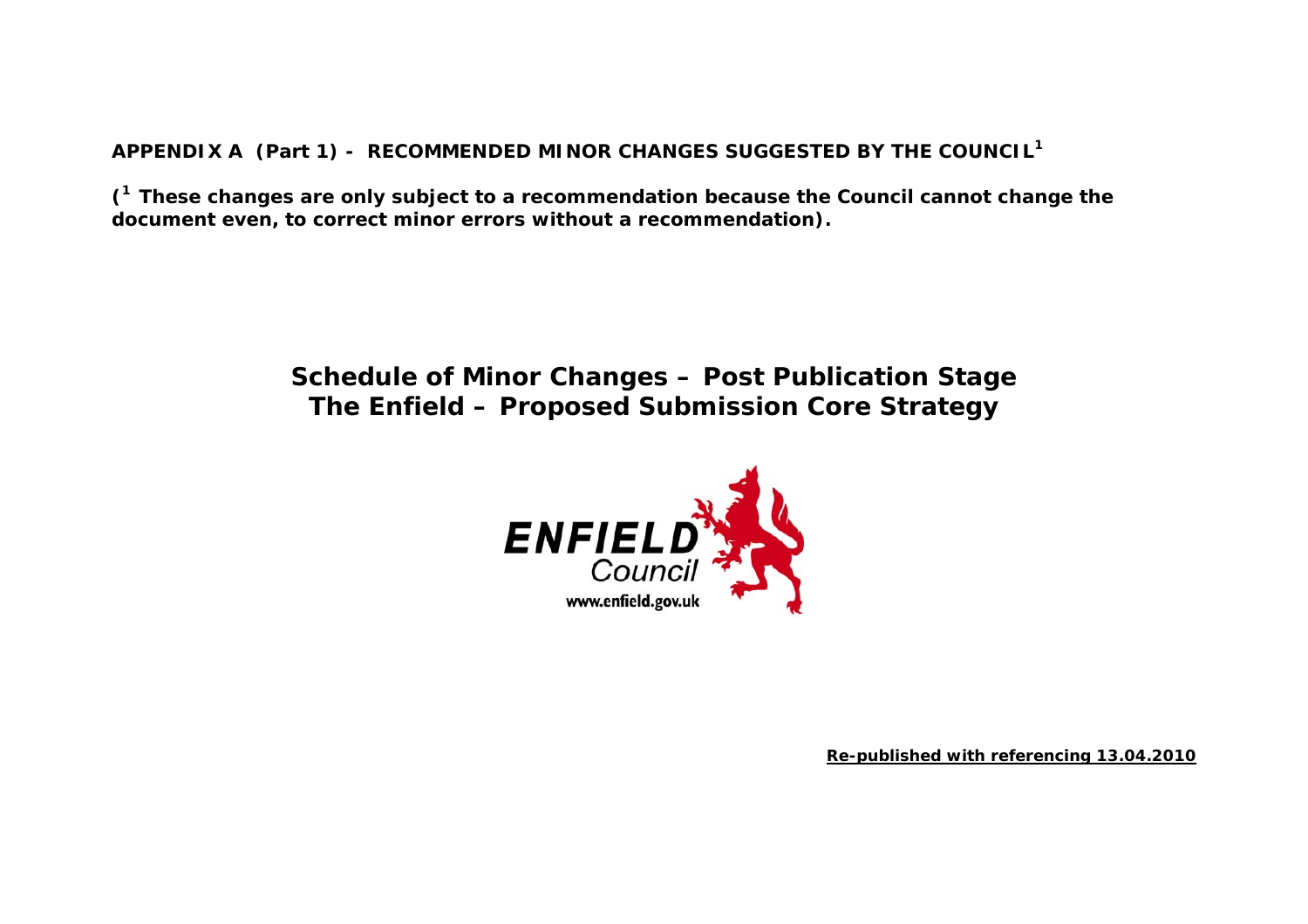#### **Minor Changes – Justification**

In consideration of the representations received during the Publication stage of the Enfield Plan – Pre-submission Core Strategy the Council is minded to put forward the following minor changes for consideration by the Planning Inspector. Minor changes represent one of more of the following:

- points of clarity
- factual corrections
- consistency
- typographical errors
- improved referencing / signposting

No direct changes have been made to the Pre-submission Core strategy as published on the 14<sup>th</sup> December 2009. The Council's intention is to submit this schedule to the Secretary of State alongside the following submission documents for the Inspector's consideration.

#### **Submission Documents**

- **Pre-Submission Core Strategy**
- **Errata: Appendix 7: Illustrative Maps**
- **Pre-Submission Core Strategy Executive Summary**
- **Pre-Submission Sustainability Appraisal Report**
- **Pre-submission Consultation Statement**
- Post-publication Consultation Statement Main Issues Report
- Self Assessment of Soundness

- Schedule of Minor Changes Post-Publication Stage
- **Statement of Availability**
- **Infrastructure Delivery Plan**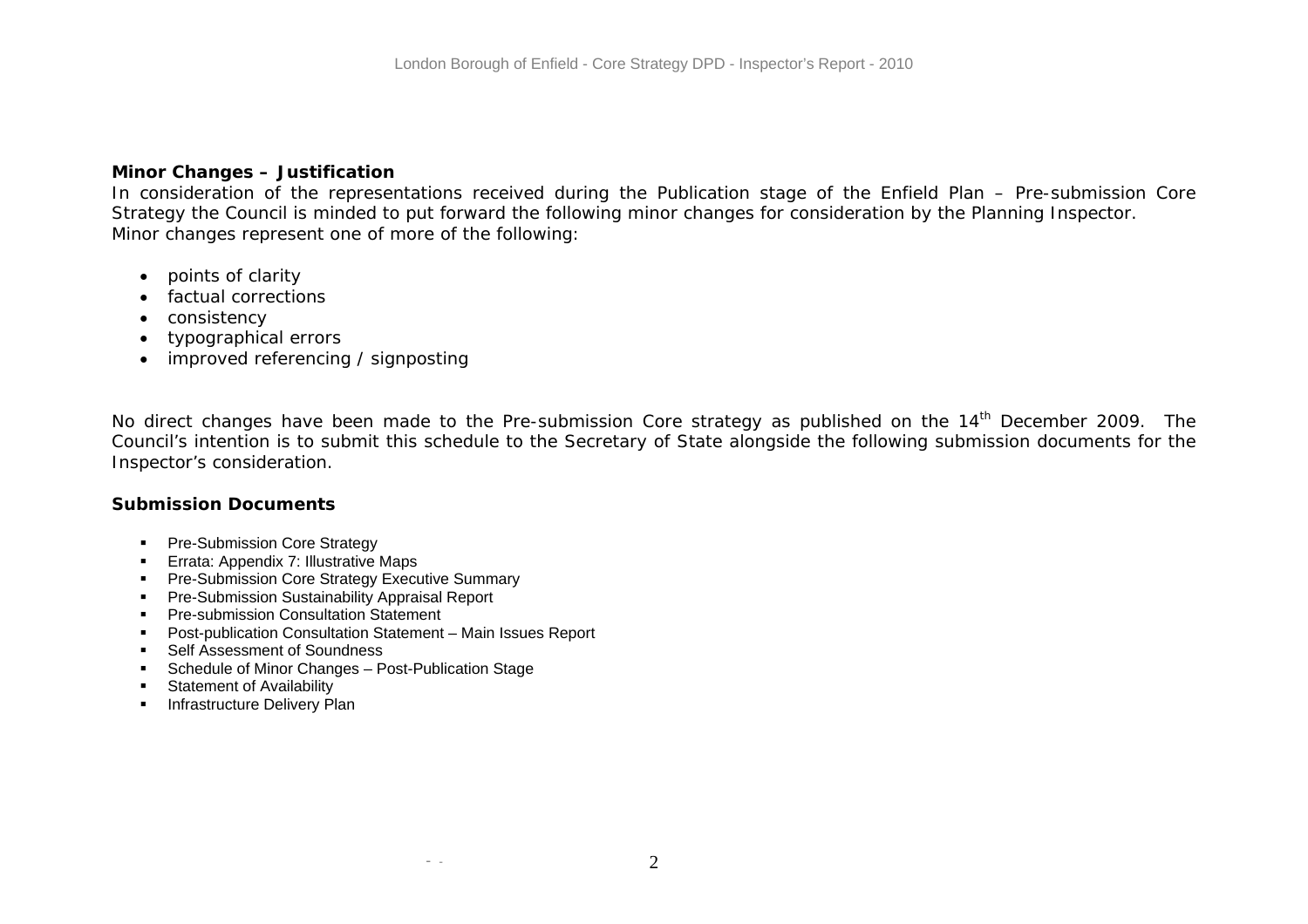### **Schedule of Minor Changes**

**Text in Bold Print Proposed insertion and underline** Text with **Proposed deletion**  strikethrough

- -

| Ref:             | Chapter, Section,<br>Policy,<br>Paragraph,<br>Tables, Figures | <b>Respondent</b>   | <b>Requested Change</b>         | <b>Justified Change</b>                         | Is.<br>consultation<br>required? | further<br>ls.<br><b>SA</b><br>required? |
|------------------|---------------------------------------------------------------|---------------------|---------------------------------|-------------------------------------------------|----------------------------------|------------------------------------------|
| PMC <sub>1</sub> | General                                                       | English             | should  <br>heritage'<br>'built | <b>Clarification:</b><br>would  <br>Council     | -N                               | N                                        |
|                  | referencing                                                   | Heritage            | amended to<br>'built<br>be      | consider inserting additional                   |                                  |                                          |
|                  |                                                               |                     | heritage including its          | wording<br>of<br><u>including</u><br><u>its</u> |                                  |                                          |
|                  |                                                               |                     | archaeology<br>will             | archaeology could be inserted.                  |                                  |                                          |
|                  |                                                               |                     | continue to be protected        |                                                 |                                  |                                          |
|                  |                                                               |                     | and enhanced.                   |                                                 |                                  |                                          |
| PMC <sub>2</sub> | Pg 24 Key Issues                                              | <b>Thames Water</b> | 5th bullet point should         | would<br><b>Clarification:</b><br>Council       | N                                | N                                        |
|                  |                                                               |                     | include<br>specific<br>a        | consider inserting additional                   |                                  |                                          |
|                  |                                                               |                     | reference<br>to                 |                                                 |                                  |                                          |
|                  |                                                               |                     | infrastructure.                 | 'Promoting the provision of                     |                                  |                                          |
|                  |                                                               |                     | Specifically the following      | key services <b>and</b>                         |                                  |                                          |
|                  |                                                               |                     | is suggested: -                 | infrastructure to support                       |                                  |                                          |
|                  |                                                               |                     | 'Promoting the provision        | existing and future                             |                                  |                                          |
|                  |                                                               |                     | of key services<br>and          | Communities.                                    |                                  |                                          |
|                  |                                                               |                     | infrastructure<br>to            |                                                 |                                  |                                          |
|                  |                                                               |                     | support existing<br>and         |                                                 |                                  |                                          |
|                  |                                                               |                     | future Communities.             |                                                 |                                  |                                          |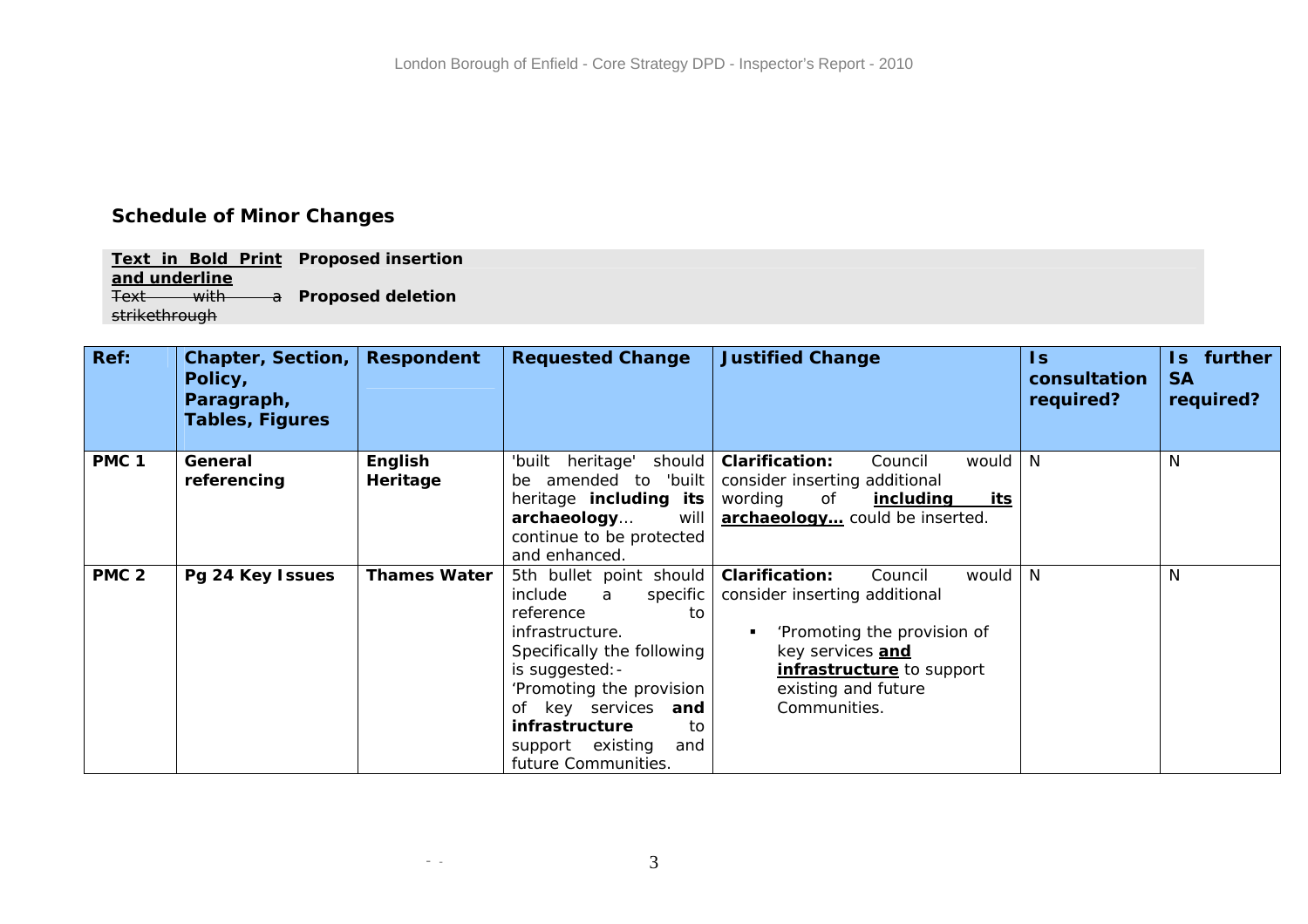| Ref: | <b>Chapter, Section,</b><br>Policy,<br>Paragraph, | <b>Respondent</b>     | <b>Requested Change</b>                                                                                                                                                                                                                                                                                                                                                                                                                                                                                                      | <b>Justified Change</b>                                                                                                 | $\overline{\mathsf{ls}}$<br>consultation<br>required? | Is further<br><b>SA</b><br>required? |
|------|---------------------------------------------------|-----------------------|------------------------------------------------------------------------------------------------------------------------------------------------------------------------------------------------------------------------------------------------------------------------------------------------------------------------------------------------------------------------------------------------------------------------------------------------------------------------------------------------------------------------------|-------------------------------------------------------------------------------------------------------------------------|-------------------------------------------------------|--------------------------------------|
|      | <b>Tables, Figures</b>                            |                       |                                                                                                                                                                                                                                                                                                                                                                                                                                                                                                                              |                                                                                                                         |                                                       |                                      |
|      |                                                   |                       |                                                                                                                                                                                                                                                                                                                                                                                                                                                                                                                              |                                                                                                                         |                                                       |                                      |
| PMC3 | 28<br><b>Spatial</b><br>Pg<br>Vision              | Environment<br>Agency | that<br>Recommend<br>the<br>last<br>paragraph<br>is<br>amended to read<br>the following:<br>'Transformational<br>change<br>at Meridian<br>Water will include new<br>housing<br>and<br>employment<br>opportunities<br>together<br>with<br>transport,<br>community and green<br>infrastructure vital to<br>sustainable<br>support<br>communities,<br>will<br>and<br>stimulate<br>the<br>regeneration<br><b>of</b><br>surrounding<br>communities<br>including<br>Edmonton<br>and<br>Northumberland Park in<br>nearby Haringey.' | <b>Clarification:</b><br>Council<br>would<br>consider inserting additional<br>wording<br>and<br>green<br>infrastructure | N                                                     | N                                    |
| PMC4 | <b>Spatial Strategy</b>                           | <b>NHS HUDU</b>       | the<br>The<br>source<br>of                                                                                                                                                                                                                                                                                                                                                                                                                                                                                                   | <b>Clarification:</b> of housing figures for                                                                            | N                                                     | N                                    |
|      | Planning<br>for                                   |                       | 10,000<br>homes  <br>new                                                                                                                                                                                                                                                                                                                                                                                                                                                                                                     | consistency:                                                                                                            |                                                       |                                      |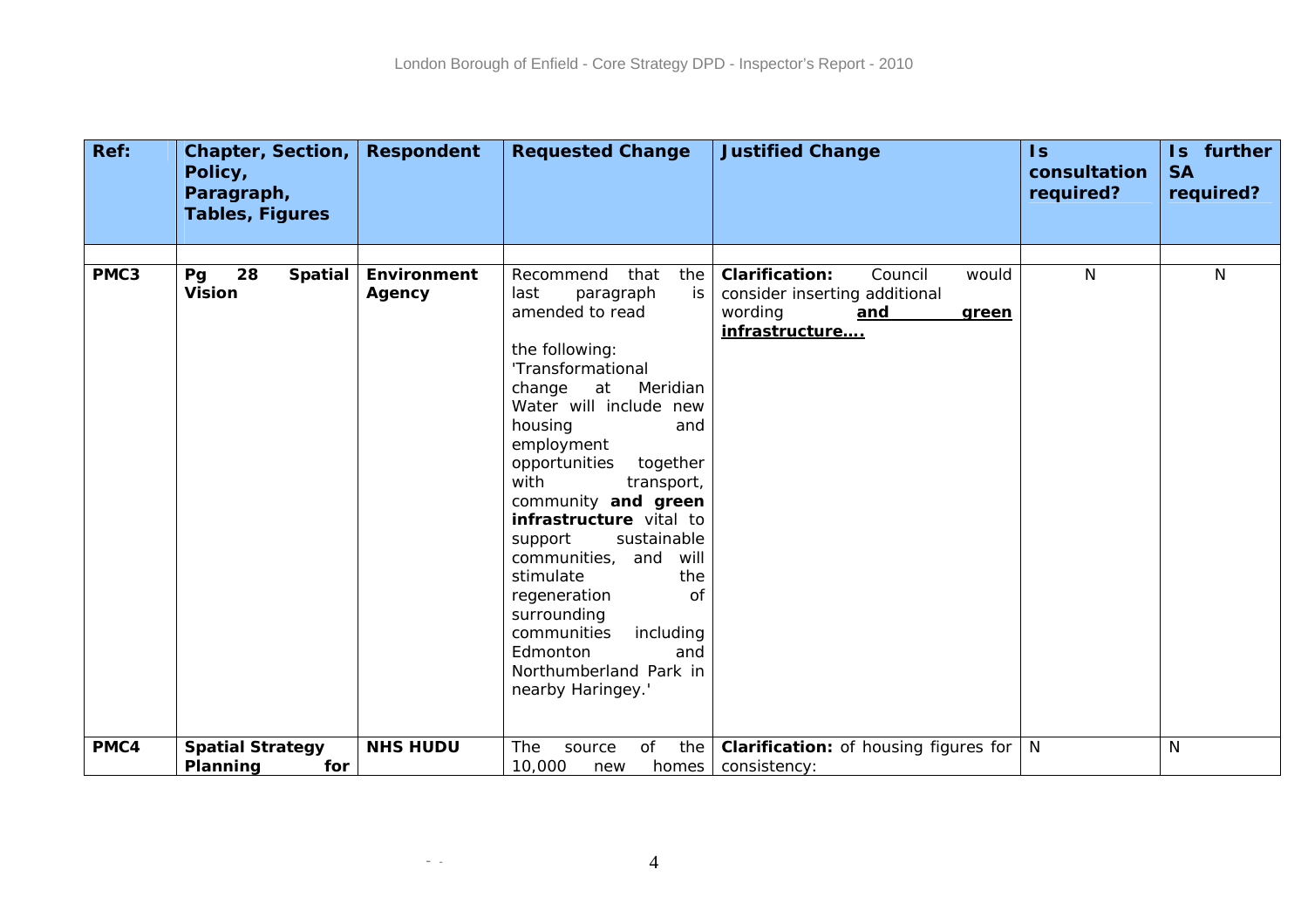| Ref: | <b>Chapter, Section,</b><br>Policy,<br>Paragraph,<br><b>Tables, Figures</b> | <b>Respondent</b>         | <b>Requested Change</b>                                                                                                                                                                                                                                                                                                                                                                                                                                                                                               | <b>Justified Change</b>                                                                                                                                                                                                                                                                                | $\mathsf{ls}$<br>consultation<br>required? | Is further<br><b>SA</b><br>required? |
|------|-----------------------------------------------------------------------------|---------------------------|-----------------------------------------------------------------------------------------------------------------------------------------------------------------------------------------------------------------------------------------------------------------------------------------------------------------------------------------------------------------------------------------------------------------------------------------------------------------------------------------------------------------------|--------------------------------------------------------------------------------------------------------------------------------------------------------------------------------------------------------------------------------------------------------------------------------------------------------|--------------------------------------------|--------------------------------------|
|      | Prosperity                                                                  |                           | projection<br>should<br>be<br>provided.<br>The<br>new<br>housing target would<br>total 11,200 additional<br>dwellings over a 20 year<br>period between 2011<br>and 2031. Core Policy 2<br>refers to the provision<br>of 11,000 new homes<br>over a 15 year period<br>2010/11 to 2024/25.<br>The housing growth<br>should<br>figure<br>be<br>clarified.<br>It is important to agree<br>housing and population<br>projections as these<br>basis<br>form the<br>of<br>forecasting future social<br>infrastructure needs. | The Borough will plan for an<br>increase in population from an<br>estimated 285,100 in 2006<br>to<br>approximately 309,500 by 2026.<br>Over this period close to 11,000<br>over 10,000<br>new<br>homes<br>are<br>predicted planned to be built and<br>the number of jobs will increase by<br>up 6,000. |                                            |                                      |
| PMC5 | <b>Spatial Strategy</b><br>Planning<br>for<br>Prosperity                    | <b>Enfield</b><br>Council | Council would wish to<br>amend text to clarify<br>intention, by deleting<br>the words "up to" and<br>replacing with "a<br>minimum of".                                                                                                                                                                                                                                                                                                                                                                                | <b>Clarification: of employment</b><br>figures for consistency:<br>The Borough will plan for an<br>increase in population from an<br>estimated 285,100 in 2006 to<br>approximately 309,500 by 2026.                                                                                                    | N.                                         | N                                    |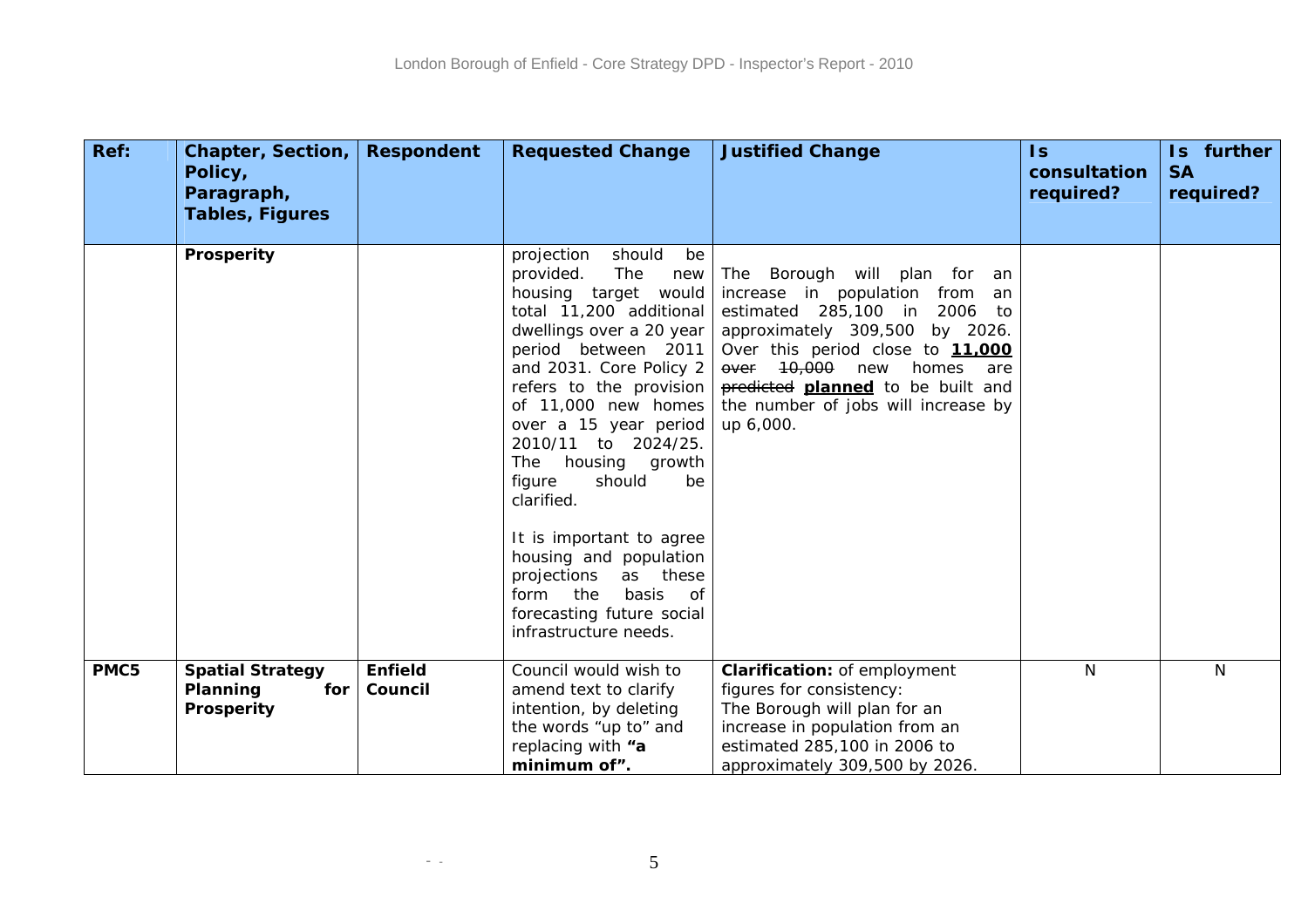| Ref: | <b>Chapter, Section,</b><br>Policy,<br>Paragraph,<br><b>Tables, Figures</b>                             | <b>Respondent</b> | <b>Requested Change</b>                                                                                                   | <b>Justified Change</b>                                                                                                                                                                                                                                                                                                                                                                                                                                            | $\overline{\mathsf{ls}}$<br>consultation<br>required? | Is further<br><b>SA</b><br>required? |
|------|---------------------------------------------------------------------------------------------------------|-------------------|---------------------------------------------------------------------------------------------------------------------------|--------------------------------------------------------------------------------------------------------------------------------------------------------------------------------------------------------------------------------------------------------------------------------------------------------------------------------------------------------------------------------------------------------------------------------------------------------------------|-------------------------------------------------------|--------------------------------------|
|      |                                                                                                         |                   |                                                                                                                           | Over this period close to 11,000<br>over 10,000 new homes are<br>predicted <b>planned</b> to be built and<br>the number of jobs will increase by a<br>minimum of up 6,000.                                                                                                                                                                                                                                                                                         |                                                       |                                      |
| PMC6 | <b>Spatial</b><br><b>Strategy</b><br><b>North</b><br>Circular<br><b>New</b><br>and<br>area<br>Southgate | <b>NHS HUDU</b>   | Should mention the<br>opportunity for<br>improved health<br>facilities to address<br>cross-boundary needs<br>with Barnet. | Clarification: in first paragraph<br>under "Implementation" to address<br>cross borough needs:<br>Overall this strategy represents a<br>proactive and demanding agenda to<br>help shape the future of the<br>Borough. The Council and its<br>partners will work together to<br>coordinate and deliver it through a<br>place shaping approach and a<br>shared understanding of priorities<br>and range of solutions needed to<br>improve the well being and quality | N.                                                    | N                                    |

 $\sim$   $-$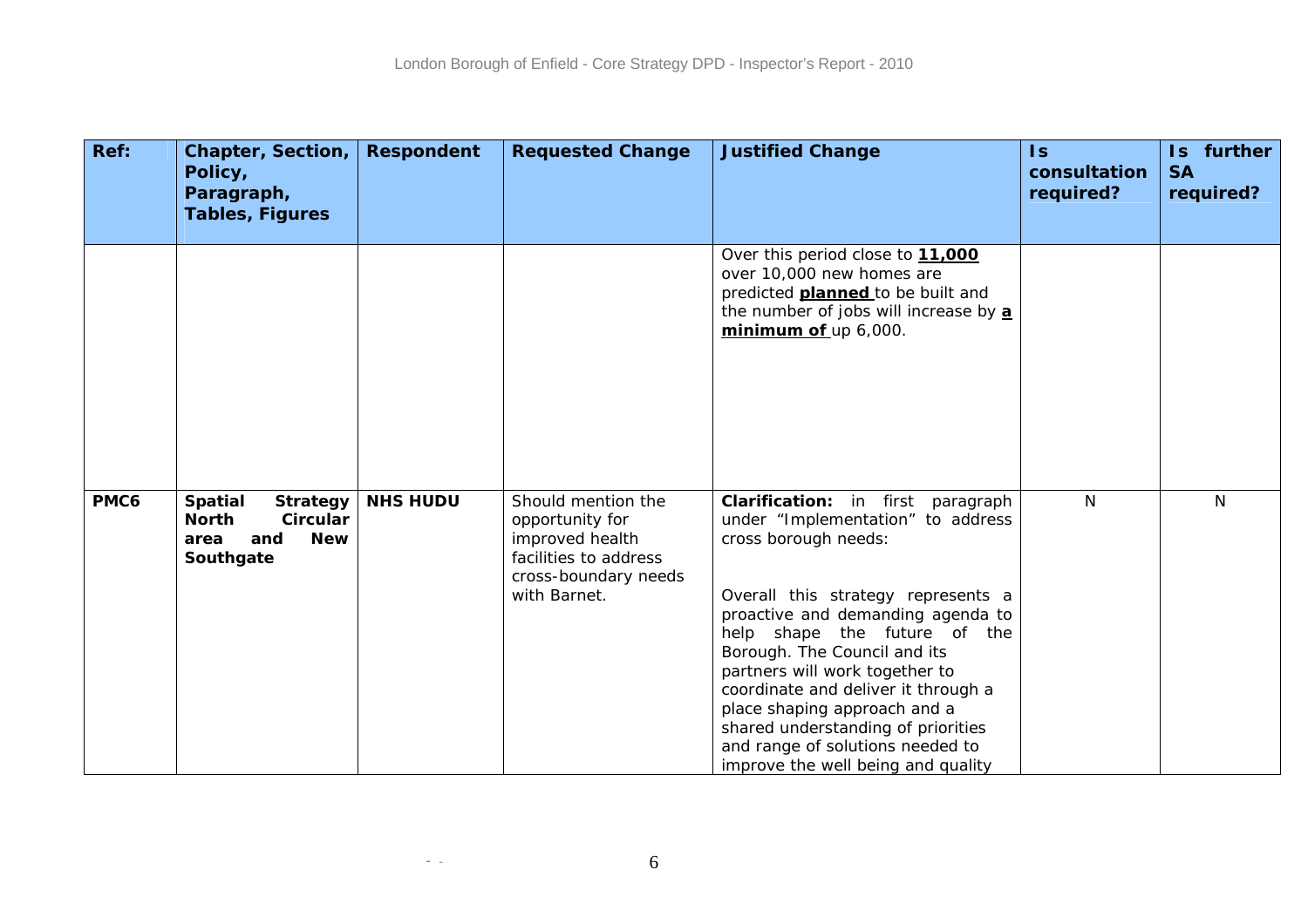| Ref: | <b>Chapter, Section,</b><br>Policy,<br>Paragraph,<br><b>Tables, Figures</b> | <b>Respondent</b> | <b>Requested Change</b>                                                                                                                                                                                                                                                                                                                                                                                               | <b>Justified Change</b>                                                                                                                                                                                                                                                                                                                                                                                                                                                                         | $\mathsf{Is}$<br>consultation<br>required? | Is further<br><b>SA</b><br>required? |
|------|-----------------------------------------------------------------------------|-------------------|-----------------------------------------------------------------------------------------------------------------------------------------------------------------------------------------------------------------------------------------------------------------------------------------------------------------------------------------------------------------------------------------------------------------------|-------------------------------------------------------------------------------------------------------------------------------------------------------------------------------------------------------------------------------------------------------------------------------------------------------------------------------------------------------------------------------------------------------------------------------------------------------------------------------------------------|--------------------------------------------|--------------------------------------|
|      |                                                                             |                   |                                                                                                                                                                                                                                                                                                                                                                                                                       | of life of all Enfield's communities,<br>particularly those who are most<br>disadvantaged. This will ensure that<br>good social, utilities and transport<br>infrastructure is provided, retained,<br>improved or expanded where<br>needed, taking account of cross<br>borough opportunities.                                                                                                                                                                                                    |                                            |                                      |
| PMC7 | <b>Spatial Strategy</b><br><b>Implementation</b>                            | <b>NHS HUDU</b>   | We<br>suggest<br>that<br>reference is made to the<br>development<br>management<br>process<br>(and<br>forthcoming<br>a<br>Development<br>Management<br>Document) to achieve<br>the<br>plan<br>priorities,<br>secure good design and<br>mitigate<br>against<br>negative impacts, and<br>to the role of planning<br>obligations<br>to secure<br>financial<br>contributions<br>infrastructure<br>towards<br>requirements. | <b>Clarification:</b><br>Council<br>would<br>consider taking opportunity to sign-<br>post to relevant DPDs.<br>Insert<br>after<br>new<br>paragraph<br>paragraph 2:<br>The Council will bring forward a<br>series of documents to provide<br>detailed<br>policy<br>and<br>supplementary<br>quidance<br>for<br>implementation,<br>including<br><b>Development</b><br><b>Management</b><br>Document, Planning Obligations<br>and Community Infrastructure<br>Levy and the Enfield Design<br>Guide. | N                                          | N                                    |
| PMC8 | Paragraph 5.10                                                              | <b>Enfield</b>    | Paragraph should read                                                                                                                                                                                                                                                                                                                                                                                                 | <b>Correction:</b>                                                                                                                                                                                                                                                                                                                                                                                                                                                                              | N                                          | N                                    |
|      |                                                                             | Council           | 70<br>sites<br>as                                                                                                                                                                                                                                                                                                                                                                                                     | being $\vert$ 5.10 A large site within the housing                                                                                                                                                                                                                                                                                                                                                                                                                                              |                                            |                                      |

 $\sim$   $-$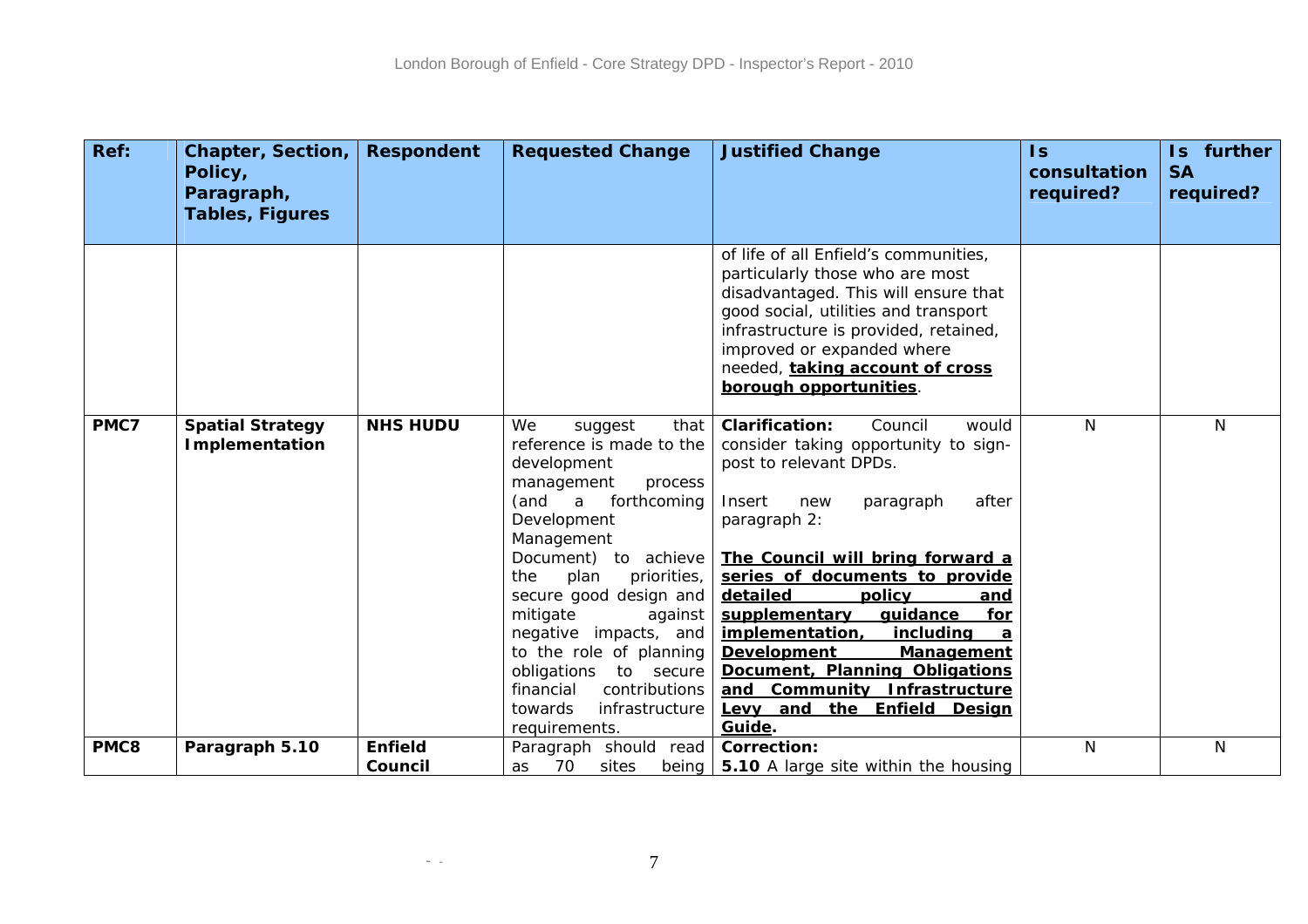| Ref: | Chapter, Section,<br>Policy,<br>Paragraph,<br><b>Tables, Figures</b> | <b>Respondent</b>                                      | <b>Requested Change</b>                                                                                                                                                                                                                                                                                                                                                                                                                        | <b>Justified Change</b>                                                                                                                                                                                                                                                                                                                                                                                                                                                                                                                                                | $\overline{1s}$<br>consultation<br>required? | Is further<br><b>SA</b><br>required? |
|------|----------------------------------------------------------------------|--------------------------------------------------------|------------------------------------------------------------------------------------------------------------------------------------------------------------------------------------------------------------------------------------------------------------------------------------------------------------------------------------------------------------------------------------------------------------------------------------------------|------------------------------------------------------------------------------------------------------------------------------------------------------------------------------------------------------------------------------------------------------------------------------------------------------------------------------------------------------------------------------------------------------------------------------------------------------------------------------------------------------------------------------------------------------------------------|----------------------------------------------|--------------------------------------|
|      |                                                                      |                                                        | assessed not 68.                                                                                                                                                                                                                                                                                                                                                                                                                               | trajectory is defined as being 0.5ha<br>in area or greater. A small site is<br>less than 0.5ha in area. For the<br>housing trajectory a total of 68 70<br>large and small sites were assessed<br>to place them most accurately in the<br>trajectory. Within small sites, only<br>those yielding 10+ dwellings were<br>contacted.                                                                                                                                                                                                                                       |                                              |                                      |
| PMC9 | <b>Core Policy 3</b><br><b>AFFORDABLE</b><br><b>HOUSING</b>          | <b>National</b><br>Grid<br>Property<br><b>Holdings</b> | Core Policy 3 should<br>refer explicitly to the<br>GLA's<br>affordable<br>housing toolkit as an<br>appropriate<br>viability<br>assessment.<br>This is also consistent<br>with Core Policy 46. To<br>ensure the DPD is<br>effective and consistent<br>with national policy the<br>amended<br>following<br>wording to Core Policy 3<br>is proposed:<br>"as well as the<br>relative<br>importance<br>other<br>planning<br>of<br>priorities<br>and | Clarification: Recommend adding<br>this in at paragraph. 5.24 under<br>Implementation.<br>form of   5.24 The Development Management<br>DPD will set out details on the<br>mechanisms for providing affordable<br>housing and for determining<br>applications. In the interim the<br>Council will continue to use the<br><b>GLA's affordable housing toolkit</b><br>to calculate the viability of<br>providing affordable housing and<br>other planning contributions and<br>abnormal costs associated with<br>developing specific sites will be<br>taken into account. | N                                            | N                                    |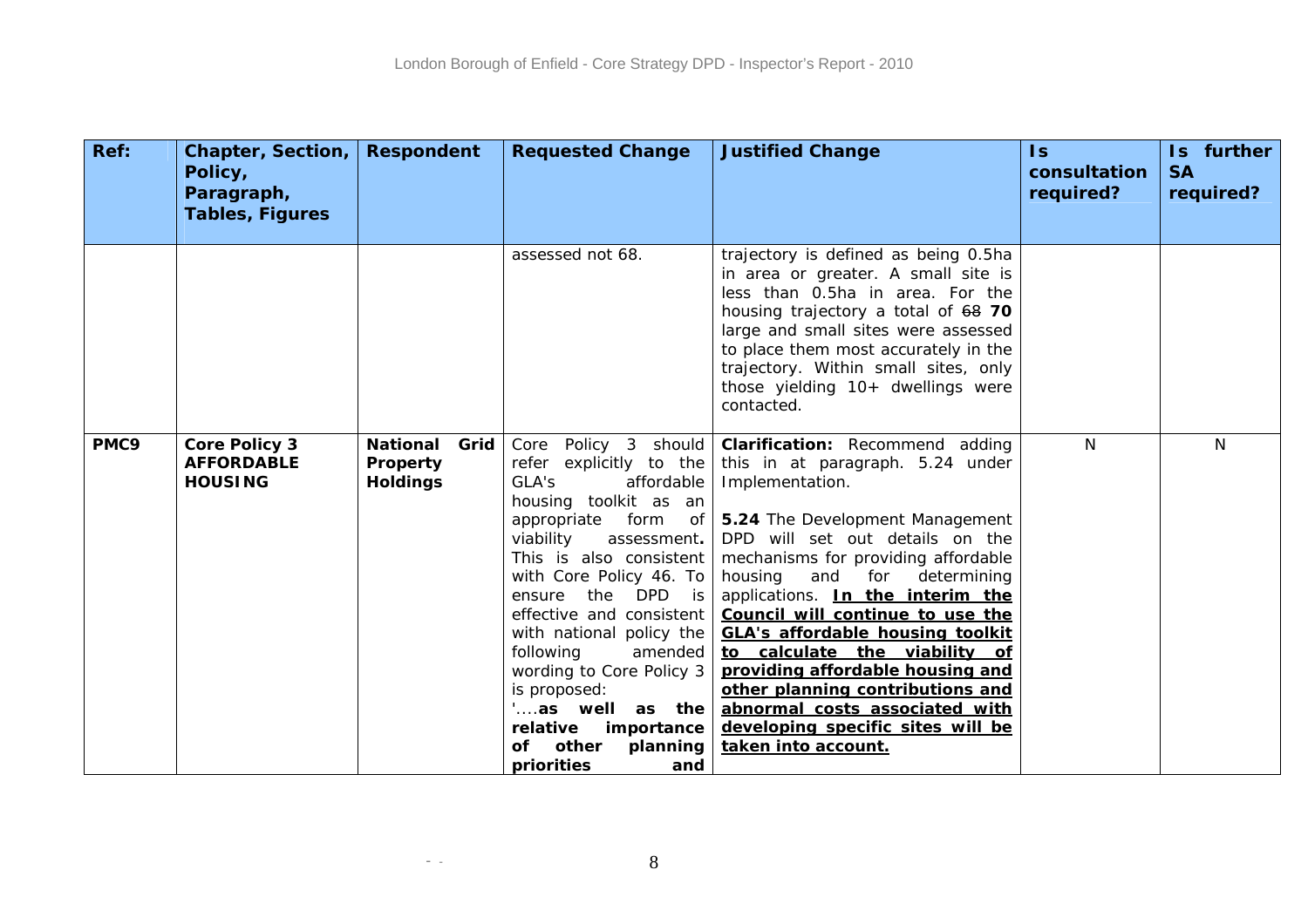| Ref:         | Chapter, Section,<br>Policy,<br>Paragraph,<br><b>Tables, Figures</b> | <b>Respondent</b>         | <b>Requested Change</b>                                                                                                                                                                                                                                                                                                                         | <b>Justified Change</b>                                                                                                                                                                                                                                                                                                                                                                              | $\mathsf{Is}$<br>consultation<br>required? | Is further<br><b>SA</b><br>required? |
|--------------|----------------------------------------------------------------------|---------------------------|-------------------------------------------------------------------------------------------------------------------------------------------------------------------------------------------------------------------------------------------------------------------------------------------------------------------------------------------------|------------------------------------------------------------------------------------------------------------------------------------------------------------------------------------------------------------------------------------------------------------------------------------------------------------------------------------------------------------------------------------------------------|--------------------------------------------|--------------------------------------|
|              |                                                                      |                           | obligations<br>on the<br>GLA's<br><b>The</b><br>site.<br>affordable<br>housing<br>toolkit will be used to<br>calculate the viability<br>of<br>providing<br>affordable<br>housing<br>and other<br>planning<br>contributions<br>and<br>abnormal<br>costs<br>with<br>associated<br>developing<br>specific<br>sites will be taken<br>into account." |                                                                                                                                                                                                                                                                                                                                                                                                      |                                            |                                      |
| <b>PMC10</b> | <b>New</b><br>Paragraph<br><b>Core Policy 8</b>                      | <b>Enfield</b><br>Council | The Council would wish<br>to update supporting                                                                                                                                                                                                                                                                                                  | New Paragraph before 5.72                                                                                                                                                                                                                                                                                                                                                                            | N                                          | $\mathsf{N}$                         |
|              | <b>EDUCATION</b>                                                     |                           | Monitoring<br>under the<br>and Targets sub-section<br>by way of inserting a<br>new paragraph before<br>paragraph 5.72.                                                                                                                                                                                                                          | In common with many other<br>education authorities in London,<br>Enfield subscribes to the school<br>roll projections service of the<br><b>Greater London Authority (GLA).</b><br>Annual projections are prepared<br>on the basis on the January<br>Schools Census; in preparing<br>projections,<br>the<br><u>GLA</u><br>these<br>receives its basic population<br>data from the Office for National |                                            |                                      |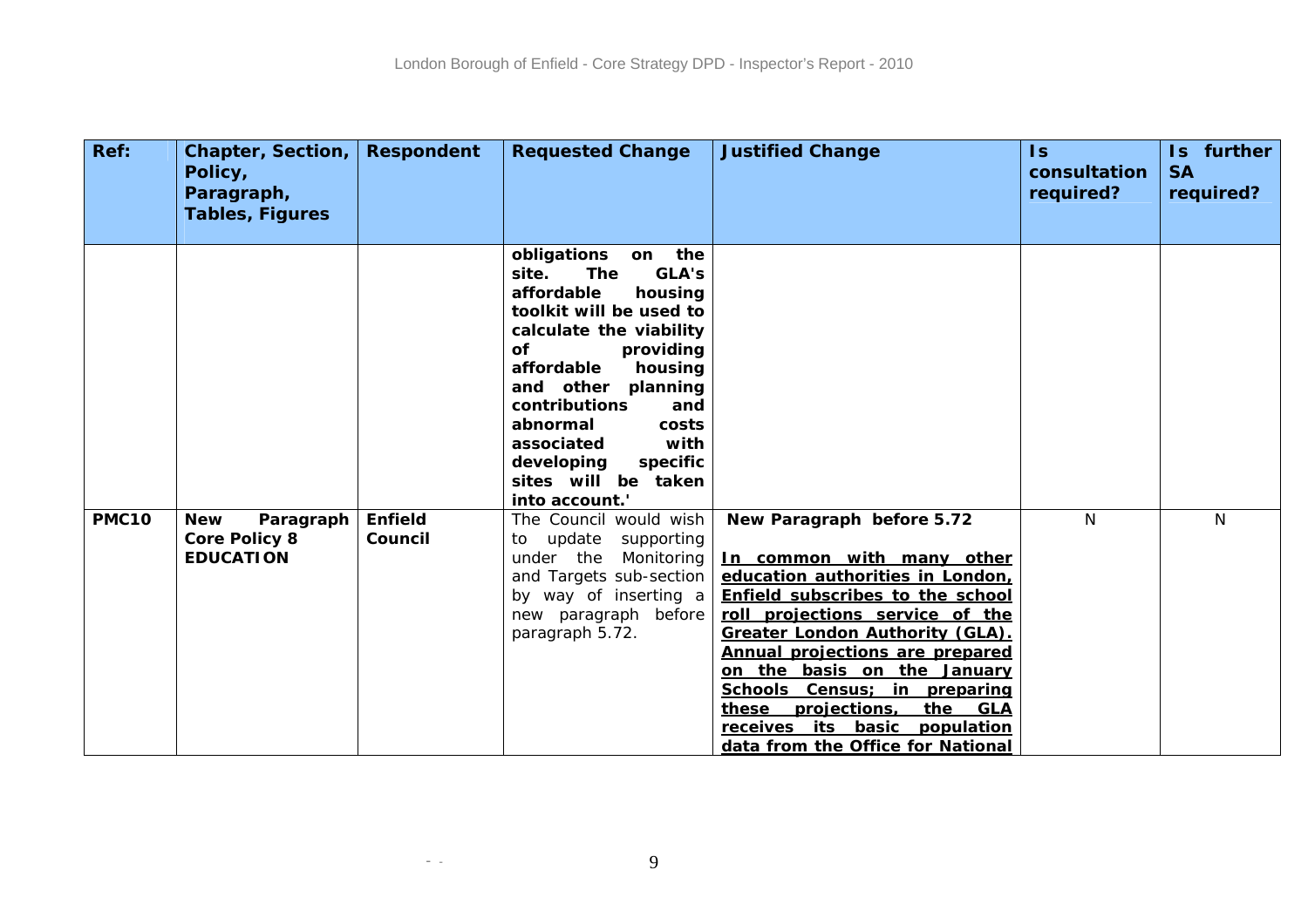| Ref:         | Chapter, Section,<br>Policy,<br>Paragraph,<br><b>Tables, Figures</b>          | <b>Respondent</b>                                  | <b>Requested Change</b>                                                                | <b>Justified Change</b>                                                                                                                                                                                                                                                                                                                                                                                                                                                                                                                                                                                                                                                                                                                                                   | $\mathsf{ls}$<br>consultation<br>required? | Is further<br><b>SA</b><br>required? |
|--------------|-------------------------------------------------------------------------------|----------------------------------------------------|----------------------------------------------------------------------------------------|---------------------------------------------------------------------------------------------------------------------------------------------------------------------------------------------------------------------------------------------------------------------------------------------------------------------------------------------------------------------------------------------------------------------------------------------------------------------------------------------------------------------------------------------------------------------------------------------------------------------------------------------------------------------------------------------------------------------------------------------------------------------------|--------------------------------------------|--------------------------------------|
|              |                                                                               |                                                    |                                                                                        | <b>Statistics (ONS) and information</b><br>housing<br>developments<br>about<br>from the Council.<br>Most recent<br>projections <sup>1</sup> have reflected not<br>only the effects of increased<br>housing and migration, but also<br>a sharp and sustained increase<br>in birth rates across London,<br>with comparatively higher levels<br>of growth in Outer London and<br>specifically in Enfield.<br><b>The</b><br>Council is now considering the<br>impact of the 2010 projections<br>on Pupil Places Planning. Further<br>work is underway to consider<br>options for meeting increased<br>including<br>demand,<br>the more<br>efficient use of existing school<br>sites and playing fields. New<br>sites for schools will be set out<br>in the Site Schedule DPD. |                                            |                                      |
| <b>PMC11</b> | Paragraph 5.96<br><b>EMERGENCY AND</b><br><b>ESSENTIAL</b><br><b>SERVICES</b> | CgMs<br>Consulting<br>on behalf of<br>Metropolitan | MPA recommends<br><b>The</b><br>amending the wording<br>to a) and b) as follows:<br>a) | <b>Clarification:</b><br>5.96 In 2007, the Metropolitan<br>delivering several   Police Authority produced an Asset                                                                                                                                                                                                                                                                                                                                                                                                                                                                                                                                                                                                                                                        | N                                          | $\mathsf{N}$                         |

<span id="page-31-0"></span> $^1$  The projection is based on the latest reception forecast from the GLA informed by the 2010 January Schools Census and the 2009 population projections (in turn based on the latest actual birth data – for 2008).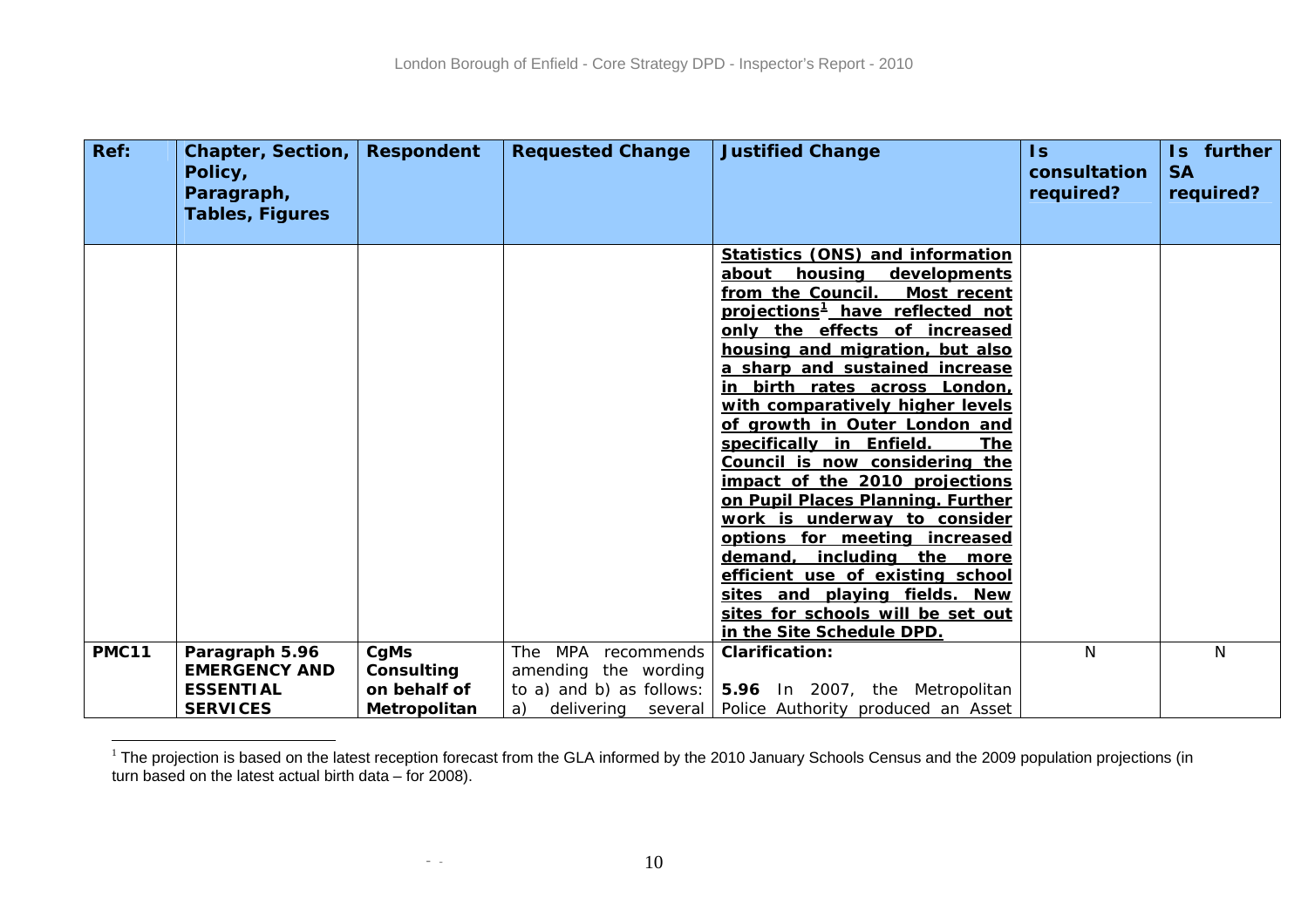| Ref:         | Chapter, Section,<br>Policy,<br>Paragraph,<br><b>Tables, Figures</b>                                       | <b>Respondent</b>                                   | <b>Requested Change</b>                                                                                                                                                                                                                                                                                                                                                                            | <b>Justified Change</b>                                                                                                                                                                                                                                                                                                                                                                                                                                 | $\overline{\mathsf{ls}}$<br>consultation<br>required? | Is further<br><b>SA</b><br>required? |
|--------------|------------------------------------------------------------------------------------------------------------|-----------------------------------------------------|----------------------------------------------------------------------------------------------------------------------------------------------------------------------------------------------------------------------------------------------------------------------------------------------------------------------------------------------------------------------------------------------------|---------------------------------------------------------------------------------------------------------------------------------------------------------------------------------------------------------------------------------------------------------------------------------------------------------------------------------------------------------------------------------------------------------------------------------------------------------|-------------------------------------------------------|--------------------------------------|
|              |                                                                                                            |                                                     |                                                                                                                                                                                                                                                                                                                                                                                                    |                                                                                                                                                                                                                                                                                                                                                                                                                                                         |                                                       |                                      |
|              |                                                                                                            | <b>Police Service</b>                               | facilities<br>police<br>that<br>enable<br>better<br>public<br>access to the<br>police<br>provision<br>for<br>neighbourhood policing<br>teams which will ideally<br>be located within town<br>and local centres that<br>are readily accessible.<br>Neighbourhood<br>police<br>without<br>centres<br>a<br>contact point do not<br>have to be in accessible<br>areas, and b) a new<br>custody centre. | Management Plan (AMP) (33) for<br>Enfield which looks at the existing<br>estate and local requirements for<br>modern day policing. The AMP<br>identifies that future operational<br>needs will focus on a) delivering<br>several police <i>facilities</i> 'shops' with<br>provision for Safer Neighbourhood<br>Teams (34) which will ideally be<br>located within town and local centres<br>that are readily accessible, and b) a<br>new custody suite. |                                                       |                                      |
| <b>PMC12</b> | <b>Core Policy 11</b><br>Para 5.113<br><b>RECREATION,</b><br>LEISURE,<br><b>CULTURE AND</b><br><b>ARTS</b> | <b>Valley</b><br><b>Lee</b><br><b>Regional Park</b> | 5.113<br>should<br>be<br>amended to refer to the<br>strategic importance<br>of Picketts Lock as a<br>major leisure, sporting<br>entertainment<br>and<br>node.                                                                                                                                                                                                                                      | <b>Clarification:</b><br>Additional wording to Paragraph<br>5.113 accepted to add clarity.<br>Within Enfield, the Lee Valley<br>Park<br>Regional<br>Authority<br>is<br>investigating the<br>potential<br>0f<br>additional sports development at<br>Pickett's Lock to complement the<br>existing Lee Valley Athletics Centre,<br>camping and Caravan site, golf<br>centre and golf course. Current<br>regional and local guidance also                   | N                                                     | N                                    |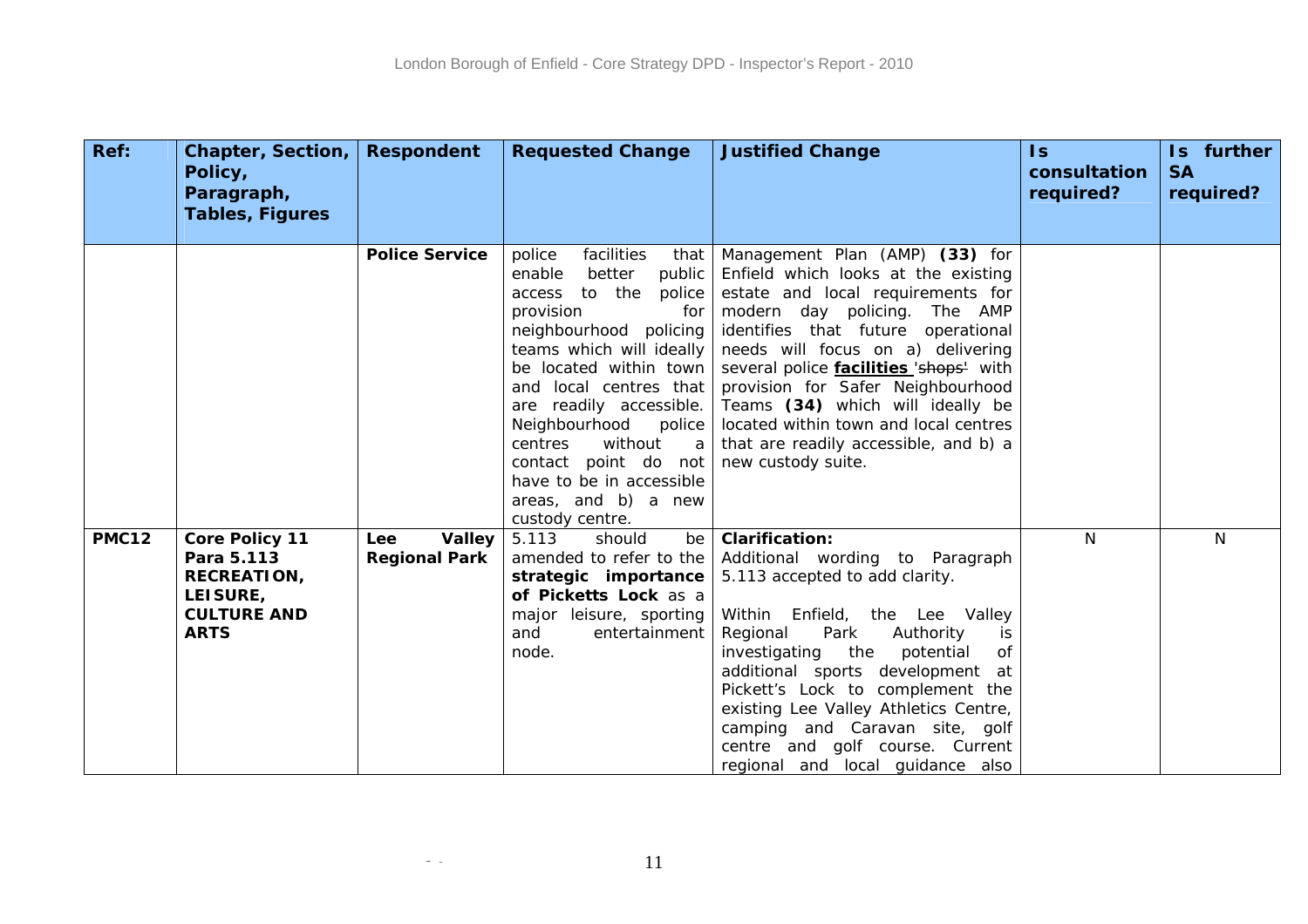| Ref:         | Chapter, Section,<br>Policy,<br>Paragraph, | <b>Respondent</b>           | <b>Requested Change</b>                                                                                                                                                                                                                                                                                                                                                                                              | <b>Justified Change</b>                                                                                                                                                                                                                                                                                                                                                                                                                                                                                      | $\overline{\mathsf{ls}}$<br>consultation<br>required? | Is further<br><b>SA</b><br>required? |
|--------------|--------------------------------------------|-----------------------------|----------------------------------------------------------------------------------------------------------------------------------------------------------------------------------------------------------------------------------------------------------------------------------------------------------------------------------------------------------------------------------------------------------------------|--------------------------------------------------------------------------------------------------------------------------------------------------------------------------------------------------------------------------------------------------------------------------------------------------------------------------------------------------------------------------------------------------------------------------------------------------------------------------------------------------------------|-------------------------------------------------------|--------------------------------------|
|              | <b>Tables, Figures</b>                     |                             |                                                                                                                                                                                                                                                                                                                                                                                                                      |                                                                                                                                                                                                                                                                                                                                                                                                                                                                                                              |                                                       |                                      |
|              |                                            |                             |                                                                                                                                                                                                                                                                                                                                                                                                                      | identifies Pickett's<br>future<br>Lock as an area<br>for<br>development and investment. The<br>draft vision for the Upper Lee Valley,<br>the existing Lee Valley Park Plan and<br>'Enriching Enfield' - Enfield's Leisure<br>and Strategy 2005 - 2008 all identify<br>Pickett's Lock as an area for the<br>development of additional sports<br>and recreation facilities of strategic<br>importance.                                                                                                         |                                                       |                                      |
| <b>PMC13</b> | <b>Core Policy 12</b><br><b>TOURISM</b>    | <b>British</b><br>Waterways | $5^{\text{th}}$<br>Bullet Point: the<br>policy states that the<br>Council will continue to<br>work with the LVRPA to<br>identify the priority mix<br>of additional recreation<br>and leisure facilities in<br>the east of the borough,<br>particularly at Ponders<br>End, Pickett's Lock and<br>Meridian Water. British<br>Waterways has<br>land<br>ownership we should be<br>recognised as a key<br>stakeholder who | Consistency:<br>suggest<br>minor<br>change.<br>Continuing to work with the Lee<br>Valley Regional Park Authority, to<br>help develop its Park Development<br>Framework. and<br>with other<br>partners<br>such<br>as<br><b>British</b><br>Waterways, and Thames Water<br>to identify the priority mix of<br>additional recreation and leisure<br>facilities in the east of the Borough,<br>particularly at Ponders End, Pickett's<br>Lock and Meridian Water, and<br>are   encourage more visitors to the Lee | N.                                                    | N                                    |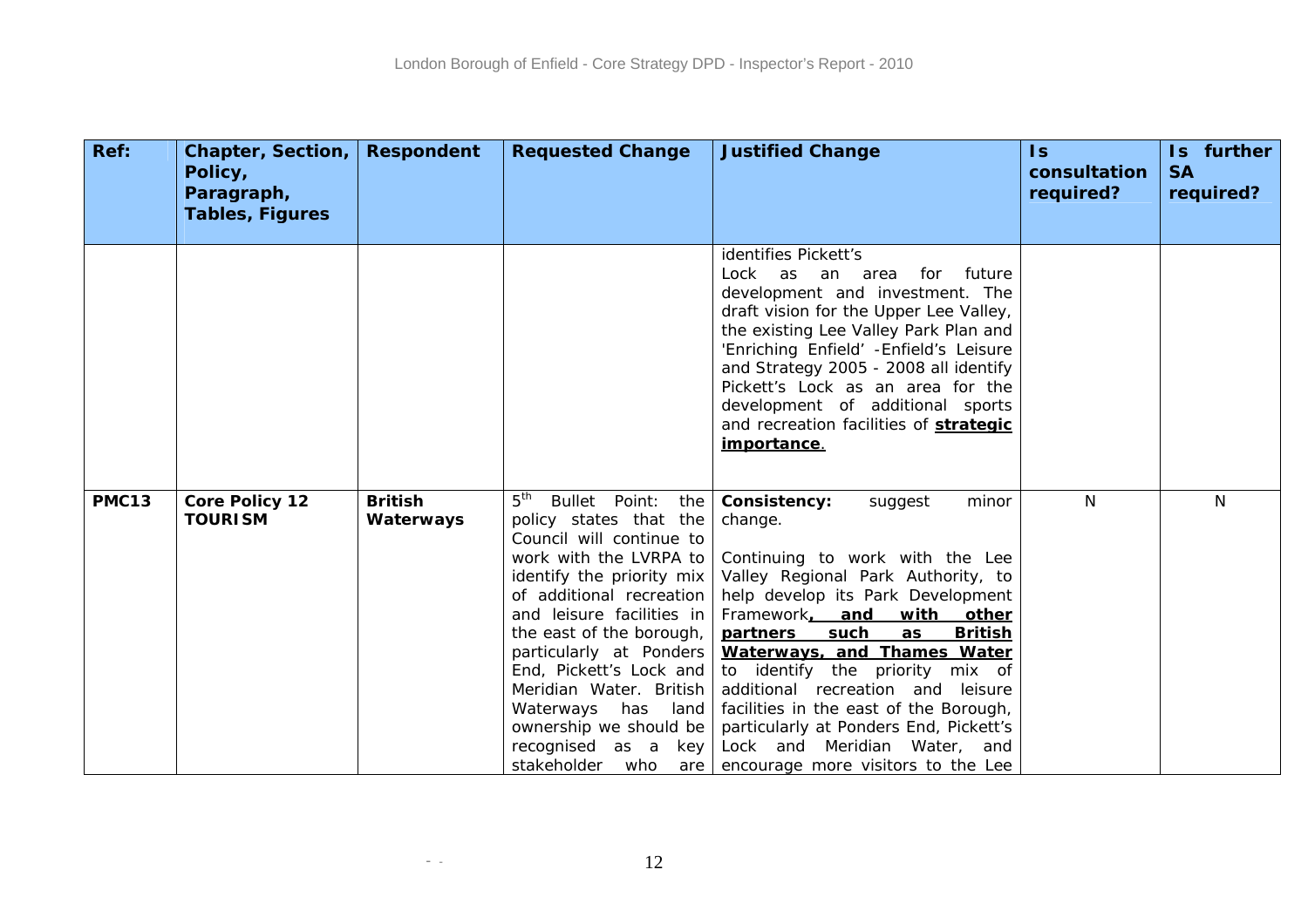| Ref:         | <b>Chapter, Section,</b><br>Policy,<br>Paragraph, | <b>Respondent</b>         | <b>Requested Change</b>                                                                                                                                                                                                                                                                                                                                                                                                                                                                                                                                                                                          | <b>Justified Change</b>                                                                                                                                                                                                                                                                                                                                                                                                                                                                                                                                                                                                                                                                                                                  | $\sf{ls}$<br>consultation<br>required? | Is further<br><b>SA</b><br>required? |
|--------------|---------------------------------------------------|---------------------------|------------------------------------------------------------------------------------------------------------------------------------------------------------------------------------------------------------------------------------------------------------------------------------------------------------------------------------------------------------------------------------------------------------------------------------------------------------------------------------------------------------------------------------------------------------------------------------------------------------------|------------------------------------------------------------------------------------------------------------------------------------------------------------------------------------------------------------------------------------------------------------------------------------------------------------------------------------------------------------------------------------------------------------------------------------------------------------------------------------------------------------------------------------------------------------------------------------------------------------------------------------------------------------------------------------------------------------------------------------------|----------------------------------------|--------------------------------------|
|              | <b>Tables, Figures</b>                            |                           |                                                                                                                                                                                                                                                                                                                                                                                                                                                                                                                                                                                                                  |                                                                                                                                                                                                                                                                                                                                                                                                                                                                                                                                                                                                                                                                                                                                          |                                        |                                      |
|              |                                                   |                           | to<br>continue<br>keen<br>with<br>working<br>the<br>Council.                                                                                                                                                                                                                                                                                                                                                                                                                                                                                                                                                     | Valley Regional Park.                                                                                                                                                                                                                                                                                                                                                                                                                                                                                                                                                                                                                                                                                                                    |                                        |                                      |
| <b>PMC14</b> | Section 6.1<br>Economic<br>Prosperity             | <b>Enfield</b><br>Council | The Council wishes to<br>provide a factual an<br>update within section<br>6.1:<br>Promoting<br>Economic Prosperity.<br>Clarifications<br>are<br>intended<br>provide<br>to<br>additional<br>background<br>material<br>and<br>detail,<br>which could not<br>be<br>included<br>the<br>in<br>Submission<br>Core<br>Strategy document, but,<br>which in light of new<br>government<br>guidance<br>and emerging work on<br>Enfield's<br>Economic<br>Assessment<br>provide<br>clarification<br>additional<br>as to the way the<br>employment<br>figures<br>were presented in the<br>Pre-Submission<br>Core<br>Strategy. | <b>Clarification:</b><br>Council<br>would<br>consider<br>the<br>following<br>new<br>be<br>inserted<br>paragraphs<br>above<br>existing paragraph 6.8:<br>6.8A The Council is taking a<br>approach<br><u>proactive</u><br>to<br><i>investment</i><br>and<br>sustainable<br>job growth<br>and will plan to exceed<br>minimum<br>the<br>target<br>growth set out in Core<br>Policy 13. To achieve this<br>the Council is developing<br>further<br>work<br>in<br>understanding the local<br>economy and aligning this<br>knowledge to the strategic<br>growth areas and place<br>shaping priority areas. An<br>Economic Assessment is<br>forthcoming and this<br>in.<br>will<br>inform<br>turn<br>an<br><b>Enterprise</b><br>Framework/Inward | N                                      | N                                    |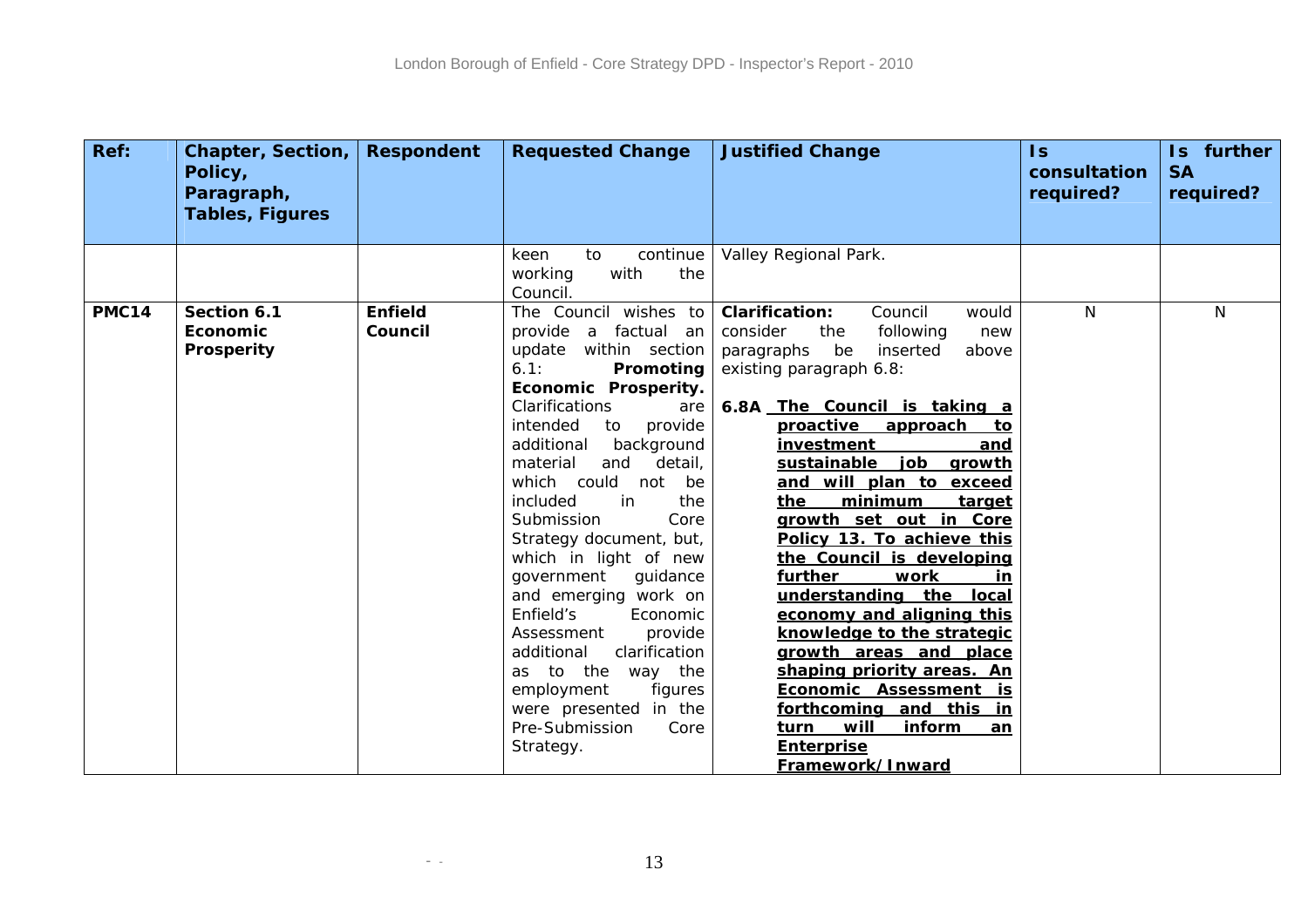| Ref:         | Chapter, Section,<br>Policy,<br>Paragraph,<br><b>Tables, Figures</b>                                       | <b>Respondent</b>         | <b>Requested Change</b>                                                                                                                                                                                                                                                                      | <b>Justified Change</b>                                                                                                                                                                                                                                                                                                                                                                                                                                                                                                                                                                                                   | $\overline{\mathsf{ls}}$<br>consultation<br>required? | Is further<br><b>SA</b><br>required? |
|--------------|------------------------------------------------------------------------------------------------------------|---------------------------|----------------------------------------------------------------------------------------------------------------------------------------------------------------------------------------------------------------------------------------------------------------------------------------------|---------------------------------------------------------------------------------------------------------------------------------------------------------------------------------------------------------------------------------------------------------------------------------------------------------------------------------------------------------------------------------------------------------------------------------------------------------------------------------------------------------------------------------------------------------------------------------------------------------------------------|-------------------------------------------------------|--------------------------------------|
|              |                                                                                                            |                           |                                                                                                                                                                                                                                                                                              | <b>Investment Strategy to be</b><br>adopted later in 2010.<br>This work will inform the<br>preparation of Area Action<br>Plans, Masterplans and a<br>of<br>review<br>the<br>Core<br>where<br><b>Strategy</b><br>appropriate.                                                                                                                                                                                                                                                                                                                                                                                              |                                                       |                                      |
| <b>PMC15</b> | Core Policy 13 and<br>supporting<br>Paragraphs<br><b>PROMOTING</b><br><b>ECONOMIC</b><br><b>PROSPERITY</b> | <b>Enfield</b><br>Council | Additional<br>clarity<br>is<br>the<br>suggested<br>by<br>Council to ensure the<br>intention of Core Policy<br>reflects the long term<br>economic intention of<br>Core<br>Strategy<br>the<br>approach. The approach<br>of the Policy is to secure<br>a minimum of at least<br>6,000 new jobs. | <b>Clarification:</b><br>Council<br>suggest<br>inserting additional text to Core<br>Policy and supporting paragraphs:<br><b>PROMOTING</b><br><b>ECONOMIC</b><br><b>PROSPERITY</b><br><b>CORE POLICY 13</b><br>The Council will protect and improve<br>Enfield's employment offer helping<br>to facilitate the creation of a<br>minimum of 6,000 new jobs from<br>2010-2026, focusing new growth in<br>the Upper Lee Valley and Enfield's<br>town centres. Approximately a<br>minimum of 4,000 new jobs are<br>expected to be created in the Upper<br>Lee Valley with the remainder<br>concentrated in Enfield's main town | N                                                     | N                                    |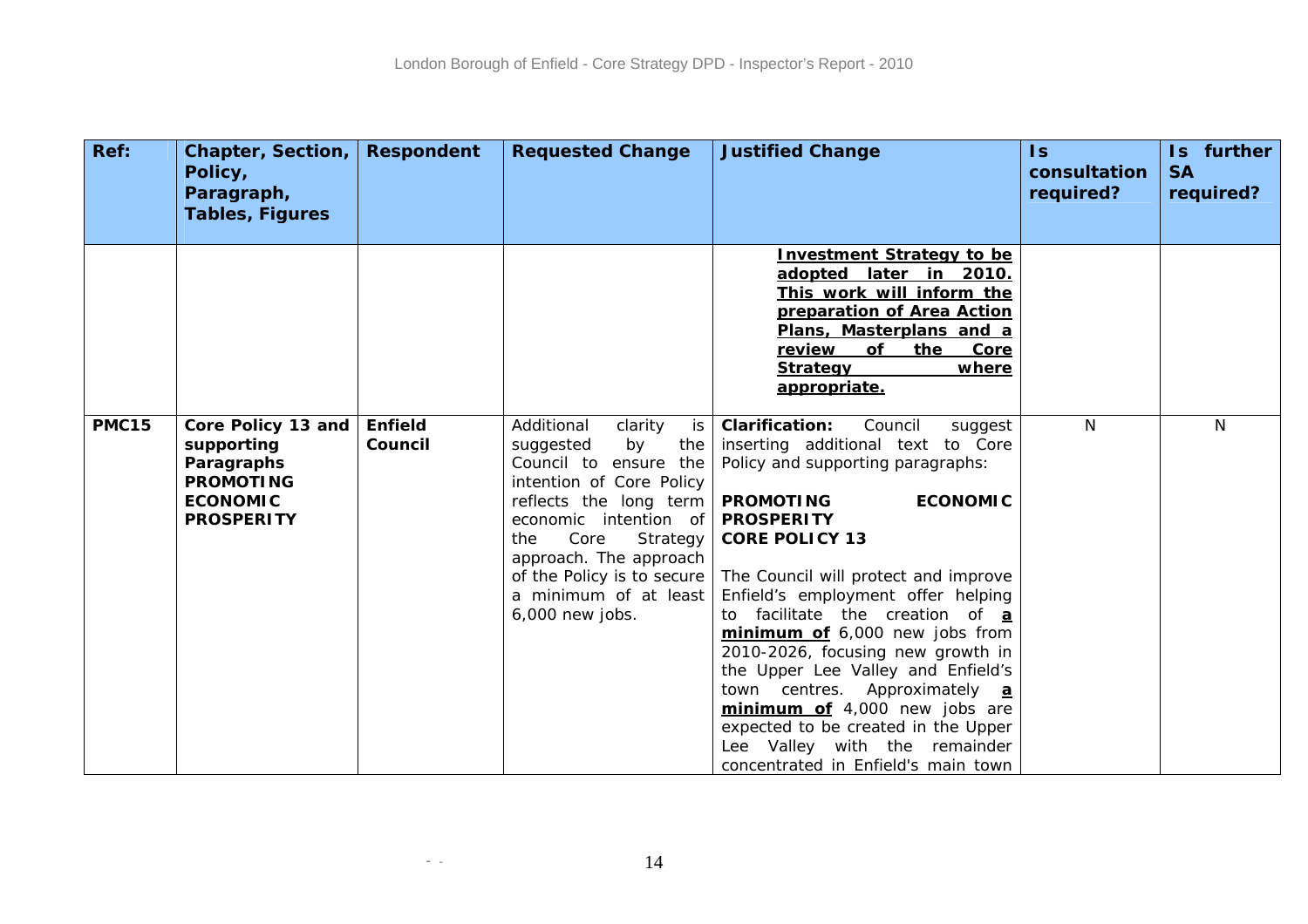| Ref: | <b>Chapter, Section,</b><br>Policy,<br>Paragraph,<br>Tables, Figures | <b>Respondent</b> | <b>Requested Change</b> | <b>Justified Change</b>                                                                                                                                                                     |                      | $\mathsf{Is}$<br>consultation<br>required? | Is further<br><b>SA</b><br>required? |
|------|----------------------------------------------------------------------|-------------------|-------------------------|---------------------------------------------------------------------------------------------------------------------------------------------------------------------------------------------|----------------------|--------------------------------------------|--------------------------------------|
|      |                                                                      |                   |                         | centres and in other place shaping<br>priority areas.<br>Table 6.1 Spatial Distribution of New<br>Jobs                                                                                      |                      |                                            |                                      |
|      |                                                                      |                   |                         | <b>Upper Lee Valley</b><br>Other town centres and<br>Place Shaping Priority Areas                                                                                                           | 4,000<br>2,000       |                                            |                                      |
|      |                                                                      |                   |                         | <b>Borough total</b><br>New paragraph after 6.16 under                                                                                                                                      | least<br>At<br>6,000 |                                            |                                      |
|      |                                                                      |                   |                         | Implementation<br>The Council is to undertake an<br>economic assessment<br>2010 and this piece of work will<br>help bring forward an Enterprise<br>Framework/Inward Investment<br>Strategy. | during               |                                            |                                      |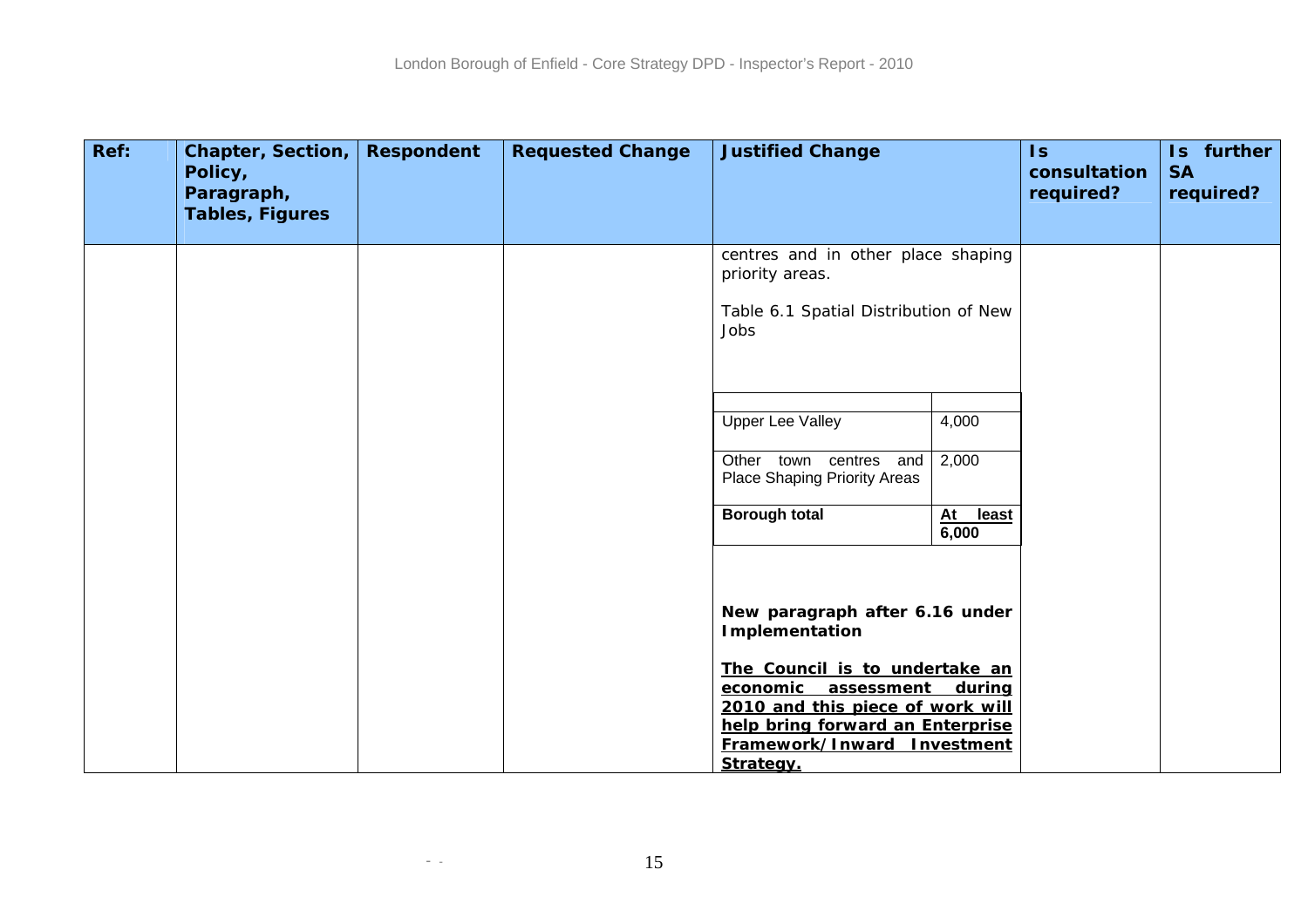| Ref:         | Chapter, Section,<br>Policy,<br>Paragraph,<br><b>Tables, Figures</b>                               | <b>Respondent</b>         | <b>Requested Change</b>                                                                                                                       | <b>Justified Change</b>                                                                                                                                                                                                                                                                                          | $\overline{\mathsf{ls}}$<br>consultation<br>required? | Is further<br><b>SA</b><br>required? |
|--------------|----------------------------------------------------------------------------------------------------|---------------------------|-----------------------------------------------------------------------------------------------------------------------------------------------|------------------------------------------------------------------------------------------------------------------------------------------------------------------------------------------------------------------------------------------------------------------------------------------------------------------|-------------------------------------------------------|--------------------------------------|
|              |                                                                                                    |                           |                                                                                                                                               |                                                                                                                                                                                                                                                                                                                  |                                                       |                                      |
|              |                                                                                                    |                           |                                                                                                                                               | Amend paragraph 6.19 under<br><b>Monitoring and Targets</b>                                                                                                                                                                                                                                                      |                                                       |                                      |
|              |                                                                                                    |                           |                                                                                                                                               | 6.19 New jobs created in the<br>Borough will be monitored to<br>achieve <b>a minimum</b> target of 6,000<br>new jobs by 2026, of which at least<br>4,000 will be located in the Upper<br>Lee Valley.                                                                                                             |                                                       |                                      |
| <b>PMC16</b> | Paragraph 6.9<br>Footnote 38<br><b>PROMOTING</b><br><b>ECONOMIC</b><br><b>PROSPERITY</b>           | <b>Enfield</b><br>Council | The Council would wish<br>to provide a correction<br>the omission of<br>to<br>footnote 38 is required<br>provide the full<br>to<br>reference. | <b>Correction: footnote 38</b><br>(38) The Working Paper No. 20<br>employment projections<br>bv<br>sector and borough, Source GLA<br>Economic, February 2007.                                                                                                                                                    | N                                                     | N                                    |
| <b>PMC17</b> | Paragraph 6.24<br><b>SAFEGUARDING</b><br><b>STRATEGIC</b><br><b>INDUSTRIAL</b><br><b>LOCATIONS</b> | <b>Enfield</b><br>Council | Council would consider<br>additional signposting to<br>Appendix<br>within<br>7<br>Paragraph 6.24.                                             | Amendment: paragraph 6.24 under<br>Justification.<br>6.24 The Borough has undergone<br>some changes since the adoption of<br>the UDP. The boundaries of the<br>former Preferred Industrial Areas<br>(PIAs), as identified in the UDP,<br>have therefore been reviewed in<br>partnership with the GLA in order to | N                                                     | N                                    |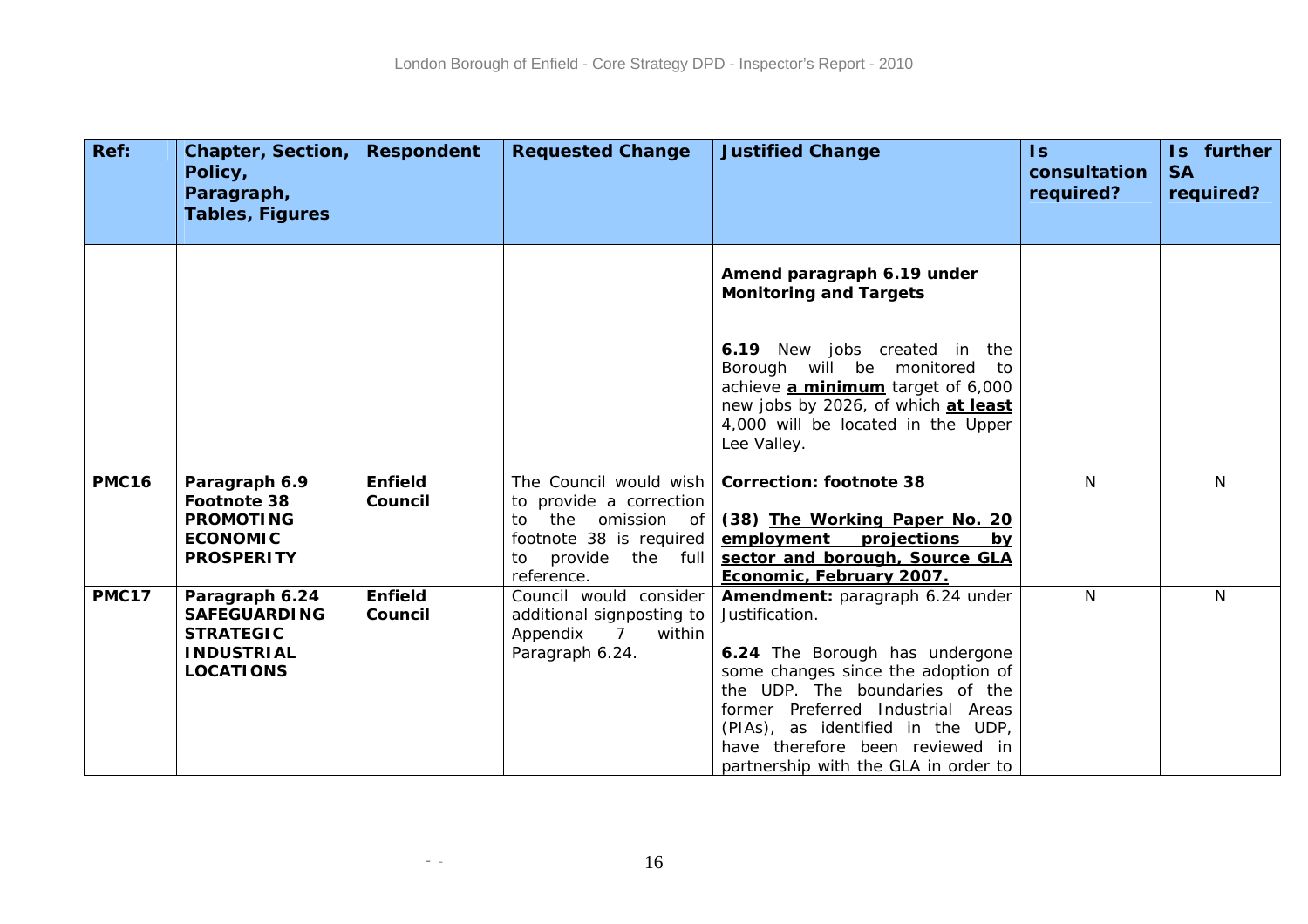| Ref:         | Chapter, Section,<br>Policy,<br>Paragraph,                | <b>Respondent</b>                             | <b>Requested Change</b>                                                                       | <b>Justified Change</b>                                                                                                                                                                                                                                                                                                                                                                                                                                                                                                                                                                                                                                                                                                                                                             | $\overline{\mathsf{ls}}$<br>consultation<br>required? | Is further<br><b>SA</b><br>required? |
|--------------|-----------------------------------------------------------|-----------------------------------------------|-----------------------------------------------------------------------------------------------|-------------------------------------------------------------------------------------------------------------------------------------------------------------------------------------------------------------------------------------------------------------------------------------------------------------------------------------------------------------------------------------------------------------------------------------------------------------------------------------------------------------------------------------------------------------------------------------------------------------------------------------------------------------------------------------------------------------------------------------------------------------------------------------|-------------------------------------------------------|--------------------------------------|
|              | <b>Tables, Figures</b>                                    |                                               |                                                                                               |                                                                                                                                                                                                                                                                                                                                                                                                                                                                                                                                                                                                                                                                                                                                                                                     |                                                       |                                      |
|              |                                                           |                                               |                                                                                               | identify and safeguard industrial<br>land which is of strategic importance<br>to London and is appropriate to be<br>designated as Strategic Industrial<br>Locations (SIL) (40). The revised<br>designations are illustrated in<br>Map Series 1, Appendix 7,<br>Following this review, the extent of<br>the former PIAs remains largely<br>unaltered. However, the review has<br>identified scope to release land for<br>mixed use development in a limited<br>number of former PIAs without<br>compromising the overall range and<br>quality of employment land available<br>in the Borough. This has the<br>potential to meet other objectives,<br>such as the regeneration of the<br>Council's place shaping priority<br>areas in particular - Ponders End<br>and Meridian Water. |                                                       |                                      |
| <b>PMC18</b> | 6.48 on page 76<br><b>TOWN CENTRES</b>                    | <b>Theatres</b><br><b>The</b><br><b>Trust</b> | First word in brackets in<br>last sentence<br>should<br>read 'if' not 'of'.                   | <b>Typographical Correction:</b><br>Replace words "if" with of                                                                                                                                                                                                                                                                                                                                                                                                                                                                                                                                                                                                                                                                                                                      | N                                                     | N                                    |
| <b>PMC19</b> | Paragraph 7.34<br><b>DELIVERING</b><br><b>SUSTAINABLE</b> | <b>British</b><br>Waterways                   | More emphasis could be<br>given<br>to<br>the<br>transportation of waste of paragraph $7.34$ : | <b>Clarification:</b><br>Insertion - New sentence at the end                                                                                                                                                                                                                                                                                                                                                                                                                                                                                                                                                                                                                                                                                                                        | $\mathsf{N}$                                          | N                                    |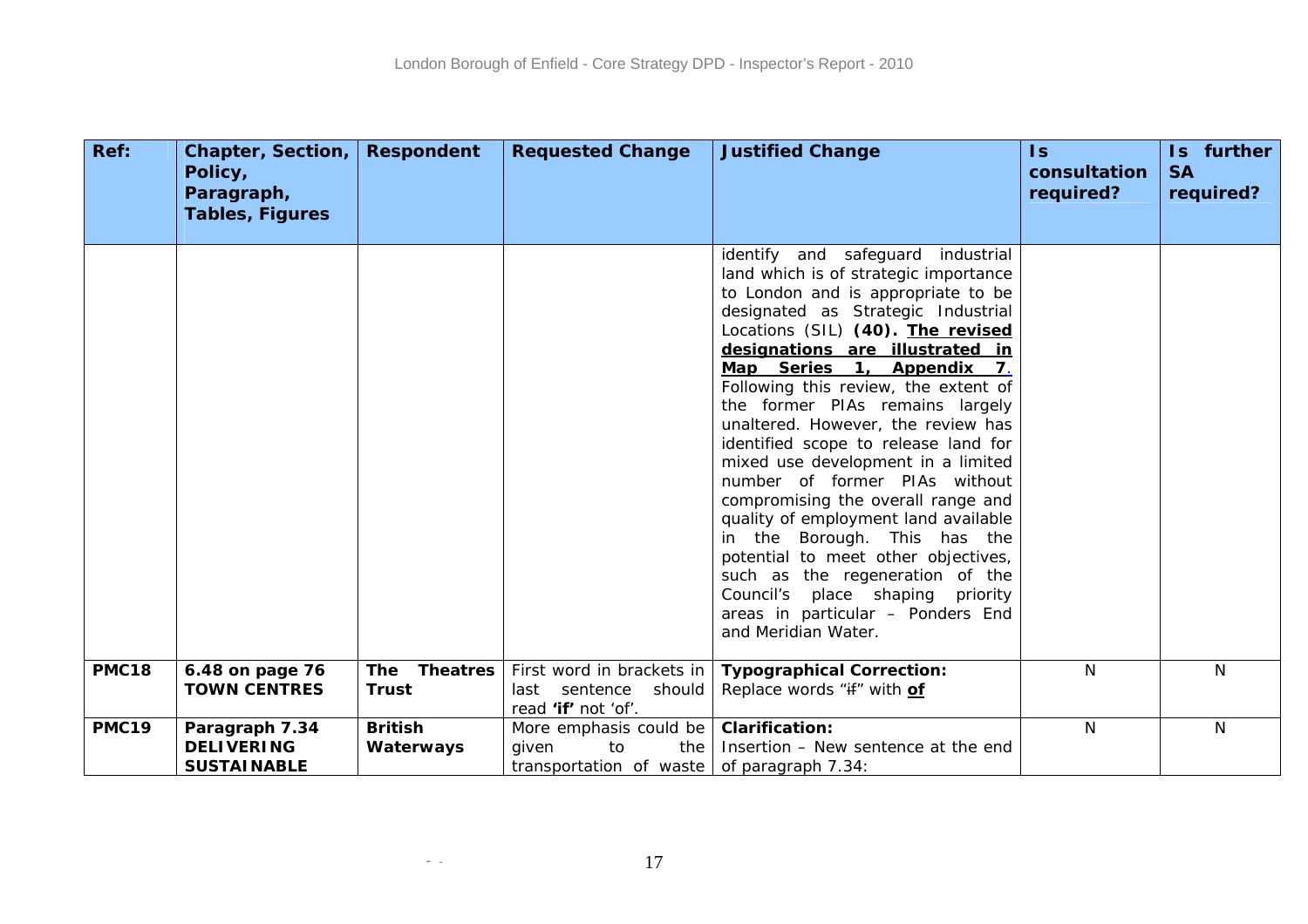| Ref:         | <b>Chapter, Section,</b><br>Policy,<br>Paragraph,           | <b>Respondent</b> | <b>Requested Change</b>                                                                                                                                                               | <b>Justified Change</b>                                                                                                                                                                                                                                                                                                                                                                                                                                                                                                                                                                                                                                                                                                                                                                                                                                                        | $\overline{\mathsf{ls}}$<br>consultation<br>required? | Is further<br><b>SA</b><br>required? |
|--------------|-------------------------------------------------------------|-------------------|---------------------------------------------------------------------------------------------------------------------------------------------------------------------------------------|--------------------------------------------------------------------------------------------------------------------------------------------------------------------------------------------------------------------------------------------------------------------------------------------------------------------------------------------------------------------------------------------------------------------------------------------------------------------------------------------------------------------------------------------------------------------------------------------------------------------------------------------------------------------------------------------------------------------------------------------------------------------------------------------------------------------------------------------------------------------------------|-------------------------------------------------------|--------------------------------------|
|              | <b>Tables, Figures</b>                                      |                   |                                                                                                                                                                                       |                                                                                                                                                                                                                                                                                                                                                                                                                                                                                                                                                                                                                                                                                                                                                                                                                                                                                |                                                       |                                      |
|              | <b>WASTE</b><br><b>MANAGEMENT</b>                           |                   | by water here, including<br>the use of Ash Wharf at<br>Edmonton Eco Park,<br>which is not currently<br>utilized but presents an<br>excellent opportunity for<br>waterborne transport. | 7.34<br>Self-sufficiency<br>aims<br>to<br>the<br>responsibility<br>increase<br>communities take for their waste,<br>reducing the distance it travels and<br>so the associated congestion and<br>vehicle emissions. This is supported<br>in the London Plan, which aims to<br>increase the self-sufficiency of<br>London through the borough-level<br>apportionment. Inevitably waste will<br>have to travel some distance from<br>its source to its treatment facility,<br>and occasionally a significant<br>distance where specialised facilities<br>are needed (e.g. for hazardous<br>waste). A key aim should therefore<br>be to minimise the impacts of this<br>through the use of more sustainable<br>alternatives to road-based transport.<br>Opportunities such as utilizing<br>Ash Wharf at Edmonton Eco Park<br>for waterborne transportations<br>should be explored. |                                                       |                                      |
| <b>PMC20</b> | Core Policy 25<br><b>PEDESTRIANS</b><br><b>AND CYCLISTS</b> | <b>Sustrans</b>   | Supports<br>the<br>implementation<br><b>of</b><br>However,<br>greenways.                                                                                                              | <b>Clarification:</b><br>Insertion to Core Policy 25 final<br>paragraph:                                                                                                                                                                                                                                                                                                                                                                                                                                                                                                                                                                                                                                                                                                                                                                                                       | N                                                     | N                                    |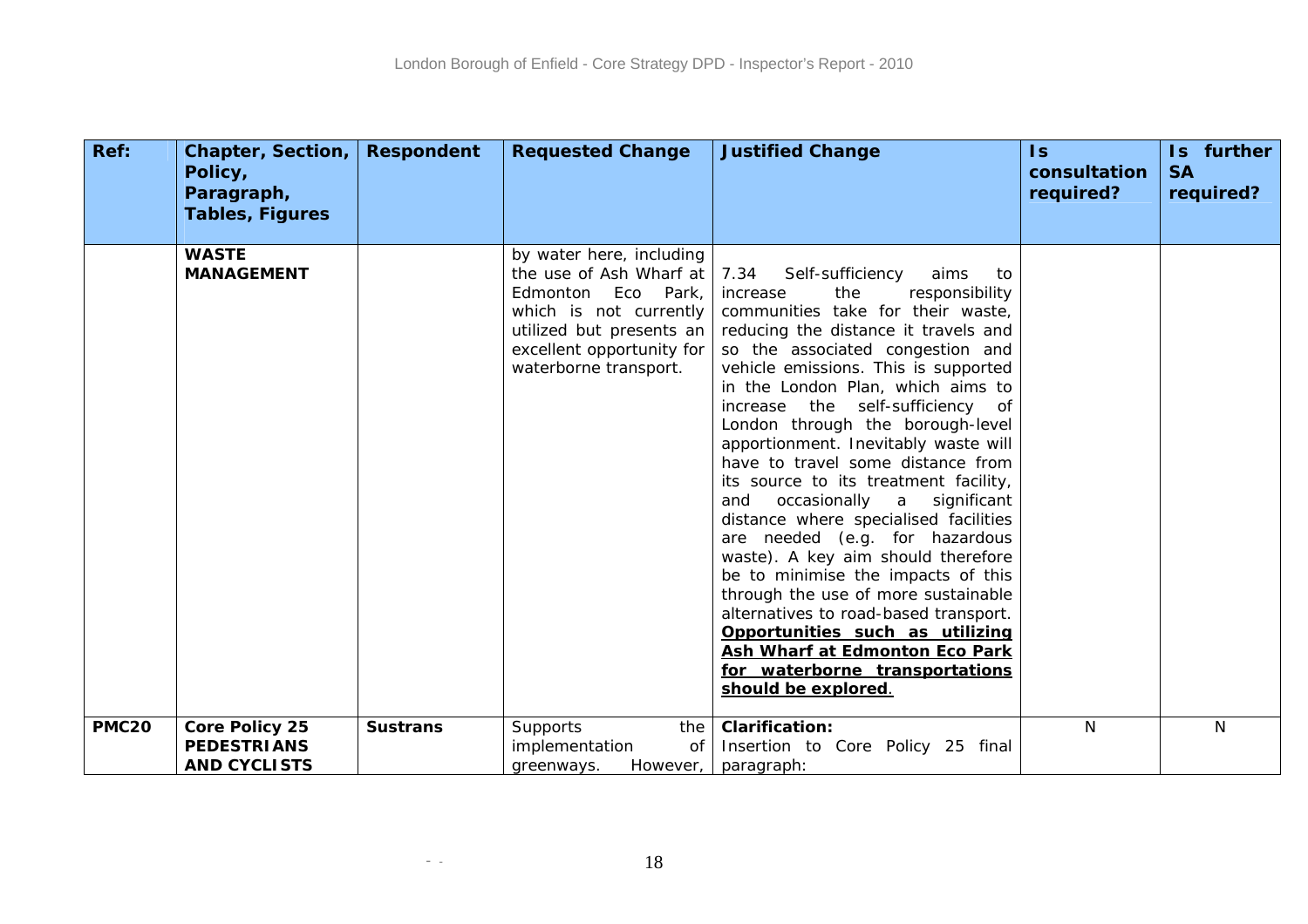| Ref:         | Chapter, Section,<br>Policy,<br>Paragraph,                                                      | <b>Respondent</b>           | <b>Requested Change</b>                                                                                                                  | <b>Justified Change</b>                                                                                                                                                                                                                                                                                                                                                                                                          | $\mathsf{ls}$<br>consultation<br>required? | Is further<br><b>SA</b><br>required? |
|--------------|-------------------------------------------------------------------------------------------------|-----------------------------|------------------------------------------------------------------------------------------------------------------------------------------|----------------------------------------------------------------------------------------------------------------------------------------------------------------------------------------------------------------------------------------------------------------------------------------------------------------------------------------------------------------------------------------------------------------------------------|--------------------------------------------|--------------------------------------|
|              | <b>Tables, Figures</b>                                                                          |                             |                                                                                                                                          |                                                                                                                                                                                                                                                                                                                                                                                                                                  |                                            |                                      |
|              |                                                                                                 |                             | the policy should make<br>explicit reference<br>to<br>greenways.                                                                         | Priority will be given to schemes that<br>overcome community<br>severance,<br>particularly<br>those<br>linking<br>communities on either side of the<br>West Anglia Main Line, routes to<br>schools,<br>town<br>centres,<br>and<br>recreational<br>resources<br>including<br>greenways, and the Lee Valley<br>Regional Park.                                                                                                      |                                            |                                      |
| <b>PMC21</b> | Core Policy 26<br><b>PUBLIC</b><br><b>TRANSPORT</b>                                             | <b>British</b><br>Waterways | This policy could include<br>a point promoting better<br>way finding between<br>transport hubs and the<br>waterways.                     | <b>Clarification:</b><br>Insertion<br>to Core Policy 26 - of<br>bullet 4:<br>public<br>Improving<br>transport<br>interchanges<br>to facilitate<br>better<br>wayfinding,<br>integration between<br>modes including provision for taxis,<br>water based transportation and<br>cycle<br>parking<br>and<br>storage,<br>Enfield<br>Town,<br>particularly<br>at<br>Edmonton Green, Ponders End, New<br>Southgate and Southgate Circus; | N                                          | N                                    |
| <b>PMC22</b> | Core Policy 28:<br><b>MANAGING FLOOD</b><br><b>RISK</b><br><b>THROUGH</b><br><b>DEVELOPMENT</b> | <b>British</b><br>Waterways | SUDs are not the only<br>way to manage flood<br>risk<br>through<br>There<br>development.<br>should be a policy also   manage flood risk. | <b>Clarification:</b><br>Glossary definition of SUDS to be<br>expanded to clarify that SUDs are<br>one of a number of measures to                                                                                                                                                                                                                                                                                                | N.                                         | N                                    |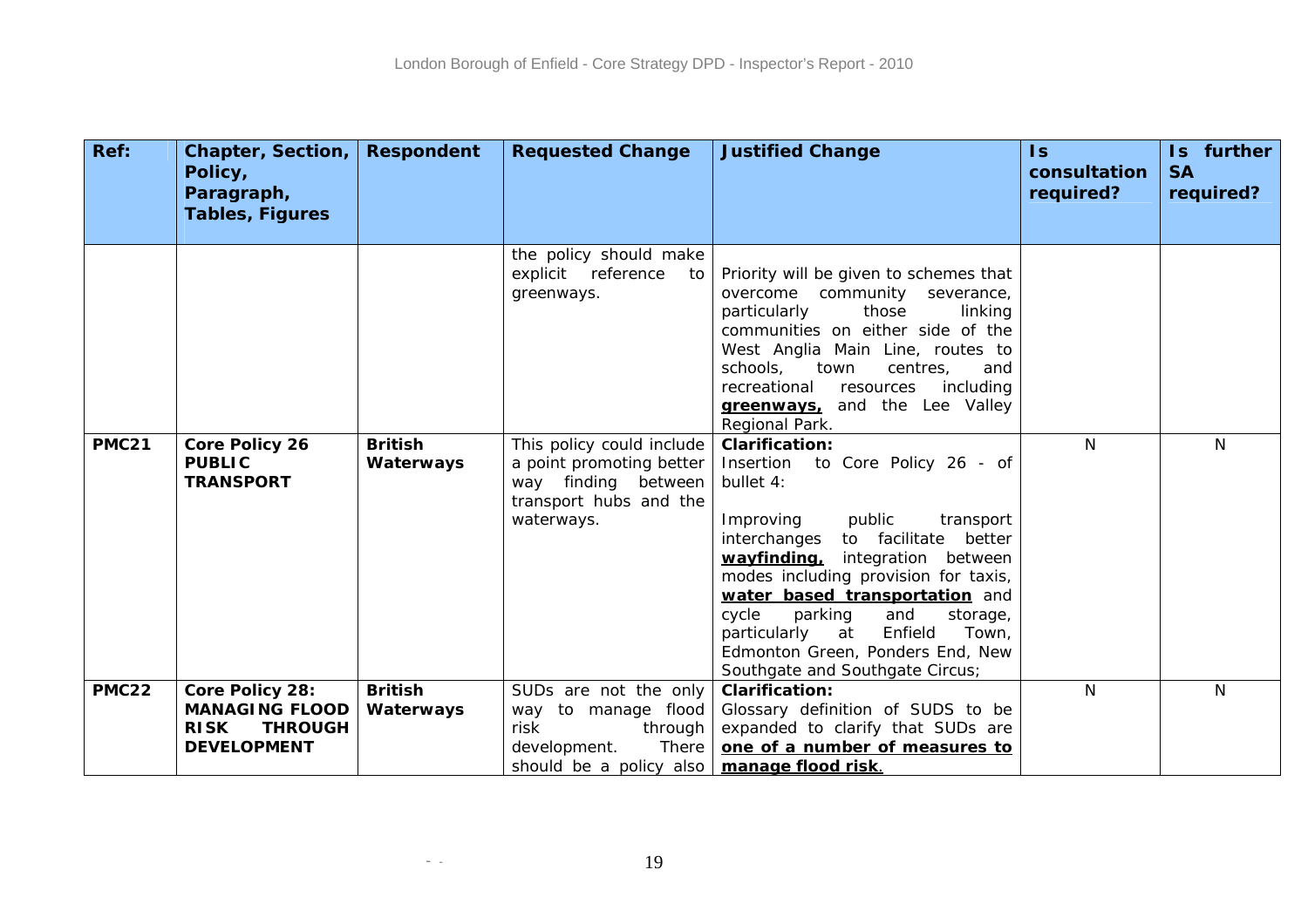| Ref:         | <b>Chapter, Section,</b><br>Policy,<br>Paragraph, | <b>Respondent</b>  | <b>Requested Change</b>                                                                                                                                                                                                                                                                                                                                                                                                                                                                                                                                              | <b>Justified Change</b>                                   | $\overline{\mathsf{ls}}$<br>consultation<br>required? | Is further<br><b>SA</b><br>required? |
|--------------|---------------------------------------------------|--------------------|----------------------------------------------------------------------------------------------------------------------------------------------------------------------------------------------------------------------------------------------------------------------------------------------------------------------------------------------------------------------------------------------------------------------------------------------------------------------------------------------------------------------------------------------------------------------|-----------------------------------------------------------|-------------------------------------------------------|--------------------------------------|
|              | <b>Tables, Figures</b>                            |                    |                                                                                                                                                                                                                                                                                                                                                                                                                                                                                                                                                                      |                                                           |                                                       |                                      |
|              |                                                   |                    | of encouraging Green<br>Roofs and Green Walls<br>in new builds. Green<br>flat-roofed<br>Roofs on<br>buildings<br>provide<br>insulation,<br>natural<br>attenuation<br>rainwater<br>and cooling, and are<br>visually attractive and<br>innovative. Green walls<br>provide many of the<br>same benefits and have<br>been shown to provide<br>considerable<br>temperature regulation.<br>They also contribute<br>greatly<br>to<br>on-site<br>biodiversity also,<br>by<br>providing nesting and<br>foraging opportunities<br><b>birds</b><br>for<br>and<br>invertebrates. |                                                           |                                                       |                                      |
| <b>PMC23</b> | Core Policy 29<br><b>FLOOD</b>                    | <b>Environment</b> | We support this policy<br>and recommend a slight                                                                                                                                                                                                                                                                                                                                                                                                                                                                                                                     | <b>Clarification:</b><br>Insertion of new                 | N.                                                    | N                                    |
|              | <b>MANAGEMENT</b>                                 | Agency             | amendment<br>the<br>$t_{\Omega}$                                                                                                                                                                                                                                                                                                                                                                                                                                                                                                                                     | text:<br><u>river</u><br>restoration and wetland creation |                                                       |                                      |
|              | <b>INFRASTRUCTURE</b>                             |                    | following sentence:                                                                                                                                                                                                                                                                                                                                                                                                                                                                                                                                                  | in paragraph 3 of Core Policy 29                          |                                                       |                                      |
|              |                                                   |                    | 'Development<br>behind<br>existing defences will be                                                                                                                                                                                                                                                                                                                                                                                                                                                                                                                  | accepted.                                                 |                                                       |                                      |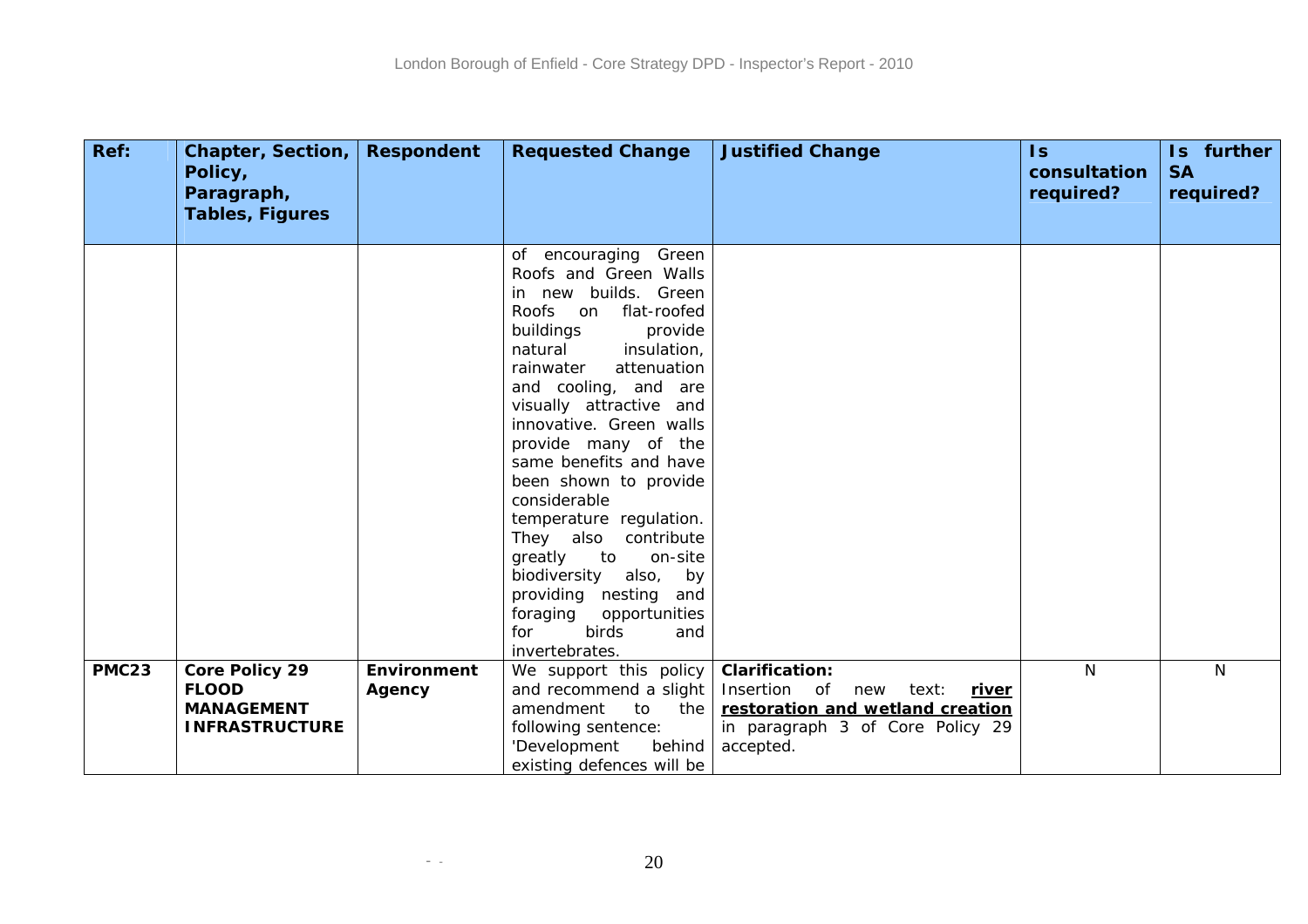| Ref:         | Chapter, Section,<br>Policy,<br>Paragraph,<br><b>Tables, Figures</b>                                                                        | <b>Respondent</b>            | <b>Requested Change</b>                                                                                                                                                                                                                                                                                                                                         | <b>Justified Change</b>                                     | $\overline{1s}$<br>consultation<br>required? | Is further<br><b>SA</b><br>required? |
|--------------|---------------------------------------------------------------------------------------------------------------------------------------------|------------------------------|-----------------------------------------------------------------------------------------------------------------------------------------------------------------------------------------------------------------------------------------------------------------------------------------------------------------------------------------------------------------|-------------------------------------------------------------|----------------------------------------------|--------------------------------------|
|              |                                                                                                                                             |                              | expected<br>reduce<br>to<br>residual flood risk and<br>works to open spaces<br>within the floodplain or<br>adjacent<br>to<br>watercourses elsewhere<br>should<br>explore<br>opportunities<br>for<br>floodwater<br>storage,<br>river restoration and<br>wetland creation.                                                                                        |                                                             |                                              |                                      |
| <b>PMC24</b> | <b>Core Policy 30</b><br><b>MAINTAINING</b><br><b>AND IMPROVING</b><br>THE QUALITY OF<br>THE BUILT AND<br><b>OPEN</b><br><b>ENVIRONMENT</b> | <b>Environment</b><br>Agency | We<br>recommend<br>reference is made to the<br>restoration of the Blue<br>Ribbon<br>Network<br>by<br>amending the following:<br>'The Council will: Adopt<br>borough-wide standards<br>and guidance to design<br>quality, including:<br>maximising,<br>restoration, access to<br>and visibility of the blue<br>ribbon network and the<br>Borough's green assets' | <b>Clarification:</b><br>Insertion of new text restoration. | N                                            | N                                    |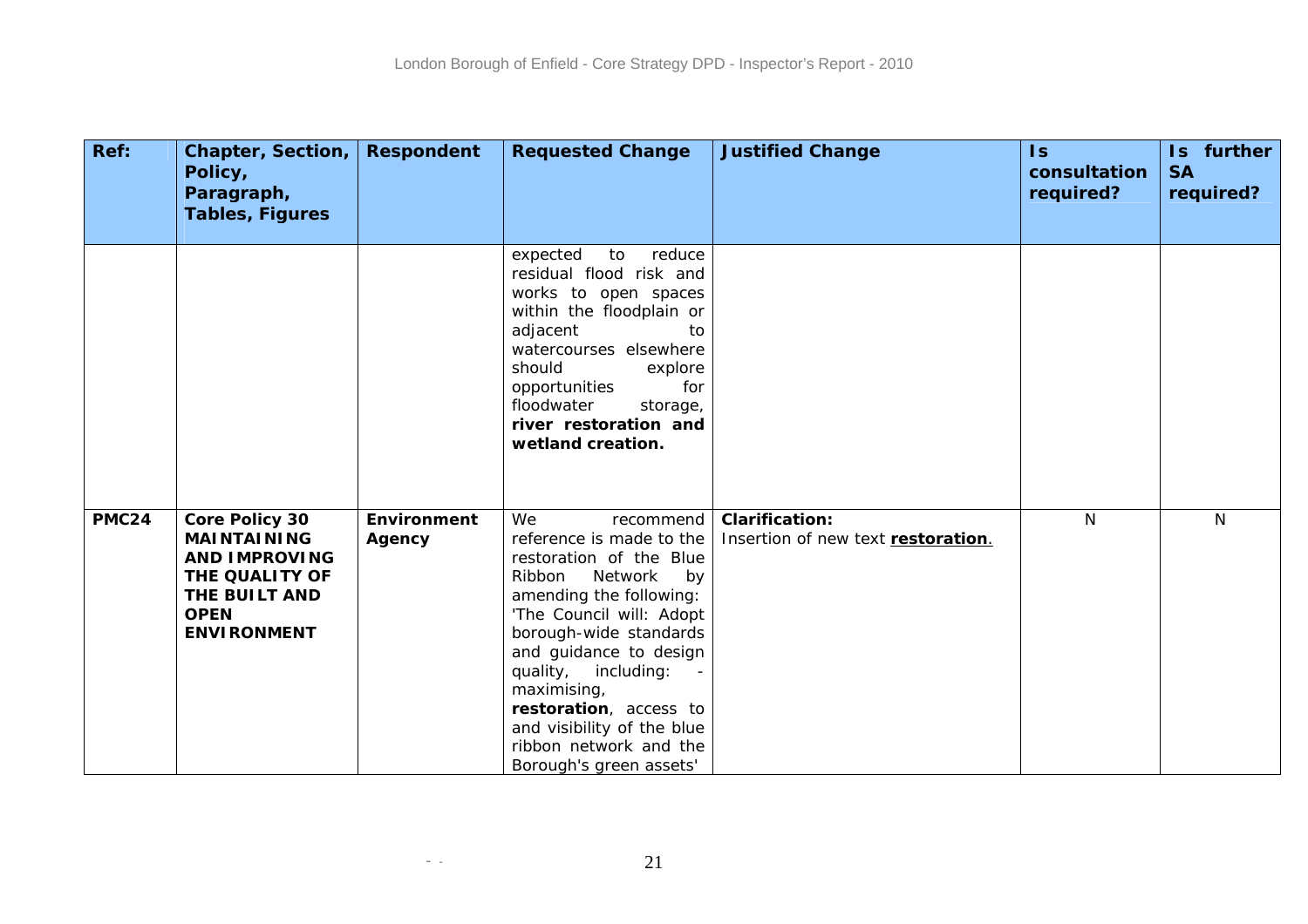| Ref:         | <b>Chapter, Section,</b><br>Policy,<br>Paragraph,             | <b>Respondent</b>            | <b>Requested Change</b>                                                                                                                                                                                                                                                                                                                                                                                                                                                                                                                                                                         | <b>Justified Change</b>                                                                             | $\mathsf{ls}$<br>consultation<br>required? | Is further<br><b>SA</b><br>required? |
|--------------|---------------------------------------------------------------|------------------------------|-------------------------------------------------------------------------------------------------------------------------------------------------------------------------------------------------------------------------------------------------------------------------------------------------------------------------------------------------------------------------------------------------------------------------------------------------------------------------------------------------------------------------------------------------------------------------------------------------|-----------------------------------------------------------------------------------------------------|--------------------------------------------|--------------------------------------|
|              | <b>Tables, Figures</b>                                        |                              |                                                                                                                                                                                                                                                                                                                                                                                                                                                                                                                                                                                                 |                                                                                                     |                                            |                                      |
| <b>PMC25</b> | Paragraph 8.63<br><b>GREEN BELT AND</b><br><b>COUNTRYSIDE</b> | <b>Environment</b><br>Agency | When developing<br>a l<br>project for a specific<br>reason i.e. regional<br>sport<br>and<br>it's<br>recreational,<br>important to build in<br>other benefits which<br>may not be the core<br>reason for developing<br>the<br>project<br>i.e.<br>biodiversity. As<br>a a<br>result<br>we recommend<br>this<br>paragraph<br>is<br>amended as follows:<br>At Picketts Lock,<br>is<br>there<br>an<br>for<br>opportunity<br>improvements to the<br>regional sports and,<br>recreational<br>and<br>biodiversity<br>offer,<br>as reflected<br>in the<br>Lee<br>Valley<br>Upper<br>Vision, the emerging | <b>Clarification:</b><br>Insertion of and biodiversity<br>offer accepted for additional<br>clarity. | N                                          | N                                    |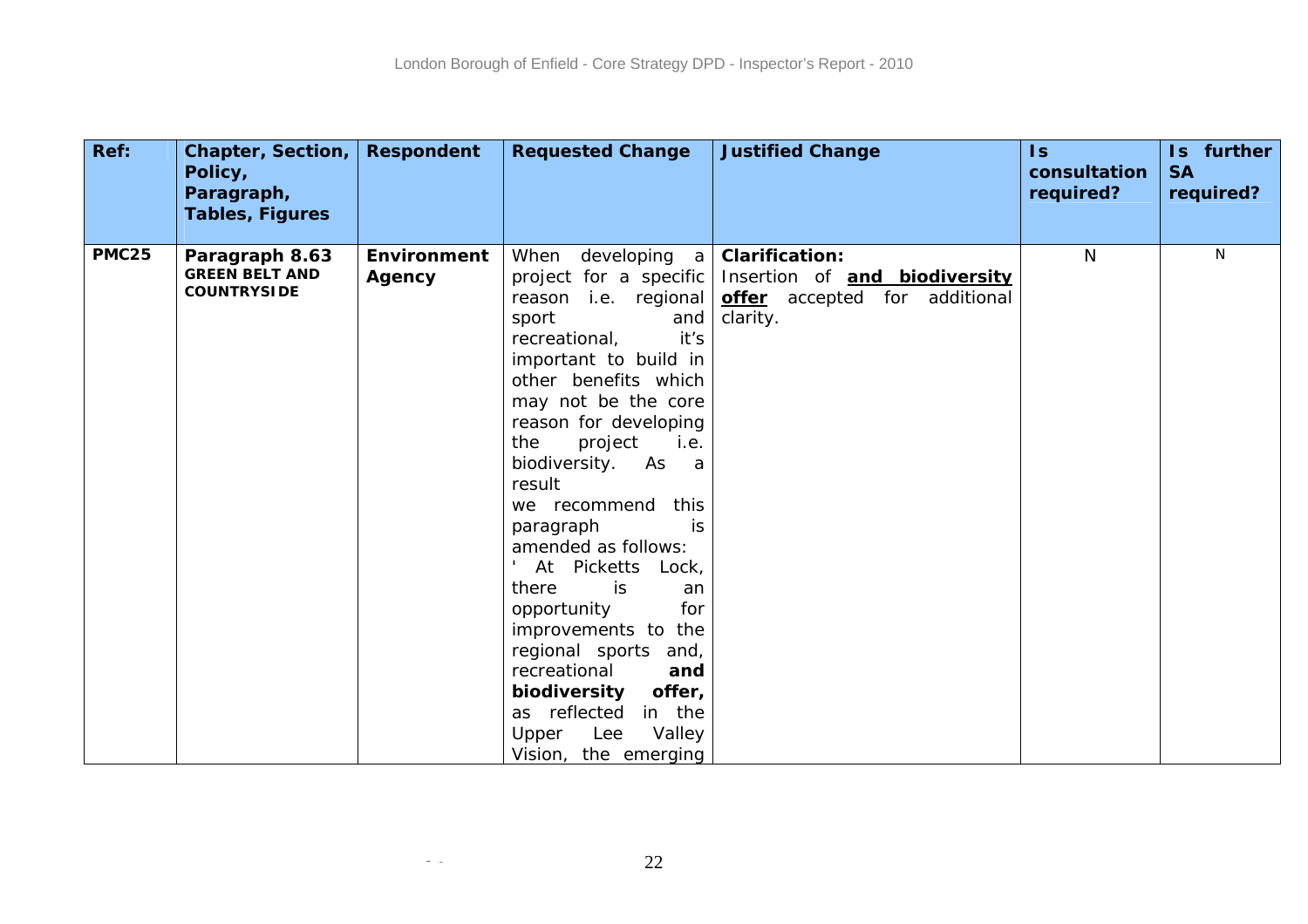| Ref:         | Chapter, Section,<br>Policy,<br>Paragraph,                                                                 | <b>Respondent</b>                      | <b>Requested Change</b>                                                                            | <b>Justified Change</b>                                                                                                                                                                                                                                                                                                                                                                                                                                                                                                              | $\mathsf{Is}$<br>consultation<br>required? | Is further<br><b>SA</b><br>required? |
|--------------|------------------------------------------------------------------------------------------------------------|----------------------------------------|----------------------------------------------------------------------------------------------------|--------------------------------------------------------------------------------------------------------------------------------------------------------------------------------------------------------------------------------------------------------------------------------------------------------------------------------------------------------------------------------------------------------------------------------------------------------------------------------------------------------------------------------------|--------------------------------------------|--------------------------------------|
|              | <b>Tables, Figures</b>                                                                                     |                                        |                                                                                                    |                                                                                                                                                                                                                                                                                                                                                                                                                                                                                                                                      |                                            |                                      |
|              |                                                                                                            |                                        | Lee Valley Regional<br>Development<br>Park<br>Framework.'                                          |                                                                                                                                                                                                                                                                                                                                                                                                                                                                                                                                      |                                            |                                      |
| <b>PMC26</b> | <b>Core Policy 34</b><br><b>PARKS, PLAYING</b><br><b>FIELDS AND</b><br><b>OTHER OPEN</b><br><b>SPACES.</b> | Wildlife<br><b>The</b><br><b>Trust</b> | Consider<br>adding<br>a l<br>point<br>new<br>re<br>managing positively<br>for biodiversity:        | <b>Clarification:</b> to Core Policy 36<br>Biodiversity to recognise<br>the<br>value of these spaces.<br><b>CORE POLICY 36</b><br><b>BIODIVERSITY</b><br>The Council will seek to protect,<br>enhance, restore or add to<br>biodiversity interests within the<br>Borough,<br><u>including</u><br>parks,<br>playing fields and<br>other<br>sports spaces, green corridors,<br>waterways, sites, habitats and<br>species identified at the national,<br>London or local level as<br>being of importance for nature<br>conservation by: | N                                          | N                                    |
| <b>PMC27</b> | <b>Core Policy 35</b><br><b>LEE VALLEY</b><br><b>REGIONAL PARK</b><br><b>AND WATERWAYS</b>                 | Wildlife<br><b>The</b><br><b>Trust</b> | This should highlight<br>more strongly<br>the<br>international<br>significance of the Lee   Policy | <b>Clarification:</b><br>Suggest amendments to Core<br>36<br>Biodiversity,<br>as                                                                                                                                                                                                                                                                                                                                                                                                                                                     |                                            |                                      |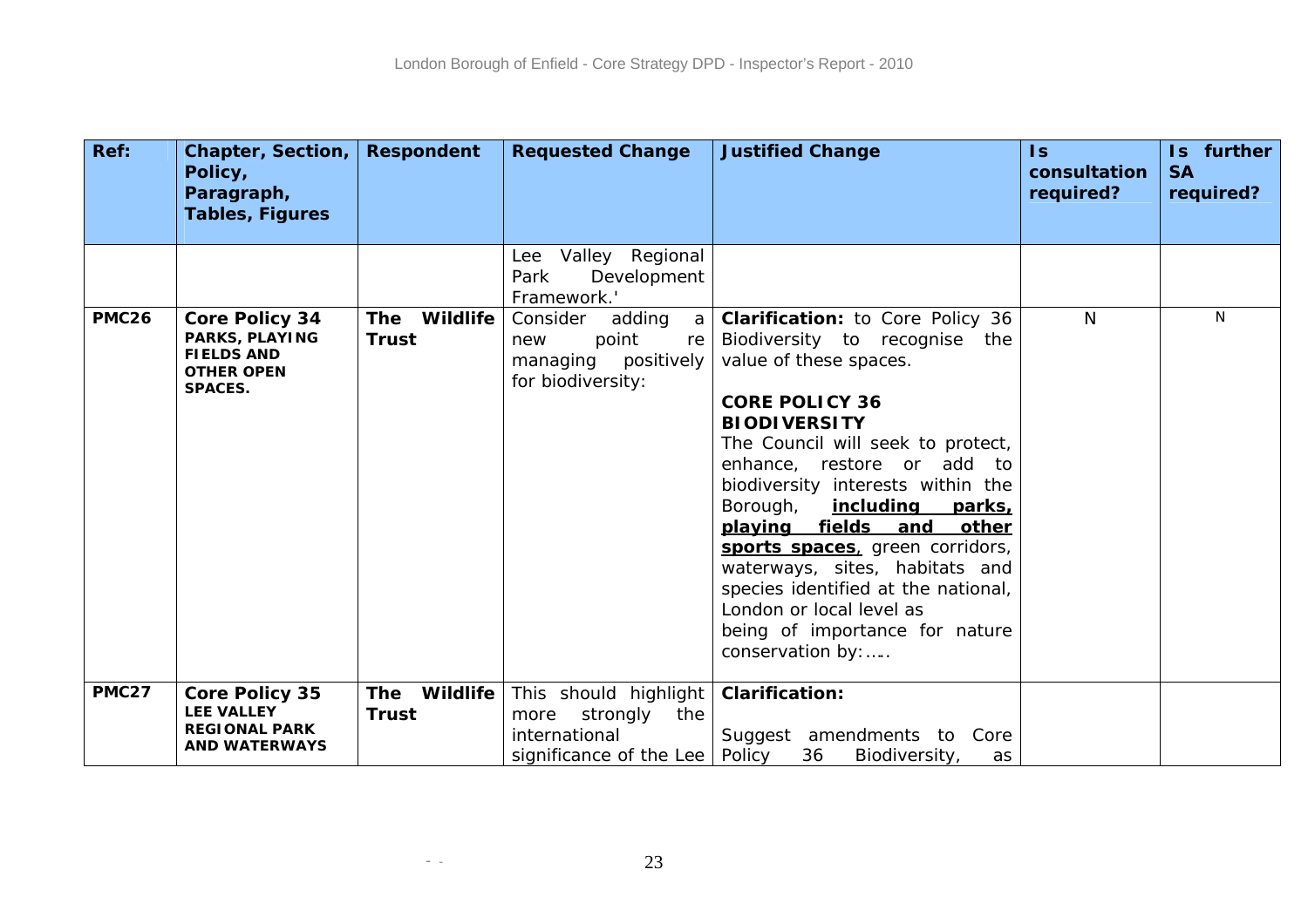| Ref:         | <b>Chapter, Section,</b><br>Policy,                               | <b>Respondent</b> | <b>Requested Change</b>                                                                                                                                                                                                                                       | <b>Justified Change</b>                                                                                                                                                                                                                                                                                                                                                                         | $\overline{\mathsf{S}}$<br>consultation | Is further<br><b>SA</b> |
|--------------|-------------------------------------------------------------------|-------------------|---------------------------------------------------------------------------------------------------------------------------------------------------------------------------------------------------------------------------------------------------------------|-------------------------------------------------------------------------------------------------------------------------------------------------------------------------------------------------------------------------------------------------------------------------------------------------------------------------------------------------------------------------------------------------|-----------------------------------------|-------------------------|
|              | Paragraph,                                                        |                   |                                                                                                                                                                                                                                                               |                                                                                                                                                                                                                                                                                                                                                                                                 | required?                               | required?               |
|              | <b>Tables, Figures</b>                                            |                   |                                                                                                                                                                                                                                                               |                                                                                                                                                                                                                                                                                                                                                                                                 |                                         |                         |
|              |                                                                   |                   | Valley to biodiversity<br>and its designation as<br>a Special Protection<br>Area (SPA). The Lee<br>Valley is one of only                                                                                                                                      | opposed to Core Policy 35, to<br>recognise the European Special<br>Protection<br>(SPA)<br>Area<br>designation of Lee Valley.                                                                                                                                                                                                                                                                    |                                         |                         |
|              |                                                                   |                   | two<br>London area.                                                                                                                                                                                                                                           | SPAs in the <b>CORE POLICY 36</b>                                                                                                                                                                                                                                                                                                                                                               |                                         |                         |
|              |                                                                   |                   | the<br>is.<br>-lt<br>important feature of<br>Regional Park.<br>the<br>Core Policy 35 should<br>have at least one key<br>point<br>which<br>acknowledges<br>this<br>importance and gives<br>support<br>its.<br>to<br>biodiversity<br>management of the<br>park. | most The Council will seek to protect,<br>enhance, restore or add to<br>biodiversity interests within the<br>Borough,<br>including<br>parks,<br>playing<br>fields and<br>other<br>sports spaces, green corridors,<br>waterways, sites, habitats and<br>identified<br>species<br>the<br>at<br>European, national, London or<br>local level as being of importance<br>for nature conservation by: |                                         |                         |
| <b>PMC28</b> | Paragraph 8.96                                                    | Environment       | Timescales<br>for<br>the                                                                                                                                                                                                                                      | Amendment:                                                                                                                                                                                                                                                                                                                                                                                      | $\mathsf{N}$                            | $\mathsf{N}$            |
|              | <b>LEE VALLEY</b><br><b>REGIONAL PARK</b><br><b>AND WATERWAYS</b> | Agency            | Lee Valley Regional<br>Park framework needs<br>to<br>consultation has only                                                                                                                                                                                    | Amend text to provide update.<br>be updated as $8.69$ The Lee Valley Regional<br>Park Authority is preparing a new                                                                                                                                                                                                                                                                              |                                         |                         |
|              |                                                                   |                   | just begun.                                                                                                                                                                                                                                                   | Park Development Framework to                                                                                                                                                                                                                                                                                                                                                                   |                                         |                         |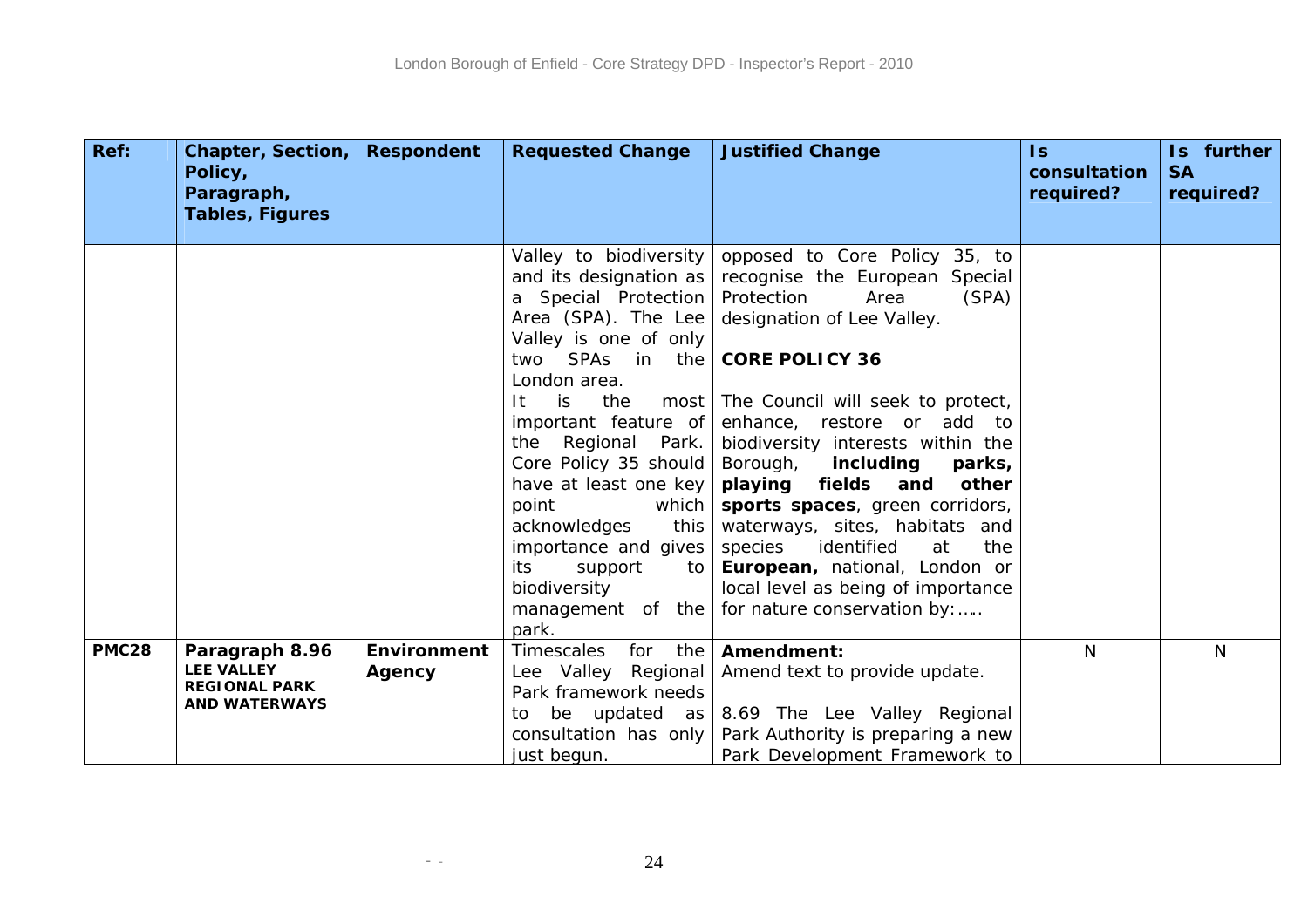| Ref:         | <b>Chapter, Section,</b><br>Policy, | <b>Respondent</b>  | <b>Requested Change</b>                           | <b>Justified Change</b>                                                                                                                                                                                                                                                                                                                                                                                                                                                                                                                                                                           | $\mathsf{ls}$<br>consultation | Is further<br><b>SA</b> |
|--------------|-------------------------------------|--------------------|---------------------------------------------------|---------------------------------------------------------------------------------------------------------------------------------------------------------------------------------------------------------------------------------------------------------------------------------------------------------------------------------------------------------------------------------------------------------------------------------------------------------------------------------------------------------------------------------------------------------------------------------------------------|-------------------------------|-------------------------|
|              | Paragraph,                          |                    |                                                   |                                                                                                                                                                                                                                                                                                                                                                                                                                                                                                                                                                                                   | required?                     | required?               |
|              | <b>Tables, Figures</b>              |                    |                                                   |                                                                                                                                                                                                                                                                                                                                                                                                                                                                                                                                                                                                   |                               |                         |
|              |                                     |                    |                                                   | set out the Authority's vision,<br>proposals and policies for the<br>future management of the Park<br>for the next 5-10 years. Within<br>the emerging Park Development<br>Framework, Picketts Lock is<br>identified as one of the main<br>destinations in the Park with the<br>potential for multiple uses for<br>sport, recreation, accommodation<br>biodiversity.<br><b>The</b><br>and<br>forthcoming Park Development<br>Framework is expected to be<br>published in late 2009 and will<br>inform the preparation of the<br>Central Leeside Area Action Plan<br>and future reviews of the Core |                               |                         |
|              |                                     |                    |                                                   | Strategy.                                                                                                                                                                                                                                                                                                                                                                                                                                                                                                                                                                                         |                               |                         |
| <b>PMC29</b> | Paragraph 8.97                      | <b>Environment</b> | Please note that the                              | Amendment final sentence to                                                                                                                                                                                                                                                                                                                                                                                                                                                                                                                                                                       | N                             | N                       |
|              |                                     | Agency             | London Rivers Action                              | provide clarity:                                                                                                                                                                                                                                                                                                                                                                                                                                                                                                                                                                                  |                               |                         |
|              |                                     |                    | Plan is not a definitive<br>list of all the river | The London Rivers Action Plan                                                                                                                                                                                                                                                                                                                                                                                                                                                                                                                                                                     |                               |                         |
|              |                                     |                    | restoration<br>projects                           | identifies a series of current and                                                                                                                                                                                                                                                                                                                                                                                                                                                                                                                                                                |                               |                         |
|              |                                     |                    | but merely one that                               | known river restoration projects                                                                                                                                                                                                                                                                                                                                                                                                                                                                                                                                                                  |                               |                         |
|              |                                     |                    | highlights                                        | current   in Enfield, to inform decisions on                                                                                                                                                                                                                                                                                                                                                                                                                                                                                                                                                      |                               |                         |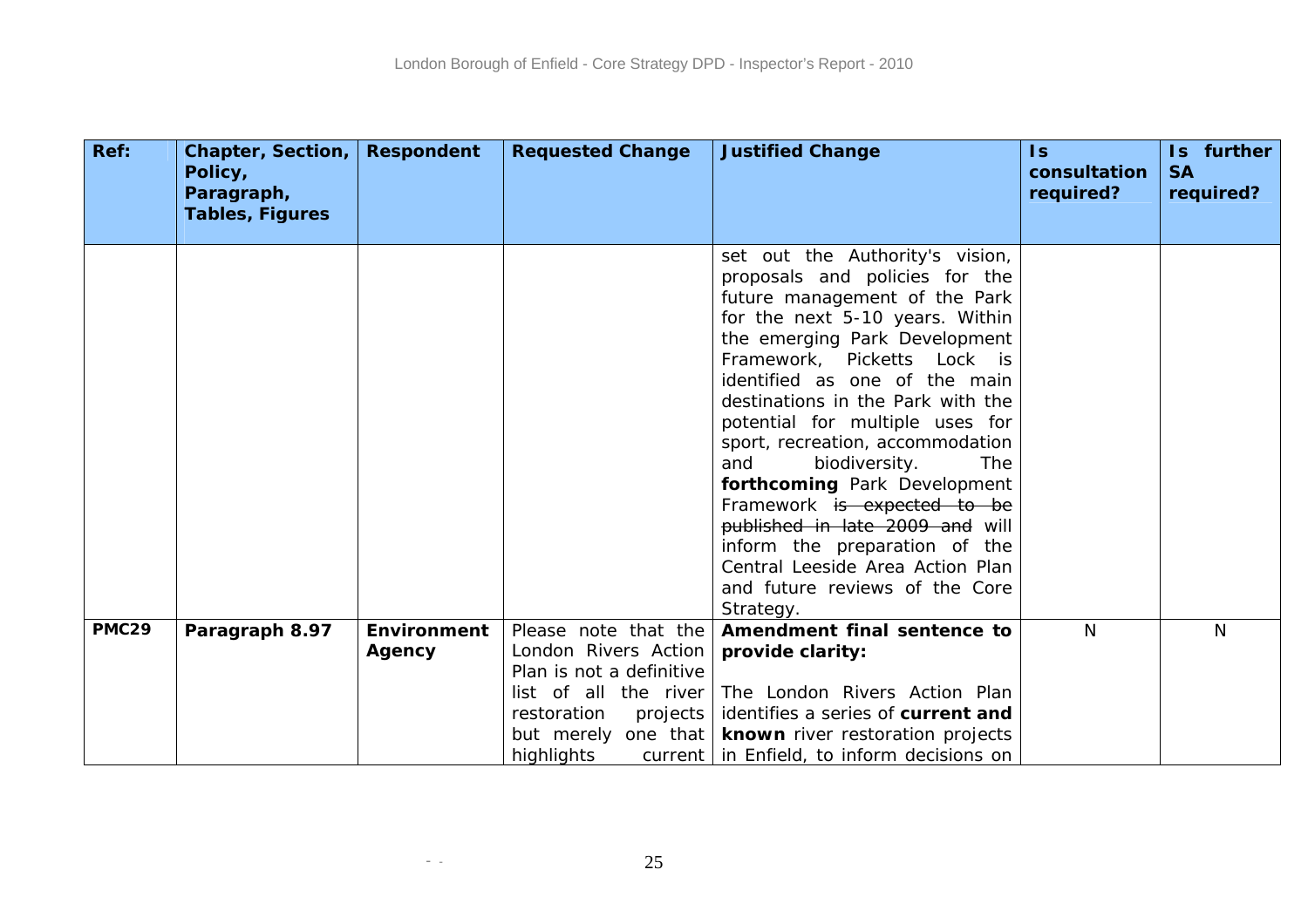| Ref:         | <b>Chapter, Section,</b><br>Policy,<br>Paragraph,<br><b>Tables, Figures</b>            | <b>Respondent</b>     | <b>Requested Change</b>                                                                                                                                                                                                                                                                                                                                                                                                           | <b>Justified Change</b>                                                                                                                                                                                                                                                                                                                                                                                                                                                                                                                                                                             | $\mathsf{Is}$<br>consultation<br>required? | Is further<br><b>SA</b><br>required? |
|--------------|----------------------------------------------------------------------------------------|-----------------------|-----------------------------------------------------------------------------------------------------------------------------------------------------------------------------------------------------------------------------------------------------------------------------------------------------------------------------------------------------------------------------------------------------------------------------------|-----------------------------------------------------------------------------------------------------------------------------------------------------------------------------------------------------------------------------------------------------------------------------------------------------------------------------------------------------------------------------------------------------------------------------------------------------------------------------------------------------------------------------------------------------------------------------------------------------|--------------------------------------------|--------------------------------------|
|              |                                                                                        |                       | potential<br>known<br>projects. This should<br>be updated as new<br>potential projects or<br>developments<br>come<br>forward.                                                                                                                                                                                                                                                                                                     | priority projects to be funded.                                                                                                                                                                                                                                                                                                                                                                                                                                                                                                                                                                     |                                            |                                      |
| <b>PMC30</b> | Monitoring<br>&<br><b>Targets</b><br><b>BIODIVERSITY</b><br>Paragraphs<br>8.110, 8.111 | Environment<br>Agency | We recommend that<br>another paragraph is<br>added to paragraphs<br>8.110 and 8.111. This<br>target could be in line<br>with<br>NI197<br>Biodiversity<br>which<br>requires the<br>Local<br>Authority to increase<br>the percentage<br>0f<br><b>SINCs</b><br>and<br>the<br>in Positive<br>number<br>Conservation<br>Management.<br>$\ln$<br>addition<br>we<br>another<br>recommend<br>target related to river<br>restoration<br>be | <b>Clarification:</b><br>The Council is not in a position to<br>add an additional target of river<br>restoration at this stage as this is<br>to be considered through the<br>forthcoming Biodiversity Action<br>Plan. However the Council is<br>minded<br>to clarify<br>paragraph<br>8.110.<br>Delete<br>current<br>wording<br>and<br>replace with:<br><b>Enfield</b><br>8.110<br>"The<br><b>Biodiversity</b><br><b>Action</b><br>Plan,<br>which is to be adopted during<br>2010, will contain targets for<br>biodiversity<br>enhancements<br>included. This should   across the Borough. This will | N                                          | N                                    |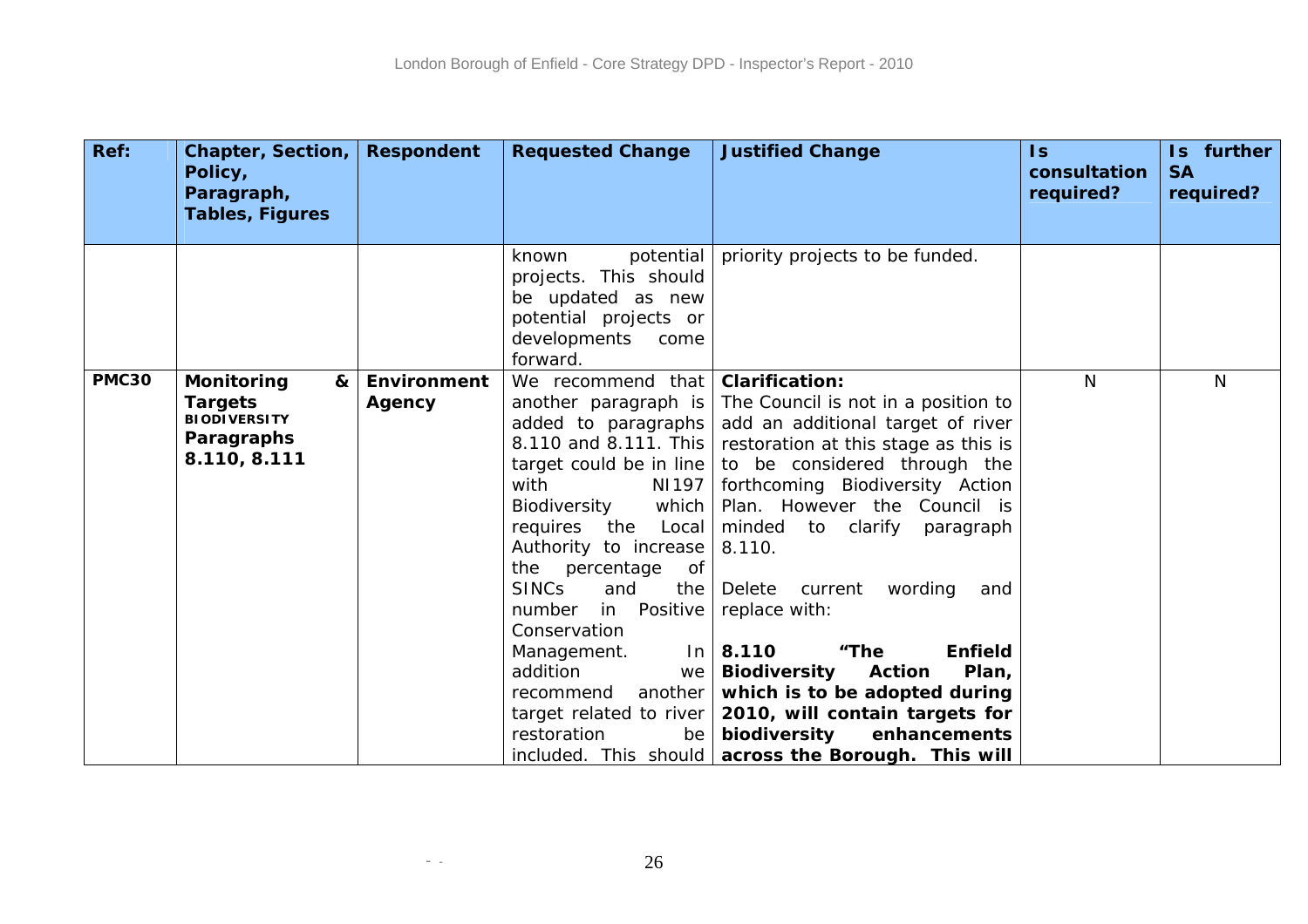| Ref:         | Chapter, Section,<br>Policy,<br>Paragraph,      | <b>Respondent</b>     | <b>Requested Change</b>                                                                                                                                                                                                                                                                                                                                                                                                                                                                                  | <b>Justified Change</b>                                                                                                                                                                                                                                                                                                                                                                                                                                                                                                                                                                                               | Is.<br>consultation<br>required? | Is further<br><b>SA</b><br>required? |
|--------------|-------------------------------------------------|-----------------------|----------------------------------------------------------------------------------------------------------------------------------------------------------------------------------------------------------------------------------------------------------------------------------------------------------------------------------------------------------------------------------------------------------------------------------------------------------------------------------------------------------|-----------------------------------------------------------------------------------------------------------------------------------------------------------------------------------------------------------------------------------------------------------------------------------------------------------------------------------------------------------------------------------------------------------------------------------------------------------------------------------------------------------------------------------------------------------------------------------------------------------------------|----------------------------------|--------------------------------------|
|              | <b>Tables, Figures</b>                          |                       |                                                                                                                                                                                                                                                                                                                                                                                                                                                                                                          |                                                                                                                                                                                                                                                                                                                                                                                                                                                                                                                                                                                                                       |                                  |                                      |
|              |                                                 |                       | 'New<br>planning<br>be:<br>permissions will be<br>monitored to achieve<br>a target of restoring<br>225 meters of river a<br>year or 1125 meters<br>by 2015.<br>in Enfield $(70.4km)$ ,<br>this is 11.15% of the<br>in<br>London.<br>rivers<br>From this we have<br>taken the objective in<br>London Rivers<br>the<br>Action Plan (produced<br>in 2009) of restoring<br>15km of river by 2015<br>or 2.5km each year.<br>11.15% of 2.5km is<br>225 meters each year<br>or 1125 meters or<br>river by 2015. | include targets for National<br>Indicator 197<br>(Improved<br><b>Biodiversity</b><br>Local<br>proportion of Local Sites<br>where positive conservation<br>management<br>is<br>being<br>achieved), the restoration of<br>rivers in line with the London<br><b>Rivers</b><br><b>Action</b><br><b>Plan</b><br>and<br>targets for the maintenance,<br>enhancement and increase in<br>area of priority habitats in<br>line with those given in the<br>London Plan.<br>These and<br>other Enfield BAP targets will<br>be monitored and reported on<br>through<br>the<br><b>Enfield</b><br><b>Biodiversity Partnership."</b> |                                  |                                      |
| <b>PMC31</b> | <b>Core Policy 37</b><br><b>Central Leeside</b> | North London<br>Waste | Consistent with Core<br>Policies 22 and 14,<br>the Authority believes<br>Core Policy 37 should                                                                                                                                                                                                                                                                                                                                                                                                           | <b>Clarification:</b><br>Insert recommended wording for<br>clarity and cross-referencing.                                                                                                                                                                                                                                                                                                                                                                                                                                                                                                                             | N <sub>1</sub>                   | N                                    |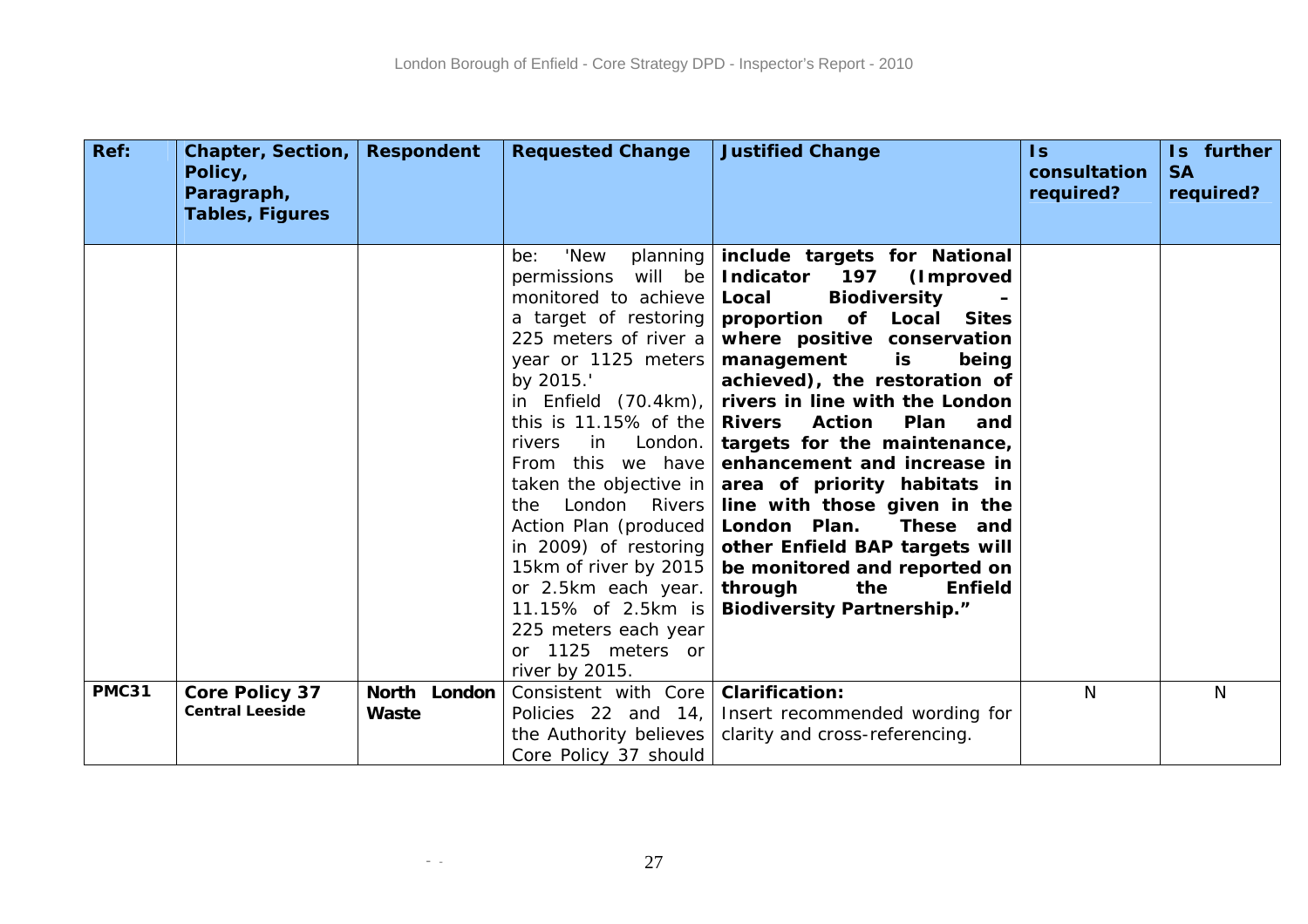| Ref: | Chapter, Section,<br>Policy,<br>Paragraph,<br><b>Tables, Figures</b> | <b>Respondent</b> | <b>Requested Change</b>                               | <b>Justified Change</b>                                                                                                | $\overline{1s}$<br>consultation<br>required? | Is further<br><b>SA</b><br>required? |
|------|----------------------------------------------------------------------|-------------------|-------------------------------------------------------|------------------------------------------------------------------------------------------------------------------------|----------------------------------------------|--------------------------------------|
|      |                                                                      |                   | EcoPark site to reflect<br>status<br>as<br>a a<br>its | make reference to the   The majority of the Central<br>Leeside area will retain its<br>industrial<br>and<br>employment |                                              |                                      |
|      |                                                                      |                   | Industrial<br>Preferred                               | character (see Core Policy 14).                                                                                        |                                              |                                      |
|      |                                                                      |                   | Location where waste<br>management uses               | The Strategic Industrial Locations<br>of Eley, Aztec 406, Montagu (the                                                 |                                              |                                      |
|      |                                                                      |                   | will be supported.                                    | northern part), Kenninghall and                                                                                        |                                              |                                      |
|      |                                                                      |                   |                                                       | Harbet Road estates, as well as                                                                                        |                                              |                                      |
|      |                                                                      |                   | Currently<br>CP<br>37                                 | the Locally Significant Industrial                                                                                     |                                              |                                      |
|      |                                                                      |                   | makes reference to a                                  | Sites; The Claverings Estate and                                                                                       |                                              |                                      |
|      |                                                                      |                   | number of SILs and                                    | the southern part of the Montagu                                                                                       |                                              |                                      |
|      |                                                                      |                   | LSISs being retained<br>intensified.<br>and           | Industrial Area, will be retained<br>and intensified, (see Core                                                        |                                              |                                      |
|      |                                                                      |                   | However, the policy                                   | Policy 22).                                                                                                            |                                              |                                      |
|      |                                                                      |                   | does not refer to the                                 |                                                                                                                        |                                              |                                      |
|      |                                                                      |                   | EcoPark<br>which<br>is is                             |                                                                                                                        |                                              |                                      |
|      |                                                                      |                   | identified at CP14 as                                 |                                                                                                                        |                                              |                                      |
|      |                                                                      |                   | a Preferred Industrial                                |                                                                                                                        |                                              |                                      |
|      |                                                                      |                   | <b>The</b><br>Location.                               |                                                                                                                        |                                              |                                      |
|      |                                                                      |                   | Authority<br>therefore                                |                                                                                                                        |                                              |                                      |
|      |                                                                      |                   | the<br>requests<br>that                               |                                                                                                                        |                                              |                                      |
|      |                                                                      |                   | policy be revised to                                  |                                                                                                                        |                                              |                                      |
|      |                                                                      |                   | make reference to the                                 |                                                                                                                        |                                              |                                      |
|      |                                                                      |                   | EcoPark site being                                    |                                                                                                                        |                                              |                                      |
|      |                                                                      |                   | retained<br>and                                       |                                                                                                                        |                                              |                                      |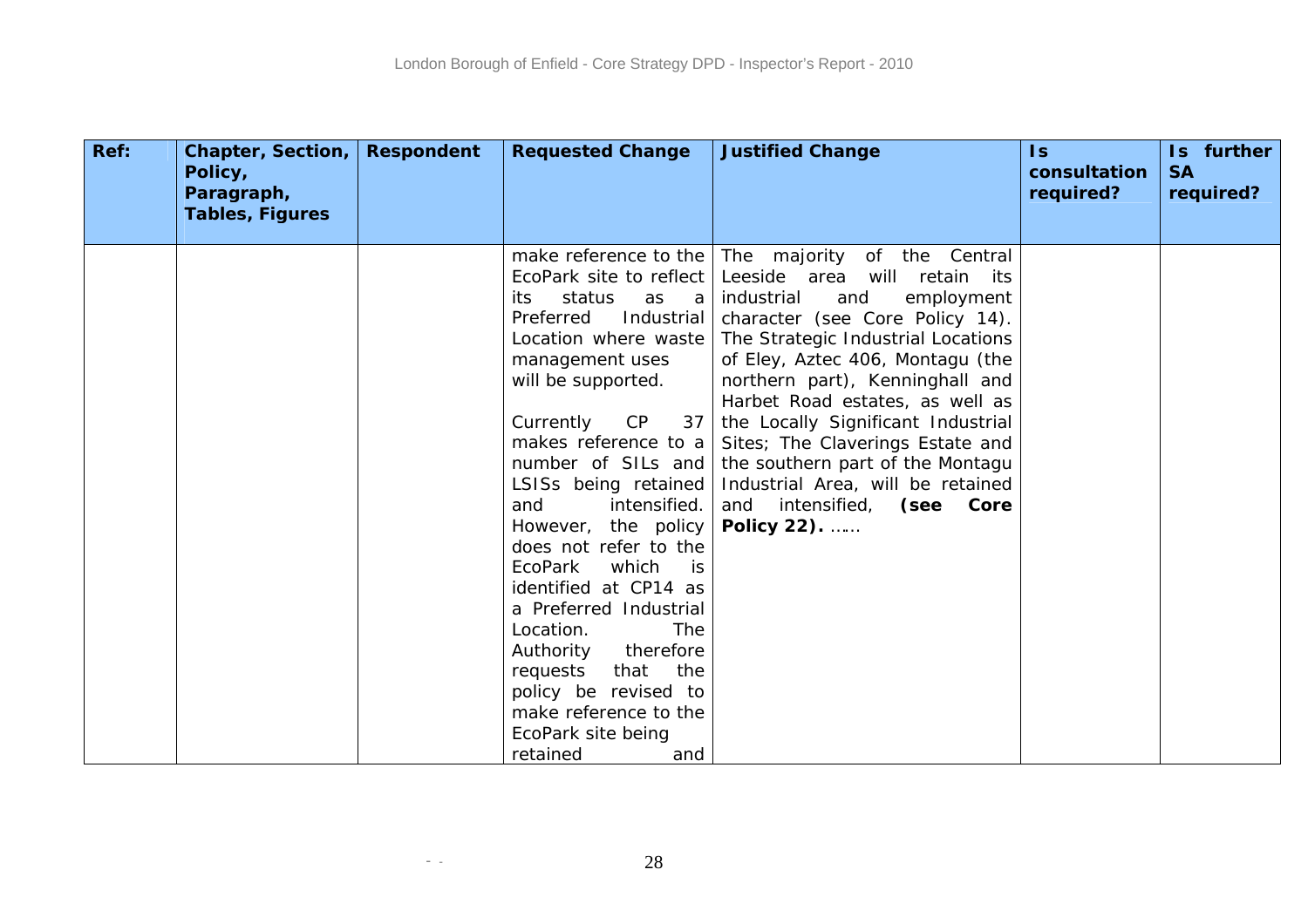| Ref:         | Chapter, Section,<br>Policy,<br>Paragraph,<br><b>Tables, Figures</b> | <b>Respondent</b> | <b>Requested Change</b>                                                                                                                                                                                                                                                                                     | <b>Justified Change</b> | $\mathsf{ls}$<br>consultation<br>required? | Is further<br><b>SA</b><br>required? |
|--------------|----------------------------------------------------------------------|-------------------|-------------------------------------------------------------------------------------------------------------------------------------------------------------------------------------------------------------------------------------------------------------------------------------------------------------|-------------------------|--------------------------------------------|--------------------------------------|
|              |                                                                      |                   |                                                                                                                                                                                                                                                                                                             |                         |                                            |                                      |
|              |                                                                      |                   | intensified, consistent<br>with its designation as<br>PIL<br>and<br>the<br>a<br>proposals set out in<br>CP<br>22.<br><b>This</b><br>amendment<br>would<br>ensure that there is<br>clarity as to<br>the<br>status of the PIL land<br>the<br>through<br>out<br>Central Leeside area.<br>The following wording |                         |                                            |                                      |
|              |                                                                      |                   | is suggested:<br>and the southern                                                                                                                                                                                                                                                                           |                         |                                            |                                      |
|              |                                                                      |                   | part of the Montagu<br>Industrial Areas, will<br>retained<br>be<br>and<br>intensified. In line<br>with Core Policy 22<br>waste management                                                                                                                                                                   |                         |                                            |                                      |
|              |                                                                      |                   | will be supported at                                                                                                                                                                                                                                                                                        |                         |                                            |                                      |
|              |                                                                      |                   | Edmonton<br>the<br>EcoPark site'                                                                                                                                                                                                                                                                            |                         |                                            |                                      |
| <b>PMC32</b> | <b>Core Policy 43</b><br><b>THE AREA</b>                             | <b>Royal Mail</b> | Core Policy 43 refers                                                                                                                                                                                                                                                                                       | <b>Correction:</b>      | $\mathsf{N}$                               | $\mathsf{N}$                         |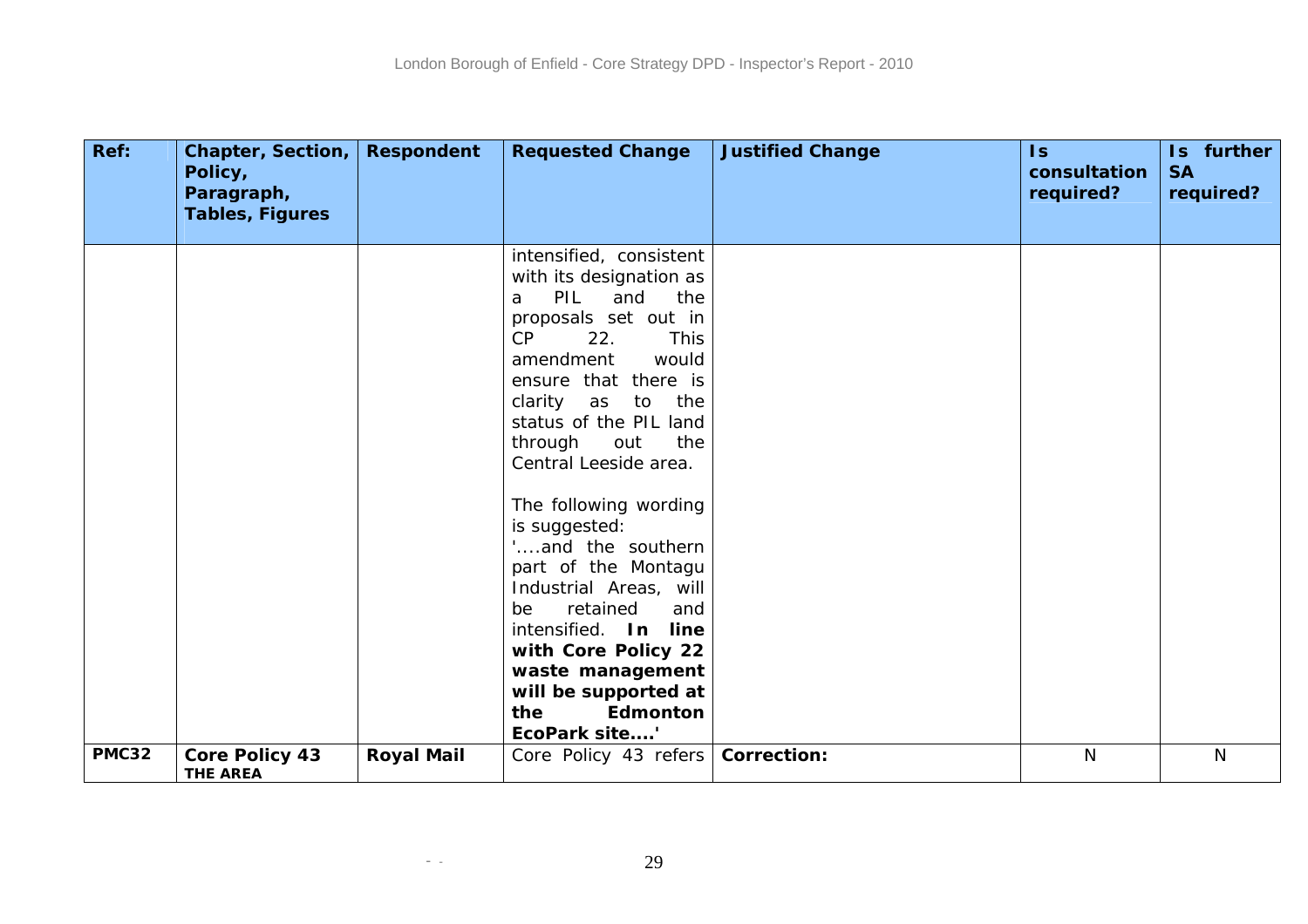| Ref:         | Chapter, Section,<br>Policy,<br>Paragraph,           | <b>Respondent</b>           | <b>Requested Change</b>                                                                                                                                                                                                                                                                                                                                                                                       | <b>Justified Change</b>                                                         | $\overline{\mathsf{S}}$<br>consultation<br>required? | Is further<br><b>SA</b><br>required? |
|--------------|------------------------------------------------------|-----------------------------|---------------------------------------------------------------------------------------------------------------------------------------------------------------------------------------------------------------------------------------------------------------------------------------------------------------------------------------------------------------------------------------------------------------|---------------------------------------------------------------------------------|------------------------------------------------------|--------------------------------------|
|              | <b>Tables, Figures</b>                               |                             |                                                                                                                                                                                                                                                                                                                                                                                                               |                                                                                 |                                                      |                                      |
|              | <b>AROUND ENFIELD</b><br><b>TOWN STATION</b>         |                             | to Picture 9.14 which<br>details the boundary<br>for the Enfield Town<br><b>Station Place however</b><br>this is not provided in<br>document. We<br>the<br>therefore request that<br>the Council confirm<br>Enfield<br>Town<br>the<br>Station Place Shaping<br>Area<br>Priority<br>boundary,<br>whether<br>indicatively,<br>be<br>to<br>determined in detail<br>subsequently through<br>the Enfield Town AAP. | Delete reference to picture 9.14<br>and replace with referencing to<br>Map 9.7. |                                                      |                                      |
| <b>PMC33</b> | Section 10.2<br><b>Delivery</b><br><b>Mechanisms</b> | <b>British</b><br>Waterways | British Waterways have<br>been working with the<br>North London Strategic                                                                                                                                                                                                                                                                                                                                     | <b>Update:</b><br>Add British Waterways to the                                  | $\mathsf{N}$                                         | $\mathsf{N}$                         |
|              | Paragraph 10.12                                      |                             | Alliance on their plans for<br>the Upper Lea Valley, so<br>are happy to be included<br>in the list of partners.                                                                                                                                                                                                                                                                                               | list of organisations listed.                                                   |                                                      |                                      |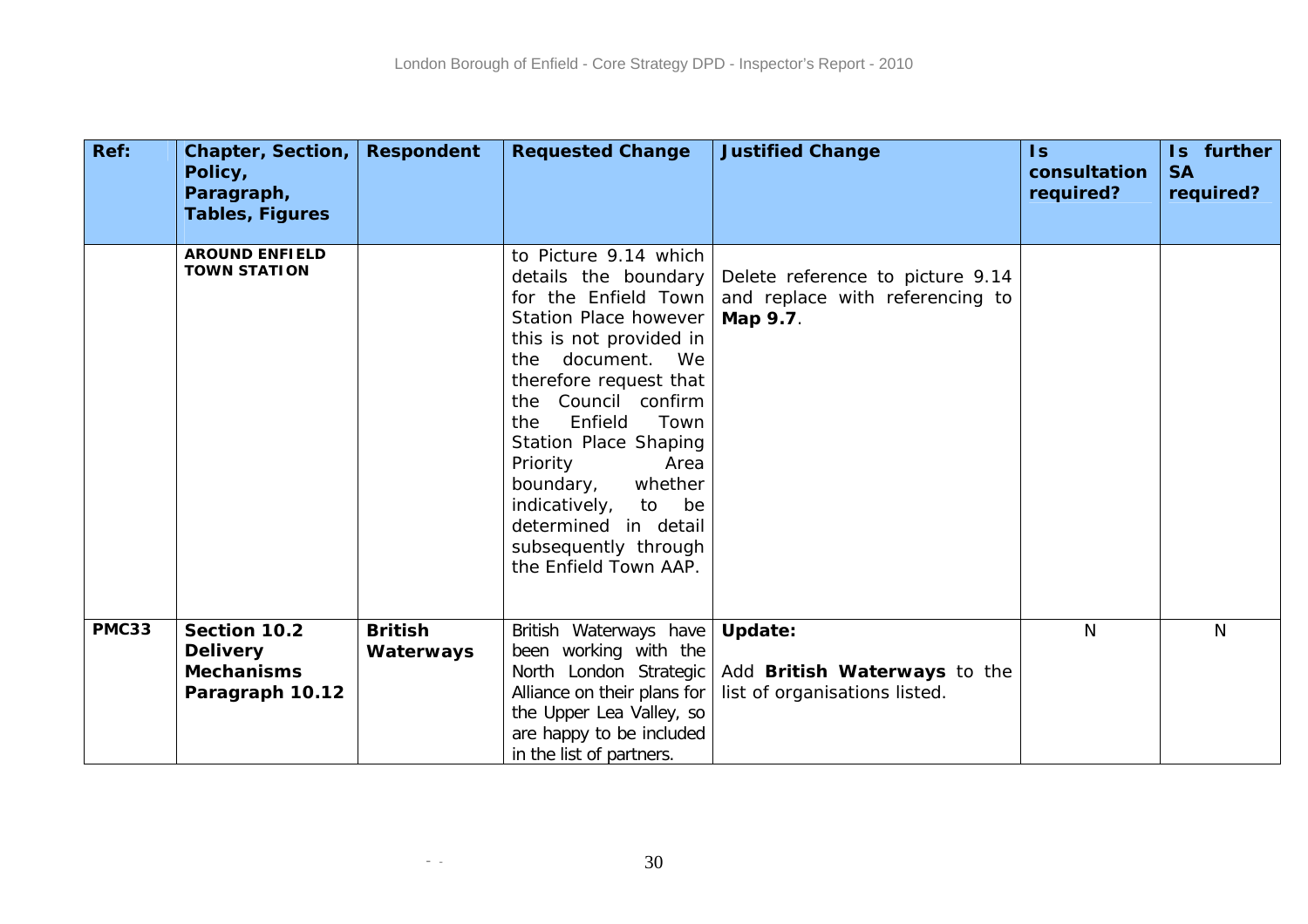| Ref:  | Chapter, Section, Respondent<br>Policy,<br>Paragraph, |     | <b>Requested Change</b>                                                                                                                                                                                                                                                                                                                                                                                                                                                                                                                                                                                                       | <b>Justified Change</b>                                                                                                                                          | $\overline{\mathsf{ls}}$<br>consultation<br>required? | Is further<br><b>SA</b><br>required? |
|-------|-------------------------------------------------------|-----|-------------------------------------------------------------------------------------------------------------------------------------------------------------------------------------------------------------------------------------------------------------------------------------------------------------------------------------------------------------------------------------------------------------------------------------------------------------------------------------------------------------------------------------------------------------------------------------------------------------------------------|------------------------------------------------------------------------------------------------------------------------------------------------------------------|-------------------------------------------------------|--------------------------------------|
|       | <b>Tables, Figures</b>                                |     |                                                                                                                                                                                                                                                                                                                                                                                                                                                                                                                                                                                                                               |                                                                                                                                                                  |                                                       |                                      |
| PMC34 | <b>Appendix 2</b>                                     | GoL | Appendix 2 sets out<br>the<br>relationship<br>the<br>between<br>core<br>policies and the UDP<br>saved policies. The<br>format used does not<br>make clear whether<br>this is a table that<br><b>UDP</b><br>lists<br>policies<br>superseded by core<br>strategy policies or<br>simply<br>a<br>cross<br>referencing of the two<br>sets<br>policies,<br>of<br>it<br>especially<br>as<br>appears to cover all<br>UDP policies when it<br>should be expected<br>that<br>the<br>Core<br>Strategy would only<br>replace certain UDP<br>policies<br>and<br>some<br>would be replaced by<br>later DPDs or AAPs.<br>Regulation 13(5) of | Clarification<br>accepted,<br>an<br>additional<br>column<br>titled<br>"Superseded by Core Strategy".<br>Appendix 1 of this schedule<br>sets out a revised table. | N <sub>1</sub>                                        | $\mathsf{N}$                         |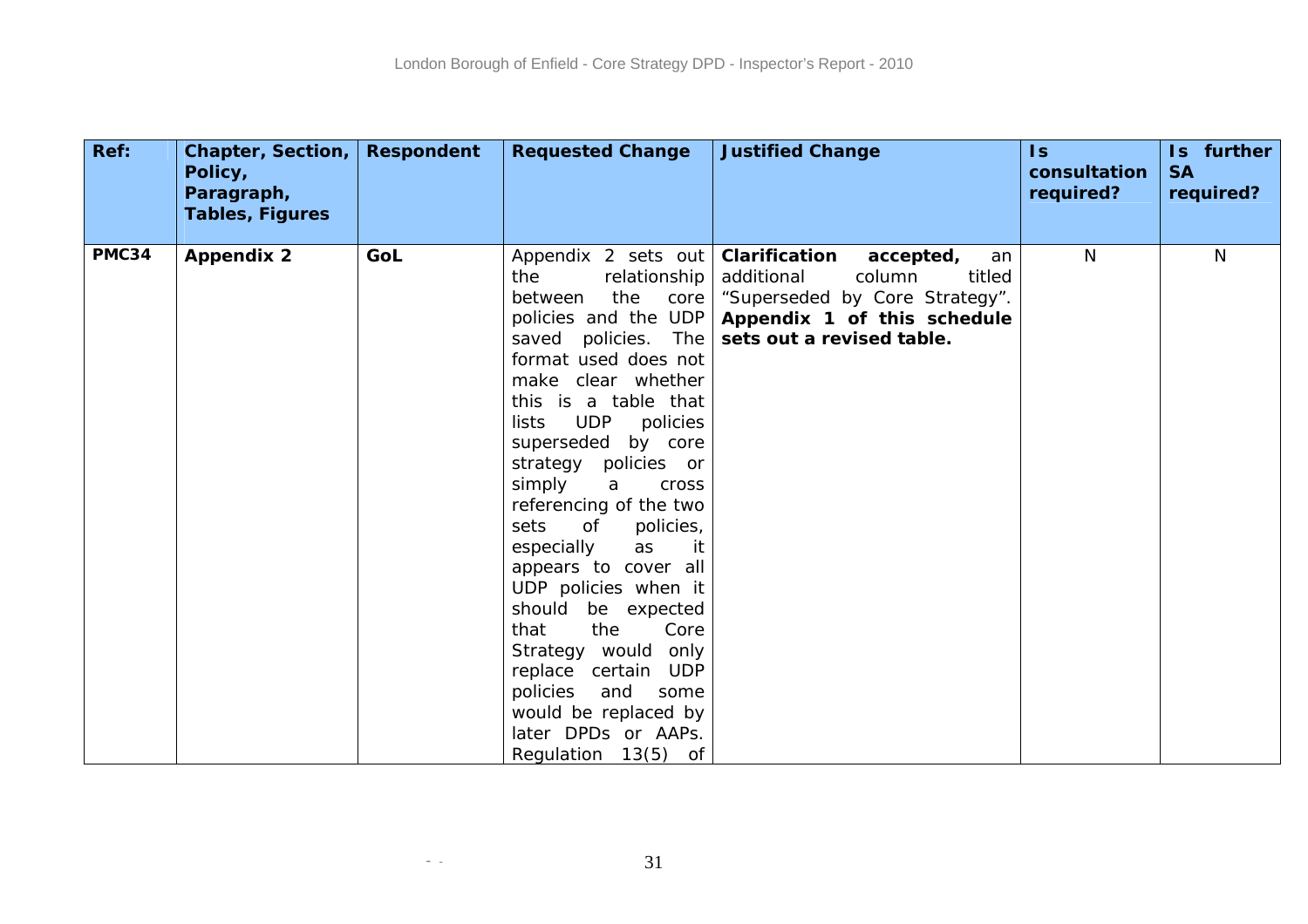| Ref:         | Chapter, Section,<br>Policy,<br>Paragraph, | <b>Respondent</b> | <b>Requested Change</b>                                                                                                                                                                                                                                                                                 | <b>Justified Change</b>                                                                      | $\mathsf{ls}$<br>consultation<br>required? | Is further<br><b>SA</b><br>required? |
|--------------|--------------------------------------------|-------------------|---------------------------------------------------------------------------------------------------------------------------------------------------------------------------------------------------------------------------------------------------------------------------------------------------------|----------------------------------------------------------------------------------------------|--------------------------------------------|--------------------------------------|
|              | <b>Tables, Figures</b>                     |                   |                                                                                                                                                                                                                                                                                                         |                                                                                              |                                            |                                      |
|              |                                            |                   | the 2004 regulations<br>requires that a DPD<br>should<br>indicate<br>precisely which UDP<br>policies<br>would<br>be<br>replaced<br>upon<br>adoption of the DPD.<br>Therefore,<br>before<br>submission, the Table<br>should be clarified so<br>that it accords with<br>the<br>regulatory<br>requirement. |                                                                                              |                                            |                                      |
| <b>PMC35</b> | <b>Appendix</b><br>4                       | <b>British</b>    | Evidence Base<br>The                                                                                                                                                                                                                                                                                    | <b>Clarification:</b>                                                                        | N <sub>1</sub>                             | N                                    |
|              | <b>Evidence Base</b>                       | Waterways         | also<br>make<br>should<br>reference<br>to<br>the<br>following documents:<br>- Town and Country<br>Planning Association's<br>publication<br>recent<br>Policy Advice Note for<br>Inland Waterways,<br>July<br>2009<br>(http://www.tcpa.org.                                                               | Insertion of relevant guidance<br>and plans within the appropriate<br>list of evidence base. |                                            |                                      |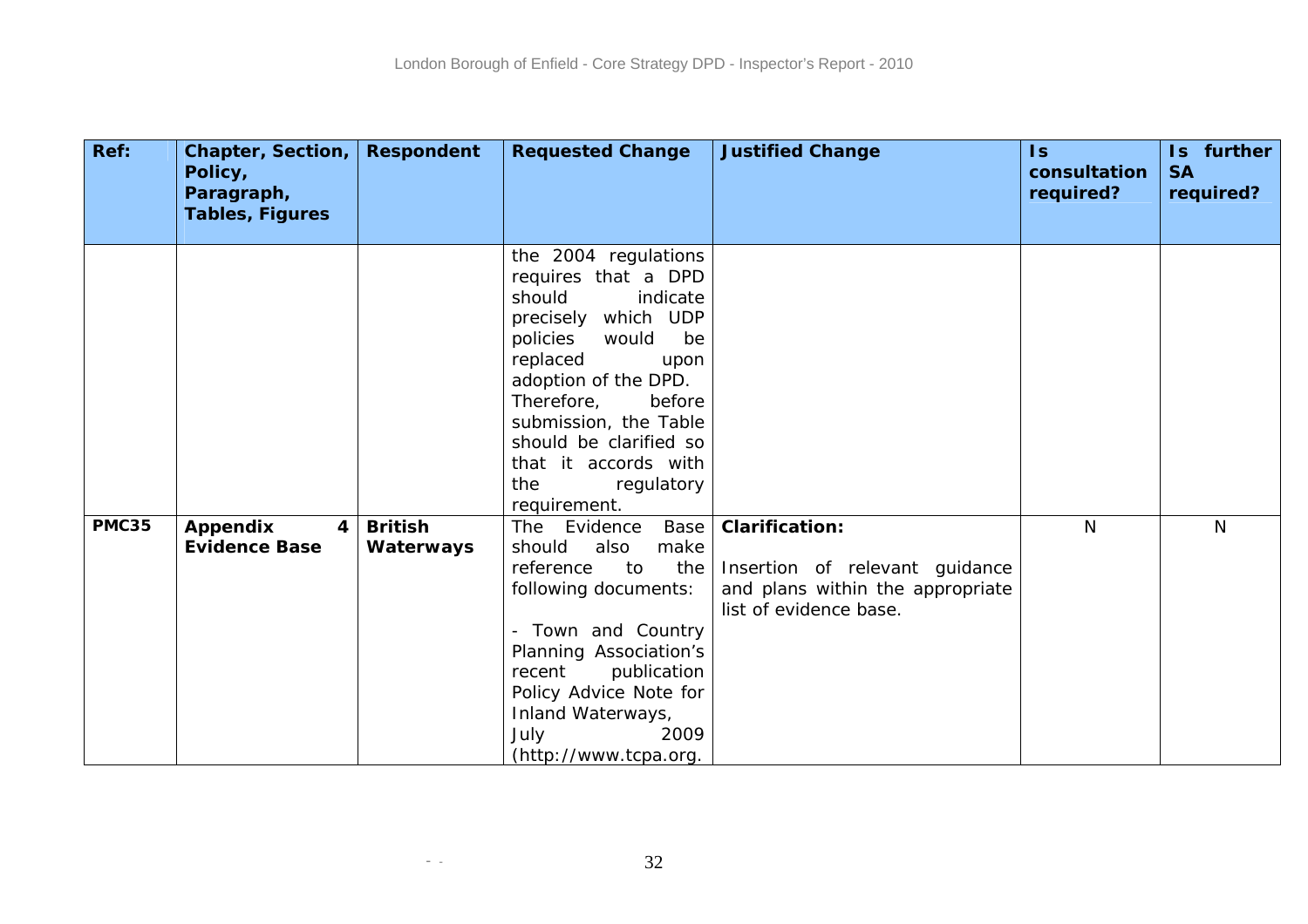| Ref: | <b>Chapter, Section,</b><br>Policy,<br>Paragraph,<br><b>Tables, Figures</b> | <b>Respondent</b> | <b>Requested Change</b>                                                                                                                                                                                                                                                                                                                                                                                                                                                                                                                    | <b>Justified Change</b> | $\mathsf{ls}$<br>consultation<br>required? | Is further<br><b>SA</b><br>required? |
|------|-----------------------------------------------------------------------------|-------------------|--------------------------------------------------------------------------------------------------------------------------------------------------------------------------------------------------------------------------------------------------------------------------------------------------------------------------------------------------------------------------------------------------------------------------------------------------------------------------------------------------------------------------------------------|-------------------------|--------------------------------------------|--------------------------------------|
|      |                                                                             |                   |                                                                                                                                                                                                                                                                                                                                                                                                                                                                                                                                            |                         |                                            |                                      |
|      |                                                                             |                   | uk/pages/inland-<br>waterways.html)<br>English Heritage's<br>publication<br>recent<br>"England's<br>Historic<br>Waterways:<br>A<br>working heritage<br>Promoting high<br>quality<br>waterside<br>development" (2009<br>http://www.helm.org.<br>uk/upload/pdf/HistWa<br>t.pdf?1258977969)<br>Department<br>0f<br>Health's publication of<br>the Physical Activity<br>Plan for England "Be<br>active, be healthy: a<br>plan<br>for getting the nation<br>moving"<br>(http://www.dh.gov.u<br>k/en/publicationsands<br>tatistics/publications/ |                         |                                            |                                      |
|      |                                                                             |                   | publicationspolicyand                                                                                                                                                                                                                                                                                                                                                                                                                                                                                                                      |                         |                                            |                                      |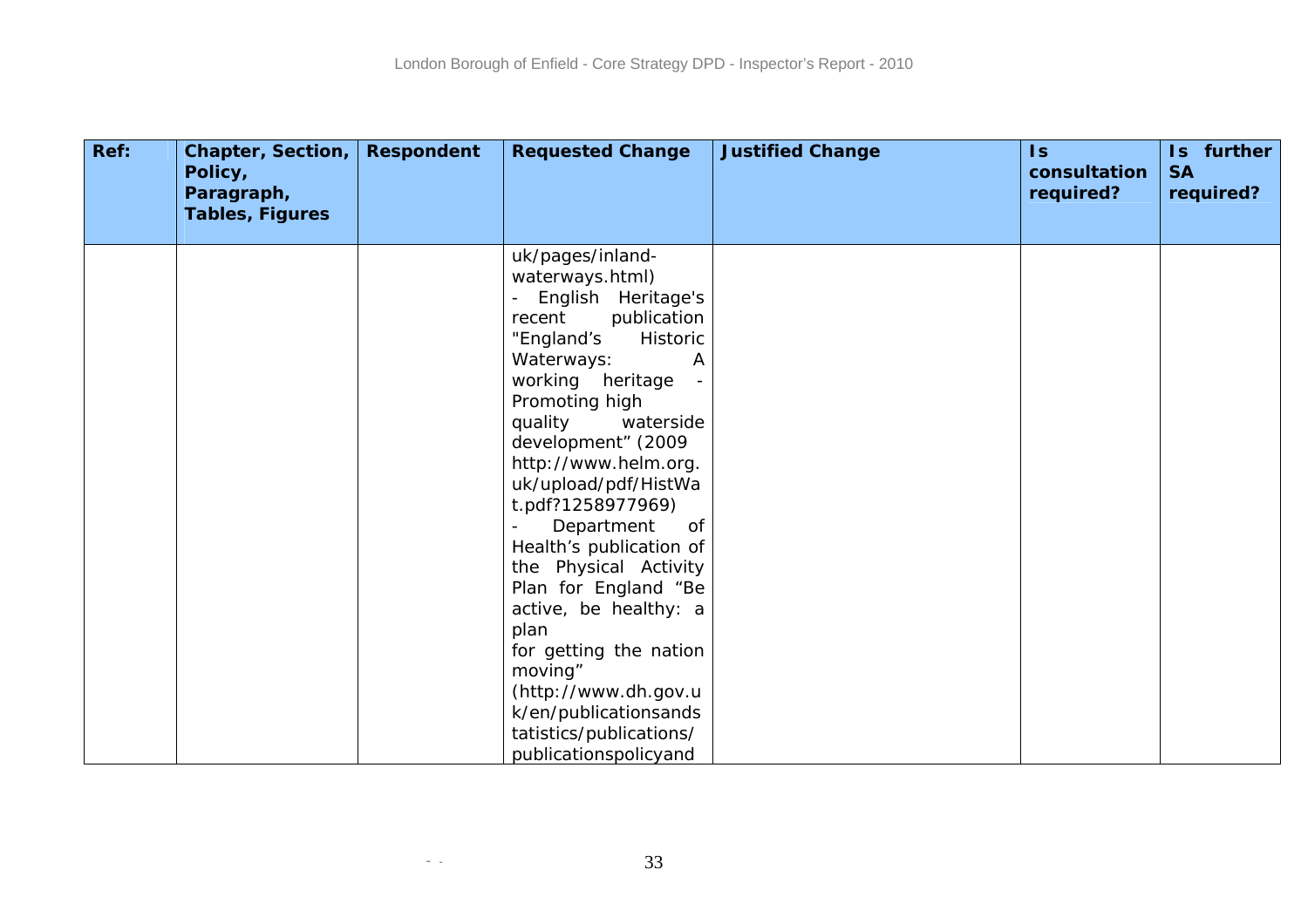| Ref: | Chapter, Section,<br>Policy,<br>Paragraph,<br><b>Tables, Figures</b> | <b>Respondent</b> | <b>Requested Change</b>                                                                                                                                                                                                                                                                   | <b>Justified Change</b> | $\mathsf{Is}$<br>consultation<br>required? | Is further<br><b>SA</b><br>required? |
|------|----------------------------------------------------------------------|-------------------|-------------------------------------------------------------------------------------------------------------------------------------------------------------------------------------------------------------------------------------------------------------------------------------------|-------------------------|--------------------------------------------|--------------------------------------|
|      |                                                                      |                   | guidance/dh_094358)<br>British Waterways'<br>document, produced<br>in cooperation with<br>Metropolitan<br>the<br>Police, "Under Lock<br>and<br>Quay", which offers<br>advice on waterside<br>design that balances<br>the needs of the area,<br>such as security, as<br>part of successful |                         |                                            |                                      |
|      |                                                                      |                   | redevelopments.<br>(http://www.britishwa<br>terways.co.uk/media/<br>documents/BWL_Und<br>er_Lock_and_Quay.pd<br>f)<br>Waterways<br>for<br>(DETR<br>Tomorrow<br>2000)<br>for<br>Waterways<br>(DEFRA<br>Everyone<br>consultation<br>Dec<br>$\qquad \qquad -$                                |                         |                                            |                                      |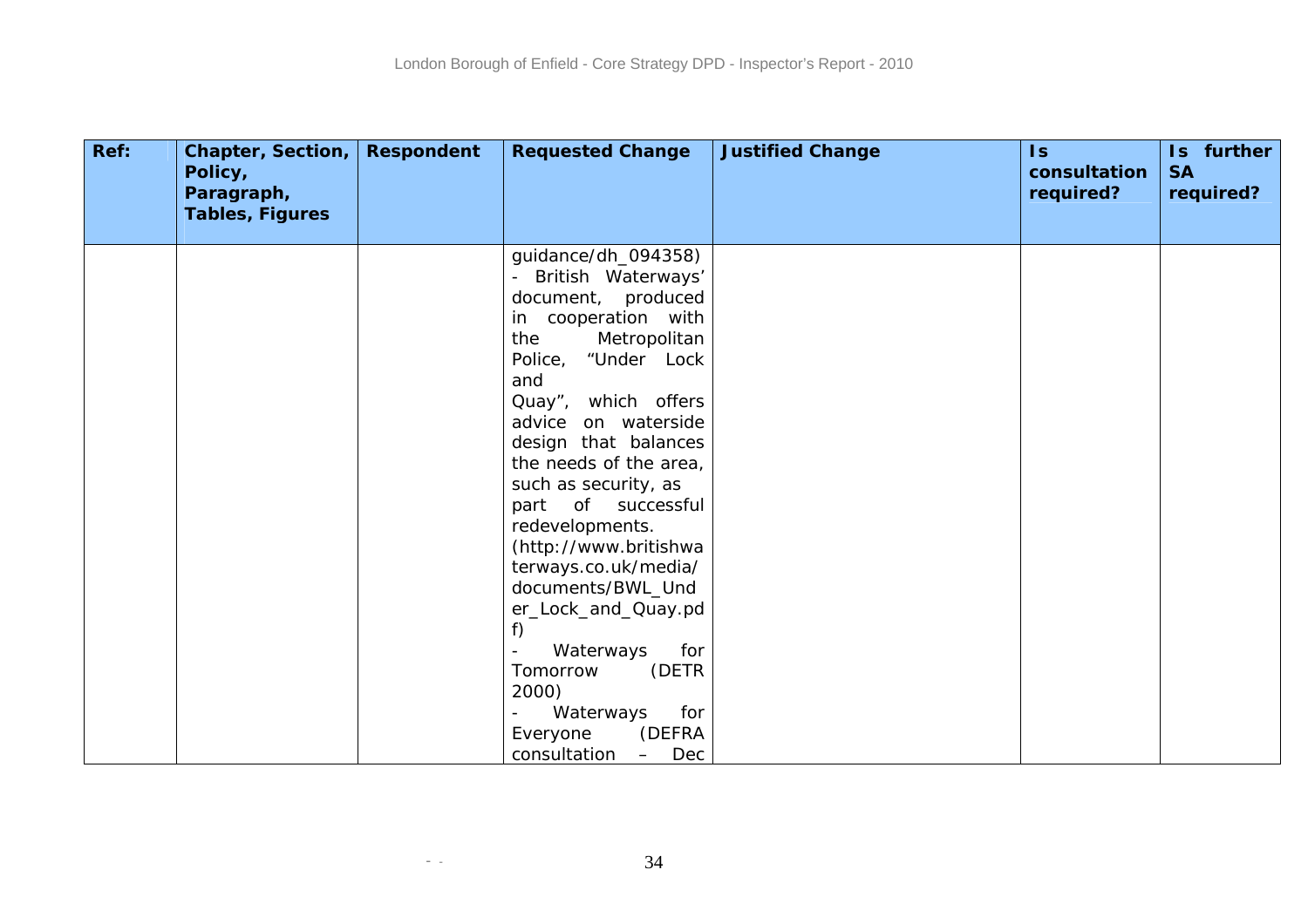| Ref:         | Chapter, Section,<br>Policy,<br>Paragraph,<br>Tables, Figures | <b>Respondent</b> | <b>Requested Change</b>                                                                                                                                                                                                       | <b>Justified Change</b>                                                                                                                                                                                                                                     | $\mathsf{Is}$<br>consultation<br>required? | Is further<br><b>SA</b><br>required? |
|--------------|---------------------------------------------------------------|-------------------|-------------------------------------------------------------------------------------------------------------------------------------------------------------------------------------------------------------------------------|-------------------------------------------------------------------------------------------------------------------------------------------------------------------------------------------------------------------------------------------------------------|--------------------------------------------|--------------------------------------|
| <b>PMC36</b> | <b>Appendix 4</b>                                             | English           | 09)<br>DEFRA<br>and DTLR<br>Inland<br>sponsored<br>Waterways<br>Amenity<br>Advisory<br>Council<br>(IWAAC)<br>Good<br>Practice Guide -<br>Planning a Future for<br>the Inland Waterways<br>(Dec 2001).<br>It is noted that the | Correction:                                                                                                                                                                                                                                                 | $\mathsf{N}$                               | N                                    |
|              | <b>Evidence Base</b>                                          | Heritage          | Borough<br>side<br>Characterisation<br>Study is not listed as<br>part of the evidence<br>base.                                                                                                                                | Insert Characterisation Study<br>into list of evidence base.                                                                                                                                                                                                |                                            |                                      |
| <b>PMC37</b> | <b>Appendix 8</b><br>Glossary                                 | GoL               | It would be helpful if<br>the glossary included<br>the acronyms for SIL,<br>IBP, PIL, LSIS.                                                                                                                                   | <b>Clarification:</b><br>Additional<br>acronyms<br>to<br>be<br>inserted:<br><b>SIL</b><br>"Strategic<br><b>Industrial</b><br>Land"<br><b>IBP</b><br>"Industrial<br><b>Business</b><br>Parks"<br><b>PIL</b><br>"Preferred<br><b>Industrial</b><br>Locations" | $\mathsf{N}$                               | N                                    |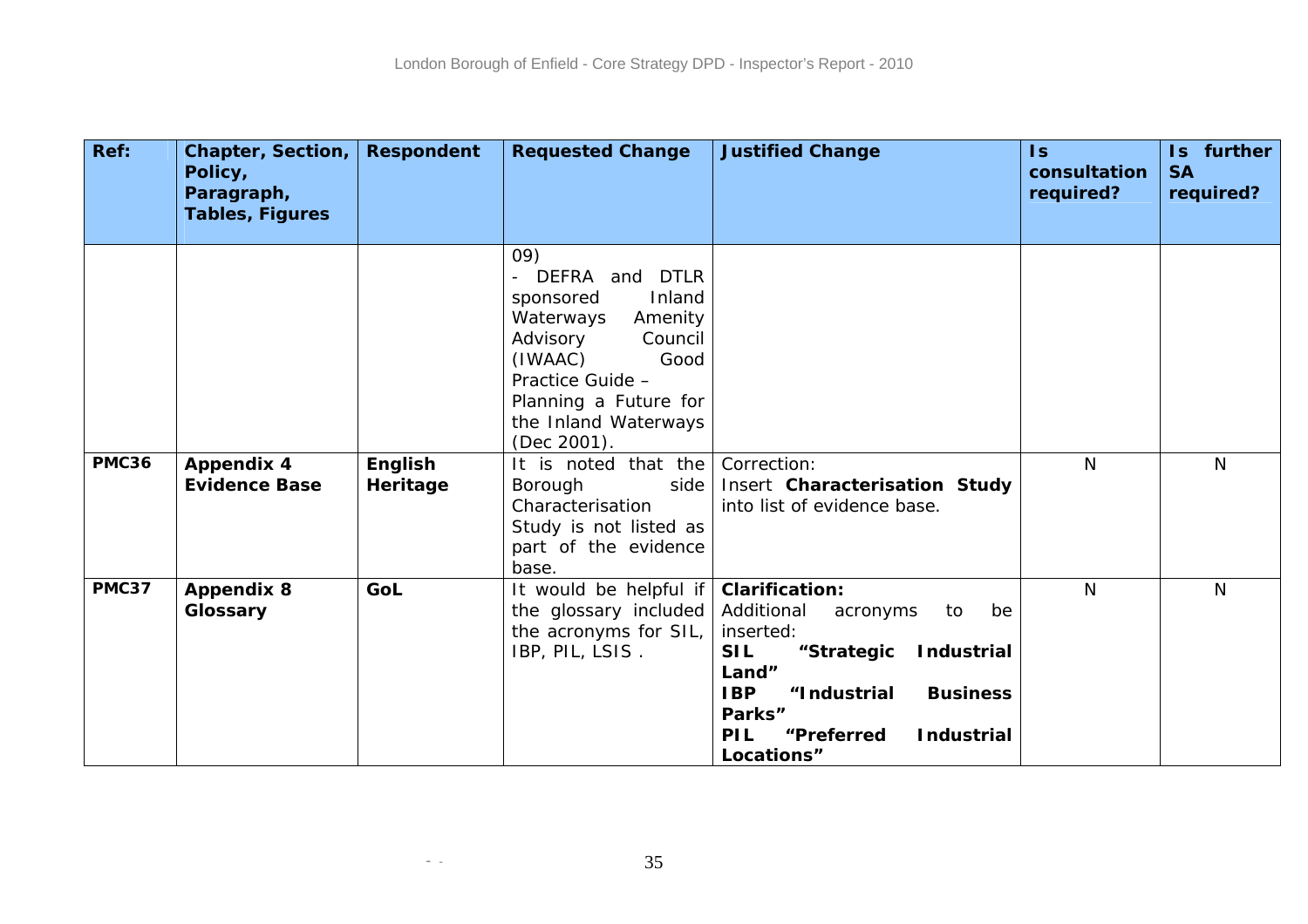| Ref: | Chapter, Section, Respondent<br>Policy,<br>Paragraph,<br><b>Tables, Figures</b> | <b>Requested Change</b> | <b>Justified Change</b>                              |             | 1s<br>consultation<br>required? | further<br>Is.<br><b>SA</b><br>required? |
|------|---------------------------------------------------------------------------------|-------------------------|------------------------------------------------------|-------------|---------------------------------|------------------------------------------|
|      |                                                                                 |                         | <b>LSIS</b><br>"Locally<br><b>Industrial Sites".</b> | Significant |                                 |                                          |

**Recommended amendment to Appendix 2: Relationship to Saved UDP Policies**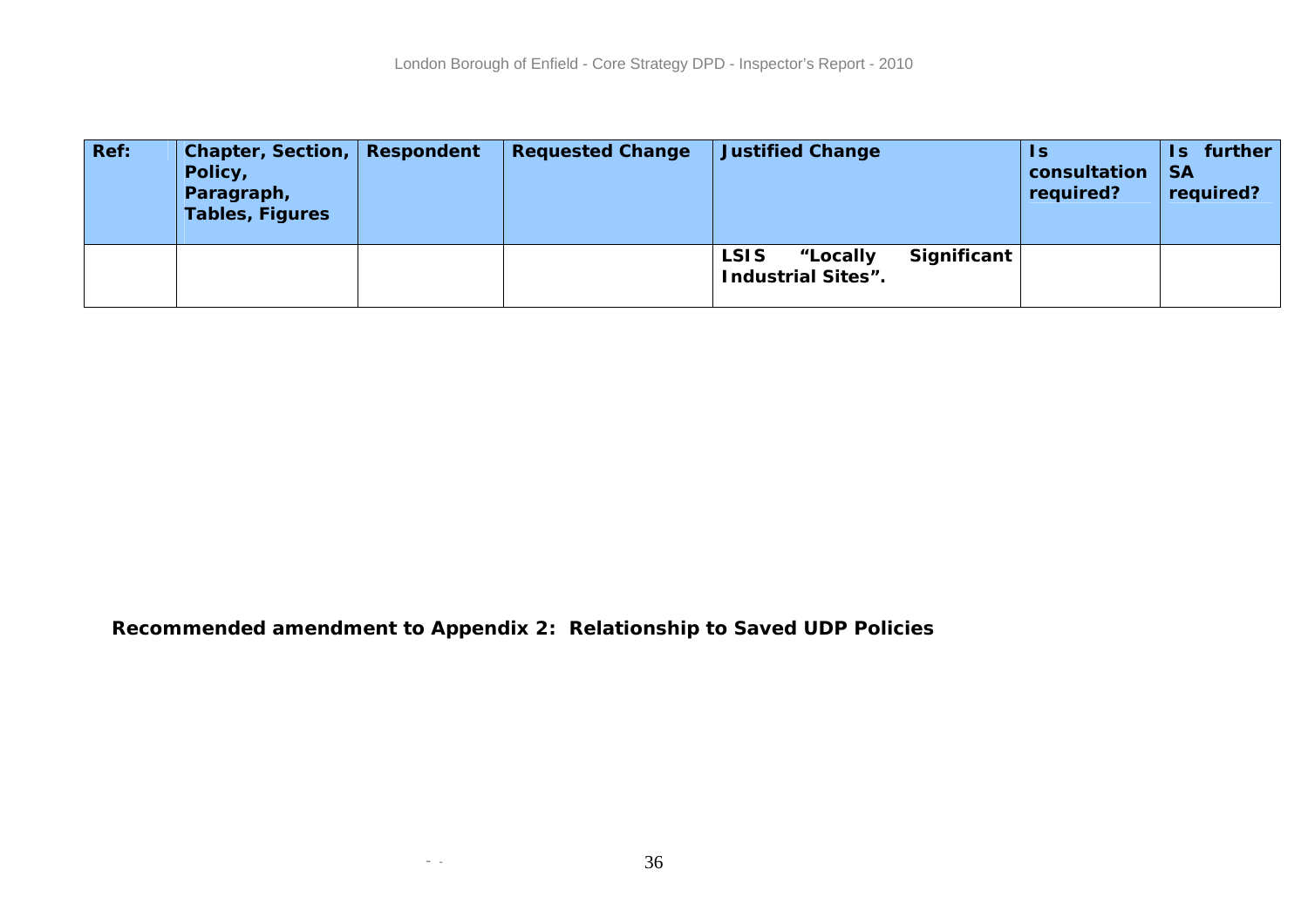## **Proposed Minor Changes – Appendix 2: Relationship to Saved UDP Policies**

|                                                                       | <b>UDP POLICY</b>                          |                                            | <b>LDF POLICY DOCUMENTS</b>             |                                             |                                              |                                               |                                           |  |  |
|-----------------------------------------------------------------------|--------------------------------------------|--------------------------------------------|-----------------------------------------|---------------------------------------------|----------------------------------------------|-----------------------------------------------|-------------------------------------------|--|--|
| <b>UDP Policy No.</b><br>(excludes<br>policies<br>expired Sept<br>07) | <b>Policy Title</b>                        | Superseded<br><b>By This</b><br><b>DPD</b> | <b>Core Strategy Core</b><br>Policy No. | <b>Development</b><br><b>Management DPD</b> | Area<br><b>Action</b><br>Plan<br><b>DPDs</b> | <b>Sites</b><br><b>Schedule</b><br><b>DPD</b> | <b>Enfield Design</b><br><b>Guide SPD</b> |  |  |
| $(I)$ EO1                                                             | <b>Equal Opportunities</b>                 | Y                                          | 9(77)                                   |                                             |                                              |                                               |                                           |  |  |
| $(I)$ N1-N4                                                           | <b>Borough Structure</b>                   | Y                                          | (78)                                    |                                             |                                              |                                               |                                           |  |  |
| $(I)$ EN1-EN6                                                         | Environmental<br>General<br>Considerations | Y                                          | 28-36                                   |                                             |                                              |                                               |                                           |  |  |
| $(II)$ EN3-EN5                                                        | Advertisements                             |                                            |                                         | Y                                           |                                              |                                               | Y                                         |  |  |
| $(II)$ EN6                                                            | Telecommunications                         |                                            |                                         | Y                                           |                                              |                                               |                                           |  |  |
| (II) EN10-EN15                                                        | Nature Conservation                        |                                            | 35                                      |                                             |                                              |                                               |                                           |  |  |
| $( I )$ EN16                                                          | Article 4 Directions                       |                                            | (79)                                    |                                             |                                              |                                               |                                           |  |  |
| (II) EN17-EN18                                                        | Environmental improvements                 |                                            | 29                                      |                                             |                                              |                                               |                                           |  |  |
| (II) EN20-EN21                                                        | Vacant and under-used land                 | Y                                          | 15                                      |                                             |                                              |                                               |                                           |  |  |
| $(II)$ EN23                                                           | <b>Environmental Education</b>             |                                            |                                         |                                             |                                              |                                               |                                           |  |  |
| (II) EN24-EN26                                                        | Minerals                                   | Y                                          | 23                                      |                                             |                                              |                                               |                                           |  |  |
| (II) EN29                                                             | Waste                                      | Υ                                          | 21, 22                                  |                                             |                                              |                                               |                                           |  |  |
| (II) EN30-EN32                                                        | Pollution                                  | Y                                          | 32                                      |                                             |                                              |                                               |                                           |  |  |
| (II) EN33                                                             | <b>Environmental Assessment</b>            |                                            |                                         | Y                                           |                                              |                                               |                                           |  |  |
| $(I)$ G1-G3                                                           | Green Belt                                 | Y                                          | 33                                      |                                             |                                              |                                               |                                           |  |  |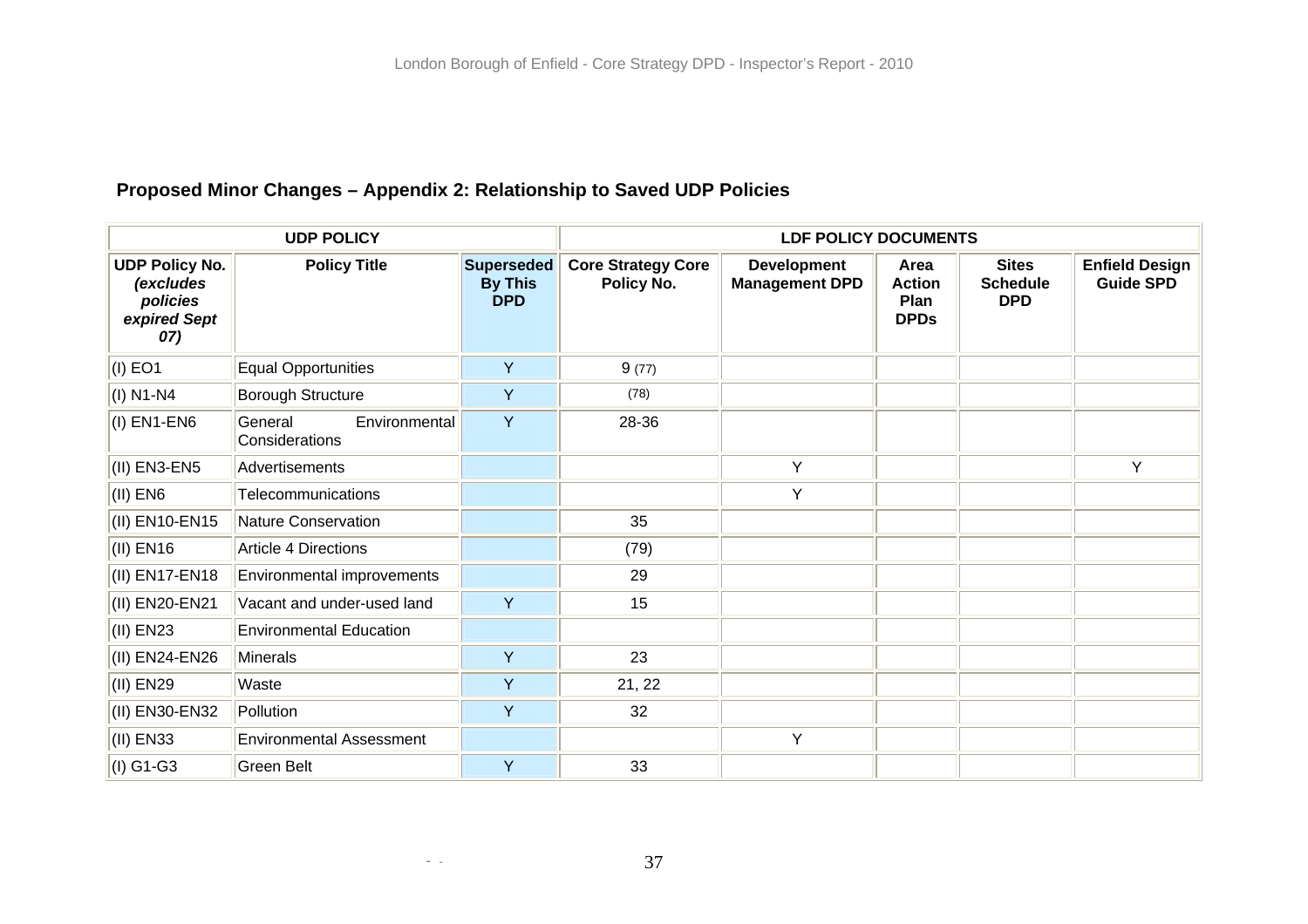|                                                                              | <b>UDP POLICY</b>                                             |                                                   | <b>LDF POLICY DOCUMENTS</b>             |                                             |                                              |                                               |                                           |  |
|------------------------------------------------------------------------------|---------------------------------------------------------------|---------------------------------------------------|-----------------------------------------|---------------------------------------------|----------------------------------------------|-----------------------------------------------|-------------------------------------------|--|
| <b>UDP Policy No.</b><br><i>(excludes</i><br>policies<br>expired Sept<br>07) | <b>Policy Title</b>                                           | <b>Superseded</b><br><b>By This</b><br><b>DPD</b> | <b>Core Strategy Core</b><br>Policy No. | <b>Development</b><br><b>Management DPD</b> | Area<br><b>Action</b><br>Plan<br><b>DPDs</b> | <b>Sites</b><br><b>Schedule</b><br><b>DPD</b> | <b>Enfield Design</b><br><b>Guide SPD</b> |  |
| $(II)$ G1                                                                    | <b>Green Belt</b>                                             | $\underline{Y}$                                   | 33                                      |                                             |                                              |                                               |                                           |  |
| $\underline{(II)}$ G <sub>5</sub> G <sub>3</sub> -G <sub>6</sub>             | <b>Management Plan</b>                                        |                                                   |                                         | $\underline{\mathbf{Y}}$                    |                                              |                                               |                                           |  |
| (II) G7-G10                                                                  | Landscape Measures                                            |                                                   | 31                                      | Υ                                           |                                              |                                               | Y                                         |  |
| (II) G11-G19                                                                 | Environmental<br><b>Measures</b><br>affecting New Development |                                                   | 28, 29                                  | Y                                           |                                              |                                               |                                           |  |
| (II) G20-G21                                                                 | Urban Edge                                                    |                                                   | 33                                      | Y                                           |                                              |                                               | Y                                         |  |
| (II) G22-G24                                                                 | Agriculture                                                   |                                                   |                                         | Υ                                           |                                              |                                               |                                           |  |
| $(II)$ G25                                                                   | Horticulture                                                  |                                                   | 33                                      | Υ                                           |                                              |                                               |                                           |  |
| $(II)$ G26                                                                   | <b>Garden Centres</b>                                         |                                                   | 33                                      | Υ                                           |                                              |                                               |                                           |  |
| (II) G27-G28                                                                 | Horsekeeping                                                  |                                                   |                                         | Y                                           |                                              |                                               |                                           |  |
| (II) G29-G30                                                                 | Lee Valley Regional Park                                      | Y                                                 | 33, 35                                  |                                             |                                              |                                               |                                           |  |
| (II) G31-G33                                                                 | Recreation                                                    | Y                                                 | 11, 34                                  |                                             |                                              |                                               |                                           |  |
| (II) G34-G39                                                                 | <b>Residential Development</b>                                |                                                   |                                         | Y                                           |                                              |                                               |                                           |  |
| (II) G40-G41                                                                 | <b>Horticulture/Garden Centres</b>                            |                                                   | 32                                      | у                                           |                                              |                                               |                                           |  |
| $(II)$ G42                                                                   | <b>Livestock Units</b>                                        |                                                   |                                         | Υ                                           |                                              |                                               |                                           |  |
| $\vert$ (II) G43                                                             | Horsekeeping                                                  |                                                   |                                         | Υ                                           |                                              |                                               |                                           |  |
| (II) G44-G45                                                                 | Landscape Treatment                                           |                                                   |                                         | Υ                                           |                                              |                                               |                                           |  |
| (I) O1-O4                                                                    | Open Space & Metropolitan<br>Open Land                        | Y                                                 | 34                                      |                                             |                                              |                                               |                                           |  |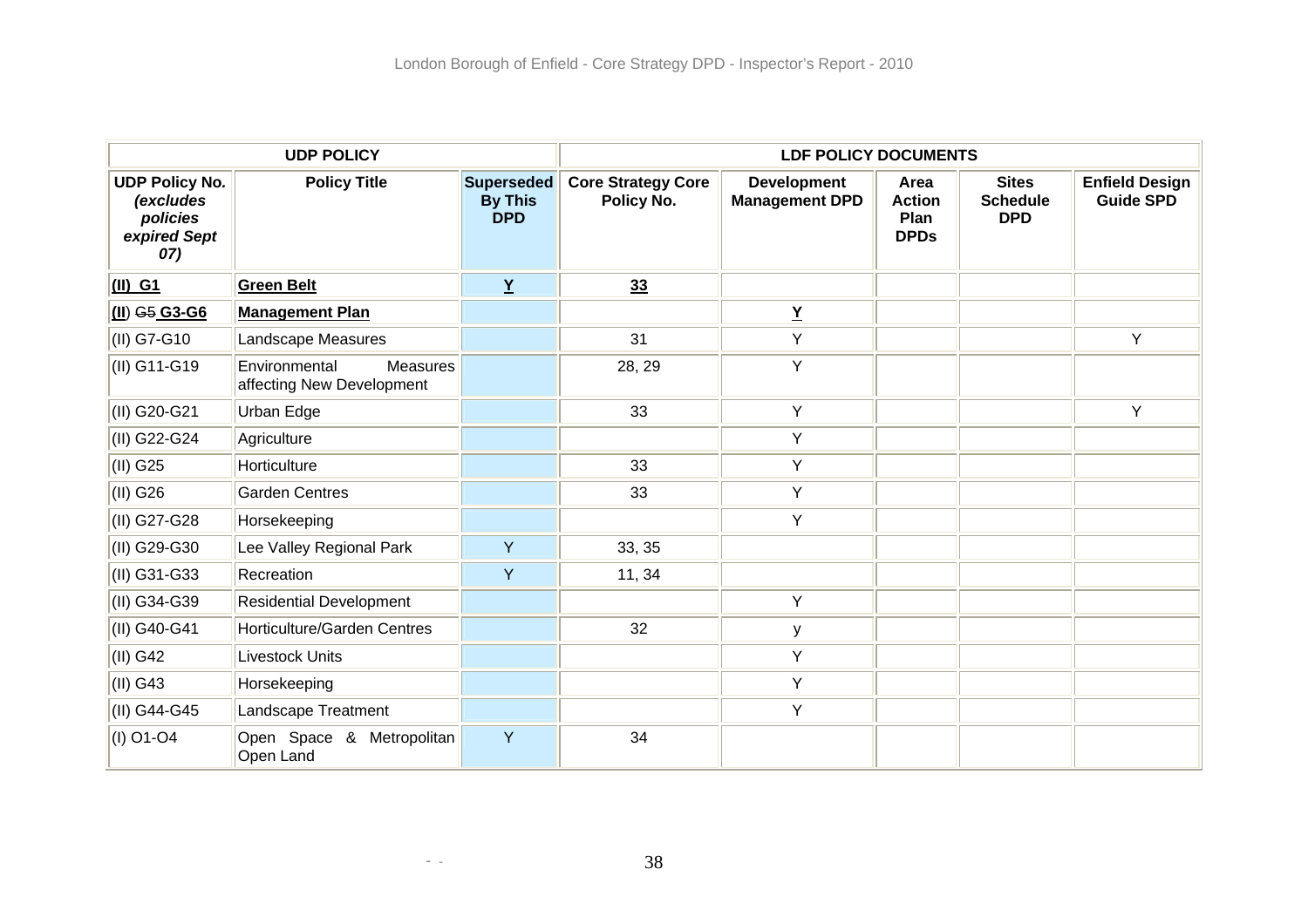| <b>UDP POLICY</b>                                                            |                                                          |                                            | <b>LDF POLICY DOCUMENTS</b>             |                                             |                                              |                                               |                                           |
|------------------------------------------------------------------------------|----------------------------------------------------------|--------------------------------------------|-----------------------------------------|---------------------------------------------|----------------------------------------------|-----------------------------------------------|-------------------------------------------|
| <b>UDP Policy No.</b><br><i>(excludes</i><br>policies<br>expired Sept<br>07) | <b>Policy Title</b>                                      | Superseded<br><b>By This</b><br><b>DPD</b> | <b>Core Strategy Core</b><br>Policy No. | <b>Development</b><br><b>Management DPD</b> | Area<br><b>Action</b><br>Plan<br><b>DPDs</b> | <b>Sites</b><br><b>Schedule</b><br><b>DPD</b> | <b>Enfield Design</b><br><b>Guide SPD</b> |
| (II) O1-O5                                                                   | Metropolitan Open Land                                   |                                            | 34                                      | Y                                           |                                              |                                               |                                           |
| (II) O6-O9                                                                   | <b>Green Chains</b>                                      |                                            | 34                                      | Y                                           |                                              |                                               |                                           |
| (II) O10-O18                                                                 | Urban Open Space                                         |                                            | 34                                      | Y                                           |                                              |                                               |                                           |
| (II) O19                                                                     | <b>Playing Fields</b>                                    |                                            | 34                                      | Y                                           |                                              | Υ                                             |                                           |
| (II) O20                                                                     | Leisure Gardens (Allotments)                             |                                            | 34                                      | Y                                           | Y                                            |                                               |                                           |
| $(1)$ C1                                                                     | <b>Conservation and Townscape</b>                        | Y                                          | 31                                      |                                             |                                              |                                               |                                           |
| (II) C1-C7                                                                   | Archaeology<br>and<br>Ancient<br>Monuments               |                                            | 31                                      | Y                                           |                                              |                                               |                                           |
| (II) C8-C11                                                                  | Procedures                                               |                                            |                                         |                                             |                                              |                                               | Y                                         |
| (II) C12-C14                                                                 | Protection and Maintenance of<br><b>Listed Buildings</b> |                                            | 31                                      | Y                                           |                                              |                                               | Y                                         |
| (II) C16-C17                                                                 | Use of Listed Buildings                                  |                                            | 31                                      | Y                                           |                                              |                                               |                                           |
| (II) C18-C20                                                                 | <b>Historic Landscapes</b>                               |                                            | 31                                      | Y                                           |                                              |                                               | Y                                         |
| (II) C21                                                                     | Designation of Conservation<br>Areas                     |                                            | 31                                      |                                             |                                              |                                               | Y                                         |
| (II) C23-C25                                                                 | Safeguarding the Environment<br>in Conservation Areas    |                                            | 31                                      | Y                                           |                                              |                                               | Y                                         |
| (II) C26-C31                                                                 | Quality of Development                                   |                                            | 30                                      | Y                                           |                                              |                                               | Y                                         |
| (II) C32-C34                                                                 | Advertisements                                           |                                            |                                         | Y                                           |                                              |                                               |                                           |
| (II) C35-39                                                                  | <b>Tree Protection</b>                                   |                                            |                                         | Y                                           |                                              | Y                                             |                                           |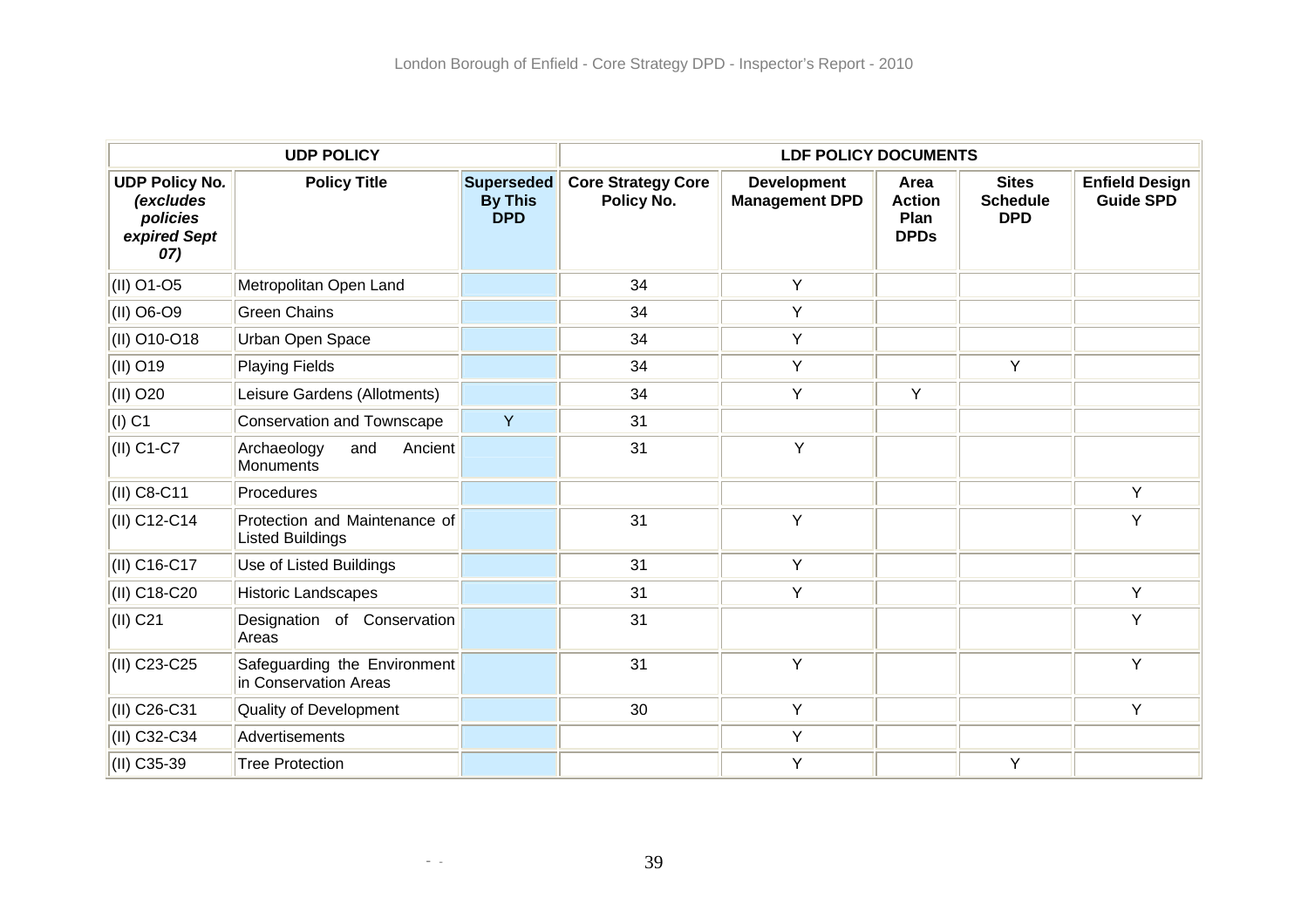| <b>UDP POLICY</b>                                                            |                                                                                                                         |                                                   | <b>LDF POLICY DOCUMENTS</b>             |                                             |                                                     |                                               |                                           |
|------------------------------------------------------------------------------|-------------------------------------------------------------------------------------------------------------------------|---------------------------------------------------|-----------------------------------------|---------------------------------------------|-----------------------------------------------------|-----------------------------------------------|-------------------------------------------|
| <b>UDP Policy No.</b><br><i>(excludes</i><br>policies<br>expired Sept<br>07) | <b>Policy Title</b>                                                                                                     | <b>Superseded</b><br><b>By This</b><br><b>DPD</b> | <b>Core Strategy Core</b><br>Policy No. | <b>Development</b><br><b>Management DPD</b> | Area<br><b>Action</b><br><b>Plan</b><br><b>DPDs</b> | <b>Sites</b><br><b>Schedule</b><br><b>DPD</b> | <b>Enfield Design</b><br><b>Guide SPD</b> |
| $(1)$ GD1-GD2                                                                | General<br>Development<br>Considerations                                                                                | Y                                                 | (80)                                    |                                             |                                                     |                                               |                                           |
| $(II)$ GD1                                                                   | <b>Land Use Compatibility</b>                                                                                           |                                                   |                                         | Y                                           |                                                     |                                               |                                           |
| (II) GD3-GD9                                                                 | <b>Planning Standards</b>                                                                                               |                                                   |                                         | Y                                           |                                                     |                                               |                                           |
| (II) GD12-GD13                                                               | Flooding and Surface Water<br>Drainage                                                                                  | Y                                                 | 28, 29                                  |                                             |                                                     |                                               |                                           |
| $(1)$ H <sub>2</sub> -H <sub>4</sub>                                         | Housing                                                                                                                 | Y                                                 | $2 - 6$                                 |                                             |                                                     |                                               |                                           |
| (II) H2-H6                                                                   | Existing<br>The<br>Housing<br><b>Housing Stock</b>                                                                      |                                                   | 4                                       | Y                                           |                                                     |                                               |                                           |
| (II) H8-H15                                                                  | Residential<br><b>Standards</b><br>of<br>General<br>Development<br>Residential<br>of<br><b>Standards</b><br>Development |                                                   | 4                                       | Y                                           |                                                     |                                               |                                           |
| $(II)$ H <sub>16</sub>                                                       | of<br>Residential<br><b>Standards</b><br>Development - Conversions                                                      |                                                   | $\overline{\mathbf{4}}$                 | Y                                           |                                                     |                                               | Y                                         |
| $(II)$ H <sub>18</sub>                                                       | <b>Standards</b><br>of<br>Residential<br>Development - Housing Needs<br>of People with Disabilities                     |                                                   | 4                                       | Y                                           |                                                     |                                               |                                           |
| (II) H20                                                                     | Housing Support Services -<br>Accommodation for Homeless<br>Persons                                                     |                                                   |                                         | Y                                           |                                                     |                                               |                                           |
| $(II)$ H22                                                                   | Housing Support Services -                                                                                              | Y                                                 | 6, 9                                    | Y                                           |                                                     |                                               |                                           |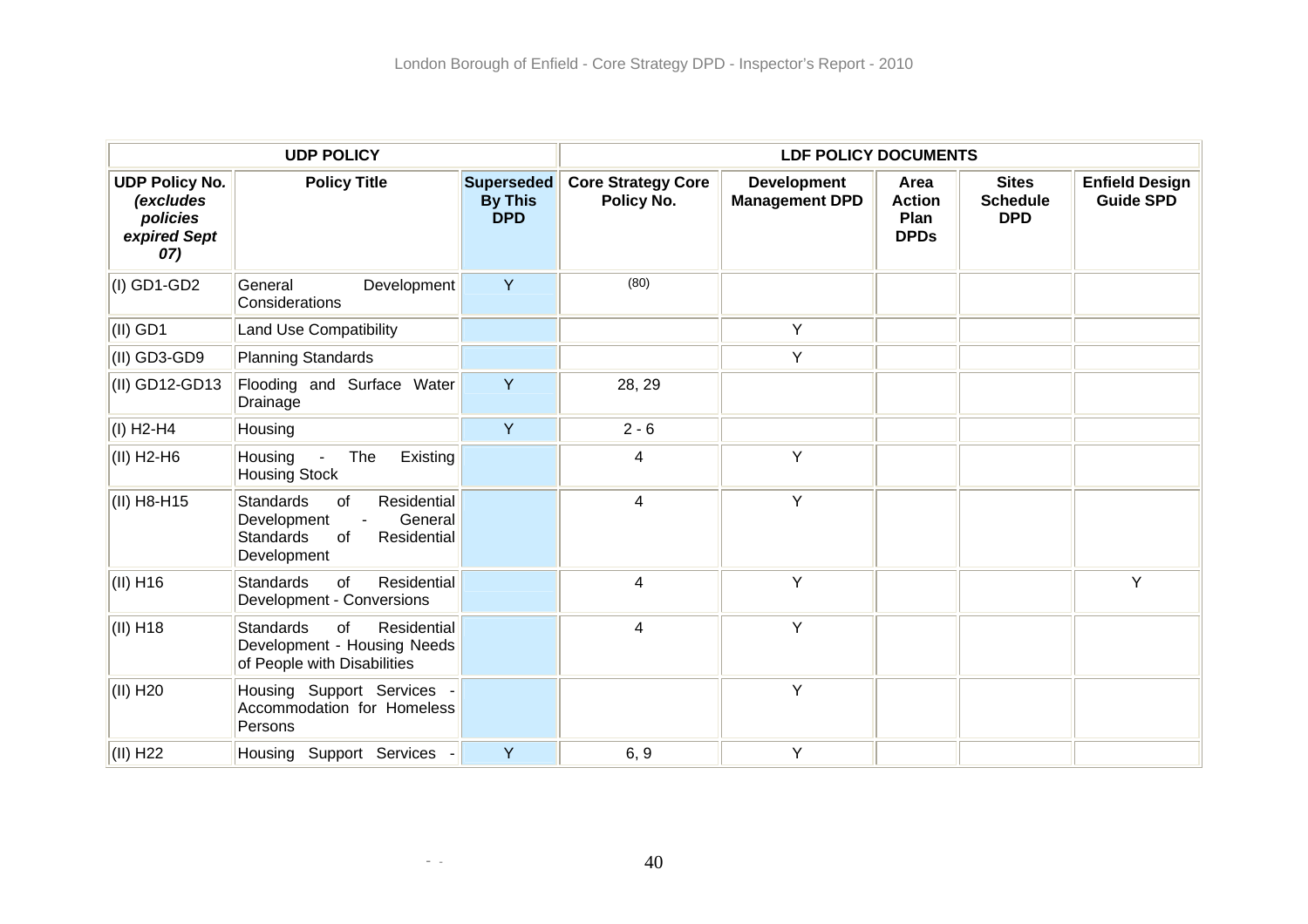| <b>UDP POLICY</b>                                                     |                                                         |                                            | <b>LDF POLICY DOCUMENTS</b>             |                                             |                                              |                                               |                                           |
|-----------------------------------------------------------------------|---------------------------------------------------------|--------------------------------------------|-----------------------------------------|---------------------------------------------|----------------------------------------------|-----------------------------------------------|-------------------------------------------|
| <b>UDP Policy No.</b><br>(excludes<br>policies<br>expired Sept<br>07) | <b>Policy Title</b>                                     | Superseded<br><b>By This</b><br><b>DPD</b> | <b>Core Strategy Core</b><br>Policy No. | <b>Development</b><br><b>Management DPD</b> | Area<br><b>Action</b><br>Plan<br><b>DPDs</b> | <b>Sites</b><br><b>Schedule</b><br><b>DPD</b> | <b>Enfield Design</b><br><b>Guide SPD</b> |
|                                                                       | <b>Special Needs</b>                                    |                                            |                                         |                                             |                                              |                                               |                                           |
| $(I)$ E1-E4                                                           | Employment<br>Economic<br>and<br>Development            | Y                                          | 12                                      | Y                                           |                                              |                                               |                                           |
| $(II)$ E1                                                             | Availability of Land and Labour                         | Y                                          | 13, 14                                  | Y                                           |                                              |                                               |                                           |
| $(II)$ E2-E3                                                          | Commercial<br>and<br>Industrial<br><b>Defined Areas</b> |                                            | 14                                      | Y                                           |                                              |                                               |                                           |
| $\vert$ (II) E4                                                       | Special Needs of Small Firms                            |                                            | 14, 15                                  | Y                                           |                                              |                                               |                                           |
| $(II)$ E5-E7                                                          | <b>Secondary Industrial Premises</b>                    |                                            | 14, 15                                  | Y                                           |                                              |                                               |                                           |
| $(II)$ E9                                                             | Non-Commercial and Industrial<br><b>Uses</b>            |                                            | 14                                      | Y                                           |                                              |                                               |                                           |
| $\vert$ (II) E11                                                      | <b>Standards of Development</b>                         |                                            |                                         | Y                                           |                                              |                                               |                                           |
| $(II)$ E12-E13                                                        | Infrastructure                                          |                                            | $20 - 29$                               | Y                                           |                                              |                                               |                                           |
| (II) E14-E15                                                          | <b>Environmental Safeguards</b>                         |                                            |                                         | Y                                           | Υ                                            |                                               |                                           |
| $(1)$ S1-S3                                                           | Shopping and Town Centres                               | Y                                          | 17                                      |                                             |                                              |                                               |                                           |
| $\vert$ (II) S1                                                       | <b>Town Centres</b>                                     | Y                                          | 17                                      |                                             |                                              |                                               |                                           |
| $(II)$ S2                                                             | <b>Town Centres</b>                                     | Y                                          | 17                                      |                                             |                                              |                                               |                                           |
| $(II)$ S3                                                             | Management of the<br>Town<br>Centres                    |                                            | 17, 18                                  | Y                                           | Υ                                            |                                               |                                           |
| (II) S5-S11                                                           | Non-Retail<br>in<br>Town<br>Uses<br>Centres             |                                            | 17, 18                                  | Y                                           |                                              |                                               |                                           |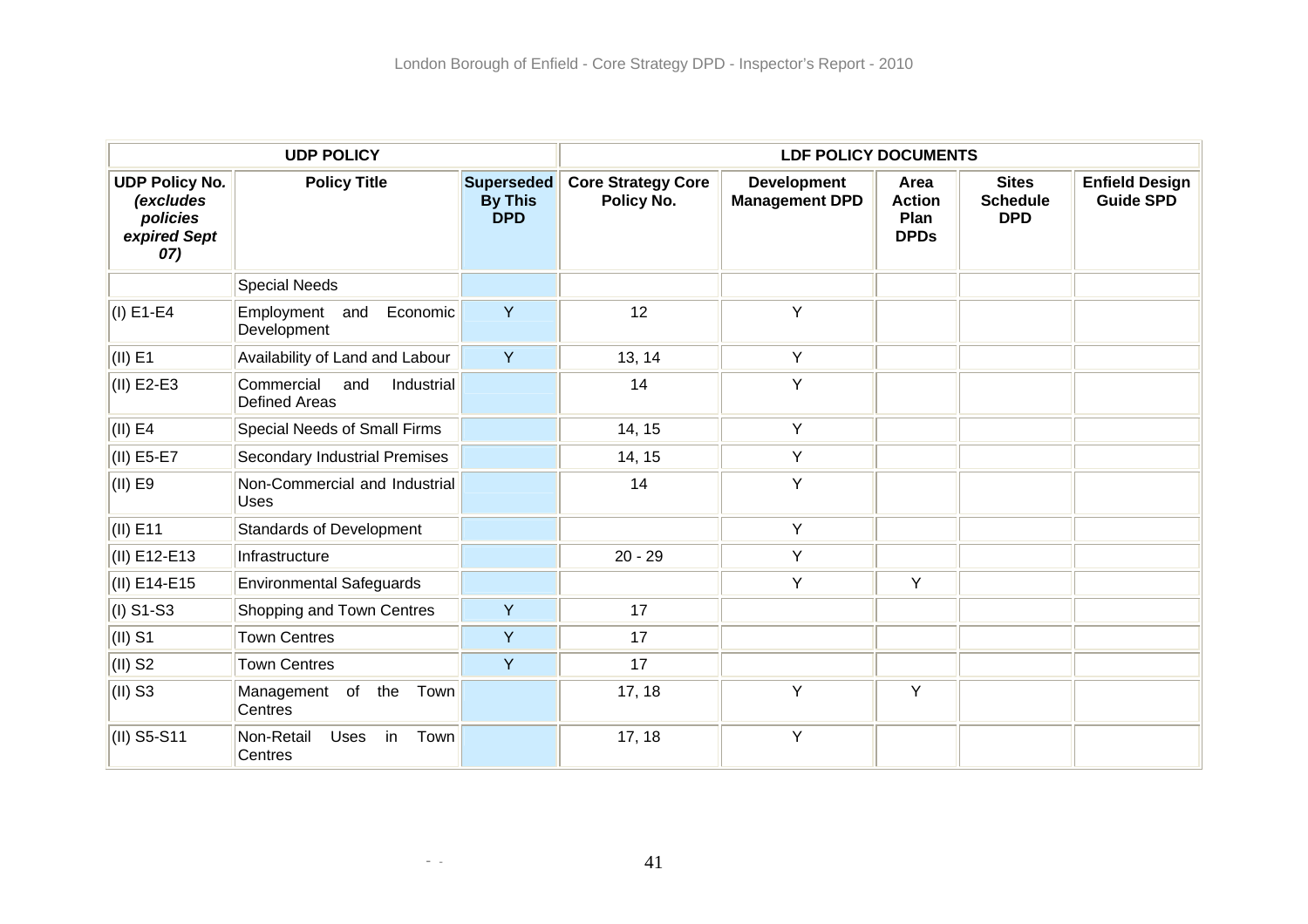|                                                                       | <b>UDP POLICY</b>                                          | <b>LDF POLICY DOCUMENTS</b>                |                                         |                                             |                                              |                                               |                                           |
|-----------------------------------------------------------------------|------------------------------------------------------------|--------------------------------------------|-----------------------------------------|---------------------------------------------|----------------------------------------------|-----------------------------------------------|-------------------------------------------|
| <b>UDP Policy No.</b><br>(excludes<br>policies<br>expired Sept<br>07) | <b>Policy Title</b>                                        | Superseded<br><b>By This</b><br><b>DPD</b> | <b>Core Strategy Core</b><br>Policy No. | <b>Development</b><br><b>Management DPD</b> | Area<br><b>Action</b><br>Plan<br><b>DPDs</b> | <b>Sites</b><br><b>Schedule</b><br><b>DPD</b> | <b>Enfield Design</b><br><b>Guide SPD</b> |
| $\vert$ (II) S13-S15                                                  | <b>Local Centres</b>                                       |                                            | 17, 18                                  | Y                                           |                                              |                                               |                                           |
| $( I )$ S17                                                           | Out-of-Centre<br>Retail<br>Major<br>Development            |                                            |                                         | Y                                           |                                              |                                               |                                           |
| $\vert$ (II) S18                                                      | <b>Food and Drink Establishments</b>                       |                                            |                                         | Y                                           |                                              |                                               |                                           |
| (II) S19                                                              | <b>Design Considerations</b>                               |                                            | 30                                      |                                             |                                              |                                               | Y                                         |
| (II) S20-S21                                                          | Accommodation<br>Upper<br>on<br>Floors                     |                                            |                                         | Y                                           |                                              |                                               |                                           |
| $(II)$ S22                                                            | with<br>for<br>People<br>Access<br><b>Disabilities</b>     |                                            |                                         | Y                                           |                                              |                                               |                                           |
| $(1)$ T1-T11                                                          | Transportation                                             | Y                                          | $24 - 27$                               | Y                                           |                                              |                                               |                                           |
| $\vert$ (II) T1                                                       | Land Use and Transportation                                | Y                                          | $24 - 27$                               |                                             |                                              |                                               |                                           |
| (II) T3-T5                                                            | <b>Public Transport</b>                                    | Y                                          | 26                                      |                                             |                                              |                                               |                                           |
| (II) T6-T7                                                            | Roads - Highway Network                                    | Ÿ                                          | 24                                      |                                             |                                              |                                               |                                           |
| (II) T8-T12                                                           | Roads<br>Environmental<br>$\overline{a}$<br>Considerations |                                            |                                         | Y                                           |                                              |                                               |                                           |
| (II) T13-T14                                                          | Roads<br>Highway<br>$\blacksquare$<br>Improvements         |                                            | 24                                      | Y                                           |                                              |                                               |                                           |
| (II) T15-T17                                                          | Pedestrians                                                | Y                                          | 25                                      | Y                                           | Y                                            |                                               | Y                                         |
| $(II)$ T19-T21                                                        | Cycling                                                    |                                            | 25                                      | Y                                           | Y                                            |                                               | Y                                         |
| $(II)$ T22-T23                                                        | Freight - Road Freight                                     | Ÿ                                          | 27                                      | Y                                           |                                              |                                               |                                           |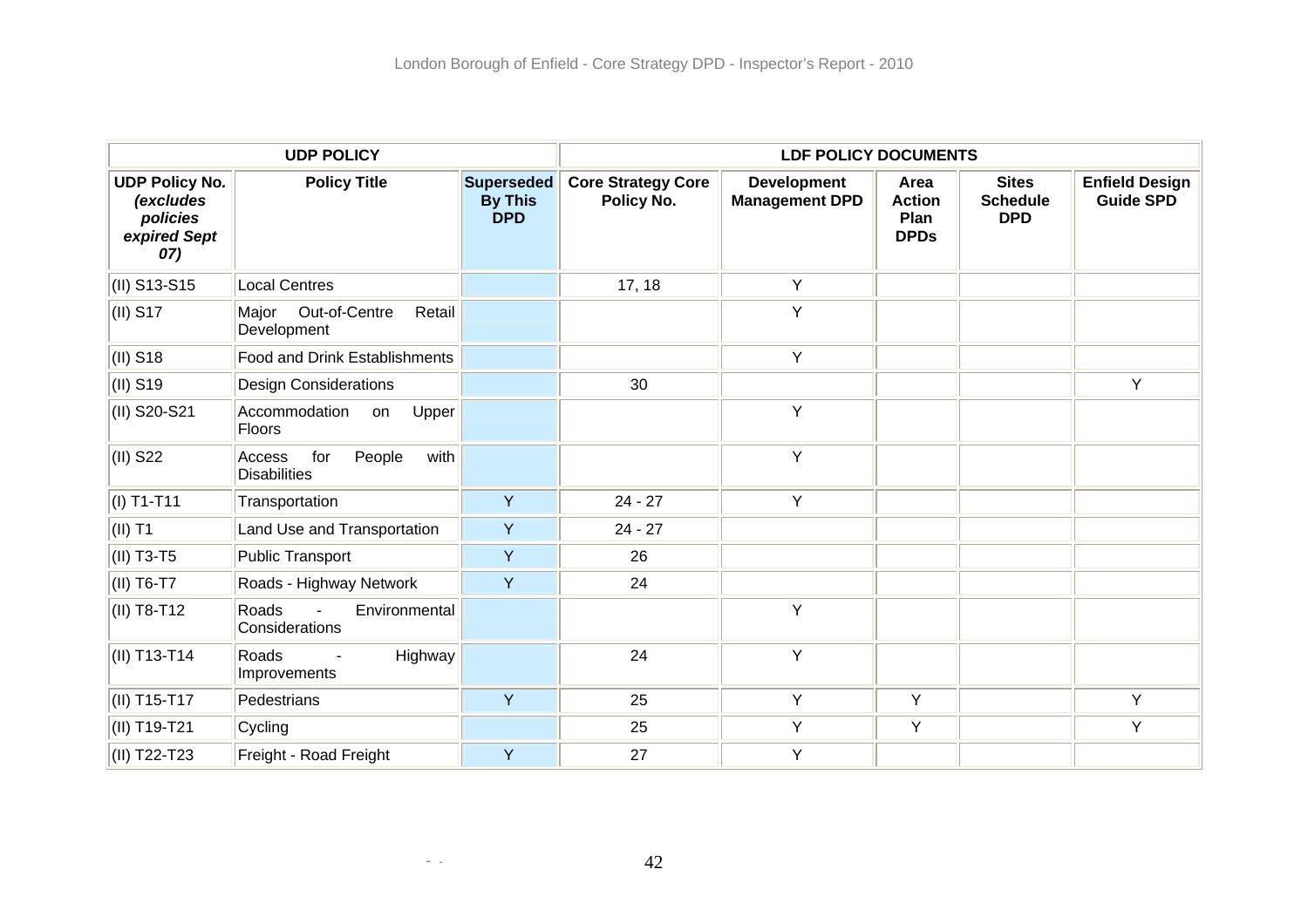|                                                                       | <b>UDP POLICY</b>                              | <b>LDF POLICY DOCUMENTS</b>                |                                         |                                             |                                              |                                               |                                           |
|-----------------------------------------------------------------------|------------------------------------------------|--------------------------------------------|-----------------------------------------|---------------------------------------------|----------------------------------------------|-----------------------------------------------|-------------------------------------------|
| <b>UDP Policy No.</b><br>(excludes<br>policies<br>expired Sept<br>07) | <b>Policy Title</b>                            | Superseded<br><b>By This</b><br><b>DPD</b> | <b>Core Strategy Core</b><br>Policy No. | <b>Development</b><br><b>Management DPD</b> | Area<br><b>Action</b><br>Plan<br><b>DPDs</b> | <b>Sites</b><br><b>Schedule</b><br><b>DPD</b> | <b>Enfield Design</b><br><b>Guide SPD</b> |
| $(II)$ T <sub>24</sub>                                                | Freight - Rail                                 | Y                                          | 27                                      |                                             |                                              |                                               |                                           |
| (II) T25-T26                                                          | Freight - Waterways                            | Y                                          | 27                                      | Y                                           | Y                                            |                                               |                                           |
| (II) T27-T32                                                          | Parking                                        |                                            |                                         | Y                                           |                                              |                                               |                                           |
| (II) T33                                                              | Safety                                         | Y                                          | 9                                       | Y                                           |                                              |                                               |                                           |
| $(I)$ AR1-AR2                                                         | Arts, Recreation and Tourism                   |                                            | 11, 12                                  | Y                                           |                                              |                                               |                                           |
| $(II)$ AR1-AR3                                                        | Recreation                                     |                                            | 11                                      | Y                                           |                                              |                                               |                                           |
| $(II)$ AR4-AR5                                                        | Culture<br>Arts,<br>and<br>Entertainment       |                                            | 11                                      | Y                                           |                                              |                                               |                                           |
| (II) AR6-AR7                                                          | Tourism                                        |                                            | 12                                      | Y                                           |                                              |                                               |                                           |
| $(I)$ CS1                                                             | <b>Community Services</b>                      | Y                                          | $7 - 10$                                | Y                                           |                                              |                                               |                                           |
| $(II)$ CS1-CS3                                                        | Environmental<br>Land<br>and<br>Considerations |                                            |                                         | Y                                           |                                              | Y                                             |                                           |
| $\vert$ (II) CS4                                                      | Day Nurseries                                  |                                            |                                         | Y                                           |                                              |                                               |                                           |
| $(II)$ CS5                                                            | Places of Public Worship                       |                                            |                                         | Y                                           |                                              |                                               |                                           |
| $(II)$ ET1                                                            | Enfield Town - Land Uses                       |                                            | 17, 18, 42, 43                          | Y                                           |                                              |                                               |                                           |
| (II) ET3-ET15                                                         | Enfield<br>Town<br>Shopping<br>Developments    |                                            | 17, 18, 42                              | Y                                           |                                              |                                               |                                           |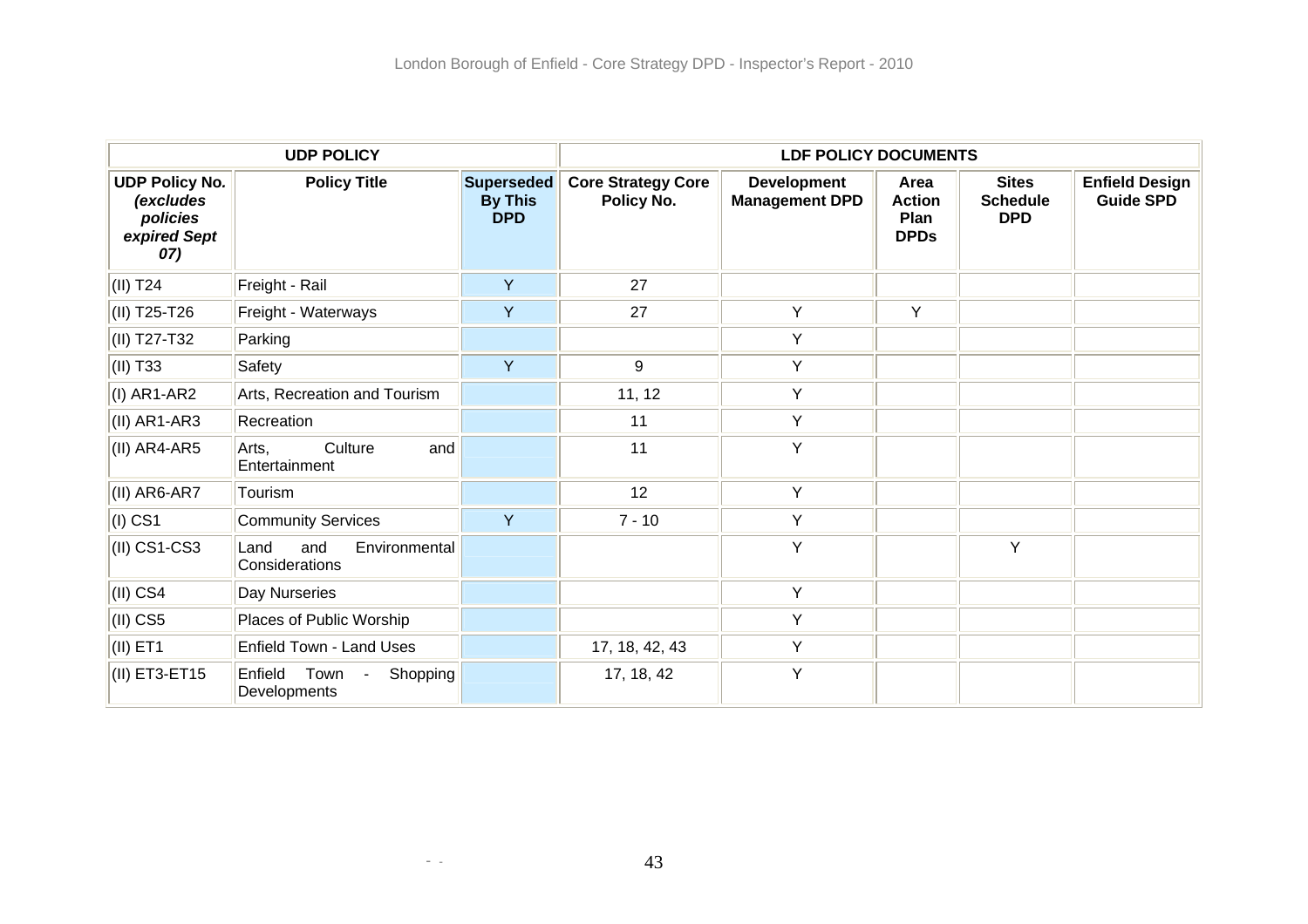**APPENDIX A (Part 2) - RECOMMENDED FURTHER MINOR CHANGES SUGGESTED BY THE COUNCIL<sup>1</sup>**

**(1 These changes are only subject to a recommendation because the Council cannot change the document even, to correct minor errors without a recommendation).** 

> **Rolling Schedule of Further Changes – Post Publication Stage The Enfield – Proposed Submission Core Strategy**



**As At** 

## **28th JULY 2010**

## **Rolling Schedule of Further Minor Changes (FMCs)**

- -

The Council has taken the opportunity to indentify minor amendments to the Core Strategy DPD now under examination. The **FMCs do not follow** document order.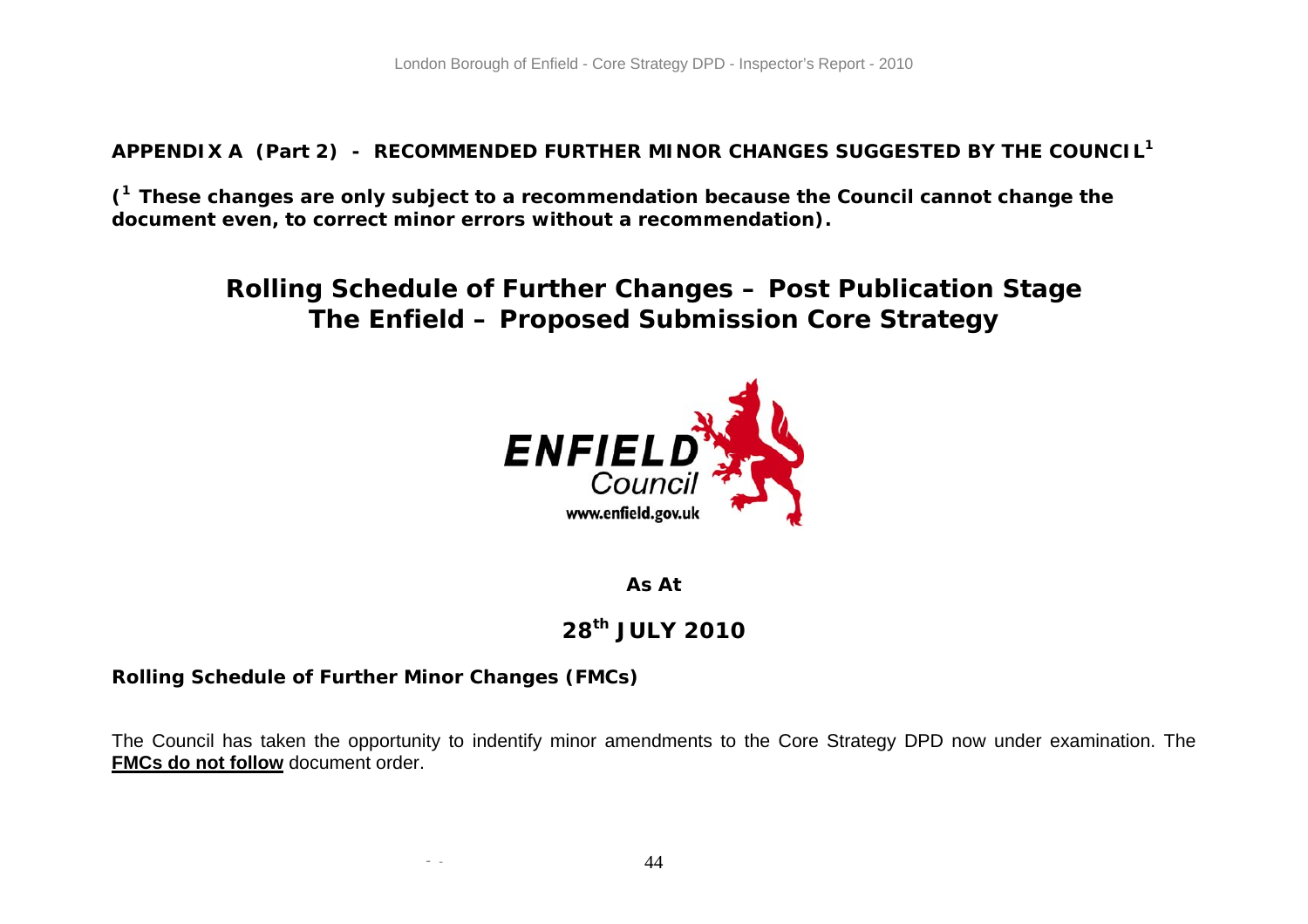## **Schedule of Further Changes**

**Text in Bold Print Proposed insertion and underline** Text with a **Proposed deletion**  strikethrough

| Ref: | Section,<br>Chapter,<br>Policy,<br>Paragraph,<br><b>Tables, Figures</b> | <b>Further Minor Change</b>                                                                                                                                                                                                                                                                                                                                                                                                                                                                                                                                                                                                                                                                                                                                                                                      | Reason                                                              |
|------|-------------------------------------------------------------------------|------------------------------------------------------------------------------------------------------------------------------------------------------------------------------------------------------------------------------------------------------------------------------------------------------------------------------------------------------------------------------------------------------------------------------------------------------------------------------------------------------------------------------------------------------------------------------------------------------------------------------------------------------------------------------------------------------------------------------------------------------------------------------------------------------------------|---------------------------------------------------------------------|
| FMC1 | Enfield's<br>Chapter<br>3:<br>Spatial vision;<br>General &<br>Glossary  | Replace references to community<br>infrastructure, community facilities<br>and social facilities, to one definition<br>of social infrastructure.<br>Redefine<br>within<br>Glossary<br>the<br>definition of Social Infrastructure:<br>activities.<br><del>The -</del><br><del>range —</del><br>-of-<br>facilities<br><del>organisations, whi</del><br><del>and -</del><br><del>supporting ____</del><br><del>the -</del><br><del>formation.</del><br>development and maintenance of<br>social relationships on a community.<br>It includes educational, recreational,<br>health and law and order facilities.<br>Replace with:<br>Covers facilities such as health<br>provision, early years provision,<br>schools,<br>colleges<br>and<br>universities, community, cultural,<br>recreation and sports facilities, | To address representation raised by<br>MPS/MPA reference. 30/03/T/0 |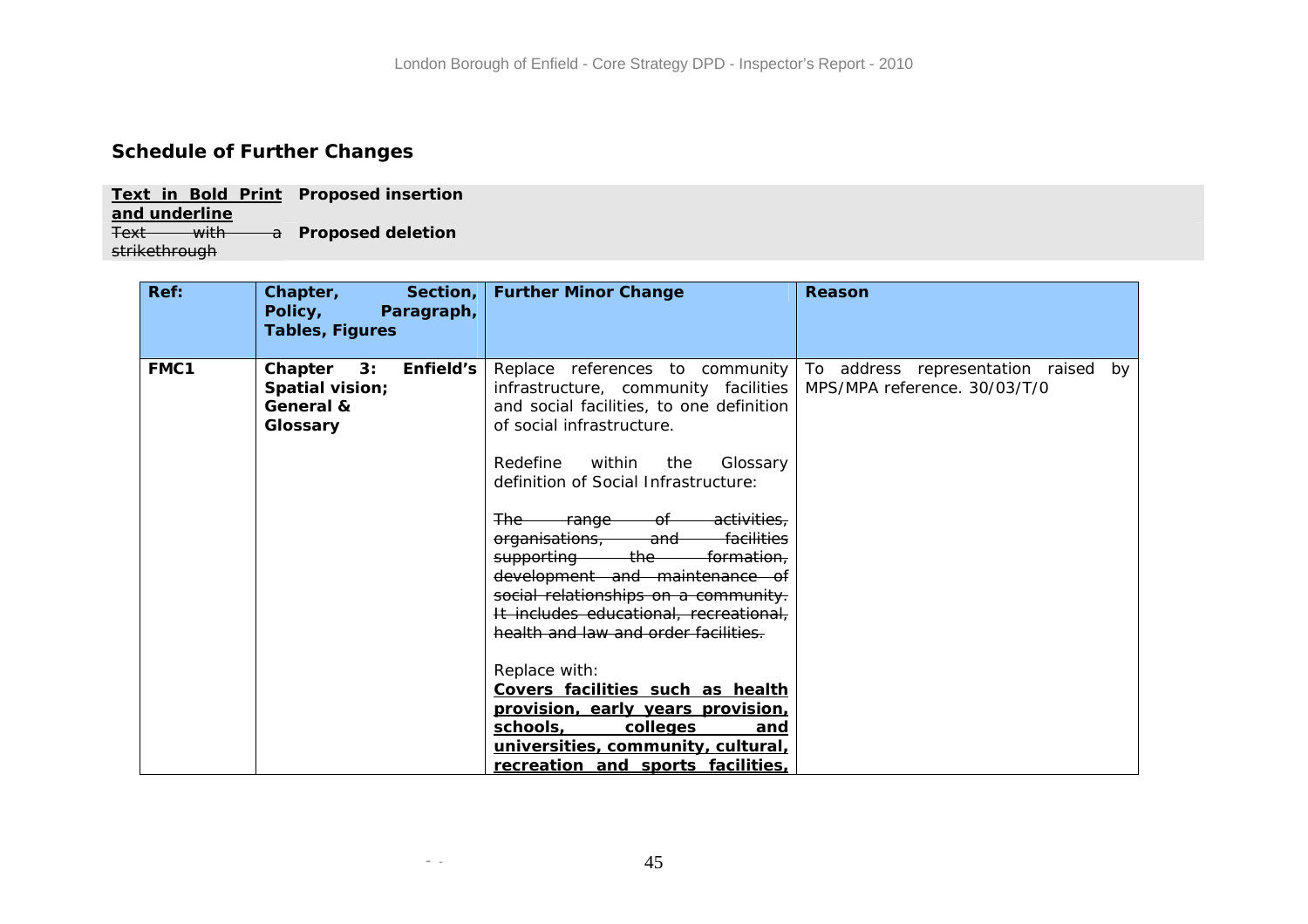| Ref:             | Chapter,<br>Section, $ $<br>Policy,<br>Paragraph,<br><b>Tables, Figures</b> | <b>Further Minor Change</b>                                                                                                                                                                                                                                                                                                                                                                                                    | Reason                                                               |
|------------------|-----------------------------------------------------------------------------|--------------------------------------------------------------------------------------------------------------------------------------------------------------------------------------------------------------------------------------------------------------------------------------------------------------------------------------------------------------------------------------------------------------------------------|----------------------------------------------------------------------|
|                  |                                                                             | places of worship, policing and<br>other<br>criminal<br>iustice<br>or<br>community<br>safety<br>facilities,<br>children and young people's play<br>and informal recreation facilities.<br>This list is not intended to be<br>exhaustive and other facilities<br>be included<br>as social<br>can<br>infrastructure.                                                                                                             |                                                                      |
| FMC <sub>2</sub> | <b>Strategic Objective 5</b>                                                | Insert addition words:<br>Strategic Objective 5: Education.<br>health and wellbeing -<br>To ensure the capacity and quality of<br>local social infrastructure provision<br>including<br>schools and<br>further<br>education, health and policing<br>facilities, social care, retail services,<br>leisure and recreation facilities is<br>sufficient to meet the needs of<br>Enfield's existing population and new<br>residents | To address representation raised by<br>MPS/MPA reference. 32/04/T/0. |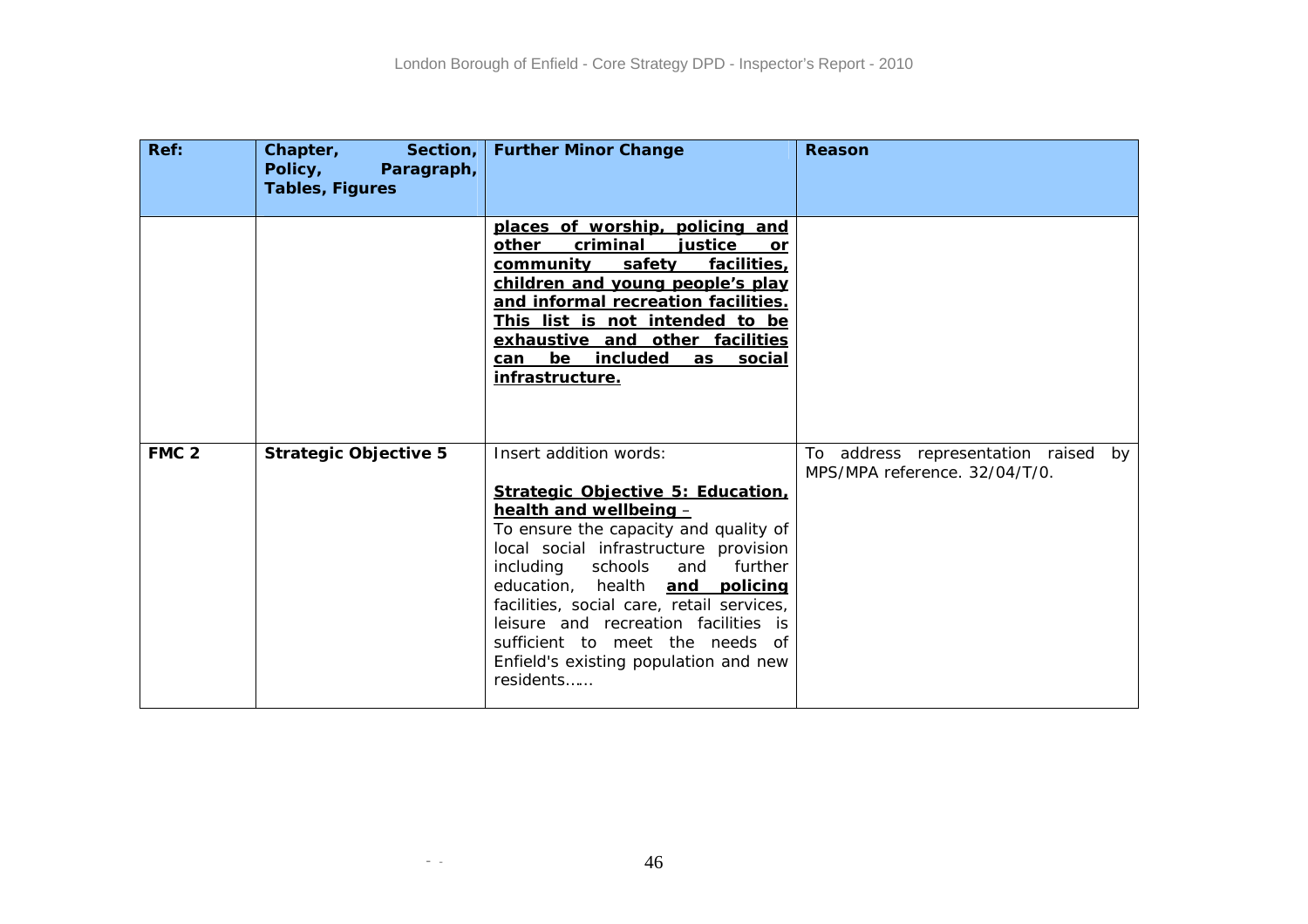| Ref:             | Section, $\vert$<br>Chapter,<br>Policy,<br>Paragraph,<br><b>Tables, Figures</b> | <b>Further Minor Change</b>                                                                                                                                                                                                                                                                                                                                                                                                                                                                                                                                                                                                                                                                                                                                             | <b>Reason</b>                                                        |
|------------------|---------------------------------------------------------------------------------|-------------------------------------------------------------------------------------------------------------------------------------------------------------------------------------------------------------------------------------------------------------------------------------------------------------------------------------------------------------------------------------------------------------------------------------------------------------------------------------------------------------------------------------------------------------------------------------------------------------------------------------------------------------------------------------------------------------------------------------------------------------------------|----------------------------------------------------------------------|
| FMC <sub>3</sub> | Paragraph 5.96                                                                  | Insert addition updates:<br>5.96 In 2007, the Metropolitan<br>Police Authority produced an Asset<br>Management Plan (AMP) (33) for<br>Enfield which looks at the existing<br>estate and local requirements for<br>modern day policing. The AMP<br>identifies that future operational<br>needs will focus on a) delivering<br>several police facilities 'shops' that<br>enable better public access to the<br>police<br>with provision<br>for<br>neighbourhood policing teams<br>with provision for Safer<br>Neighbourhood Teams (34) which<br>will ideally be located within town<br>and local centres that are readily<br>accessible. Neighbourhood police<br>centres without a contact point<br>do not have to be in accessible<br>areas and b) a new custody centre. | To address representation raised by<br>MPS/MPA reference. 32/05/T/0. |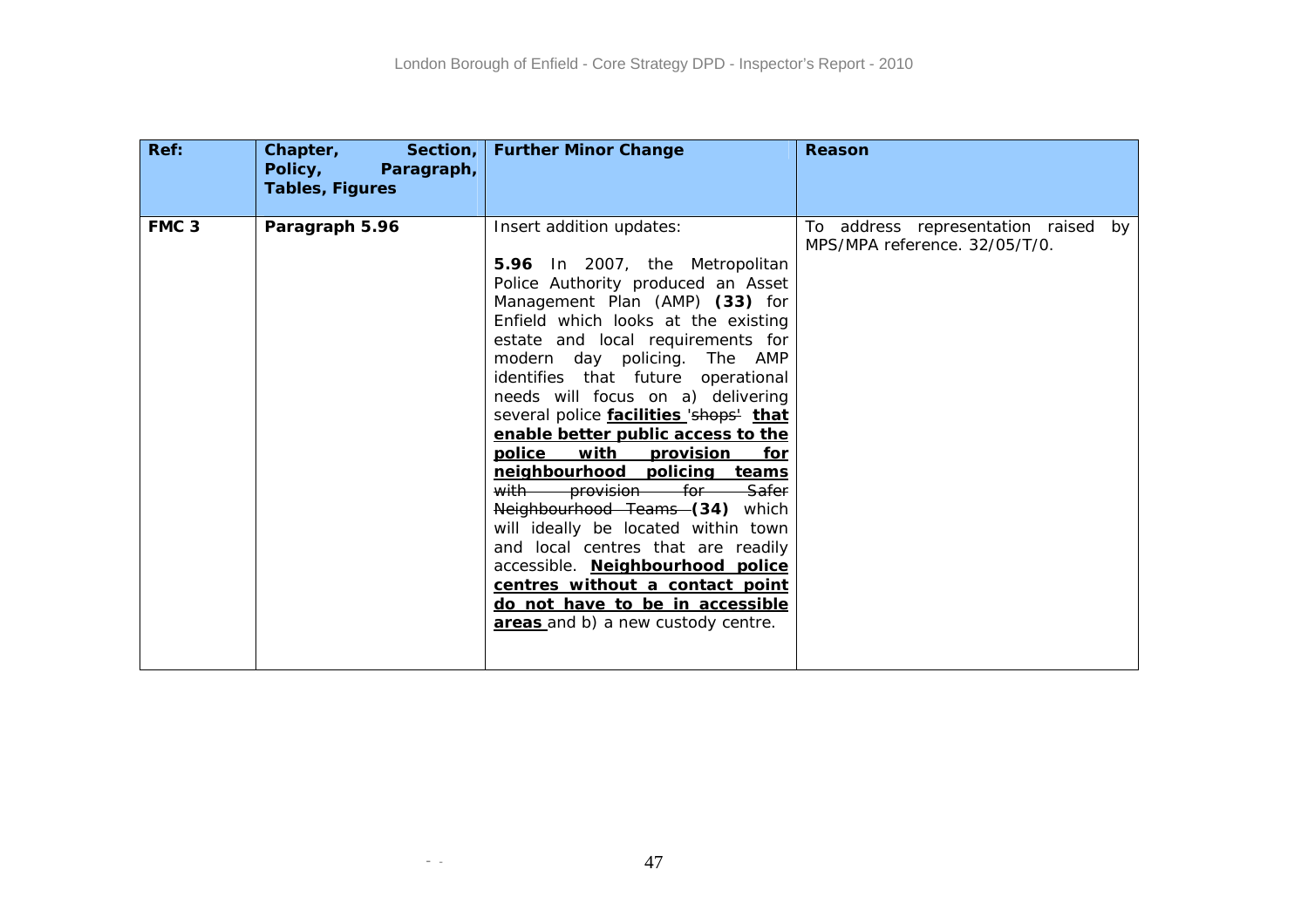| Ref:             | Chapter,<br>Section,<br>Policy,<br>Paragraph,<br><b>Tables, Figures</b> | <b>Further Minor Change</b>                                                                                                                                                                                                                                                                                                                                                                                                                                                                 | Reason                                                                                                            |
|------------------|-------------------------------------------------------------------------|---------------------------------------------------------------------------------------------------------------------------------------------------------------------------------------------------------------------------------------------------------------------------------------------------------------------------------------------------------------------------------------------------------------------------------------------------------------------------------------------|-------------------------------------------------------------------------------------------------------------------|
| FMC <sub>4</sub> | <b>Core Policy 17</b>                                                   | Insert addition updates:<br>The Council will strengthen the role<br>of Enfield's town centres by focusing<br>commercial, retail,<br>leisure,<br>new<br>office,<br>residential<br>and<br>other<br>appropriate social infrastructure<br>related uses, such as police<br><b>facilities</b><br>within<br>the<br>centres<br>according to the Borough's town<br>centre hierarchy identified in Table<br>6.3                                                                                       | To address representation raised by<br>MPS/MPA reference. 32/06/CP17/0                                            |
| FMC <sub>5</sub> | Paragraph 6.26                                                          | Second and third sentences of<br>Paragraph 6.26 - remove reference<br>to draft PPS4 and replace with PPS4<br>to read as follows:<br>"It is also in line with the objectives<br>set out in the Government's draft<br>Planning Policy Statement 4 (2009):<br>Planning for Prosperous Economies<br>Planning Policy Statement 4<br>(2009): Planning for Sustainable<br><b>Economic Growth, which stresses</b><br>$\ldots$ "(and)<br>"Draft-PPS4 asks Local Planning<br>Authorities to consider" | Update Core Strategy to reflect national<br>guidance by removing reference to draft<br>PPS4 and replace with PPS4 |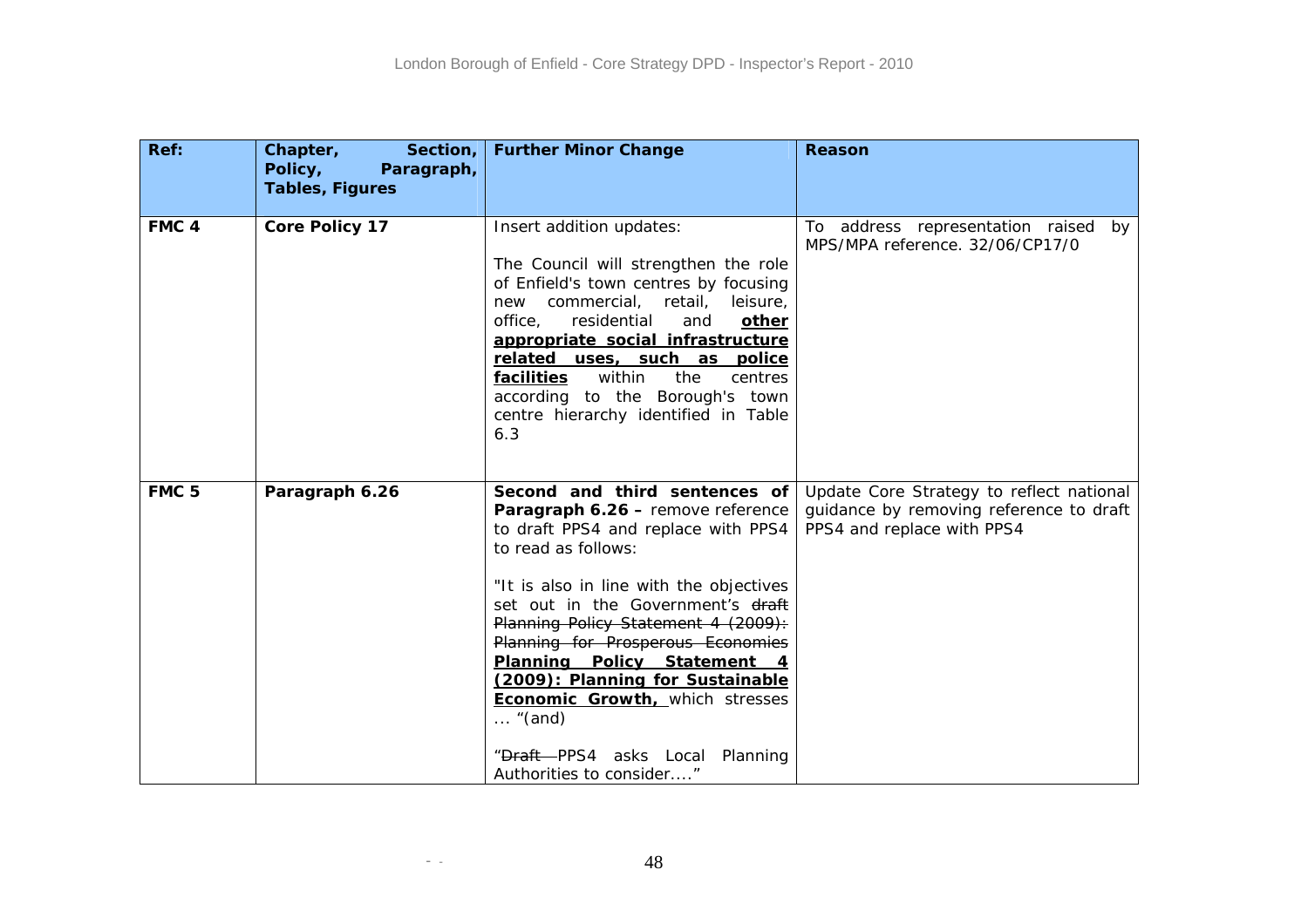| Ref:             | Section,<br>Chapter,<br>Policy,<br>Paragraph,<br><b>Tables, Figures</b> | <b>Further Minor Change</b>                                                                                                                                                                                                                                                                                                                                                                                                                                                                                                                                                                                                                              | Reason                                                                                                                                                                                                                                                                                                              |
|------------------|-------------------------------------------------------------------------|----------------------------------------------------------------------------------------------------------------------------------------------------------------------------------------------------------------------------------------------------------------------------------------------------------------------------------------------------------------------------------------------------------------------------------------------------------------------------------------------------------------------------------------------------------------------------------------------------------------------------------------------------------|---------------------------------------------------------------------------------------------------------------------------------------------------------------------------------------------------------------------------------------------------------------------------------------------------------------------|
| FMC <sub>6</sub> | Paragraph 6.26                                                          | <b>Clarification:</b> The Council suggest<br>inserting additional text to paragraph<br>6.26 of the Core Strategy.<br>The Core Policy 14 accords with the<br>provisions set out in the London<br>Plan<br>consolidated<br>with<br>alterations since 2004<br>(2008)<br>and its Supplementary<br>Planning<br>Guidance<br>on Industrial<br>Capacity<br>(2008)                                                                                                                                                                                                                                                                                                 | Additional clarity is suggested by the<br>National<br>Grid<br>respondent<br>Property<br>Holdings to ensure that the intention of<br>the Core Strategy is in accordance with<br>the provisions set out in the London Plan<br>and its associated Supplementary<br>Planning Guidance on Industrial Capacity<br>(2008). |
| FMC 7            | Paragraph 6.47.                                                         | Paragraph 6.47. Delete reference<br>to PPS6 and replace with; PPS4<br>policy EC3.1bi as follows:<br>"The Government's Planning Policy<br>Statement 6 (PPS6) on Planning for<br>Town Centres (2005) 4 (PPS4):<br>for<br>Sustainable<br><b>Planning</b><br><b>Economic Growth, identifies the</b><br>situations when the designation of<br>new centres may be appropriate.<br>New centres may be appropriate in<br>areas of significant growth or where<br>there are deficiencies in the existing<br>network of centres (with priority<br>given to deprived areas). Enfield has<br>four strategic growth areas where<br>substantial<br>new<br>growth<br>is | Amend Core Strategy to reflect advice in<br>PPS4 which has replaced PPS6.                                                                                                                                                                                                                                           |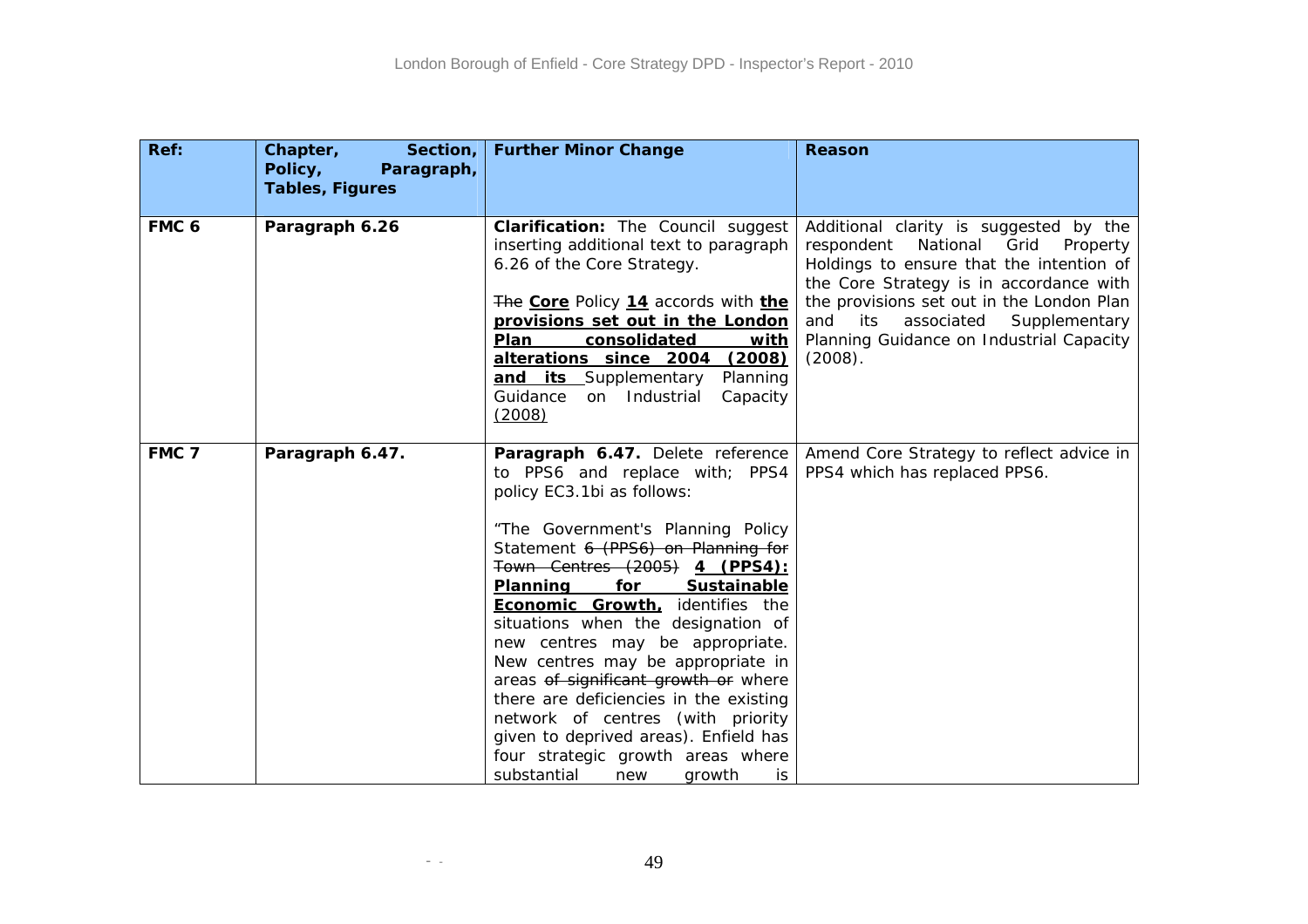| Ref:             | Chapter,<br>Section,  <br>Policy,<br>Paragraph,<br><b>Tables, Figures</b> | <b>Further Minor Change</b>                                                                                                                                                                                                                                                                                                                                                                                                                                                                                                                                                                                                                                                                                                                                                                              | <b>Reason</b>                                                                                                                                 |
|------------------|---------------------------------------------------------------------------|----------------------------------------------------------------------------------------------------------------------------------------------------------------------------------------------------------------------------------------------------------------------------------------------------------------------------------------------------------------------------------------------------------------------------------------------------------------------------------------------------------------------------------------------------------------------------------------------------------------------------------------------------------------------------------------------------------------------------------------------------------------------------------------------------------|-----------------------------------------------------------------------------------------------------------------------------------------------|
|                  |                                                                           |                                                                                                                                                                                                                                                                                                                                                                                                                                                                                                                                                                                                                                                                                                                                                                                                          |                                                                                                                                               |
|                  |                                                                           | anticipated, with the most significant<br>change taking place at Meridian<br>Water within Central Leeside.                                                                                                                                                                                                                                                                                                                                                                                                                                                                                                                                                                                                                                                                                               |                                                                                                                                               |
| FMC <sub>8</sub> | <b>New</b><br>Paragraph<br>to<br>follow 6.49                              | Additional<br>follow<br>paragraph<br>to<br>paragraph 6.49 - to read as follows:<br>Heritage assets are often<br>concentrated in town centres;<br>PPS4 indicates that these assets<br>if conserved and enhanced are<br><u>important</u><br>in<br>promoting<br>and<br>sustaining town centre vitality<br>and viability.<br>Many of<br>the<br>Borough's town<br>centres<br>are<br>designated<br><u>in</u><br>part<br>as<br><b>Conservation Areas for example,</b><br>Southgate district centre and the<br>major centre at Enfield Town.<br><u>Town centre proposals which</u><br>impact on heritage assets will be<br>assessed<br>against<br>criteria<br>contained in Core Policies 30<br>maintaining<br>relating<br>to<br>the<br>guality of the built and open<br>31<br>environment<br>and<br><u>which</u> | Minor change proposed to the lower text<br>accompanying Core Policy 17 to reflect<br>the new guidance in PPS4 relating to<br>heritage assets. |
|                  |                                                                           | applies<br><u>to</u><br>preserving<br><u>and</u><br>enhancing built and landscape<br>heritage.                                                                                                                                                                                                                                                                                                                                                                                                                                                                                                                                                                                                                                                                                                           |                                                                                                                                               |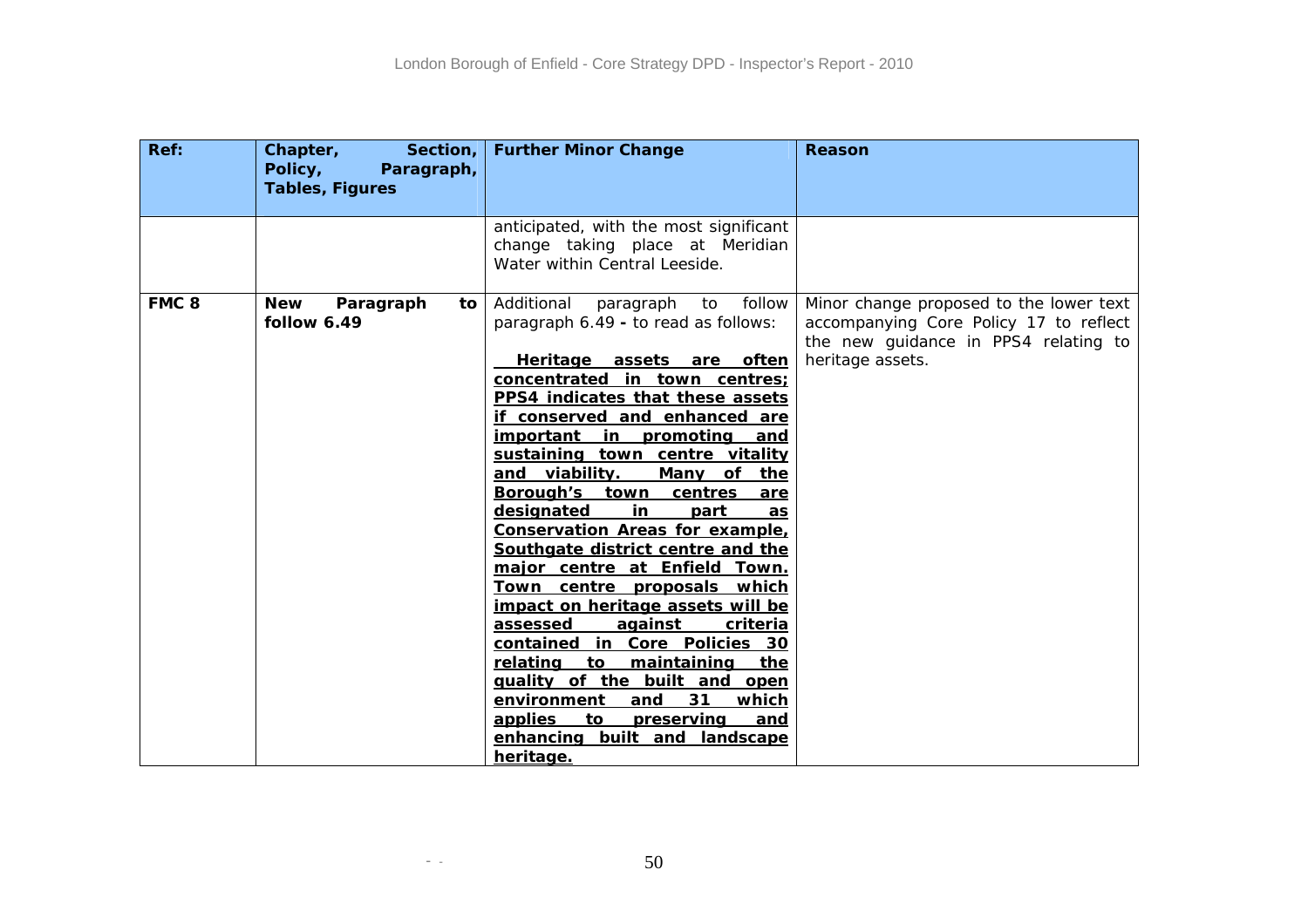| Ref:             | Chapter,<br>Policy,<br>Paragraph,<br><b>Tables, Figures</b> | Section,   Further Minor Change                                                             | Reason                                                                                        |
|------------------|-------------------------------------------------------------|---------------------------------------------------------------------------------------------|-----------------------------------------------------------------------------------------------|
|                  |                                                             |                                                                                             |                                                                                               |
|                  |                                                             |                                                                                             |                                                                                               |
|                  |                                                             |                                                                                             |                                                                                               |
| FMC <sub>9</sub> | <b>Core Policy 18</b>                                       | Amend the final sentence of the final<br>paragraph of Core Policy 18 to read<br>as follows: | Minor change proposed to give clarity to<br>policy CP18 following guidance issued in<br>PPS4. |
|                  |                                                             | " $if$<br>If it can be demonstrated                                                         |                                                                                               |
|                  |                                                             | following an impact assessment                                                              |                                                                                               |
|                  |                                                             | that there will not be a negative<br>impact on a) the vitality and viability                |                                                                                               |
|                  |                                                             | of existing centres, b) planned                                                             |                                                                                               |
|                  |                                                             | <b>investment in centres</b> , and <b>c)</b> that                                           |                                                                                               |
|                  |                                                             | the development increases the                                                               |                                                                                               |
|                  |                                                             | overall sustainability and accessibility                                                    |                                                                                               |
|                  |                                                             | of the retail park in question.                                                             |                                                                                               |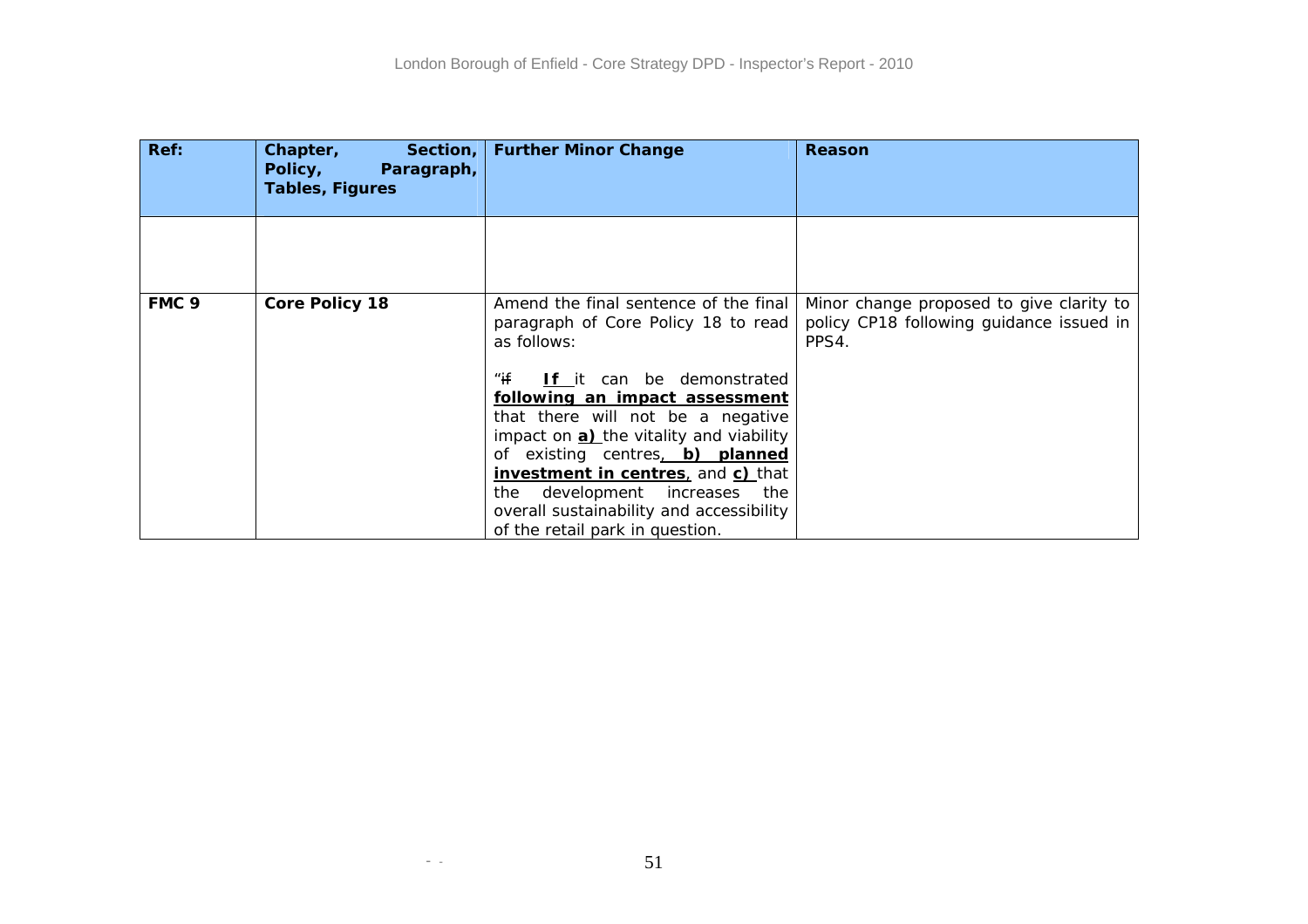| Ref:          | Section,<br>Chapter,<br>Policy,<br>Paragraph,<br><b>Tables, Figures</b> | <b>Further Minor Change</b>                                                                                                                                                                                                                                                                                                                                                                                                                                                                     | Reason                                                                            |
|---------------|-------------------------------------------------------------------------|-------------------------------------------------------------------------------------------------------------------------------------------------------------------------------------------------------------------------------------------------------------------------------------------------------------------------------------------------------------------------------------------------------------------------------------------------------------------------------------------------|-----------------------------------------------------------------------------------|
| <b>FMC 10</b> | <b>New</b><br>paragraph<br>to l<br>follow Paragraph 6.63                | follow<br><b>New</b><br>paragraph<br>to<br><b>Paragraph 6.63 - to read as follows</b><br>"PPS4<br>requires<br><u>impact</u><br>an<br>assessment for retail and leisure<br>proposals above 2,500 square<br>metres gross that are not in an<br>existing centre.<br>An impact<br>assessment may also be required<br>smaller<br><b>scale</b><br>for<br><u>proposals</u><br>where the nature of the proposal<br>is likely to have a significant<br>localised impact on a designated<br>$centre(s)$ " | Minor change proposed to Core Strategy<br>text following guidance issued in PPS4. |
| <b>FMC 11</b> | Paragraph 7.28                                                          | Amend paragraph to read:<br>The NLWP will ensure that sufficient<br>land is allocated for waste<br>management facilities capable of<br>dealing with the combined<br>apportionment targets for the seven<br>boroughs: 1,514,000-1,504,000<br>tonnes/year by 2010; 2,005,000<br>1,994,000 tonnes/year by 2015 and<br>2,355,000 2,341,000 tonnes/year<br>by 2020.                                                                                                                                  | To ensure consistency with the London<br>Plan (2008).                             |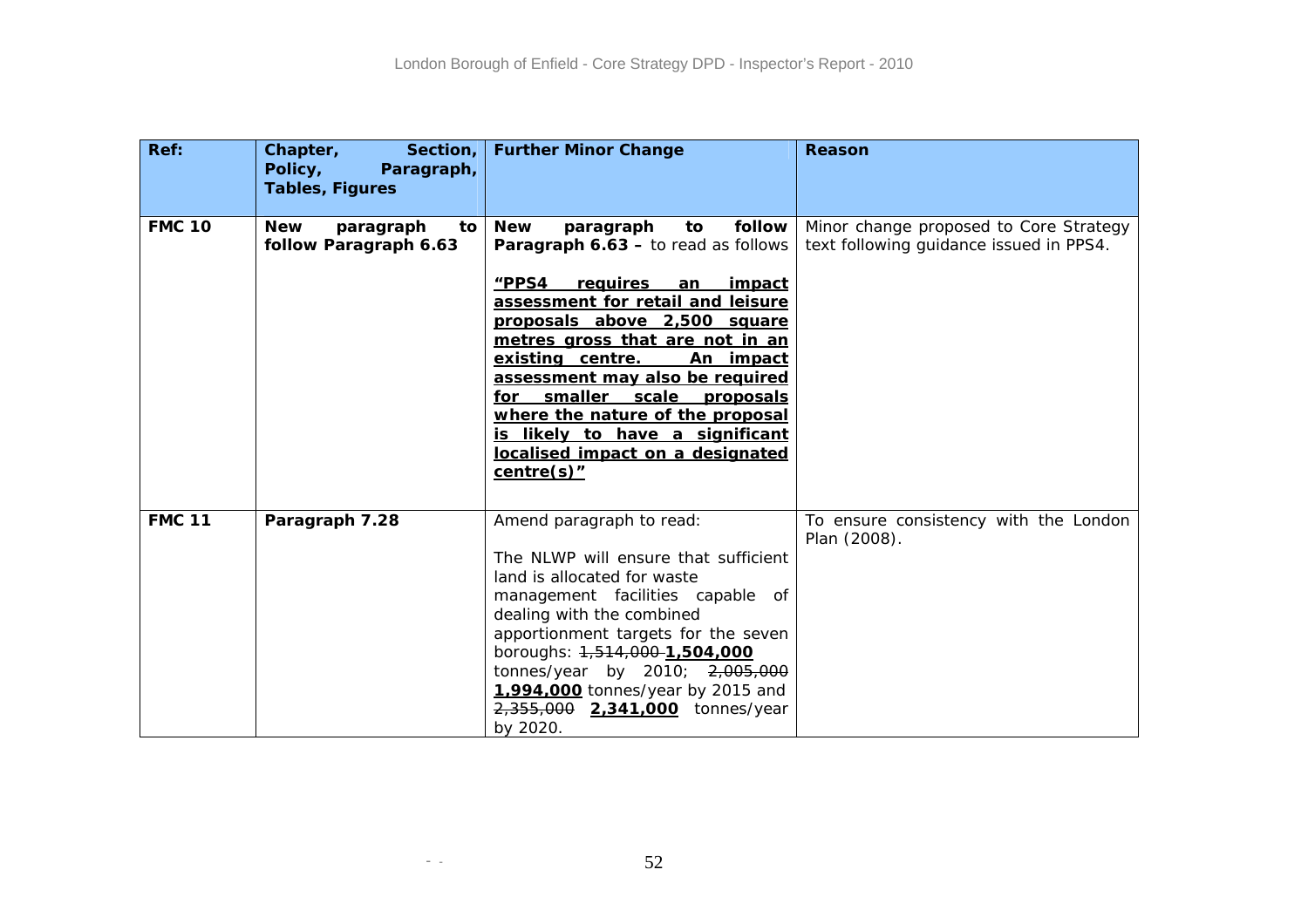| <b>FMC 12</b><br>New paragraph 4.5.<br>New paragraph 4.5. To read as<br>clarity to Core Policy 1.<br>follows:<br>"Chapter 9 Core Policies for<br>Places provides more detailed<br>information on how the Council<br>will work with its partners to<br>achieve growth within these<br>areas, including the provision of<br>necessary social, physical<br>and<br><u>infrastructure.</u><br><u>The</u><br>green<br><b>Infrastructure</b><br><b>Delivery</b><br>Plan<br>supports the Council's approach<br>and forms a key part of the<br>evidence base.<br>This evidence<br>while<br><u>looking</u><br>at the whole<br>borough, also focuses on the<br>nature, timing and funding of | Ref: | Section, $ $<br>Chapter,<br>Policy,<br>Paragraph,<br><b>Tables, Figures</b> | <b>Further Minor Change</b>             | Reason                                |
|-----------------------------------------------------------------------------------------------------------------------------------------------------------------------------------------------------------------------------------------------------------------------------------------------------------------------------------------------------------------------------------------------------------------------------------------------------------------------------------------------------------------------------------------------------------------------------------------------------------------------------------------------------------------------------------|------|-----------------------------------------------------------------------------|-----------------------------------------|---------------------------------------|
| delivering growth in each of<br>these areas."                                                                                                                                                                                                                                                                                                                                                                                                                                                                                                                                                                                                                                     |      |                                                                             | infrastructure<br>required<br><u>in</u> | Additional lower case text to provide |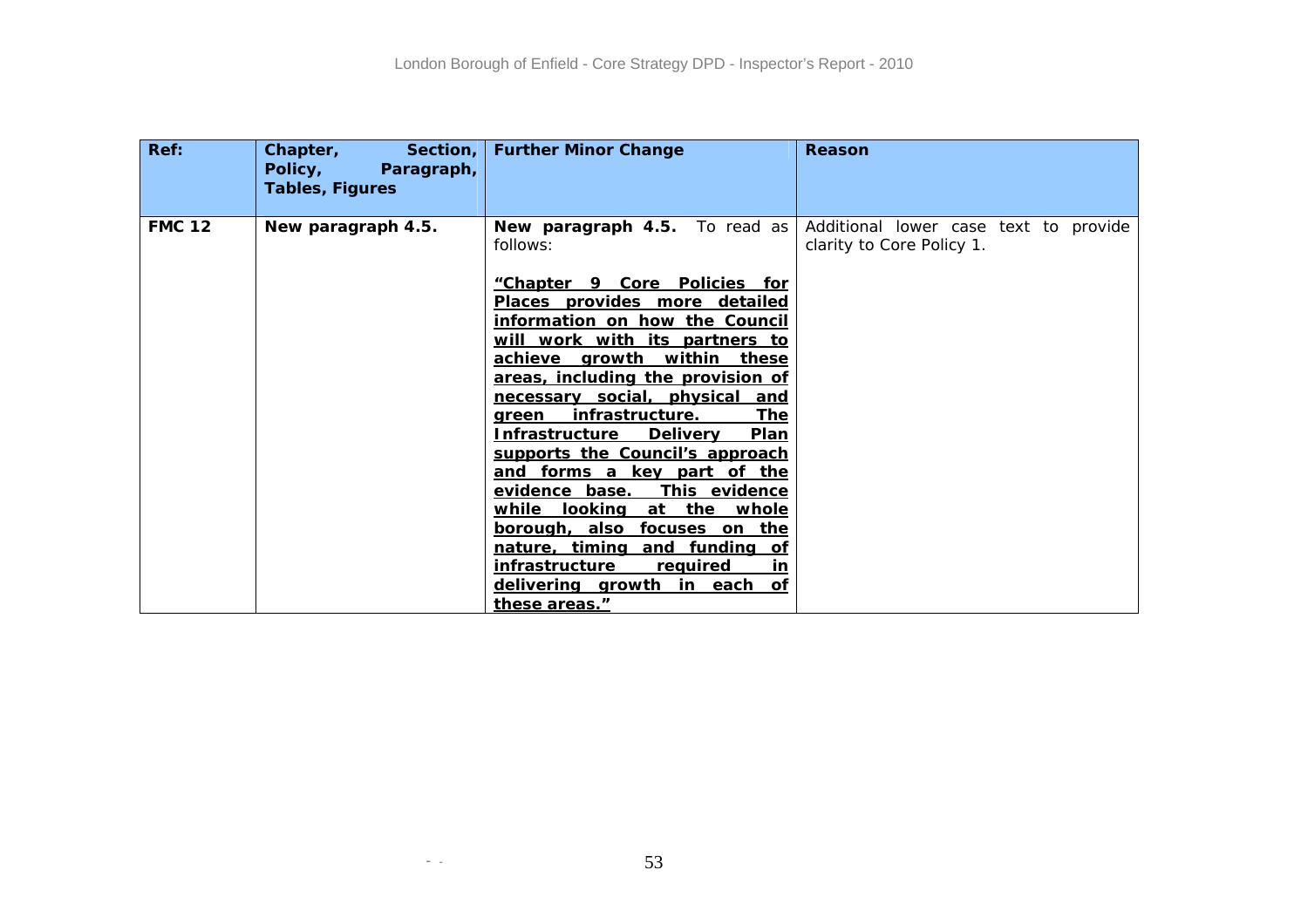| Ref:          | Section,<br>Chapter,<br>Policy,<br>Paragraph,<br><b>Tables, Figures</b> | <b>Further Minor Change</b>                                                                                                                                                                                                                                                                                                                                                                                                                                                                                                                                                                                                                                                                                                                                                                                                                                                                                                                         | Reason                                                                              |
|---------------|-------------------------------------------------------------------------|-----------------------------------------------------------------------------------------------------------------------------------------------------------------------------------------------------------------------------------------------------------------------------------------------------------------------------------------------------------------------------------------------------------------------------------------------------------------------------------------------------------------------------------------------------------------------------------------------------------------------------------------------------------------------------------------------------------------------------------------------------------------------------------------------------------------------------------------------------------------------------------------------------------------------------------------------------|-------------------------------------------------------------------------------------|
| <b>FMC 13</b> | New paragraph 4.6.                                                      | New paragraph 4.6. To read as<br>follows:<br>Central Leeside, North East<br>Enfield and the North Circular<br>Road Strategic Growth Areas lie<br>close to the Borough boundary.<br>The Council will work with its<br>partners at the sub-regional level<br>through for example, the North<br><u>London Strategic Alliance (the </u><br>sub-regional<br><u>strategic</u><br>partnership) and at local level<br>through the Enfield Strategic<br>Partnership<br>and<br>the<br>Area<br><b>Partnerships</b><br><u>maximise</u><br>to<br>benefits to communities. The<br>Council will also continue the<br>ongoing informal dialogue with<br><u>adjoining</u><br>boroughs<br>and<br>stakeholders to establish cross<br>boundary needs arising from<br>respective<br>Local<br><u>emerging</u><br><b>Development</b><br>Frameworks.<br>Appendix 5 provides details of<br>adjoining Borough policies and<br>developments that inform this<br>Core Strategy. | Additional lower case text to make<br>reference to cross boundary borough<br>needs. |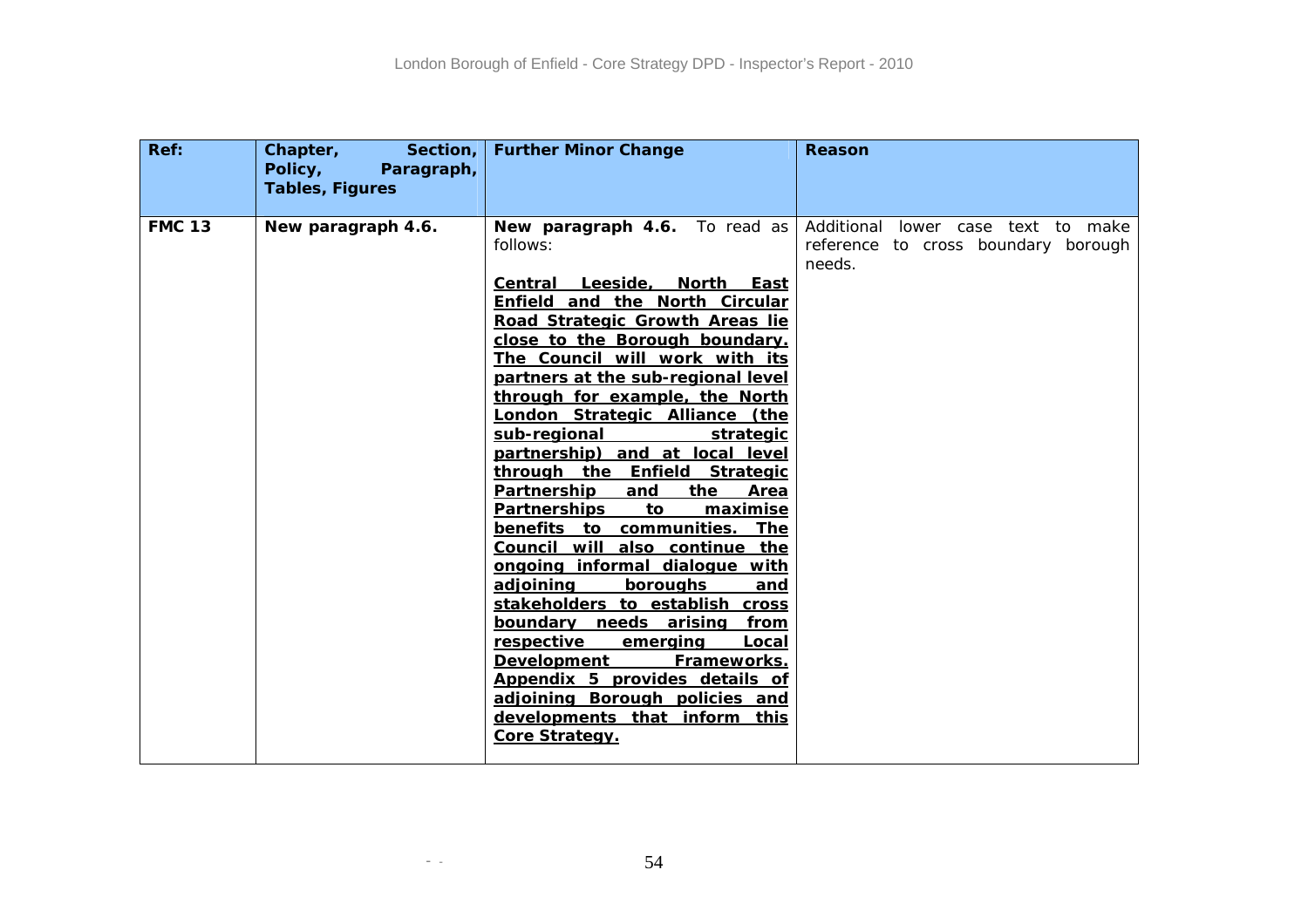| Ref:          | Chapter,<br>Section,<br>Policy,<br>Paragraph,<br><b>Tables, Figures</b> | <b>Further Minor Change</b>                                                                                                                                                                                                                                                                                                                                                                                                                                                                          | Reason                                                                                                                                                                                                                                                                                                                  |
|---------------|-------------------------------------------------------------------------|------------------------------------------------------------------------------------------------------------------------------------------------------------------------------------------------------------------------------------------------------------------------------------------------------------------------------------------------------------------------------------------------------------------------------------------------------------------------------------------------------|-------------------------------------------------------------------------------------------------------------------------------------------------------------------------------------------------------------------------------------------------------------------------------------------------------------------------|
| <b>FMC 14</b> | <b>Spatial Strategy</b>                                                 | <b>Clarification:</b> The Council suggest<br>inserting additional text to the spatial<br>strategy.<br><b>Spatial Strategy:</b><br>valuable<br>Enfield's<br>reservoir<br>of<br>strategically important industrial land<br>in the east of the Borough will be<br>safeguarded<br>managed<br>and<br>in<br>accordance with the London Plan<br>and its Supplementary Planning<br>Guidance on Industrial Capacity<br>(2008) to meet the needs of<br>modern industry in an efficient and<br>sustainable way. | Additional clarity is suggested by the<br>respondent, National Grid<br>Property<br>Holdings to ensure that the intention of<br>the Core Strategy is in accordance with<br>the provisions set out in the London Plan<br>Supplementary<br>and<br>associated<br>its<br>Planning Guidance on Industrial Capacity<br>(2008). |
| <b>FMC 15</b> | <b>Core Policy 3</b>                                                    | The third paragraph of CP3 to be<br>amended and the final sentence of<br>the final paragraph of CP3 be deleted<br>to avoid misinterpretation.<br>In order to determine the precise<br>number of affordable housing units<br>to be delivered for each<br>development, the Council will <b>plan</b><br>for balanced and sustainable<br>communities and work with<br>developers and other partners to                                                                                                   | The overall approach and policy intent is<br>balanced<br>provide<br>communities<br>to<br>borough-wide<br>and not<br>single<br>out<br>addressing balance within areas of high<br>social housing.                                                                                                                         |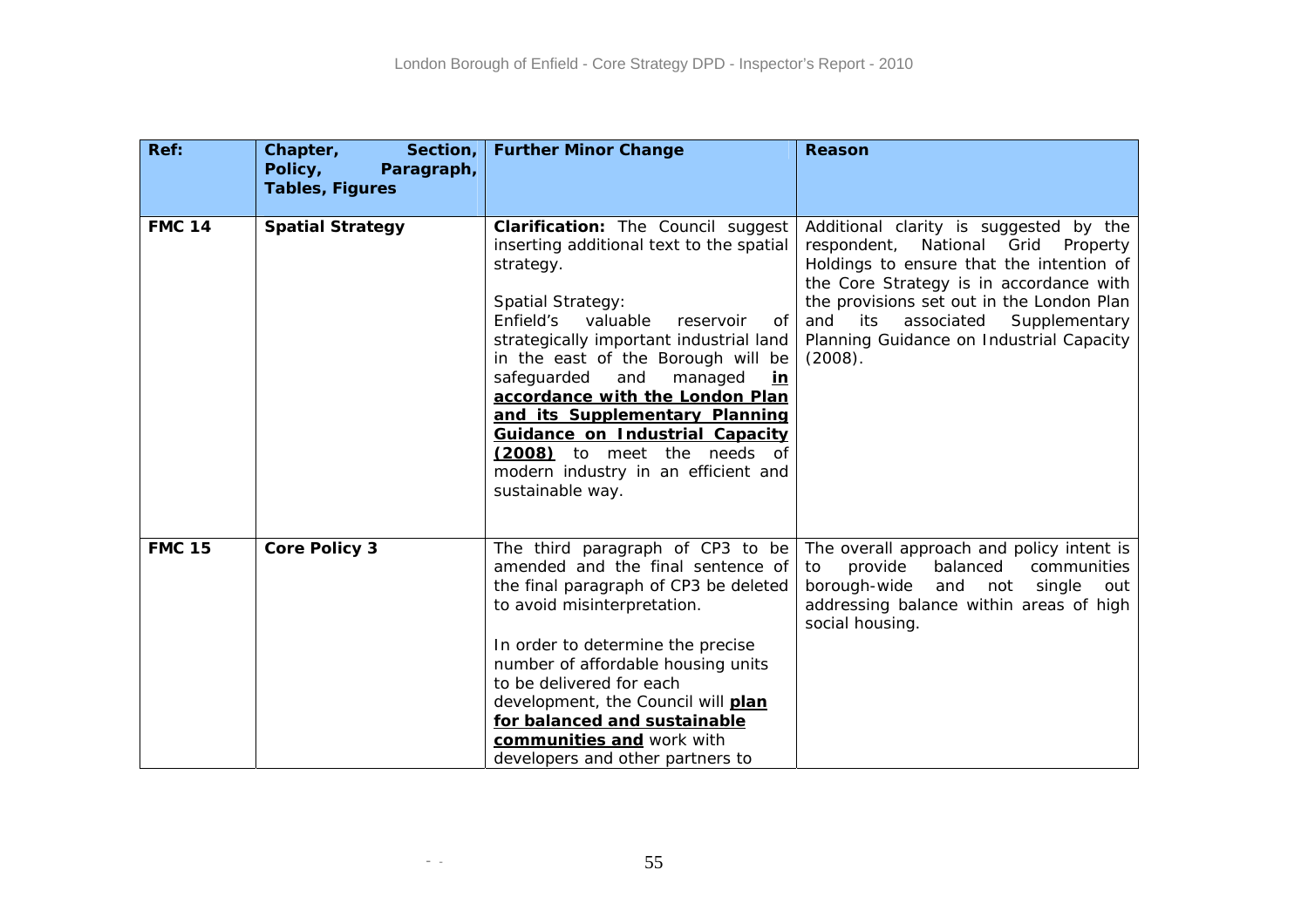| Ref: | Chapter,<br>Section,<br>Policy,<br>Paragraph,<br><b>Tables, Figures</b> | <b>Further Minor Change</b>                                                                                                                                                                                                                                                                                                                                                                                                          | Reason |
|------|-------------------------------------------------------------------------|--------------------------------------------------------------------------------------------------------------------------------------------------------------------------------------------------------------------------------------------------------------------------------------------------------------------------------------------------------------------------------------------------------------------------------------|--------|
|      |                                                                         | agree an appropriate figure, taking<br>into consideration site-specific land<br>values, grant availability and viability<br>assessments, market conditions, as<br>well as the relative importance of<br>other planning priorities and<br>obligations on the site. The Council<br>will monitor the implementation of<br>these targets and identify any need<br>to review them via the preparation of<br>the Annual Monitoring Report. |        |
|      |                                                                         | The Council will aim for a borough-<br>wide affordable housing tenure mix<br>ratio of 70% social rented and 30%<br>intermediate provision. In areas<br>where there are existing high levels<br>of social housing, it may be<br>appropriate to seek a higher<br>proportion of intermediate housing<br>provision in order to create<br>sustainable and balanced<br><del>communities, in both social and</del><br>economic terms.       |        |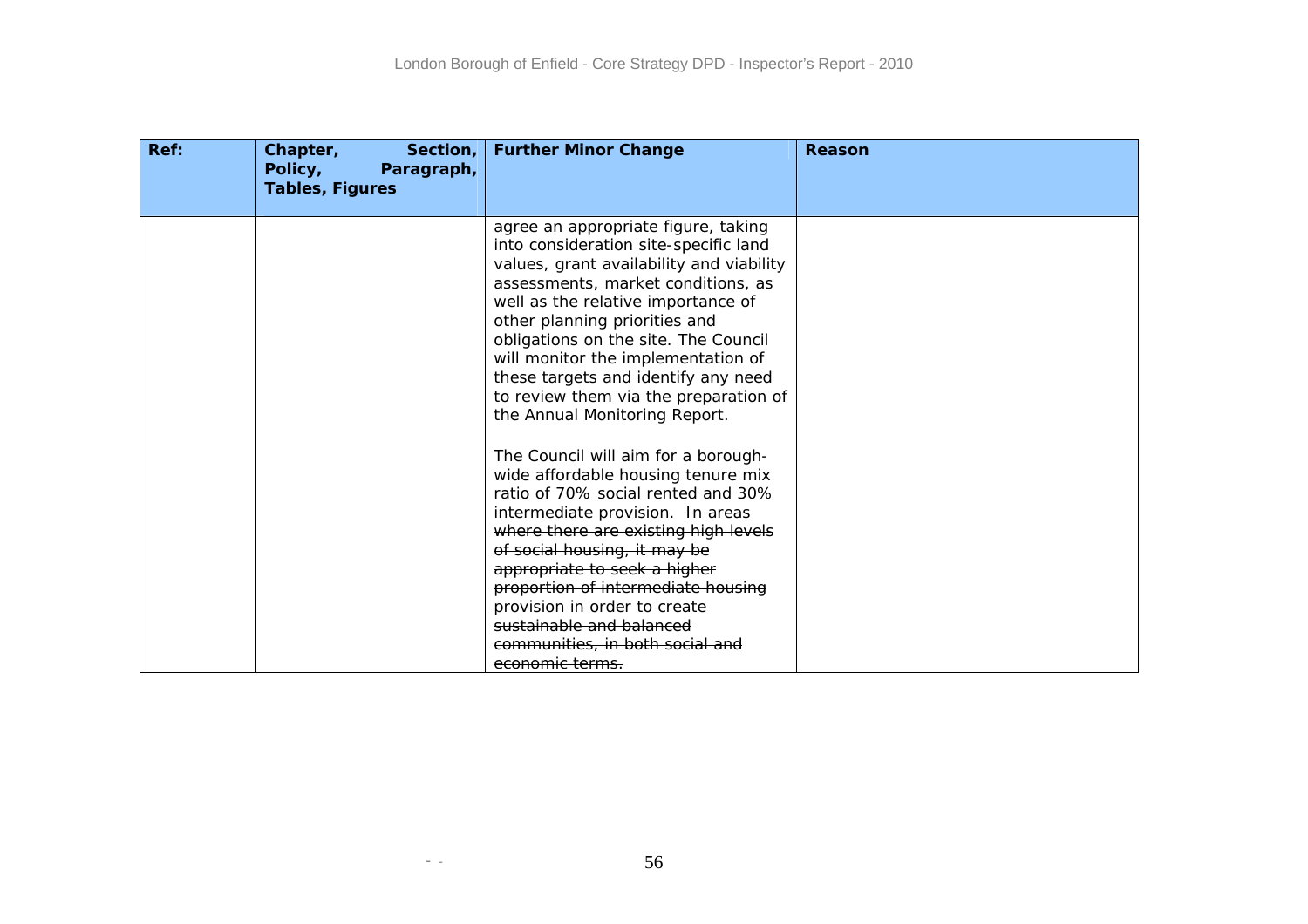| Ref:          | Chapter,<br>Section,<br>Policy,<br>Paragraph,<br><b>Tables, Figures</b> | <b>Further Minor Change</b>                                                                                                                                                                                                                                                                                                                                                                                                            | Reason                                                                                            |
|---------------|-------------------------------------------------------------------------|----------------------------------------------------------------------------------------------------------------------------------------------------------------------------------------------------------------------------------------------------------------------------------------------------------------------------------------------------------------------------------------------------------------------------------------|---------------------------------------------------------------------------------------------------|
| <b>FMC 16</b> | <b>Core Policy 4</b>                                                    | Amend the first paragraph of CP4 to<br>read as follows:<br>'High quality design Excellence and<br>sustainability will be required in all<br>homes.<br><b>New</b><br>housing<br>new<br>developments should take account of<br>the design an construction policies<br>sustainable<br>design<br>and<br>and<br>construction guidance set out in the<br>London Plan and should seek to<br>exceed the Code for Sustainable<br>Homes Level 3' | Minor<br>change<br>proposed<br>following<br>representation by National Grid Property<br>holdings. |
| <b>FMC 17</b> | Core Policy 6                                                           | Amend 2 <sup>nd</sup> Paragraph to Core Policy<br>6 to read:<br>The Council will work to ensure<br>there<br>that<br><u>is</u><br>appropriate<br><b>provision</b><br>Οf<br>specialist<br>accommodation<br>across<br>all<br>Criteria for assessing<br><u>tenures.</u><br>applications for housing to meet<br>particular needs, having regard to<br>need and supply will be set out in the<br>Development<br>Management<br>Document.      | Additional clarity.                                                                               |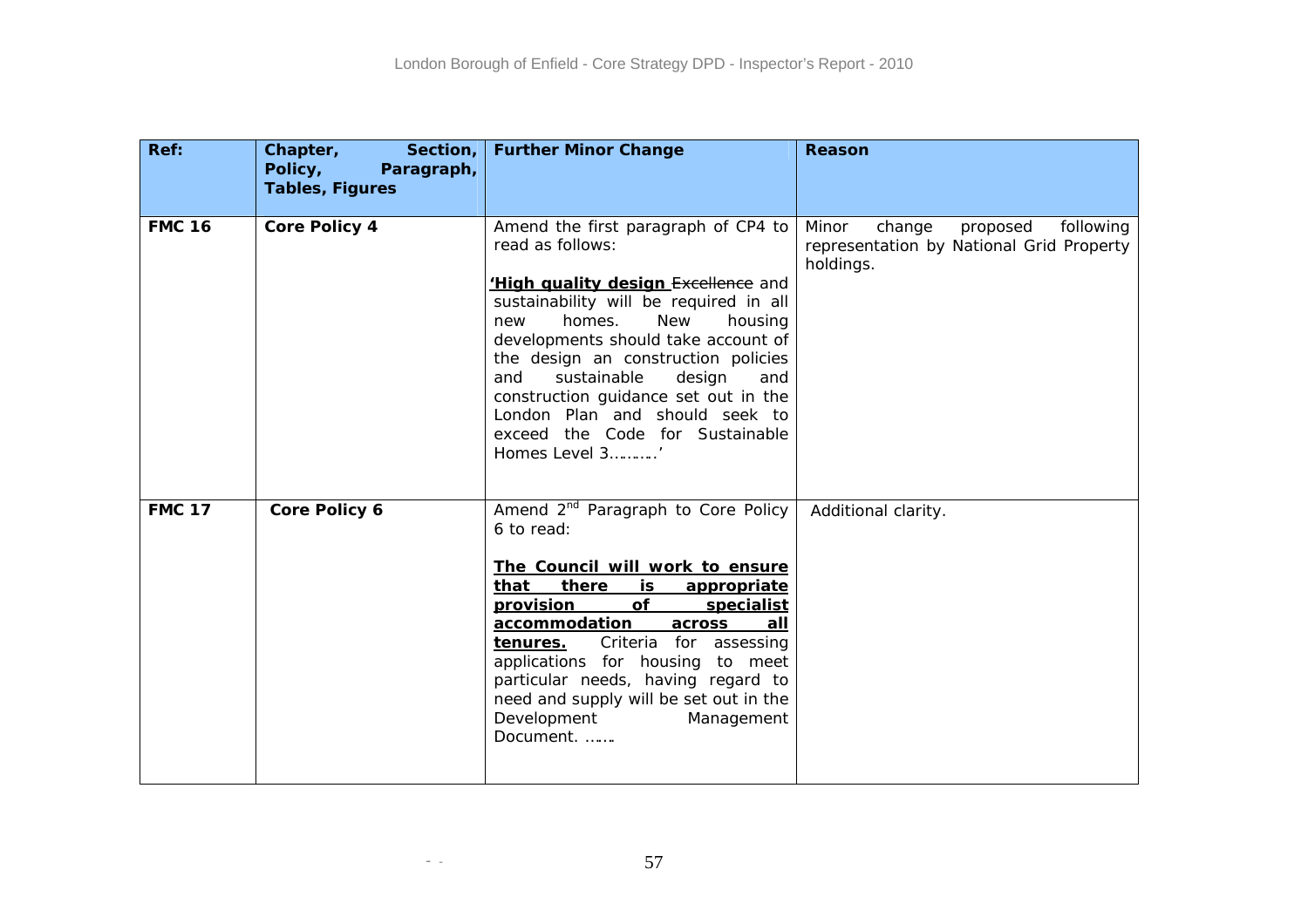| Ref:          | Chapter,<br>Section,<br>Policy,<br>Paragraph,<br><b>Tables, Figures</b> | <b>Further Minor Change</b>                                                                                                                                                                                                                                                                                                                                                                                                                                                                                                                                             | Reason                                                                                           |
|---------------|-------------------------------------------------------------------------|-------------------------------------------------------------------------------------------------------------------------------------------------------------------------------------------------------------------------------------------------------------------------------------------------------------------------------------------------------------------------------------------------------------------------------------------------------------------------------------------------------------------------------------------------------------------------|--------------------------------------------------------------------------------------------------|
| <b>FMC 18</b> | Paragraph 5.66                                                          | Recommend amended wording to<br>paragraph 5.66:<br>The infrastructure requirements set<br>out in the above Core Policy have<br>been based on an assessment of<br>need informed by a) the GLA's 2007<br>2009 pupil projections for Enfield<br>(28) and b) the estimated child yield<br>additional<br>arising from<br>housing<br>growth proposed within each of the<br>strategic growth areas. The Core<br>Policy will help to deliver the<br>necessary primary and secondary<br>schools to accommodate<br>pupils<br>arising from the levels of growth<br>being proposed. | The change will bring the Core Strategy<br>into line with the Infrastructure Delivery<br>Plan.   |
| <b>FMC 19</b> | <b>Core Policy 17</b>                                                   | Amend the final paragraph of Core<br>Policy 17 to read as follows:<br>"The Council will work with its<br>partners to support town centre<br>management<br>initiatives<br>which<br>enhance the vitality and viability of<br>centres, and improve the quality of<br>the environment, and conserve and<br>historic,<br>enhance<br><u>the</u><br>archaeological and architectural<br>heritage within them.                                                                                                                                                                  | Minor change proposed to give clarity to<br>Core Policy 17 following guidance issued<br>in PPS4. |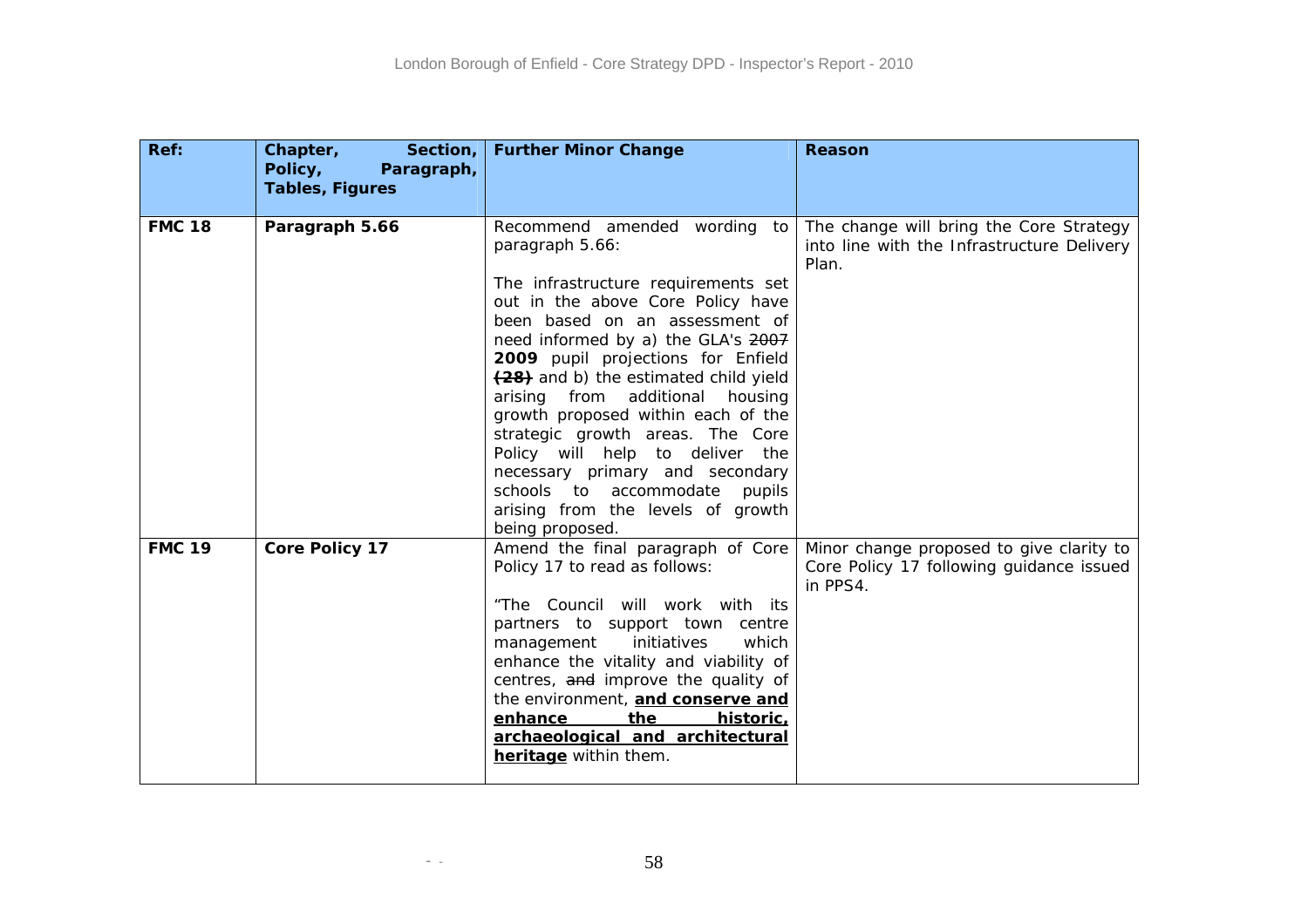| Ref:          | Chapter,<br>Section,<br>Policy,<br>Paragraph,<br><b>Tables, Figures</b>                                | <b>Further Minor Change</b>                                                                                                                                                                                                                                                                                                                                                                                                                                                                                                                                                                                                                                  | Reason                                                                                                                                                                                            |
|---------------|--------------------------------------------------------------------------------------------------------|--------------------------------------------------------------------------------------------------------------------------------------------------------------------------------------------------------------------------------------------------------------------------------------------------------------------------------------------------------------------------------------------------------------------------------------------------------------------------------------------------------------------------------------------------------------------------------------------------------------------------------------------------------------|---------------------------------------------------------------------------------------------------------------------------------------------------------------------------------------------------|
| <b>FMC 20</b> | <b>Core Policy 20</b>                                                                                  | Suggest inserting additional text to<br>Core Policy 20:<br>The Council will set local standards<br>and<br>targets,<br>based<br>on<br>an<br>understanding of local potential and<br>opportunities for renewable or low<br>carbon<br>and existing<br>energy<br><b>or</b><br>decentralised<br>planned<br>energy<br>infrastructure. Where opportunities<br>are identified, development will be<br>required to contribute to realising<br>these opportunities subject to the<br>Council<br>and<br>its<br>partners<br>undertaking further work that is<br>required to explore the feasibility<br>and<br>development<br>potential<br>projects or strategies to take | Additional clarity to ensure that the<br>intention of the Policy is subject to<br>detailed feasibility work.                                                                                      |
|               |                                                                                                        | them forward"                                                                                                                                                                                                                                                                                                                                                                                                                                                                                                                                                                                                                                                |                                                                                                                                                                                                   |
| <b>FMC 21</b> | <b>Spatial</b><br>Strategy,<br>under<br>Paragraph<br>$\mathbf{2}$<br>"Improving<br>Quality of<br>Life" | Amend Spatial Strategy, Paragraph 2<br>under "Improving Quality of Life"<br>Sufficient<br>waste<br>management<br>will<br><b>facilities</b><br>be<br>retained<br>and<br>safeguarded to ensure Enfield plays<br>its part alongside six other North<br>London boroughs in dealing with<br>north London's waste and developing<br>the North London Joint Waste Plan.<br>The Edmonton EcoPark is ideally                                                                                                                                                                                                                                                          | NLWA requests the Spatial Strategy be<br>revised to confirm the position in relation<br>the<br>EcoPark.<br>address<br>To<br>to<br>representation<br>NLWA<br>raised<br>by<br>reference: 40/01/T/0. |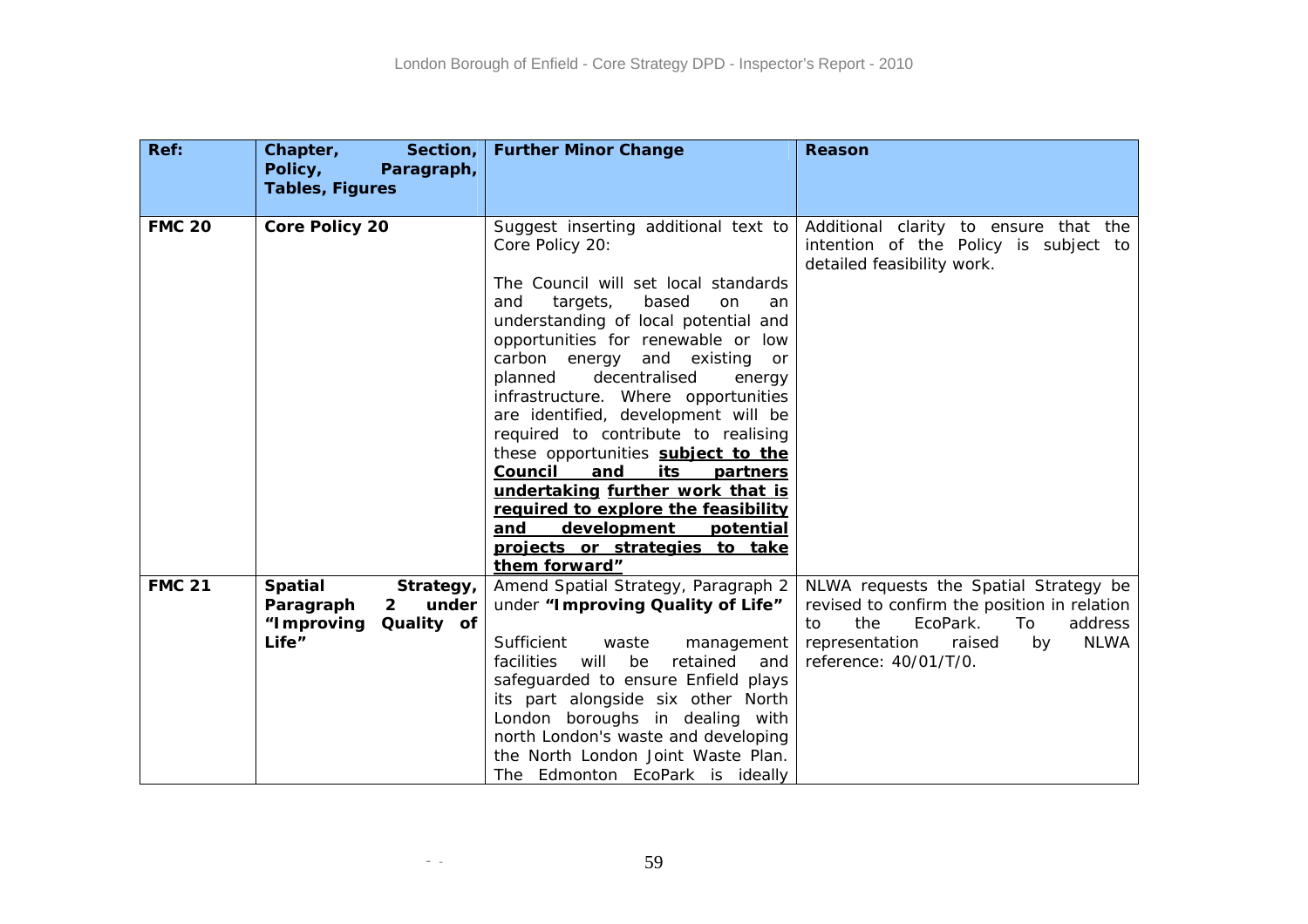| Ref:          | Chapter,<br>Section,<br>Policy,<br>Paragraph,<br><b>Tables, Figures</b> | <b>Further Minor Change</b>                                                                                                                                                                                                                                                                                                                                                                                                                                                                                                                                                       | Reason                                                                                                                                                                                                                    |
|---------------|-------------------------------------------------------------------------|-----------------------------------------------------------------------------------------------------------------------------------------------------------------------------------------------------------------------------------------------------------------------------------------------------------------------------------------------------------------------------------------------------------------------------------------------------------------------------------------------------------------------------------------------------------------------------------|---------------------------------------------------------------------------------------------------------------------------------------------------------------------------------------------------------------------------|
|               |                                                                         | located<br>continue<br>to<br>to<br>play a<br>strategic role in waste management.<br>more<br>sustainable<br><b>New</b><br>waste<br>movement and treatment processes<br>be supported on the site<br>will<br>the<br><i>including</i><br>future<br>decommissioning<br><b>of</b><br>the<br>incinerator. following the end of the<br>current incinerator's lifespan.                                                                                                                                                                                                                    |                                                                                                                                                                                                                           |
| <b>FMC 22</b> | <b>Core Policy 30</b>                                                   | Core Policy 30: Amend the 2 <sup>nd</sup> bullet<br>as follows:<br>Build on <b>and extend work of</b> the<br>Enfield Characterisation Study to<br>investigate wider urban design<br>issues, and identify: "<br>And amend the $4th$ sub bullet as<br>follows:<br>Areas appropriate, <i>inappropriate</i><br>and sensitive to for tall buildings,<br>including consideration of the<br>strategic growth areas located in the<br>Upper Lee Valley Opportunity Area.<br>These areas will be mapped and<br>policies will be developed as part<br>of the Development Management<br>DPD. | To clarify the Council's commitment to<br>further work, and to specify where this<br>work will take place.<br>To more accurately reflect the advice of<br>the English Heritage/CABE Guidance on<br>Tall Buildings (2007). |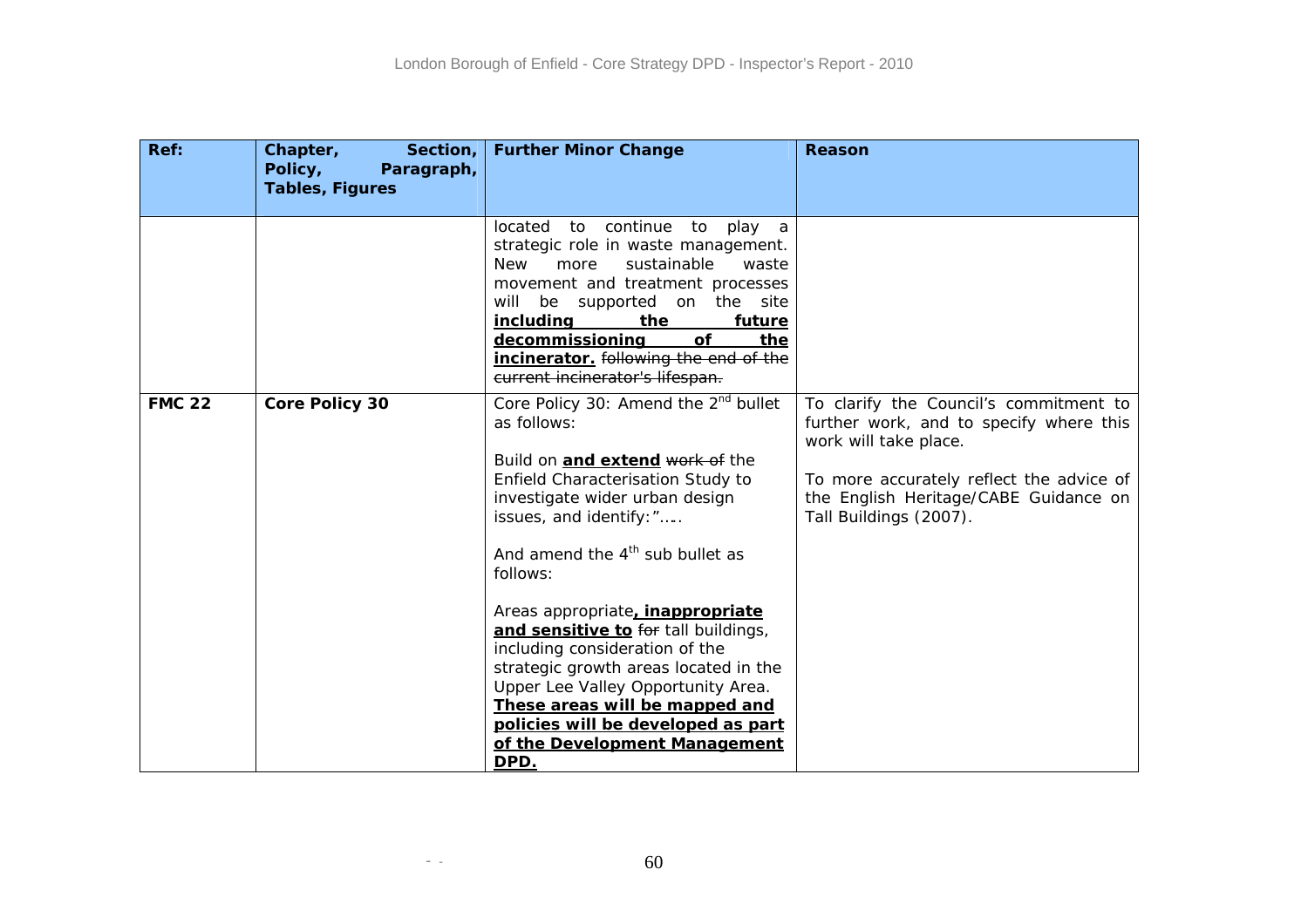| Ref:          | Chapter,<br>Section,<br>Policy,<br>Paragraph,<br><b>Tables, Figures</b> | <b>Further Minor Change</b>                                                                                                                                                                                                                                                                                                                                                                                                                                                                                                                                                                                                                                                                                                                                                                                                                                                                                           | <b>Reason</b>                                                                                                                                                                                                                                                                                                                                                                                                                 |
|---------------|-------------------------------------------------------------------------|-----------------------------------------------------------------------------------------------------------------------------------------------------------------------------------------------------------------------------------------------------------------------------------------------------------------------------------------------------------------------------------------------------------------------------------------------------------------------------------------------------------------------------------------------------------------------------------------------------------------------------------------------------------------------------------------------------------------------------------------------------------------------------------------------------------------------------------------------------------------------------------------------------------------------|-------------------------------------------------------------------------------------------------------------------------------------------------------------------------------------------------------------------------------------------------------------------------------------------------------------------------------------------------------------------------------------------------------------------------------|
| <b>FMC 23</b> | Paragraph 8.25                                                          | Amend the penultimate sentence of<br>paragraph 8.25 as follows:<br>"However, these benefits may<br>equally be achieved through<br>other means and the suitability of<br>these areas for tall buildings may<br>depend on the provision of sufficient<br>transport infrastructure and a more<br>detailed analysis of <b>the</b> potential<br>impacts on their surroundings,<br>including local character, in<br>accordance with Policy 4B.1 of<br>the London Plan"<br>Amend<br>the<br>final<br>sentence<br>0f<br>paragraph 8.25 as follows:<br>Therefore, the suitability for areas<br>appropriate,<br>sensitive<br><b>or</b><br>inappropriate for tall buildings<br>will be considered in the relevant<br>area action plan Development<br>Management DPD, and more<br>detailed work will be conducted<br>to inform proposals in relevant<br>area action plans-and. This will be<br>informed by the work set out above. | Remove ambiguity regarding approach<br>to tall buildings and clarify approach to<br>setting<br>out<br>the<br>framework<br>for<br>appropriate, inappropriate and sensitive<br>to tall buildings in line with the English<br>Heritage/CABE Guidance<br>on<br>Tall<br>Buildings and the London Plan.<br>Clarify approach to Upper Lea Valley<br>Opportunity Area<br>More closely reflect the requirements of<br>the London Plan. |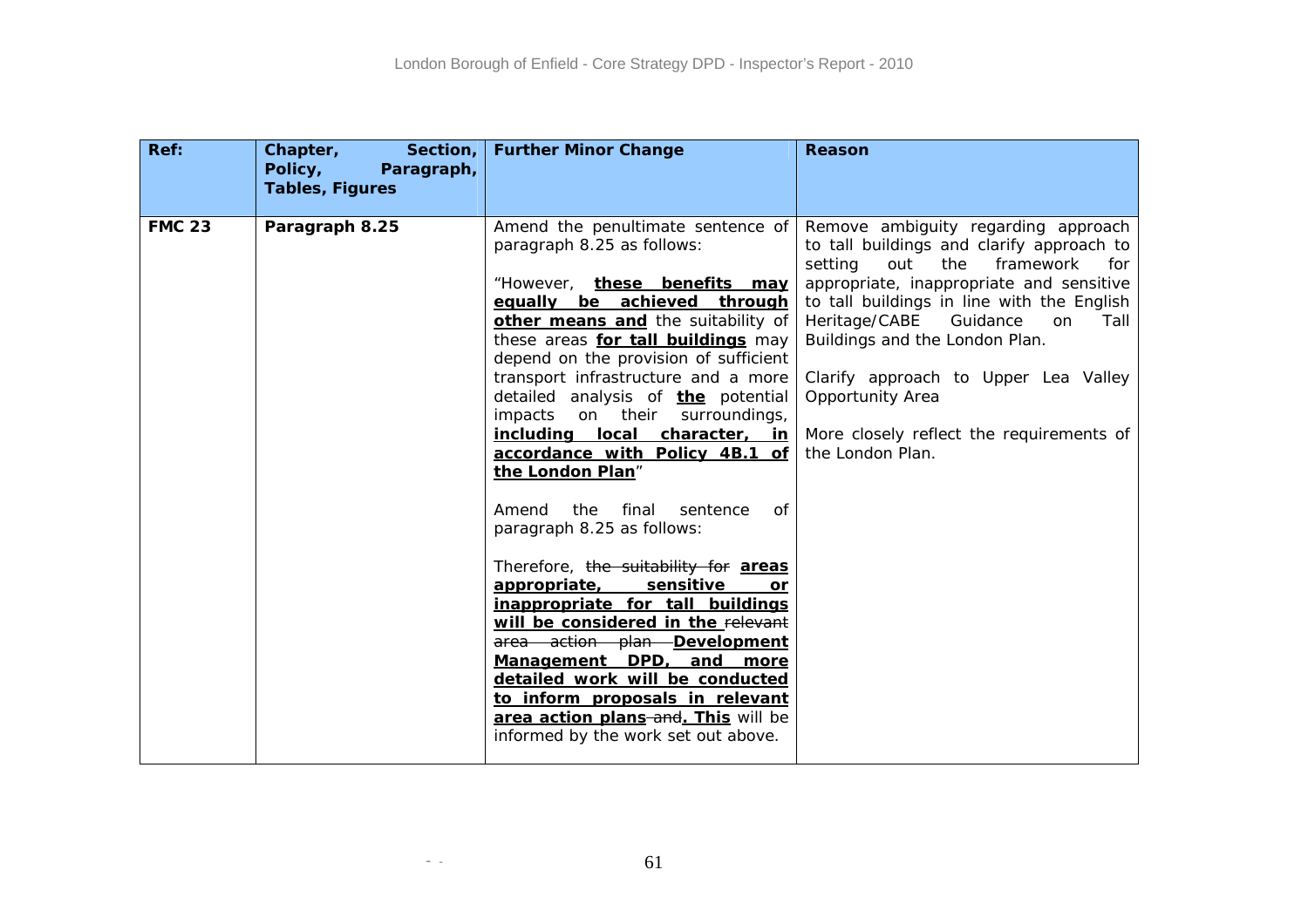| Ref:          | Chapter,<br>Section,<br>Policy,<br>Paragraph,<br><b>Tables, Figures</b> | <b>Further Minor Change</b>                                                                                                                                                                                                                                                                                                         | Reason                                                                                                                                              |
|---------------|-------------------------------------------------------------------------|-------------------------------------------------------------------------------------------------------------------------------------------------------------------------------------------------------------------------------------------------------------------------------------------------------------------------------------|-----------------------------------------------------------------------------------------------------------------------------------------------------|
| <b>FMC 24</b> | Paragraph 8.42                                                          | Amend paragraph 8.42 as follows:<br>The number of assets on English<br>Heritage's Heritage at Risk Register<br>will be monitored and the Council will<br>work with partners to reduce the<br>number of buildings assets at risk in<br>the Borough."                                                                                 | Clarification needed that the Council will<br>work with partners to reduce any asset<br>identified on the register, such as<br>buildings at risk.   |
| <b>FMC 25</b> | <b>Core Policy 38</b>                                                   | Amend the final paragraph of CP38<br>to read as follows:<br>A coordinated strategy to managing<br>flood risk in accordance with Core<br>Policy 28 and a co-ordinated strategy<br>for the decommissioning of surplus<br>gas holders and other contaminated<br>land in the area in line with Core<br>Policy 32.                       | Minor change proposed to following<br>representation by National Grid Property<br>holdings.                                                         |
| <b>FMC 26</b> | <b>Core Policy 31</b>                                                   | Amend the 4 <sup>th</sup> bullet point as follows:<br>Ensuring developments in areas of<br>archaeological importance take into<br>account the potential for new finds<br>by requiring consultation with English<br>Heritage and on-site investigations,<br><u>including</u><br>the<br>appropriate<br>recording and dissemination of | EH recommends that the 4th bullet of<br>requires the<br>policy<br>recording<br>the<br>appropriate<br>dissemination<br>of<br>archaeological evidence |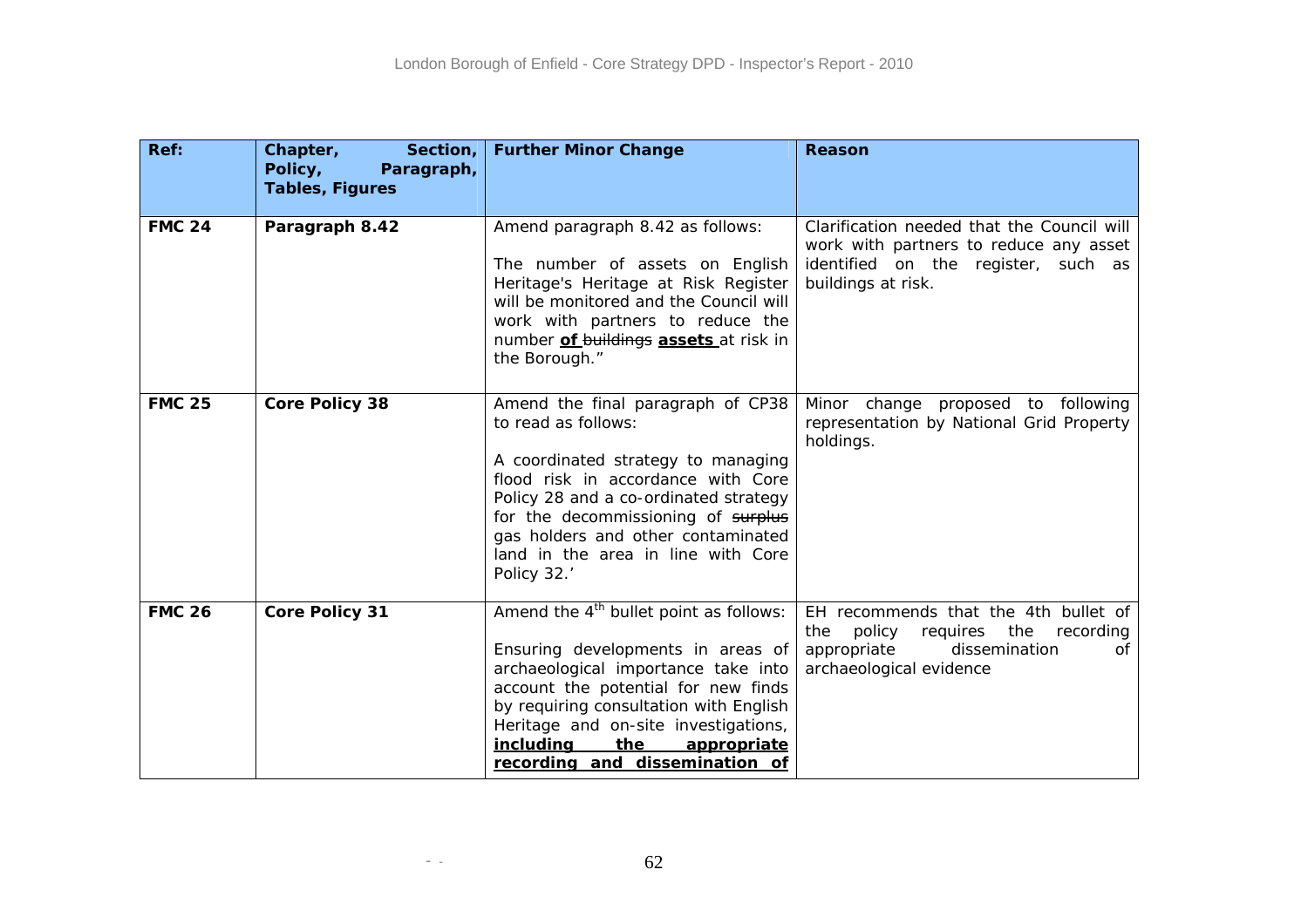| Ref:          | Chapter,<br>Section,<br>Policy,<br>Paragraph,<br><b>Tables, Figures</b> | <b>Further Minor Change</b>                                                                                                                                                                                                                                                                                                                             | Reason                                                                                              |
|---------------|-------------------------------------------------------------------------|---------------------------------------------------------------------------------------------------------------------------------------------------------------------------------------------------------------------------------------------------------------------------------------------------------------------------------------------------------|-----------------------------------------------------------------------------------------------------|
|               |                                                                         | archaeological evidence.                                                                                                                                                                                                                                                                                                                                |                                                                                                     |
| <b>FMC 27</b> | <b>Core Policy 41</b>                                                   | Amend Core Policy 41, 3rd bullet as<br>follows:<br>High quality new development that<br>complements the historic buildings<br>and features heritage assets and<br><b>historic environment</b> of Ponders<br>End, such as the listed Middlesex<br>University building in Ponders End<br>Central and Ponders End Flour Mill at<br>Ponders End Waterfront. | Replace "historic buildings and features"<br>with "Heritage Assets and the Historic<br>Environment" |
| <b>FMC 28</b> | <b>Core Policy 42</b>                                                   | Amend Core Policy 42, 1 <sup>st</sup> paragraph<br>as follows:<br>The Council will seek to retain Enfield<br>Town's market town character and<br>protect its heritage assets, <i>their</i><br>setting<br>the<br>historic<br><u>and</u><br>whilst<br>environment,<br>maximising<br>development<br>opportunities<br>to                                    | Expand reference to heritage assets to<br>heritage assets and their settings.                       |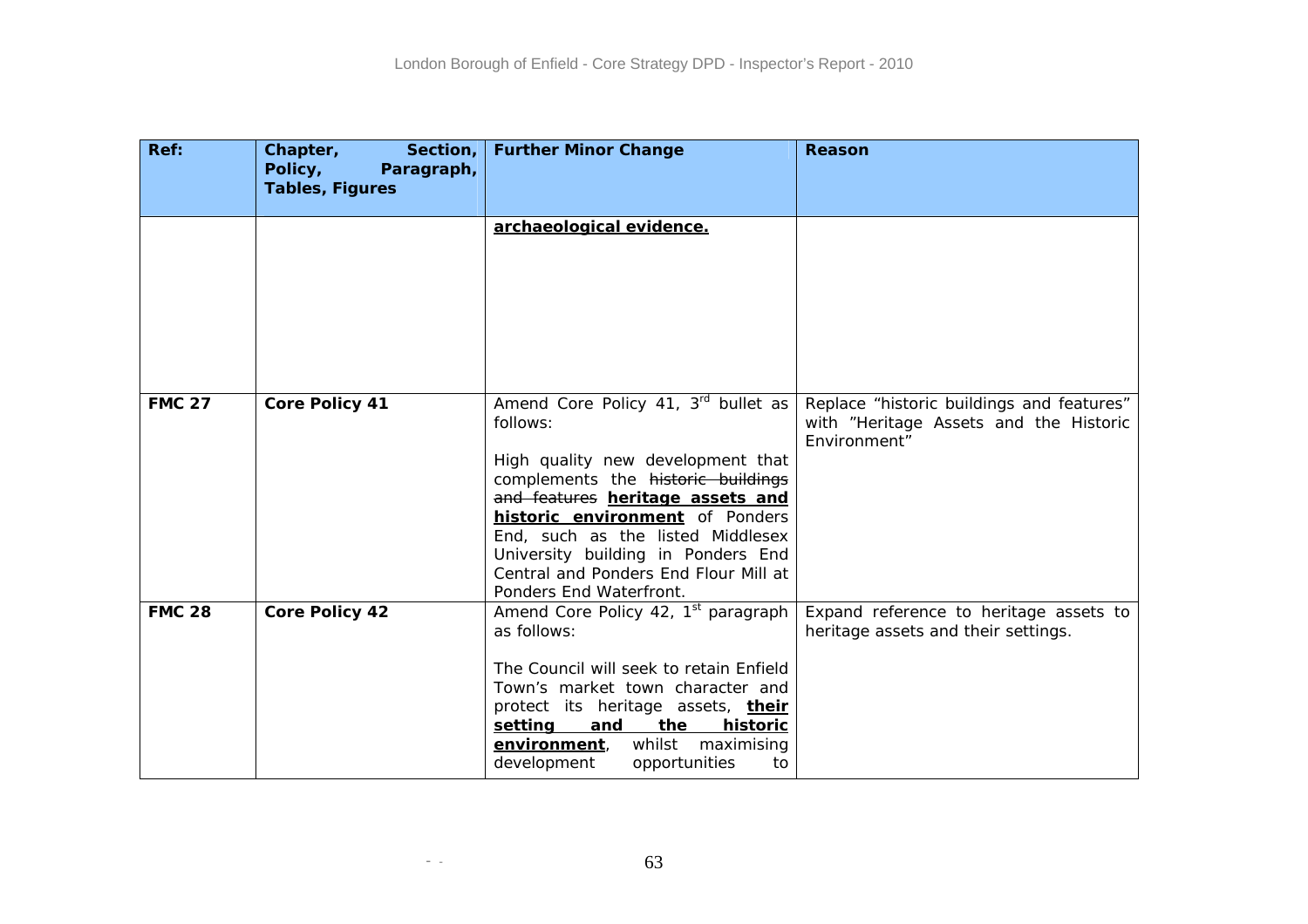| Ref:          | Section,<br>Chapter,<br>Policy,<br>Paragraph,<br><b>Tables, Figures</b> | <b>Further Minor Change</b>                                                                                                                                                                                                                                                                                                                                                 | Reason                                                                                                                          |
|---------------|-------------------------------------------------------------------------|-----------------------------------------------------------------------------------------------------------------------------------------------------------------------------------------------------------------------------------------------------------------------------------------------------------------------------------------------------------------------------|---------------------------------------------------------------------------------------------------------------------------------|
|               |                                                                         | enhance the retail function of the<br>centre to better serve the retail and<br>community needs of the Borough<br>and beyond.                                                                                                                                                                                                                                                |                                                                                                                                 |
| <b>FMC 29</b> | Paragraph 7.45                                                          | further<br>point<br>Add<br>bullet<br>to<br>a<br>paragraph 7.45 as follows:<br>The Core Strategy seeks to address<br>the following key transport issues:<br>Provide a framework by which<br>transport proposals are<br>appropriate to their context,<br>complement local character<br>and are designed in<br>accordance with the<br>principles set out in Core<br>Policy 30. | emphasis<br>that<br>Greater<br>transport<br>proposals to be of quality design that<br>respects the local context and character. |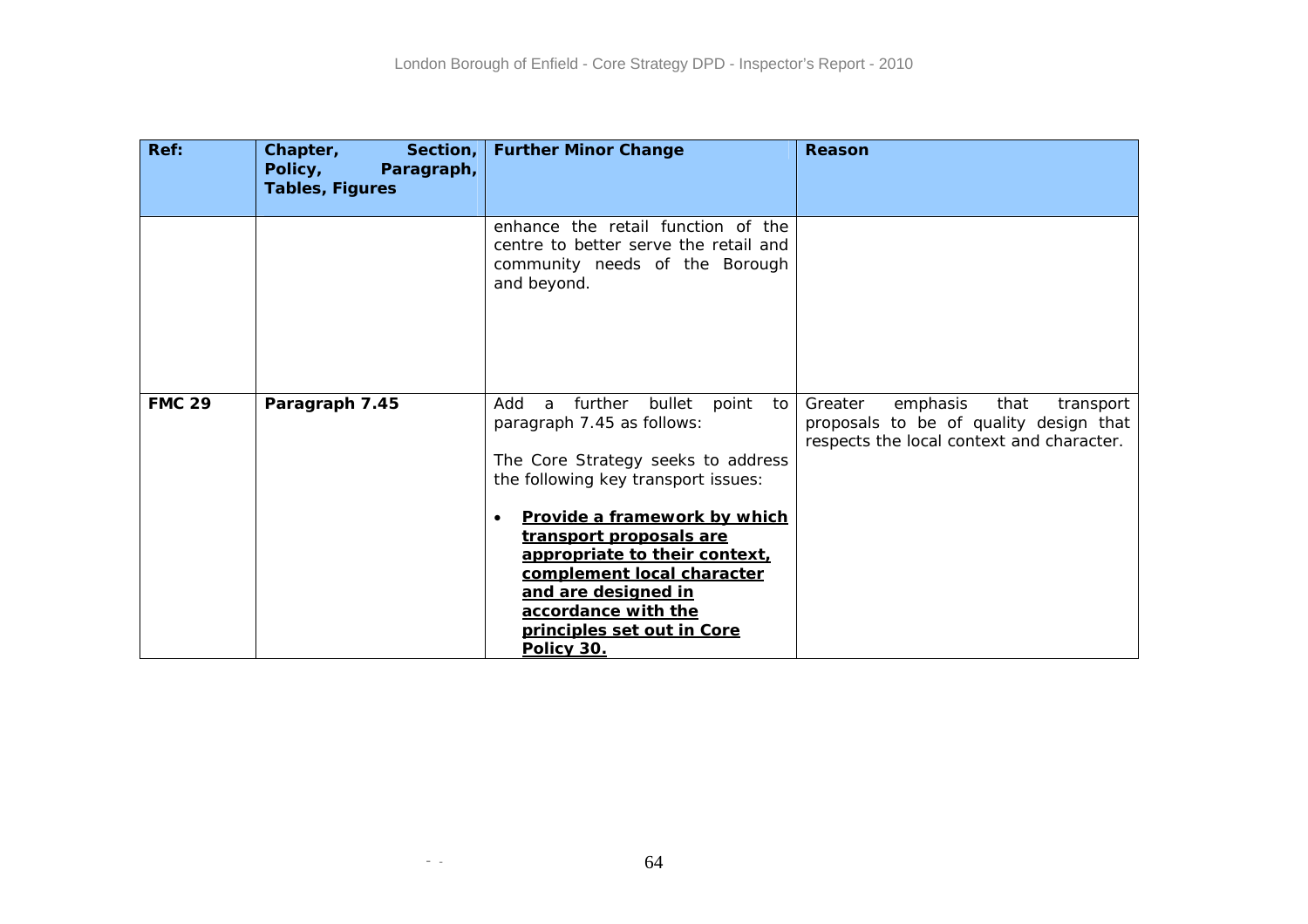| Ref:          | Chapter,<br>Section,<br>Policy,<br>Paragraph,<br><b>Tables, Figures</b> | <b>Further Minor Change</b>                                                                                                                                                                                                                                                                                                                                                                                                                                                                                                                                                                                                                                                                                                                                                                                                                                                                                                                                                                                                                                                                                                                          | <b>Reason</b>                                          |
|---------------|-------------------------------------------------------------------------|------------------------------------------------------------------------------------------------------------------------------------------------------------------------------------------------------------------------------------------------------------------------------------------------------------------------------------------------------------------------------------------------------------------------------------------------------------------------------------------------------------------------------------------------------------------------------------------------------------------------------------------------------------------------------------------------------------------------------------------------------------------------------------------------------------------------------------------------------------------------------------------------------------------------------------------------------------------------------------------------------------------------------------------------------------------------------------------------------------------------------------------------------|--------------------------------------------------------|
| <b>FMC 30</b> | Paragraph 2.68                                                          | Amend Paragraph 2.68 as follows:<br>Enfield has much in common with<br>other outer London boroughs, but its<br>rich diversity and distinctiveness<br>arises from its particular location and<br>topography, landownership patterns<br>and its response to the social,<br>economic and political changes that<br>have affected Greater London. One<br>of<br>its<br>main<br>distinguishing<br>characteristics<br>is<br>the<br>contrast<br>between the parkland setting to the<br>north west and the industrial band to<br>the east, arising from its topography.<br>Others include a significant number<br>important historic<br>of<br>buildings,<br>estates, parks and gardens; a<br>network of former village centres; a<br>network of rivers and waterways;<br>groupings of 19th Century housing<br>that arrived with the railway and<br>inter-war housing that arrived with<br>the Underground. Many of these<br>features are<br>important<br><u>and</u><br>valued heritage assets. Just one<br>example of this is provided by<br>the Borough's 21 conservation<br>reflecting<br>early country<br>areas,<br>estates, old town and village centres, | Greater<br>emphasis<br>environmental<br>on<br>context. |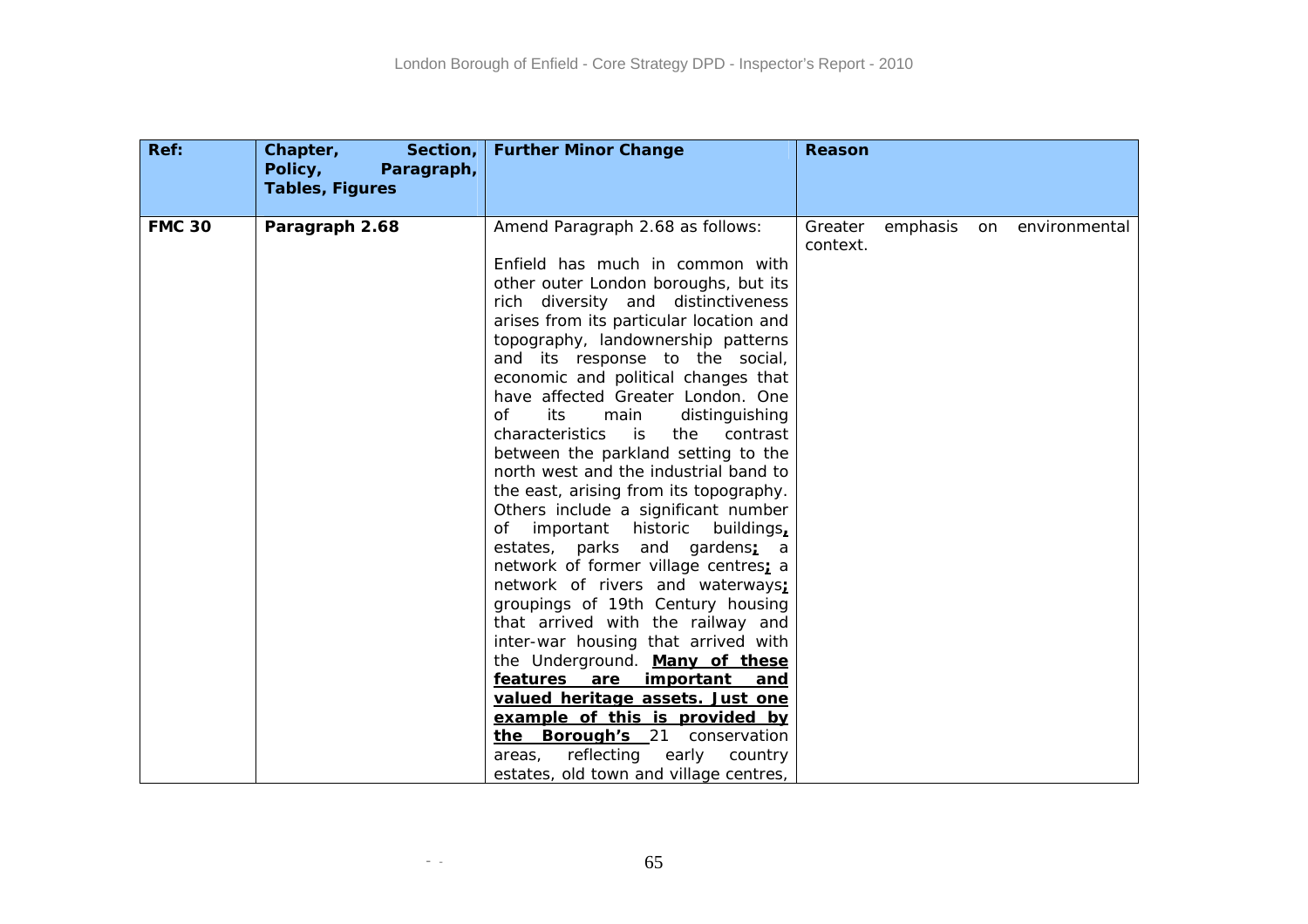| Ref:          | Chapter,<br>Section,<br>Policy,<br>Paragraph,<br><b>Tables, Figures</b> | <b>Further Minor Change</b>                                                                                                                                                                                                                                                                                                                                                                                                                                                                                                                                                                            | Reason                                                                                                           |
|---------------|-------------------------------------------------------------------------|--------------------------------------------------------------------------------------------------------------------------------------------------------------------------------------------------------------------------------------------------------------------------------------------------------------------------------------------------------------------------------------------------------------------------------------------------------------------------------------------------------------------------------------------------------------------------------------------------------|------------------------------------------------------------------------------------------------------------------|
|               |                                                                         | nineteenth century railway-centred<br>development,<br>the<br>Borough's<br>industrial past and other important<br>local townscapes. For much of the<br>rest of the Borough, good urban<br>environments enhance residents'<br>quality of life. But in other areas<br>former land uses or patterns of<br>development have resulted in poor<br>quality environments. Factors such<br>as traffic and parking congestion, the<br>decline in local and independent<br>retail facilities and the effects of air<br>and noise pollution contribute to a<br>deteriorating quality of life for some<br>residents. |                                                                                                                  |
| <b>FMC 31</b> | <b>Chapter 2</b><br><b>Key Issues</b><br><b>New Bullet Point</b>        | Insert additional bullet point under<br>Key Issues.<br>"Promote the protection and<br>enhancement of the Borough's<br>waterways by improving water<br>quality and ecological diversity<br>through<br>the<br>River<br><b>Basin</b><br><b>Management Plan."</b>                                                                                                                                                                                                                                                                                                                                          | Environment<br>recommends<br>Agency<br>reference be made to improving water<br>quality and ecological diversity. |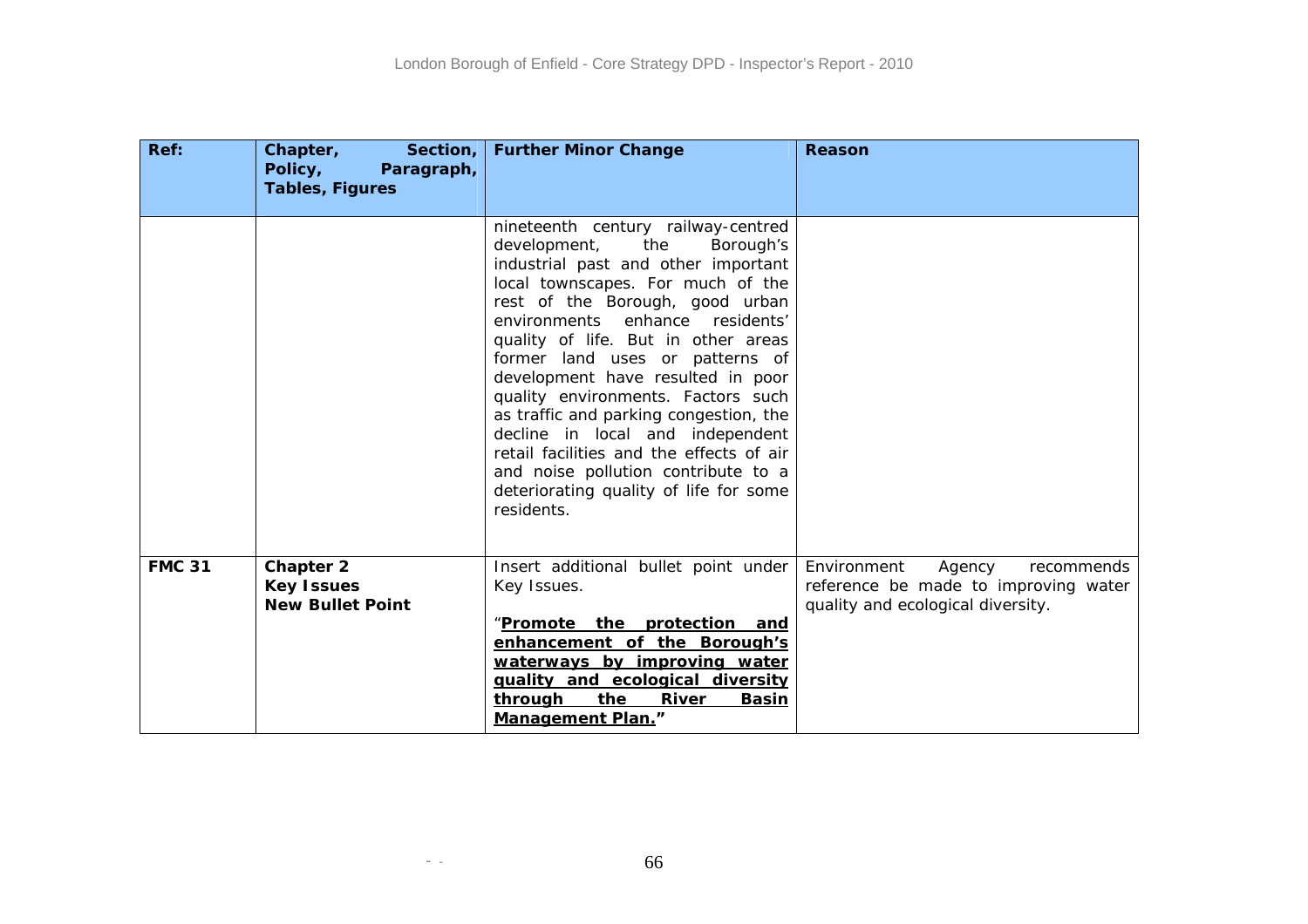| Ref:          | Chapter,<br>Section,<br>Policy,<br>Paragraph,<br><b>Tables, Figures</b> | <b>Further Minor Change</b>                                                                                                                                                                                                                                                                                                                                                                                                                                                                                                                                                                                                                                          | Reason                                                                                                                                                                                                                                                                                                                                                                                                             |
|---------------|-------------------------------------------------------------------------|----------------------------------------------------------------------------------------------------------------------------------------------------------------------------------------------------------------------------------------------------------------------------------------------------------------------------------------------------------------------------------------------------------------------------------------------------------------------------------------------------------------------------------------------------------------------------------------------------------------------------------------------------------------------|--------------------------------------------------------------------------------------------------------------------------------------------------------------------------------------------------------------------------------------------------------------------------------------------------------------------------------------------------------------------------------------------------------------------|
| <b>FMC 32</b> | <b>Chapter 2</b><br><b>Key Issues</b><br><b>Bullet point 8</b>          | Insert additional words in bullet point<br>8:<br>enhancing<br>"Protecting,<br>and<br>improving access to Enfield's green<br>and<br>open<br>areas, including<br>enhancing<br>biodiversity<br>and<br>habitats via wildlife<br><u>linking</u><br>corridors<br>particularly in<br>areas<br>deficient in open space in the east<br>and south of the Borough".                                                                                                                                                                                                                                                                                                             | Environment Agency recommend that<br>bullet 8 goes beyond green spaces and<br>include enhancing biodiversity and the<br>linking of habitats via wildlife corridors to<br>allow for migration as climate changes.                                                                                                                                                                                                   |
| <b>FMC 33</b> | <b>Chapter 2</b><br><b>Key Issues</b><br><b>Bullet point 13</b>         | Insert additional wording to bullet<br>point 13:<br>Responding to the local causes and<br>impacts of climate change<br>and<br>addressing other environmental<br>issues likely to affect Enfield by, for<br>example, responding to flood risk in<br>Upper Lee<br>Valley, land<br>the<br>contamination associated<br>with<br>historic<br>industrial<br>uses<br>particularly in the east of the<br><b>Borough</b> , developing<br>the Council's sustainable design and<br>construction<br>policies,<br>securing<br>sustainable utility infrastructure<br>provision for future developments,<br>and actively planning with the other<br>North London boroughs to provide | Environment Agency: Environmental<br>quality in general is not mentioned as a<br>key issue. We suggest that this could be<br>merged with the point above to include<br>land contamination.<br>In addition this section does not identify<br>the need to manage the effects of<br>historic industrial use for the protection<br>of human health, controlled waters and<br>other important receptors as a key issue. |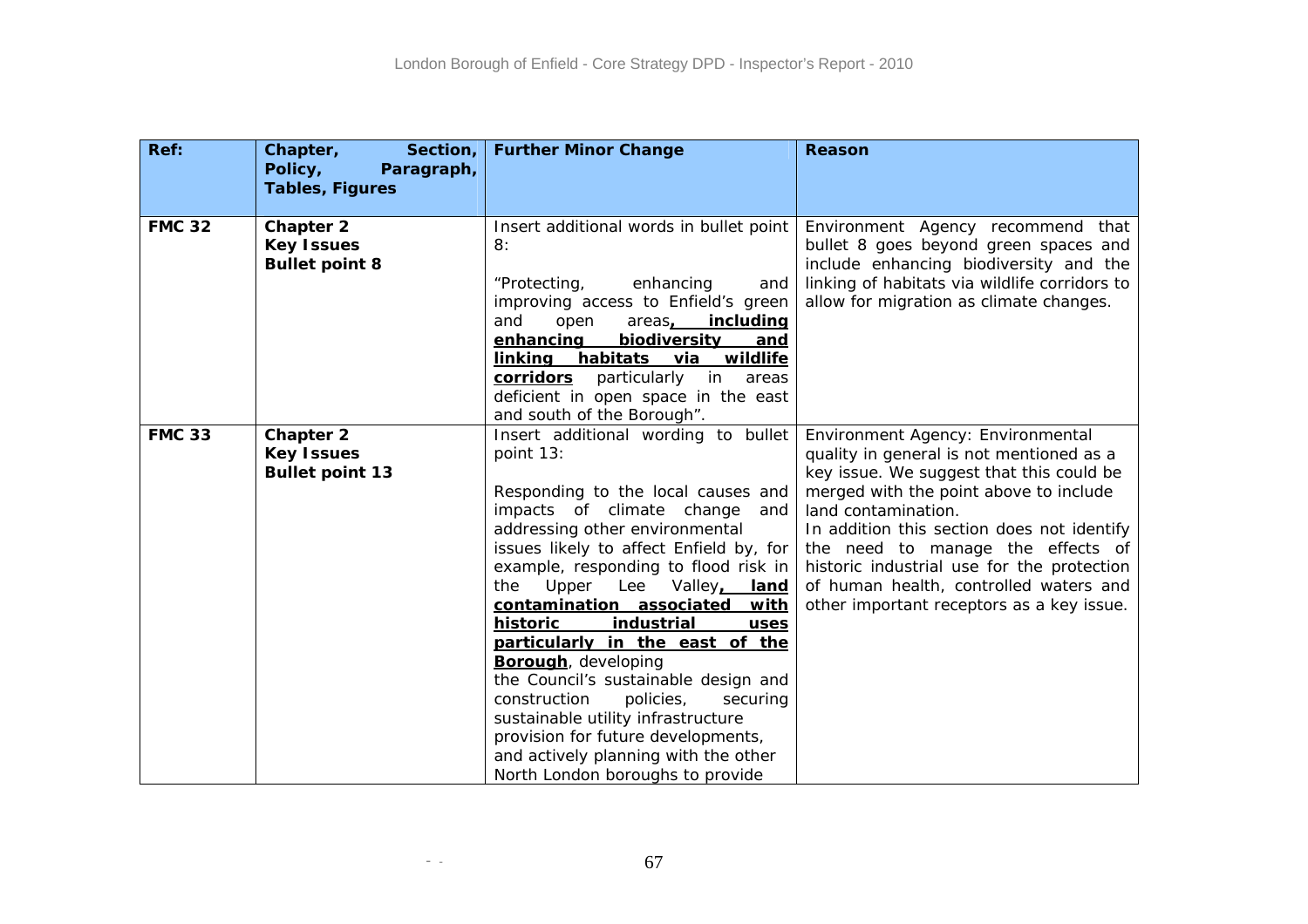| Ref:          | Chapter,<br>Section,<br>Policy,<br>Paragraph,<br><b>Tables, Figures</b> | <b>Further Minor Change</b>                                                                                                                                                                                                                                                                                                                                                   | Reason                                                     |
|---------------|-------------------------------------------------------------------------|-------------------------------------------------------------------------------------------------------------------------------------------------------------------------------------------------------------------------------------------------------------------------------------------------------------------------------------------------------------------------------|------------------------------------------------------------|
|               |                                                                         | sufficient land in the sub region to<br>deal with waste;                                                                                                                                                                                                                                                                                                                      |                                                            |
| <b>FMC 34</b> | <b>Strategic Objective 4</b>                                            | Insert additional word:<br>To<br>residential<br>ensure<br>new<br>development is supported by good<br>public transport, social, <b>green</b> and<br>utilities infrastructure and achieve<br>the maximum intensity of use having<br>regard to development plan policy.                                                                                                          | Reference to green infrastructure.                         |
| <b>FMC 35</b> | <b>Strategic Objective 9</b>                                            | Insert addition word:<br>Natural environment - To protect<br>enhance<br>Enfield's<br>natural<br>and<br>heritage by retaining<br>the open<br>of<br>the<br>character<br>Borough,<br>safeguarding the green<br>belt and<br>other open space and developing the<br>network<br>wider<br>Οf<br>green<br>infrastructure.<br>To<br>the<br>meet<br>deficiencies in open spaces<br>that | Meet representations made<br>by the<br>Environment Agency. |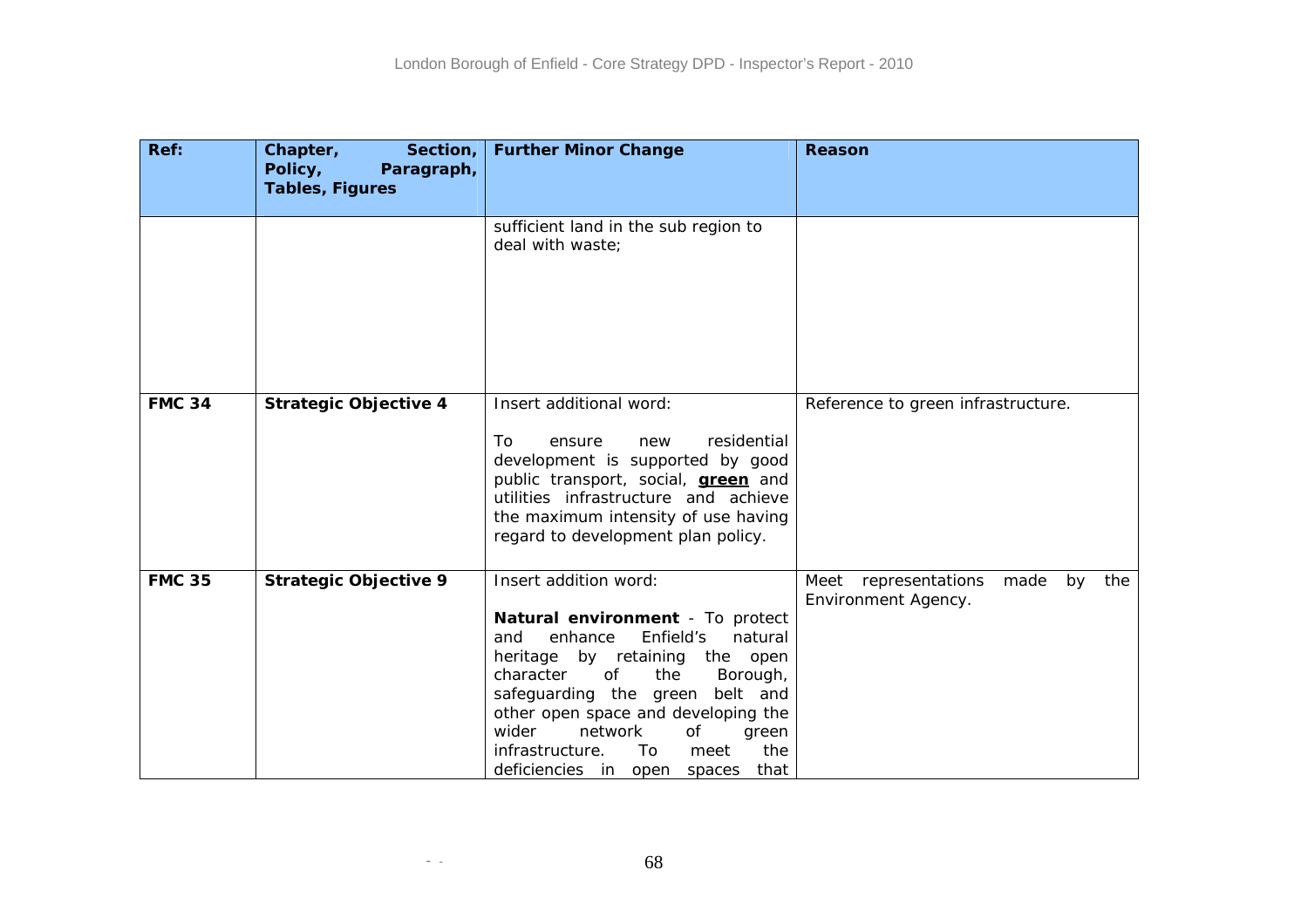| Ref:          | Chapter,<br>Section,<br>Policy,<br>Paragraph,<br><b>Tables, Figures</b> | <b>Further Minor Change</b>                                                                                                                                                                                                                                                                                                                                                                                                                                                                                                                                              | Reason                                                                                                                                                                                                                                                                                 |
|---------------|-------------------------------------------------------------------------|--------------------------------------------------------------------------------------------------------------------------------------------------------------------------------------------------------------------------------------------------------------------------------------------------------------------------------------------------------------------------------------------------------------------------------------------------------------------------------------------------------------------------------------------------------------------------|----------------------------------------------------------------------------------------------------------------------------------------------------------------------------------------------------------------------------------------------------------------------------------------|
|               |                                                                         | exists in the east and south of the<br>Borough and improve access to<br>green areas and waterways <i>(i.e.</i><br>through River<br>Restoration<br><b>projects</b> ) particularly<br>for<br>the<br>communities close to the Lee Valley<br>Regional Park.<br>We support this objective and again<br>suggest that reference is made to<br>green infrastructure. We recommend<br>that the last sentence of the<br>objective be amended as follows:                                                                                                                           |                                                                                                                                                                                                                                                                                        |
| <b>FMC 36</b> | <b>Strategic Objective 10</b>                                           | Insert additional words:<br>Built environment - Use a design-<br>led approach to developments and<br>places, while addressing historic<br>land contamination, to promote a<br>step-change in the quality of the<br>built environment and public realm,<br>safe<br>creating<br>and<br>accessible<br>environments and improve urban<br>greening with tree planting<br>and<br>landscaping. To maximise<br>the<br>contribution that heritage assets and<br>existing features make, enhance<br>local distinctiveness and identity, and<br>create safer, stronger communities. | Environment<br>To<br>meet<br>Agency<br>recommendation that the section titled<br>'Improving<br>of life'<br>makes<br>Quality<br>reference<br>contaminated<br>to<br>land<br>remediation, ecological enhancement<br>and the Water Framework Directive and<br>River Basin Management Plan. |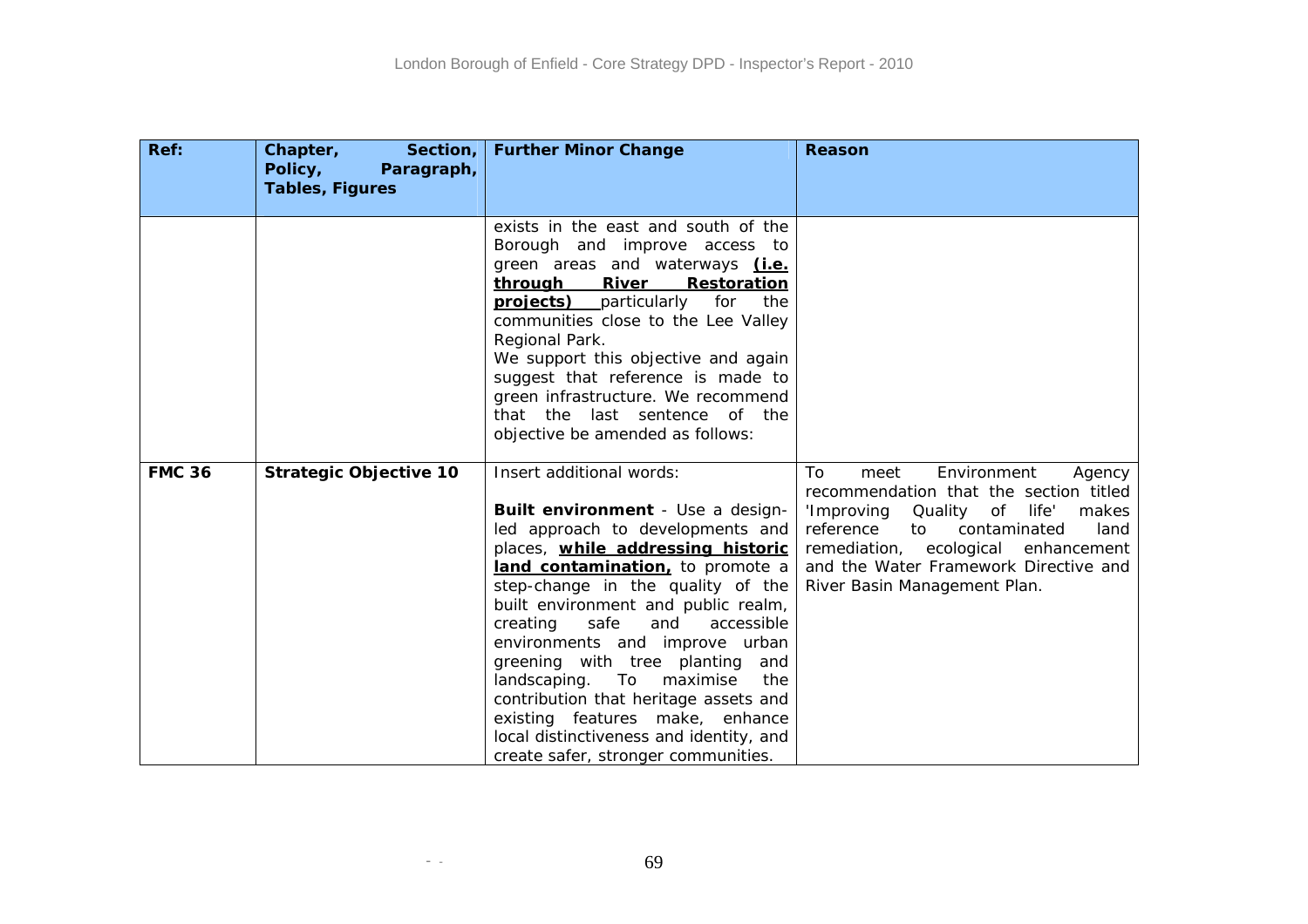| Ref:          | Chapter,<br>Section,<br>Policy,<br>Paragraph,<br><b>Tables, Figures</b>                                | <b>Further Minor Change</b>                                                                                                                                                                                                                                                                                                                                                                                                                                                                                                                                                                                                                          | Reason                                                                                                                                                                                           |
|---------------|--------------------------------------------------------------------------------------------------------|------------------------------------------------------------------------------------------------------------------------------------------------------------------------------------------------------------------------------------------------------------------------------------------------------------------------------------------------------------------------------------------------------------------------------------------------------------------------------------------------------------------------------------------------------------------------------------------------------------------------------------------------------|--------------------------------------------------------------------------------------------------------------------------------------------------------------------------------------------------|
| <b>FMC 37</b> | <b>Spatial Strategy</b><br>1 <sup>st</sup><br>paragraph<br>under<br>'Improving quality of<br>$life'$ : | $1^{\rm st}$<br>Insert<br>additional<br>words<br>in<br>'I mproving<br>paragraph<br>under<br>quality of life':<br>'Parts of the Upper Lee Valley are<br>at medium to high risk from flooding<br>and comprehensive redevelopment<br>of the core areas will provide<br>opportunities<br><u>to</u><br>remediate<br>contaminated land, renew and<br>enhance existing flood defences<br>and rivers, thereby supporting the<br>objectives<br>of<br>the Environment<br>Agency's Thames Catchment Flood<br>Plan<br>Management<br>and<br><u>meet</u><br>objectives<br>of<br>the<br>Water<br><b>Framework Directive, River Basin</b><br><b>Management Plan.</b> | Recommendation by EA that makes<br>reference<br>contaminated<br>land<br>to<br>remediation,<br>ecological<br>enhancement<br>and the Water Framework Directive and<br>River Basin Management Plan. |
| <b>FMC 38</b> | Paragraph 7.17                                                                                         | Insert additional wording<br>7.17 The London Plan notes that<br>water is an increasingly scarce<br>resource for which there is rising<br>demand. Hotter drier summers due<br>to climate change combined with the<br>predicted<br>growth<br>Enfield's<br>in<br>population<br>may increase<br>overall<br>whilst<br>water<br>demand,<br>reducing                                                                                                                                                                                                                                                                                                        | include<br>Recommendation<br>by<br>EA<br>to<br>additional<br>words<br>to<br>recognise<br>implications of peak rainfall events and<br>increased development.                                      |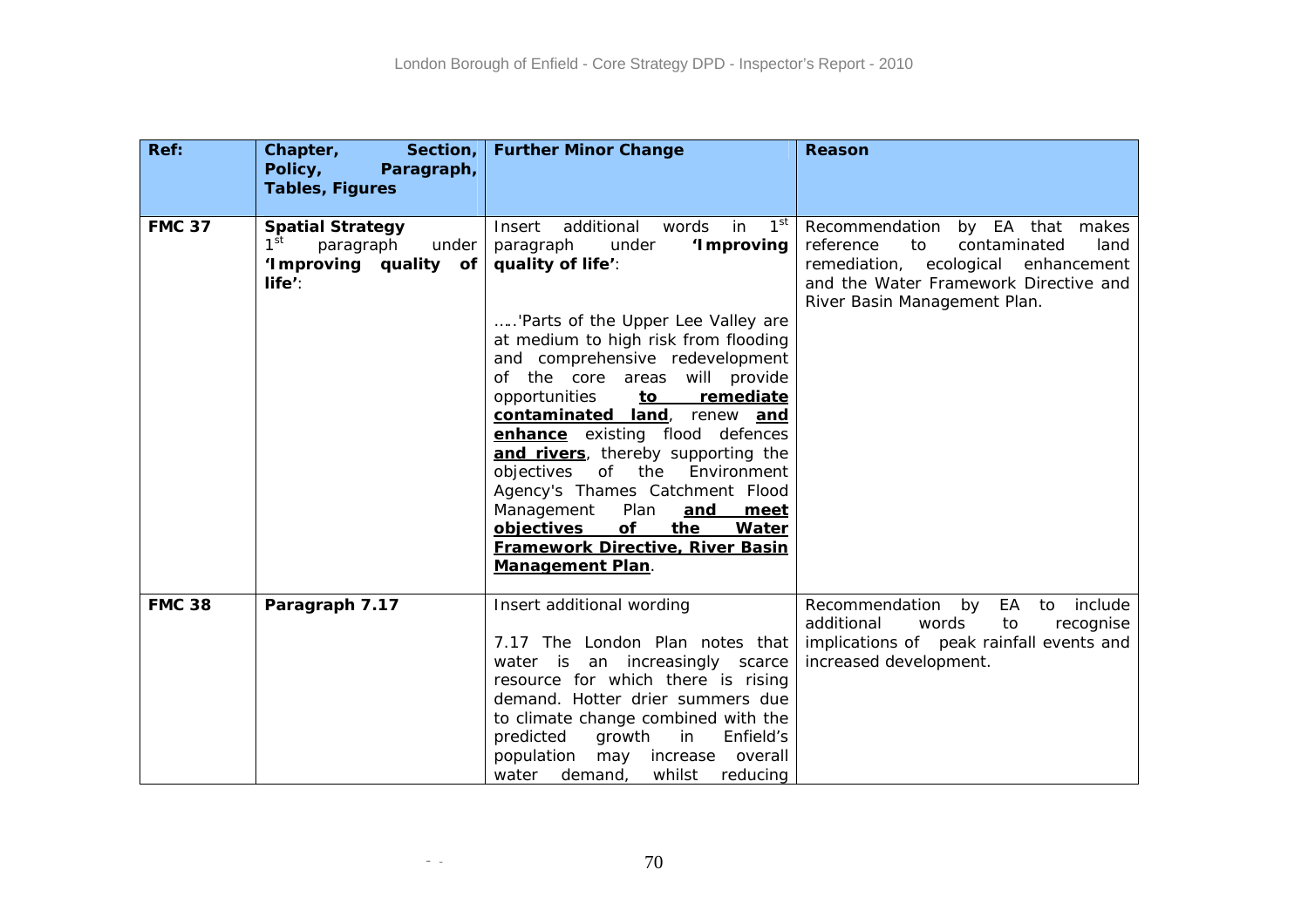| Ref:          | Chapter,<br>Section,<br>Policy,<br>Paragraph,<br><b>Tables, Figures</b> | <b>Further Minor Change</b>                                                                                                                                                                                                                                                                                                                                                       | Reason                                                                                                                                                                                                                                                                                                                                               |
|---------------|-------------------------------------------------------------------------|-----------------------------------------------------------------------------------------------------------------------------------------------------------------------------------------------------------------------------------------------------------------------------------------------------------------------------------------------------------------------------------|------------------------------------------------------------------------------------------------------------------------------------------------------------------------------------------------------------------------------------------------------------------------------------------------------------------------------------------------------|
|               |                                                                         | availability and placing further<br>pressure on water quality. Higher<br>intensity<br>rainfall<br>events<br>and<br>increased development are also<br>likely to increase surface run-off,<br>foul and storm water discharge and<br>make it more difficult to retain<br>rainfall for utilisation.                                                                                   |                                                                                                                                                                                                                                                                                                                                                      |
| <b>FMC 39</b> | <b>Core Policy CP28</b>                                                 | Insert after the 2 bullet points within<br>the policy:<br>"The<br>Sequential<br>Approach,<br>Exception Test, and all other<br>requirements of PPS25 will still<br>need to be applied to individual<br>developments"                                                                                                                                                               | Recommendation by EA that the policy<br>should contain some recognition that,<br>where appropriate, compliance of part c<br>of the Exception Test is required in order<br>for developments to be considered<br>appropriate<br>from<br>flood<br>risk<br>a<br>perspective.                                                                             |
| <b>FMC 40</b> | <b>Core Policy CP32</b>                                                 | Insert additional text in<br>2nd bullet<br>point within the policy:<br>Ensure that water quality will not be<br>compromised, and to secure, where<br>appropriate, improvements to water<br>quality. The Council will work with<br>partners,<br>particularly<br>the<br>Environment<br>Agency,<br>to<br>seek<br>to<br>the<br>water<br>improvements<br>environment in adherence with | Recommendation by EA that 2 <sup>nd</sup> bullet<br>point needs to be strengthened to say<br>that the Council will be working towards<br>achieving good ecological status in all<br>water bodies in adherence with the<br>Water Framework Directive and as per<br>the programme of measures set within<br>the Thames River Basin Management<br>Plan. |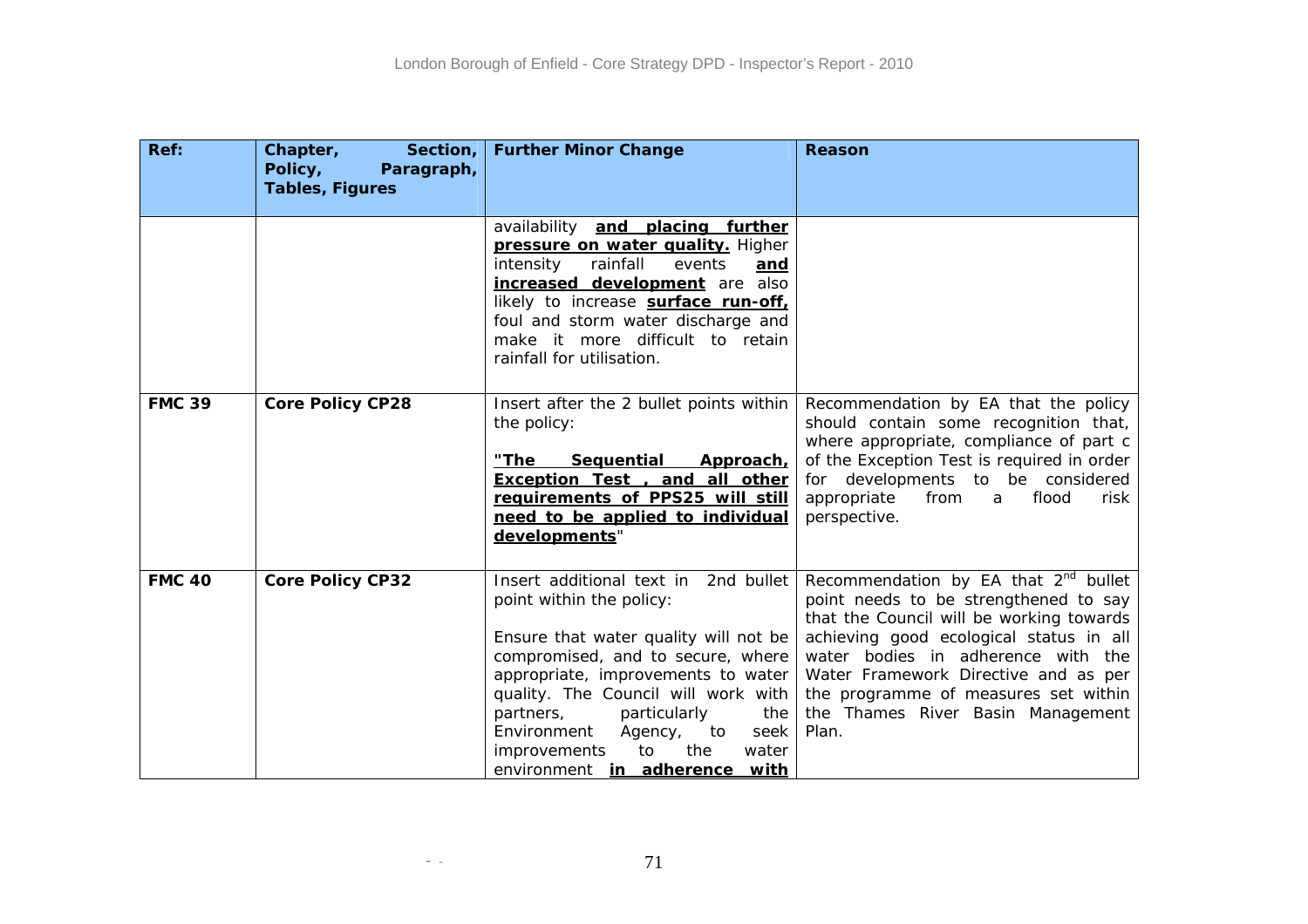| Ref:          | Chapter,<br>Section, $\vert$<br>Policy,<br>Paragraph,<br><b>Tables, Figures</b> | <b>Further Minor Change</b>                                                                                                                                                                                                                                               | Reason                                                                                        |
|---------------|---------------------------------------------------------------------------------|---------------------------------------------------------------------------------------------------------------------------------------------------------------------------------------------------------------------------------------------------------------------------|-----------------------------------------------------------------------------------------------|
|               |                                                                                 | the Water Framework Directive<br>and as per the programme of<br>measures set within the Thames<br>River Basin Management Plan.                                                                                                                                            |                                                                                               |
| <b>FMC 41</b> | <b>Core Policy CP35</b>                                                         | Insertion within 1st sentence of CP35<br>The Council will work with the Lee<br>Valley Regional<br>Park Authority,<br>British Waterways, riparian owners<br>the Environment Agency<br>and<br>other partners to:                                                            | should<br>Environment Agency<br>be<br>The<br>stated as a partner in this section.             |
| <b>FMC 42</b> | <b>Core Policy CP37</b>                                                         | Insertion<br>within final sentence of<br>CP37<br>Opportunities will be taken to<br>improve, restore, and<br>open up<br>access to the Lee Valley Regional<br>waterfront<br>Park<br>and<br>through<br>promoting opportunity areas along<br>the Borough's eastern boundary.: | EA recommend the last sentence of this<br>policy is amended to include the word<br>'restore'. |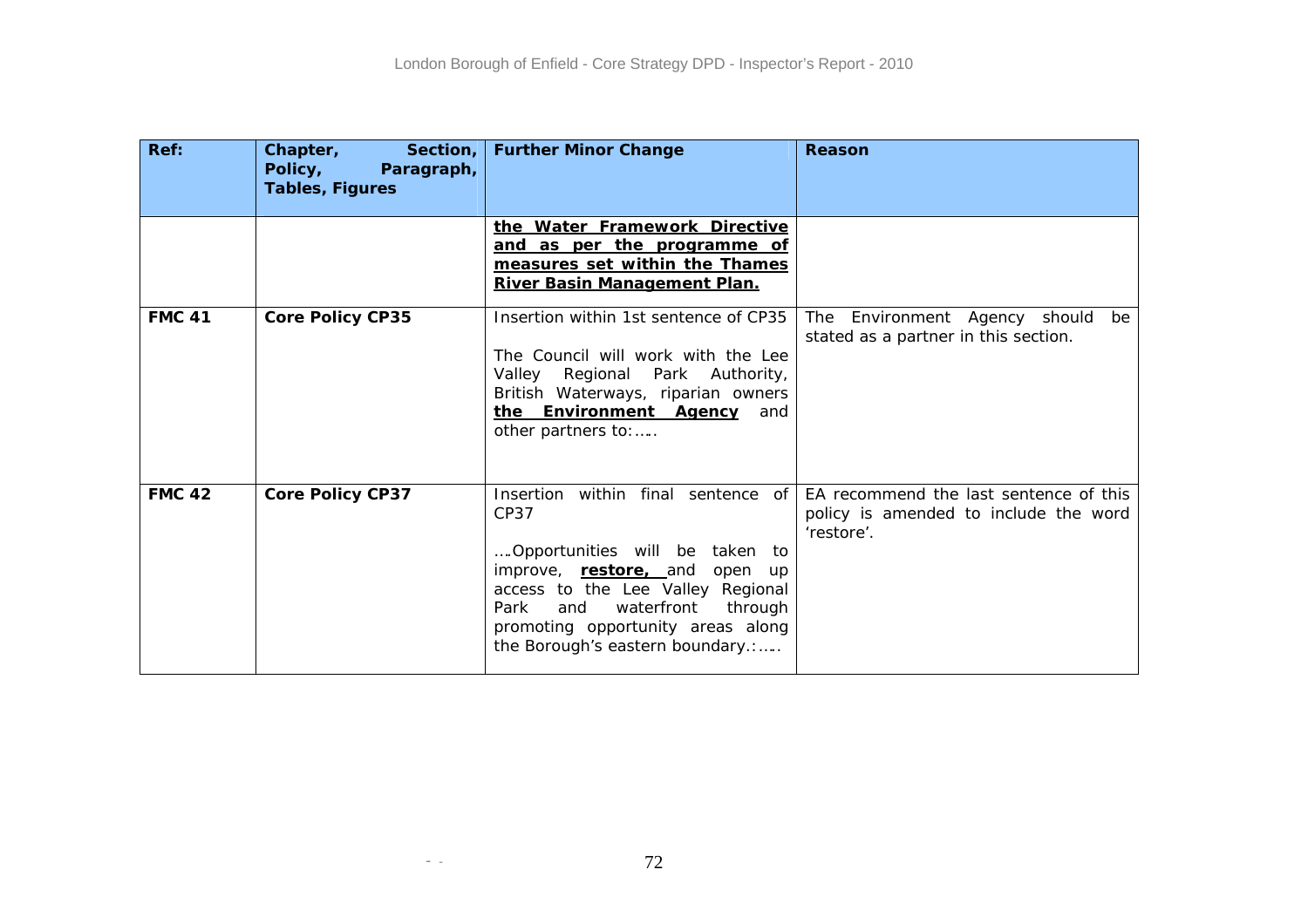| Ref: |               | Chapter,<br>Section, $ $<br>Policy,<br>Paragraph,<br><b>Tables, Figures</b> | <b>Further Minor Change</b>                                                                                                                                                                                                                                                                                                                                                      | Reason                                                                                                                                                                                                                                                                                              |
|------|---------------|-----------------------------------------------------------------------------|----------------------------------------------------------------------------------------------------------------------------------------------------------------------------------------------------------------------------------------------------------------------------------------------------------------------------------------------------------------------------------|-----------------------------------------------------------------------------------------------------------------------------------------------------------------------------------------------------------------------------------------------------------------------------------------------------|
|      | <b>FMC 43</b> | <b>Core Policy CP38</b>                                                     | Insertion of new bullet points within<br>CP38<br><b>Restoration of the</b><br>waterways which run<br>through the development<br>site as part of an<br>integrated approach to<br>water management in<br><b>Meridian Water.</b><br>Development should<br>achieve efficiency target of<br><u>105 I per person per day in</u><br>line with the Code for<br><b>Sustainable Homes.</b> | EA recommendation that a bullet point is<br>included to ensure the restoration of all<br>waterways which run through<br>the<br>development site.<br>In addition EA recommend that a bullet<br>point referencing water efficiency target<br>of 105 I per person per day is included<br>as a minimum. |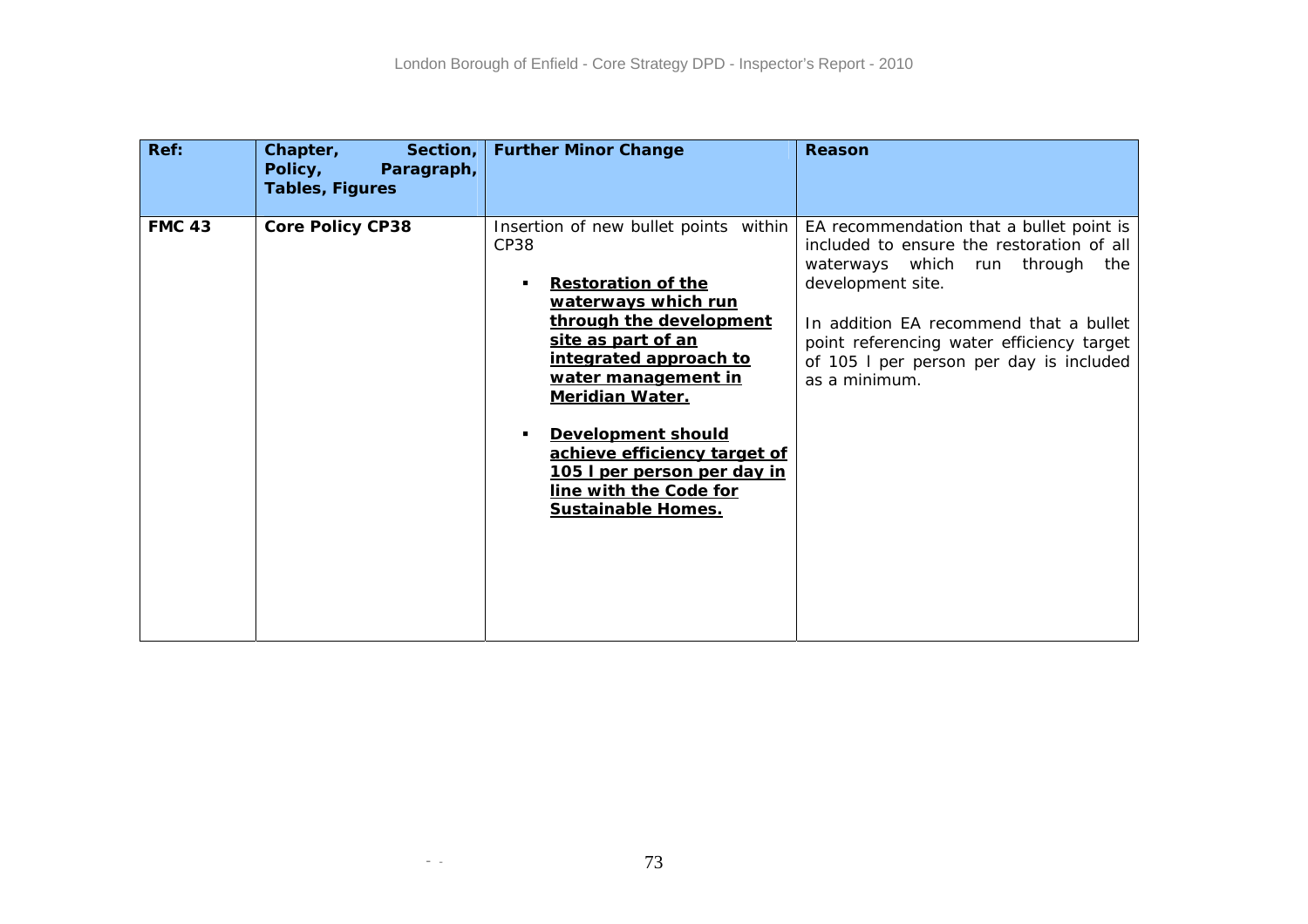| Ref:          | Section,<br>Chapter,<br>Policy,<br>Paragraph,<br><b>Tables, Figures</b> | <b>Further Minor Change</b>                                                                                                                                                                                                                                                                                                                                                                                                                                                                                                                                                                                                         | Reason                                                                                                                                           |
|---------------|-------------------------------------------------------------------------|-------------------------------------------------------------------------------------------------------------------------------------------------------------------------------------------------------------------------------------------------------------------------------------------------------------------------------------------------------------------------------------------------------------------------------------------------------------------------------------------------------------------------------------------------------------------------------------------------------------------------------------|--------------------------------------------------------------------------------------------------------------------------------------------------|
| <b>FMC 44</b> | <b>Table 10.2</b>                                                       | Insertion<br>additional<br>of<br>measure<br>under:<br>32. Pollution.<br>Percentage of Contaminated land<br>brought back into beneficial use.                                                                                                                                                                                                                                                                                                                                                                                                                                                                                        | EA recommendation that table<br>10.2<br>include measure or indicator for the<br>amount of Contaminated land brought<br>back into beneficial use. |
| <b>FMC 45</b> | <b>Spatial Strategy</b>                                                 | Insert a new paragraph under<br>"Implementation"<br>A holistic approach will be<br>adopted to ensure that the<br>delivery of new housing,<br>education, community<br>infrastructure, employment and<br>transport improvements in an<br>area are considered as a whole<br>rather than being planned for<br>and provided independently of<br>each other. Delivery of social,<br>economic, and physical change<br>can only be achieved by building<br>social and economic capital. The<br>Council will work with a range of<br>partners including the public,<br>private and third sector to deliver<br>the strategy, and will help to | In response to Local Labour Group<br>representation. Agreed minor<br>change<br>with Council administration.                                      |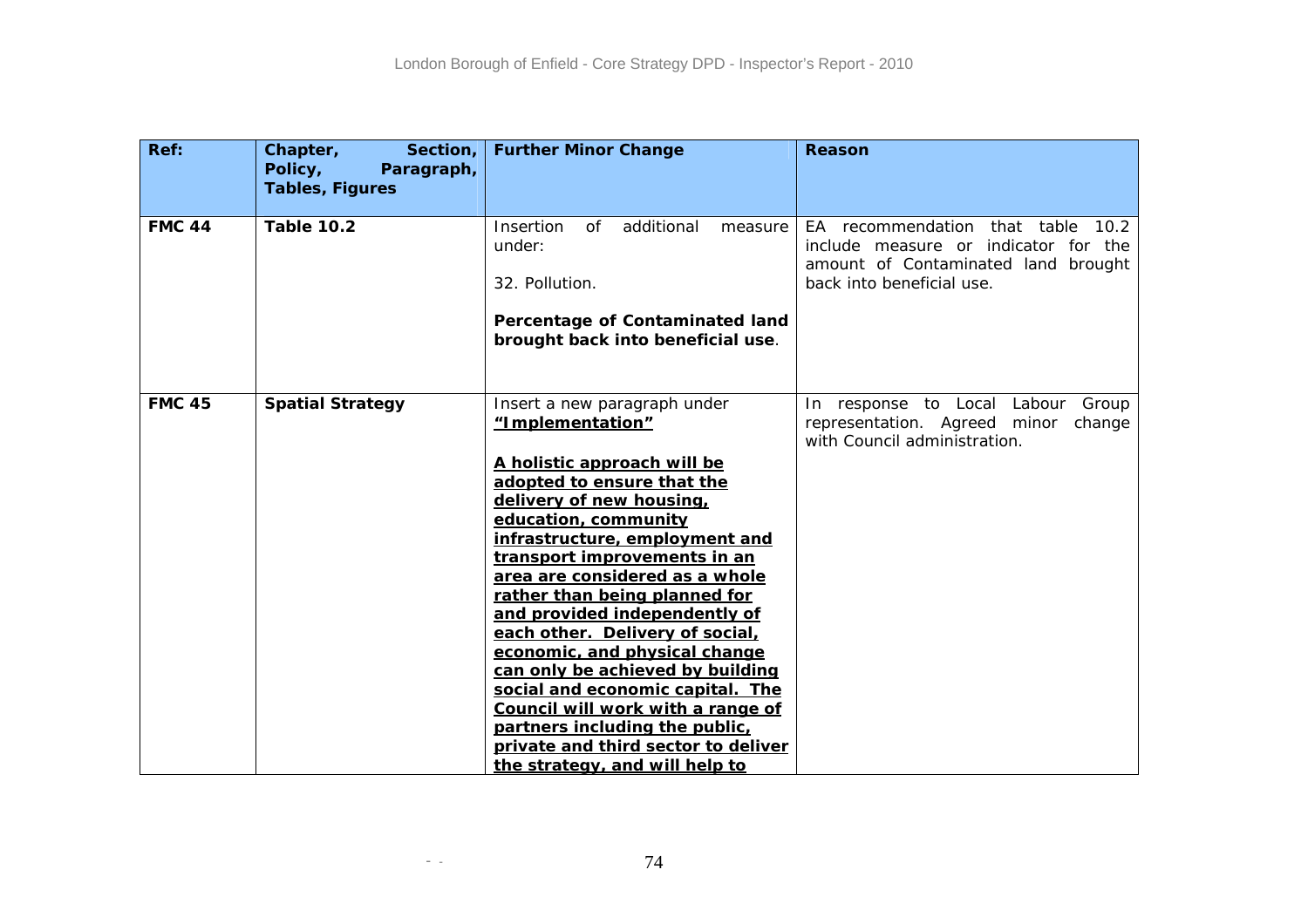| Ref:          | Chapter,<br>Section,<br>Policy,<br>Paragraph,<br><b>Tables, Figures</b> | <b>Further Minor Change</b>                                                                                                                                                                                                                                                     | Reason                                                                                                                                       |
|---------------|-------------------------------------------------------------------------|---------------------------------------------------------------------------------------------------------------------------------------------------------------------------------------------------------------------------------------------------------------------------------|----------------------------------------------------------------------------------------------------------------------------------------------|
|               |                                                                         | build the capacity amongst<br>partners including the voluntary<br>sector to deliver change.                                                                                                                                                                                     |                                                                                                                                              |
| <b>FMC 46</b> | Table 5.1                                                               | In Table 5.1 supporting CP2 Housing<br>Supply<br>include<br>reference<br>to<br>"including New Southgate" within<br>North<br>Circular<br>housing<br>supply<br>figures.                                                                                                           | To provide additional clarity in response<br>to Local Labour Group representation.                                                           |
| <b>FMC 47</b> | <b>Core Policy 9</b>                                                    | Insertion of new bullet point to CP9<br>Supporting area based policy<br>interventions relating to the<br>place shaping agenda which<br>seek to tackle social<br>disadvantage;<br>Promoting accessibility<br>$\bullet$<br>whereby all members of the<br>community have access to | To provide additional clarity in response<br>to Local Labour Group representation.<br>Agreed minor<br>change with Council<br>administration. |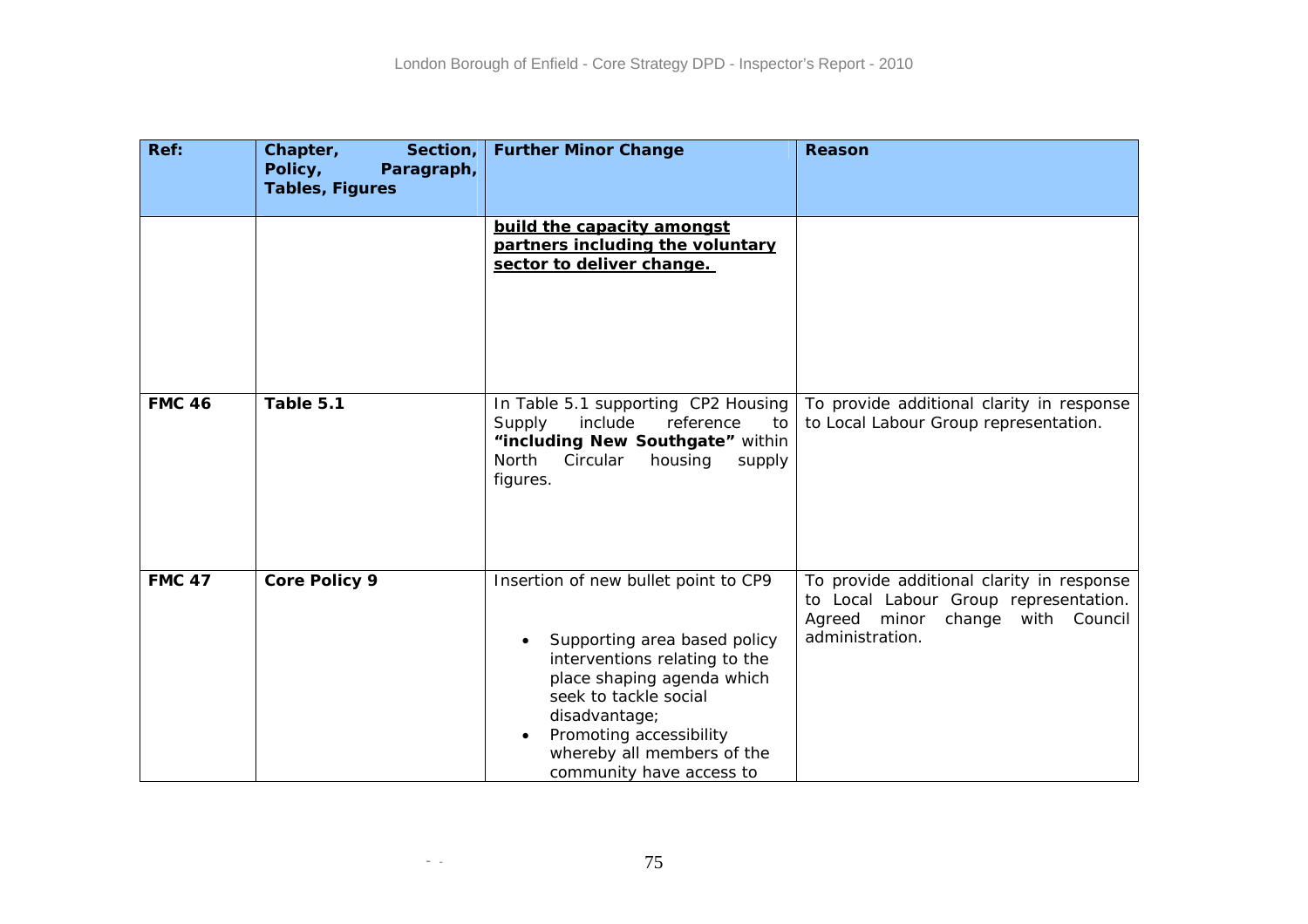| Ref: | Chapter,<br>Section,<br>Policy,<br>Paragraph,<br><b>Tables, Figures</b> | <b>Further Minor Change</b>                                                                                                                                                                                                                                                                                                                                                                                                                                                                                                                                                                                                                                                                                                 | <b>Reason</b> |
|------|-------------------------------------------------------------------------|-----------------------------------------------------------------------------------------------------------------------------------------------------------------------------------------------------------------------------------------------------------------------------------------------------------------------------------------------------------------------------------------------------------------------------------------------------------------------------------------------------------------------------------------------------------------------------------------------------------------------------------------------------------------------------------------------------------------------------|---------------|
|      |                                                                         | good quality health care,<br>housing, education and<br>training, employment, open<br>space and other social<br>facilities in locations that best<br>serve the community;<br>Contributing towards reducing<br>$\bullet$<br>crime, fear of crime and anti-<br>social behaviour by using<br>design principles that create<br>environments which promote<br>community safety and<br>discourage offending, in<br>accordance with Core Policy<br>$30;$ and<br>Actively encouraging<br>participation by all members<br>of the community in planning<br>and decision making<br>processes<br>Requiring the provision of<br>necessary community<br>facilities to support local<br>need within the delivery of<br>Core Policies 37-45. |               |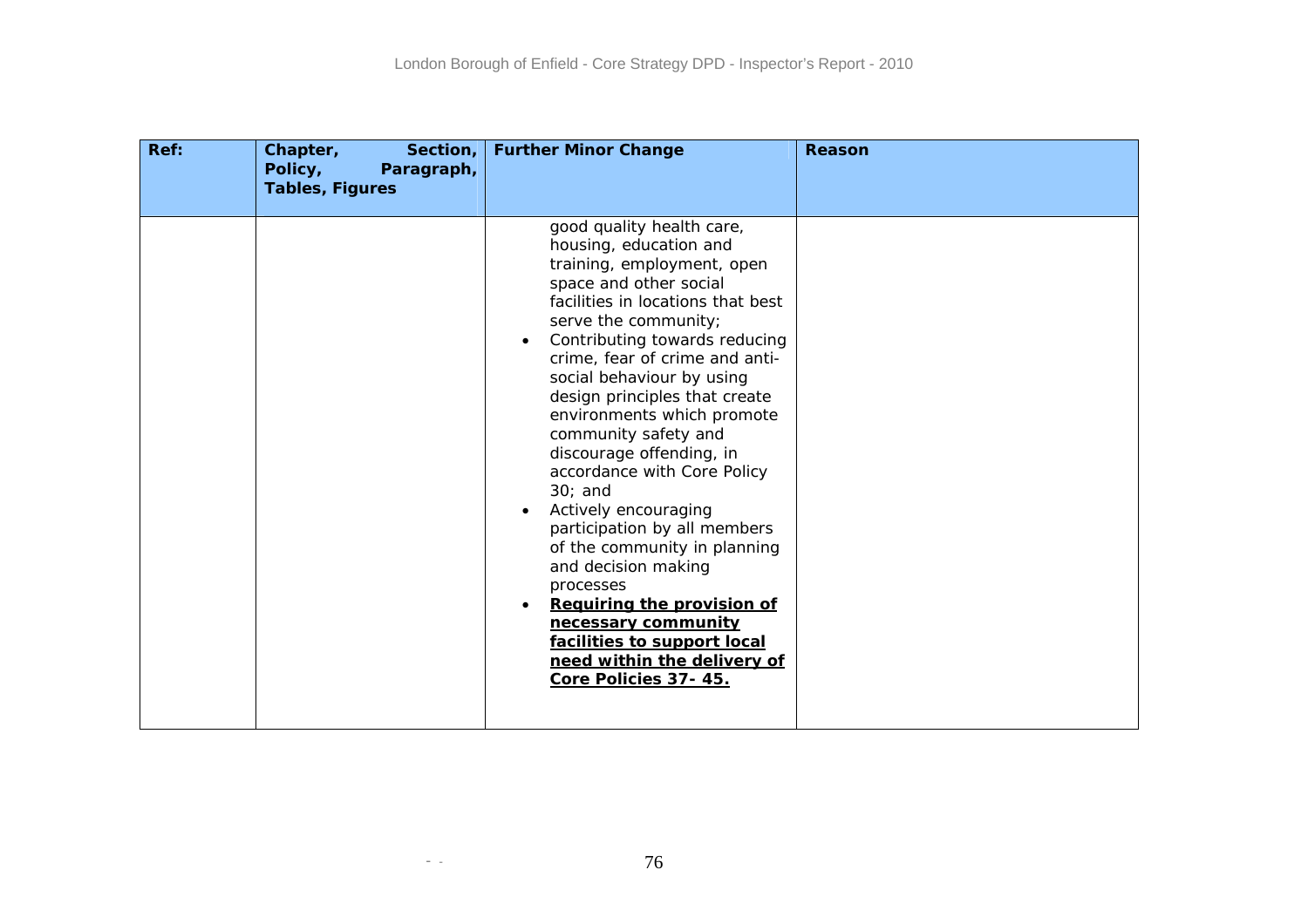| Ref:          | Chapter,<br>Section,<br>Policy,<br>Paragraph,<br><b>Tables, Figures</b> | <b>Further Minor Change</b>                                                                                                                                                                                                                                                                                                                                                                                                                                                                                                                                                                                                                                                                                                                                                                                                                                                                                                                                                                                                                                                                                                                     | Reason                                                                                                                                          |
|---------------|-------------------------------------------------------------------------|-------------------------------------------------------------------------------------------------------------------------------------------------------------------------------------------------------------------------------------------------------------------------------------------------------------------------------------------------------------------------------------------------------------------------------------------------------------------------------------------------------------------------------------------------------------------------------------------------------------------------------------------------------------------------------------------------------------------------------------------------------------------------------------------------------------------------------------------------------------------------------------------------------------------------------------------------------------------------------------------------------------------------------------------------------------------------------------------------------------------------------------------------|-------------------------------------------------------------------------------------------------------------------------------------------------|
| <b>FMC 48</b> | <b>Core Policy 40</b>                                                   | Insertion of additional text at the end<br>of $2^{nd}$ paragraph in CP40.<br>Across the North East Enfield area,<br>there is scope to develop 1,000 new<br>homes (see Core Policy 2 on Housing<br>and Locations for New<br>Supply<br>Homes). The focus for change and<br>development, and hence the majority<br>of these new homes, will be in<br>Ponders End (see Core Policy 41 on<br>Ponders End below), where there is a<br>string of key opportunity sites along<br>an east-west axis. In the west, in the<br>heart of Ponders End local centre,<br>there is a cluster of sites including<br>the former Middlesex University<br>adjacent<br>campus,<br>Queensway<br>employment area, land around Tesco<br>and sites along Hertford Road,<br>referred<br>"Ponders<br>to as<br>End<br>Central". In the middle, along South<br>Street, there are opportunities at the<br>gasholder site on South Street,<br>around Ponders End railway station,<br>and at Alma Estate. This collection<br>of sites is referred to as "Ponders<br>End South Street Campus". In the<br>east, near the Lee Valley Regional<br>Park, development<br>opportunities | To provide additional clarity in response<br>to Local Labour Group representation.<br>Agreed<br>minor<br>change with Council<br>administration. |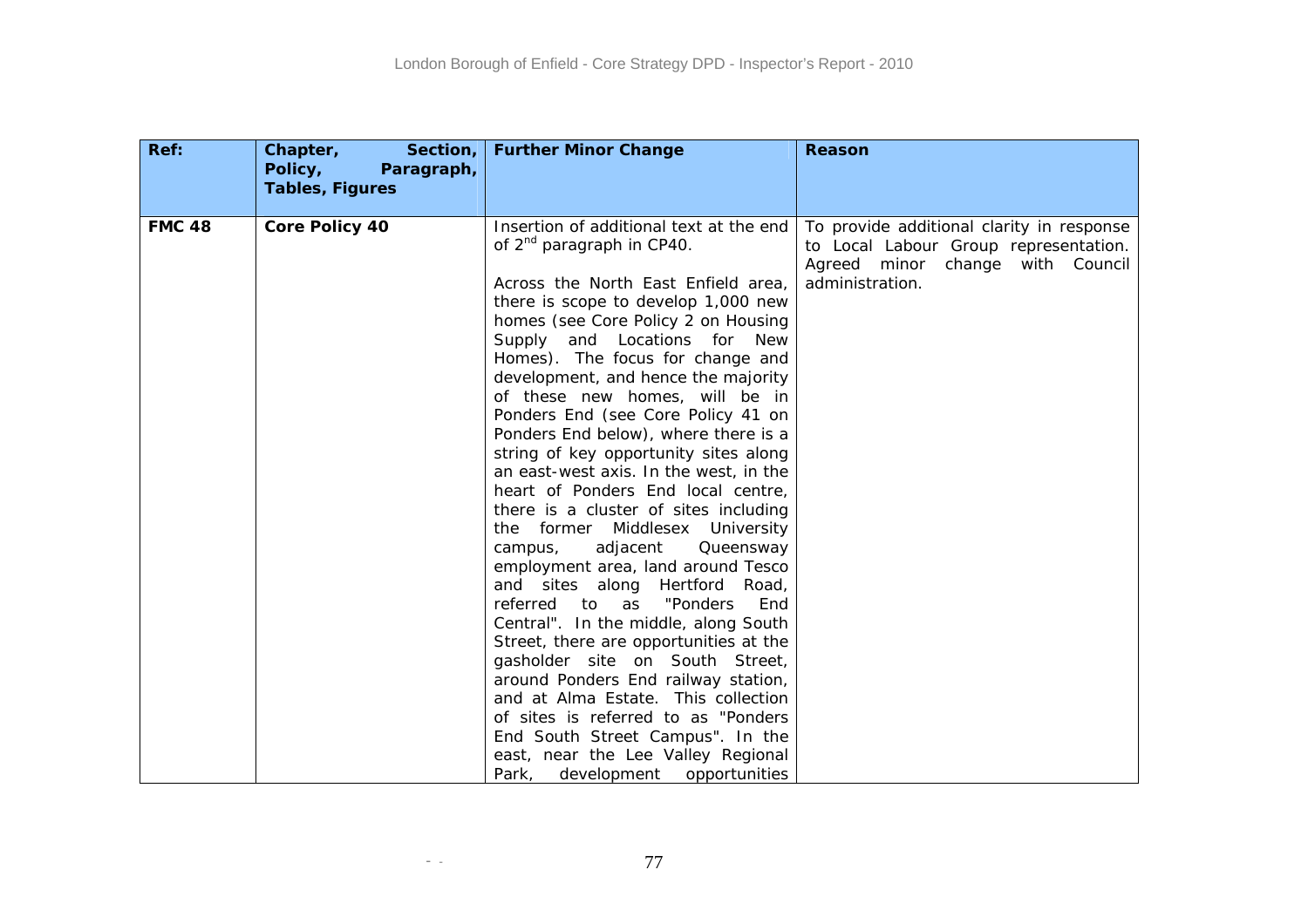| Ref:          | Chapter,<br>Policy,<br>Paragraph,<br><b>Tables, Figures</b> | Section,   Further Minor Change                                                                                                                                                                                                                                                                                                                                                    | <b>Reason</b>                                                                                                                             |
|---------------|-------------------------------------------------------------|------------------------------------------------------------------------------------------------------------------------------------------------------------------------------------------------------------------------------------------------------------------------------------------------------------------------------------------------------------------------------------|-------------------------------------------------------------------------------------------------------------------------------------------|
|               |                                                             | exist at Columbia Wharf and at the<br>southern<br>part of<br>Brimsdown,<br>collectively referred to as "Ponders"<br>Waterfront".<br>End<br>The l<br>interdependencies of these sites<br>mean that their future should be<br>considered and planned for in a<br>holistic way to ensure that the<br>cumulative social, economic and<br>transport impacts are thoroughly<br>assessed. |                                                                                                                                           |
| <b>FMC 49</b> | <b>Core Policy 40</b><br><b>New Paragraph</b>               | Insert new paragraph after<br>paragraph 3 of CP40.<br>The Council will work with the<br><b>Enfield Strategic Partnership to</b><br>Develop an Area Partnership for<br>wider North East Enfield and<br>bring forward a Single<br><b>Implementation Plan.</b>                                                                                                                        | To provide additional clarity in response<br>to Local Labour Group representation.<br>Agreed minor change with Council<br>administration. |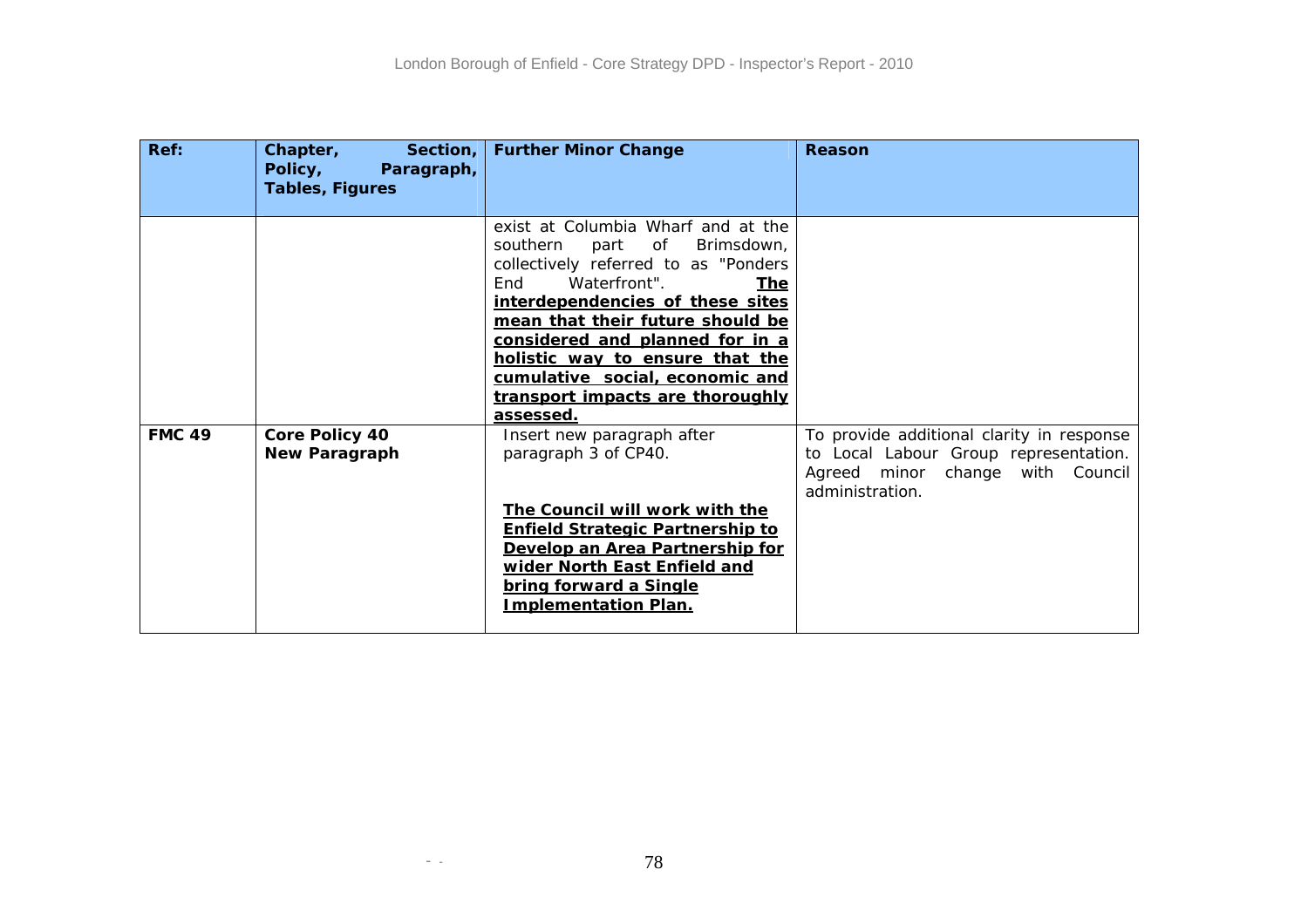| Ref:          | Chapter,<br>Section,<br>Policy,<br>Paragraph,<br><b>Tables, Figures</b> | <b>Further Minor Change</b>                                                                                                                                                                                                                                                                                                                                                                                                                                                                                                                                                              | <b>Reason</b>                                                                                                                                |
|---------------|-------------------------------------------------------------------------|------------------------------------------------------------------------------------------------------------------------------------------------------------------------------------------------------------------------------------------------------------------------------------------------------------------------------------------------------------------------------------------------------------------------------------------------------------------------------------------------------------------------------------------------------------------------------------------|----------------------------------------------------------------------------------------------------------------------------------------------|
| <b>FMC 50</b> | New Paragraph 9.42                                                      | Insert new paragraph after 9.41<br>within the "Implementation" section<br>supporting CP40.<br>Working closely with Enfield<br>Partnership,<br><b>Strategic</b><br>the<br>Council is to establish a wider<br>Partnership that<br>Area<br><u>will</u><br>collectively begin to establish a<br>vision<br>and<br><b>Single</b><br>a<br><b>Implementation</b><br>Plan<br>to<br>coordinate place shaping in the<br>wider North East Enfield area.<br><b>The Area Partnership</b><br>will maximise the synergies<br>between liveability and as well<br>as physical regeneration<br>initiatives. | To provide additional clarity in response<br>to Local Labour Group representation.<br>Agreed<br>minor change with Council<br>administration. |
| <b>FMC 51</b> | <b>Core Policy 44</b><br><b>New Paragraph</b>                           | Insert<br>after<br>new<br>paragraph<br>paragraph 1 of CP44 as follows:<br>The Council will work with the<br><b>Enfield Strategic Partnership to</b><br>Develop an Area Partnership for<br>wider North East Enfield and<br>bring forward a collective vision<br>and single Implementation Plan.                                                                                                                                                                                                                                                                                           | To provide additional clarity in response<br>to Local Labour Group representation.<br>Agreed minor change with Council<br>administration.    |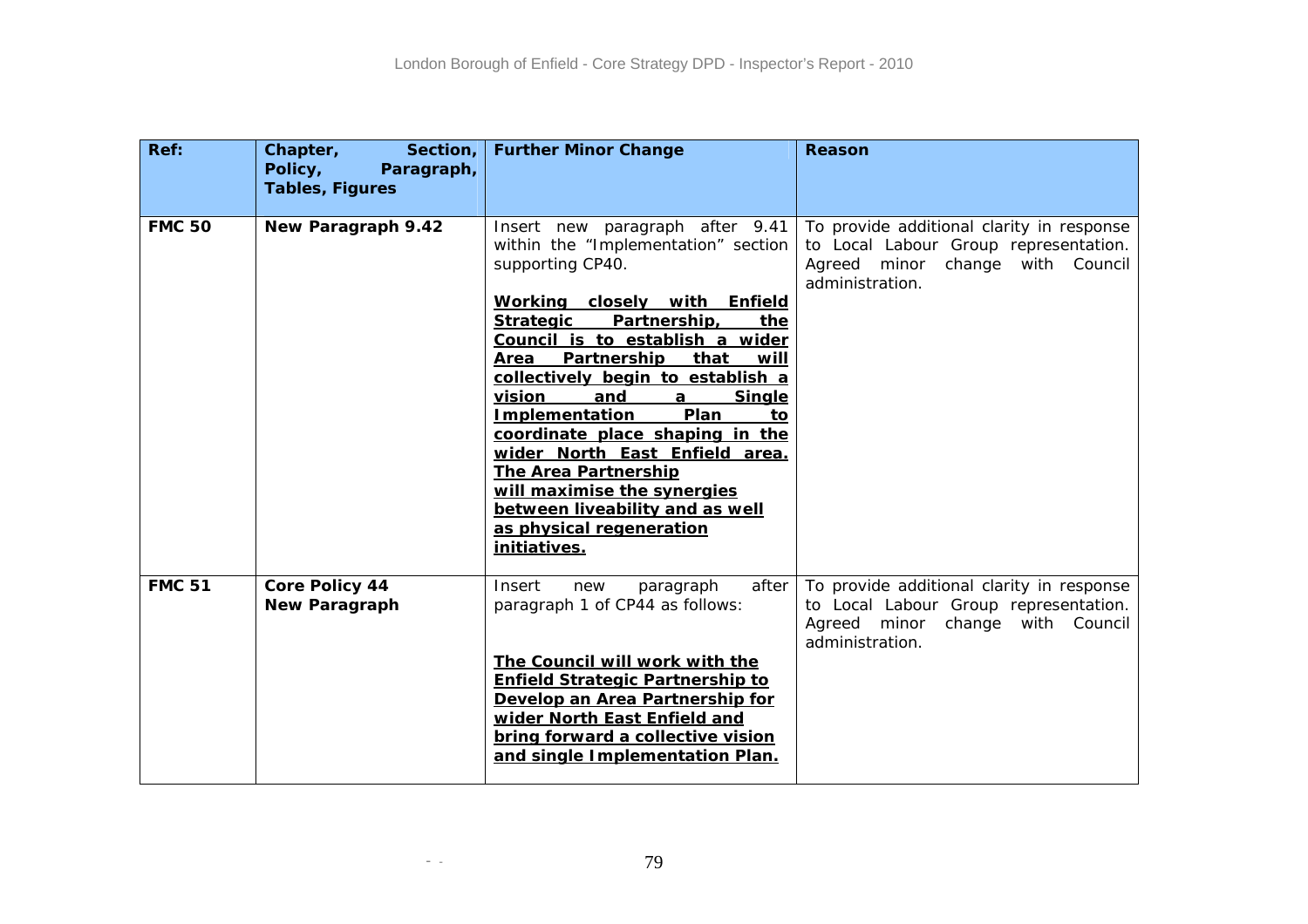| Ref:          | Section, $ $<br>Chapter,<br>Policy,<br>Paragraph,<br><b>Tables, Figures</b> | <b>Further Minor Change</b>                                                                                                                                                                                                                                                                                                                                                                                                                                                                    | Reason                                                                                                                                       |
|---------------|-----------------------------------------------------------------------------|------------------------------------------------------------------------------------------------------------------------------------------------------------------------------------------------------------------------------------------------------------------------------------------------------------------------------------------------------------------------------------------------------------------------------------------------------------------------------------------------|----------------------------------------------------------------------------------------------------------------------------------------------|
|               |                                                                             |                                                                                                                                                                                                                                                                                                                                                                                                                                                                                                |                                                                                                                                              |
|               |                                                                             |                                                                                                                                                                                                                                                                                                                                                                                                                                                                                                |                                                                                                                                              |
| <b>FMC 52</b> | New Paragraph 9.62                                                          | Insert new paragraph after 9.61<br>within the "Implementation" section<br>supporting CP45.                                                                                                                                                                                                                                                                                                                                                                                                     | To provide additional clarity in response<br>to Local Labour Group representation.<br>change with Council<br>Agreed minor<br>administration. |
|               |                                                                             | Working closely with Enfield<br>Partnership,<br><b>Strategic</b><br>the<br>Council is to establish a wider<br>Partnership that<br>Area<br>will<br>collectively begin to establish a<br>vision<br>and<br>single<br>$\mathbf{a}$<br><b>Plan</b><br><b>Implementation</b><br>to<br>coordinate place shaping in the<br>wider North East Enfield area.<br><b>The Area Partnership</b><br>will maximise the synergies<br>between liveability and as well<br>as physical regeneration<br>initiatives. |                                                                                                                                              |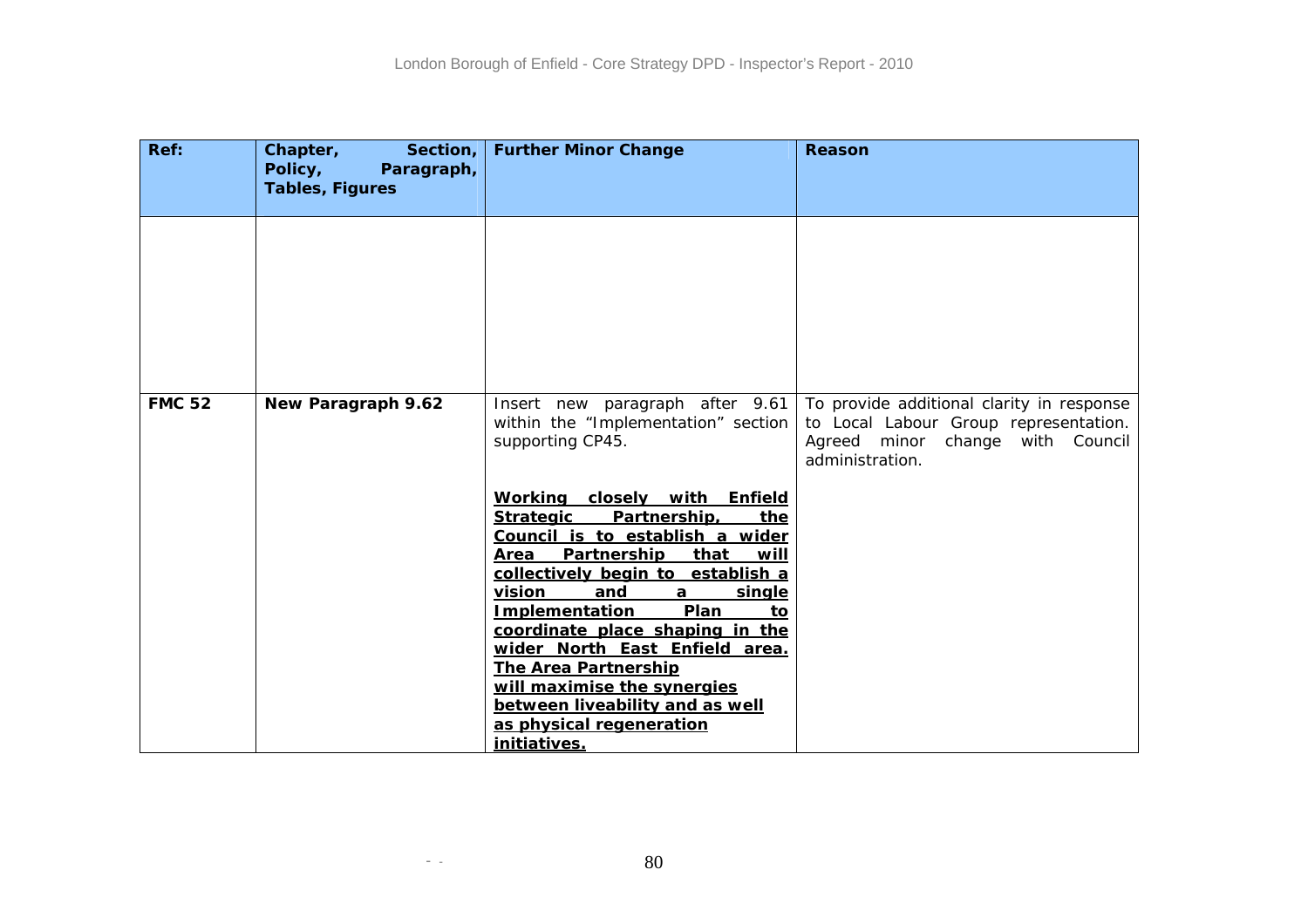| Ref:          | Chapter,<br>Section,<br>Policy,<br>Paragraph,<br><b>Tables, Figures</b> | <b>Further Minor Change</b>                                                                                                                                                                                                                                                                                    | Reason                                                                                                                                |
|---------------|-------------------------------------------------------------------------|----------------------------------------------------------------------------------------------------------------------------------------------------------------------------------------------------------------------------------------------------------------------------------------------------------------|---------------------------------------------------------------------------------------------------------------------------------------|
| <b>FMC 53</b> | <b>Core Policy 38</b>                                                   | Reference to Figure 9.4 should be<br>corrected to state 'Map 9.3'                                                                                                                                                                                                                                              | Minor correction in response to National<br>Grid Property Holdings representation.                                                    |
| <b>FMC 54</b> | Paragraph 8.68                                                          | Clarification:<br>The<br>Council<br><b>Development</b><br>Management DPD will set out criteria<br>for the review and undertake a<br>detailed_review of green<br>belt<br>boundaries in accordance with PPG2<br>This work<br>and the local character.<br>Development<br>inform<br>the<br>will<br>Management DPD. | At hearing session Day 1 the Council<br>agreed to provide additional clarity on<br>the future review of the green belt<br>boundaries. |
| <b>FMC 55</b> | Core Policy 7,<br>new<br>follow<br>paragraph<br>to<br>paragraph 5.61    | Additional paragraph to follow<br>paragraph 5.61 - to read as<br>follows:<br>Provision of primary care and<br>adult health and social care will<br>be the subject of ongoing<br>discussions with the PCT and<br>other health care providers as a<br>means to establish future                                  | Additional lower text to add clarity to the<br>policy.                                                                                |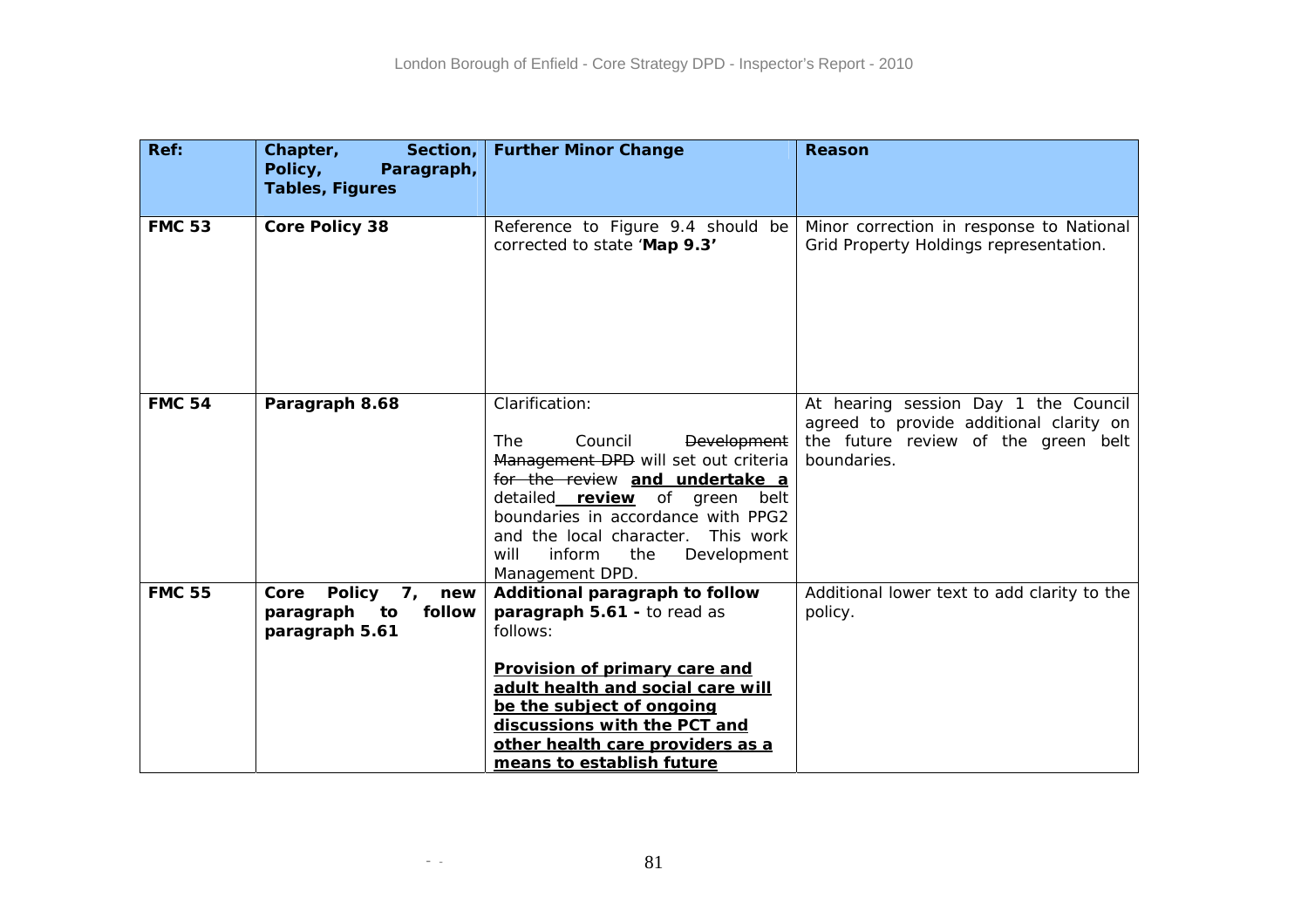| Ref:          | Chapter,<br>Policy,<br><b>Tables, Figures</b> |              | Section,<br>Paragraph, | <b>Further Minor Change</b>                                                                                                                                                                                                                                                                                                                                                                                                                                                                                                                                                                                                                                                                                                     | Reason                                                                                              |
|---------------|-----------------------------------------------|--------------|------------------------|---------------------------------------------------------------------------------------------------------------------------------------------------------------------------------------------------------------------------------------------------------------------------------------------------------------------------------------------------------------------------------------------------------------------------------------------------------------------------------------------------------------------------------------------------------------------------------------------------------------------------------------------------------------------------------------------------------------------------------|-----------------------------------------------------------------------------------------------------|
|               |                                               |              |                        | requirements. Any changes to<br>health care provision will be<br>highlighted in updates of the<br><b>Infrastructure Delivery Plan and</b><br>the Council's Annual Monitoring<br>Report.                                                                                                                                                                                                                                                                                                                                                                                                                                                                                                                                         |                                                                                                     |
| <b>FMC 56</b> | <b>CP40:</b><br><b>Enfield</b>                | <b>North</b> | East                   | <b>Core Policy 40:</b><br>Social and community infrastructure<br>to support an expanding population<br>will be accommodated. This includes<br>a large new health practice in Innova<br>Park and the expansion of Eagle<br>House surgery in Ponders End (see<br>Core Policy 7). A new Academy will<br>developed in Ponders<br>End,<br>be.<br>replacing Albany secondary school,<br>and allowing the Albany School site<br>to be developed for residential or<br>continued<br>educational<br>uses.<br>depending on the Council's future<br>education requirements (see Core<br>Policy 8). The local retail centres of<br>Ponders End, Enfield Highway and<br>Enfield Wash will be enhanced to<br>improve the shopping experience. | raised by<br>To address representation<br><b>British</b><br>reference:<br>Waterways<br>2/22/CP40/3. |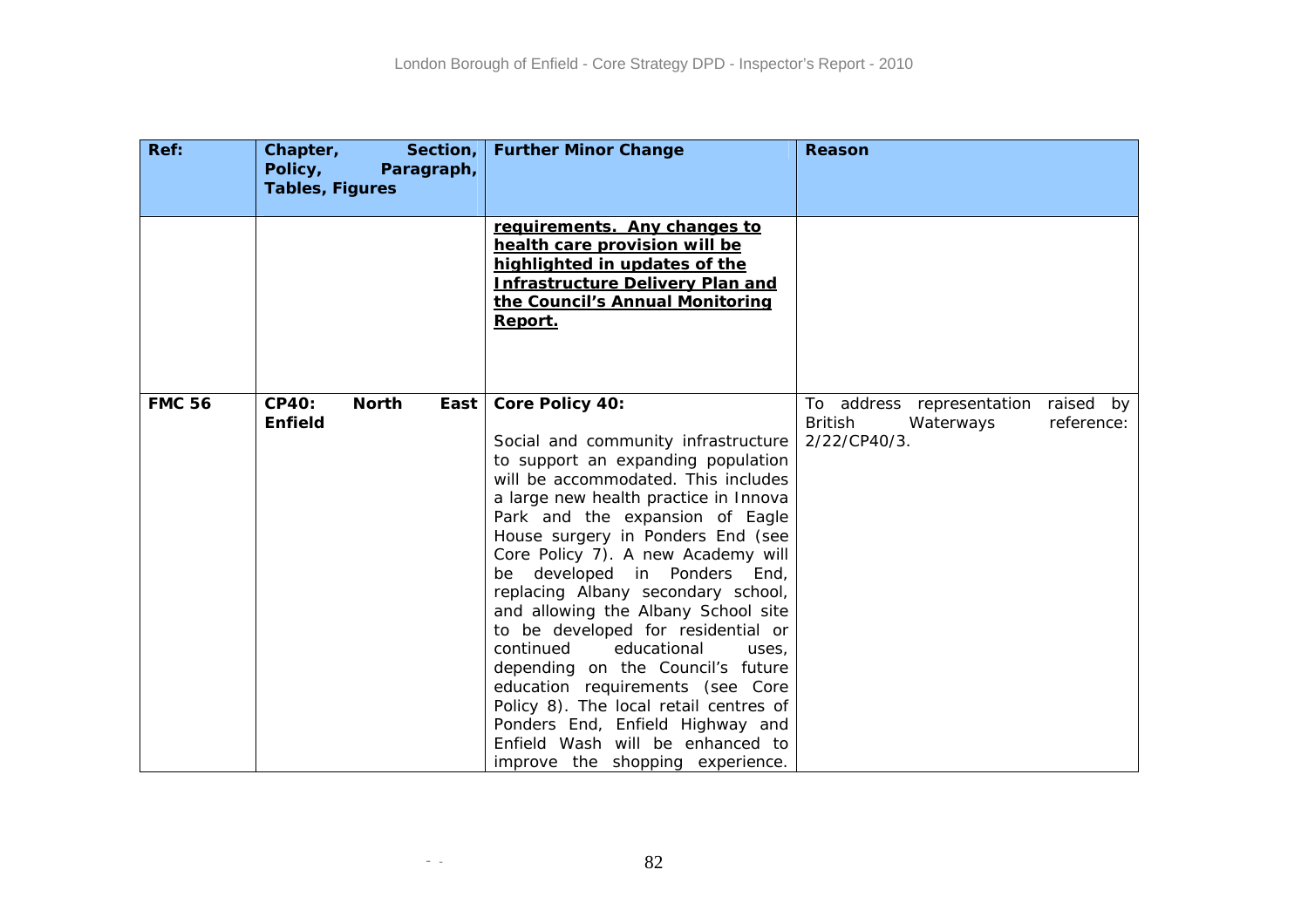| Ref:          | Chapter,<br>Section,<br>Policy,<br>Paragraph,<br><b>Tables, Figures</b> | <b>Further Minor Change</b>                                                                                                                                                                                                                                                                                                         | Reason                                                                        |
|---------------|-------------------------------------------------------------------------|-------------------------------------------------------------------------------------------------------------------------------------------------------------------------------------------------------------------------------------------------------------------------------------------------------------------------------------|-------------------------------------------------------------------------------|
|               |                                                                         | Sites will be identified in Ponders End<br>accommodate retail uses in<br>to⊹<br>accordance with Core Policies 17 and<br>18. Enhanced access to and<br>quality of recreation and leisure<br>opportunities will<br>also<br>be<br>promoted.                                                                                            |                                                                               |
| <b>FMC 57</b> | <b>Table 10.1</b>                                                       | Proposed change to Table 10.1:<br>"Green Infrastructure" column re-<br>titled<br>"Blue"<br>to<br>include<br>infrastructure.                                                                                                                                                                                                         | To address representation raised by<br>British Waterways reference: 2/24/T/2. |
|               |                                                                         | "Green<br>Infrastructure"<br>Amend<br>column (6-10years phase) to read:<br>Improve access to and enhance<br><b>quality of</b> Lee Valley Regional Park<br>and Waterways<br>Infrastructure"<br>Amend<br>"Green<br>column (11-15 years phase) to read:<br>Improve access to and enhance<br><b>guality of</b> Lee Valley Regional Park |                                                                               |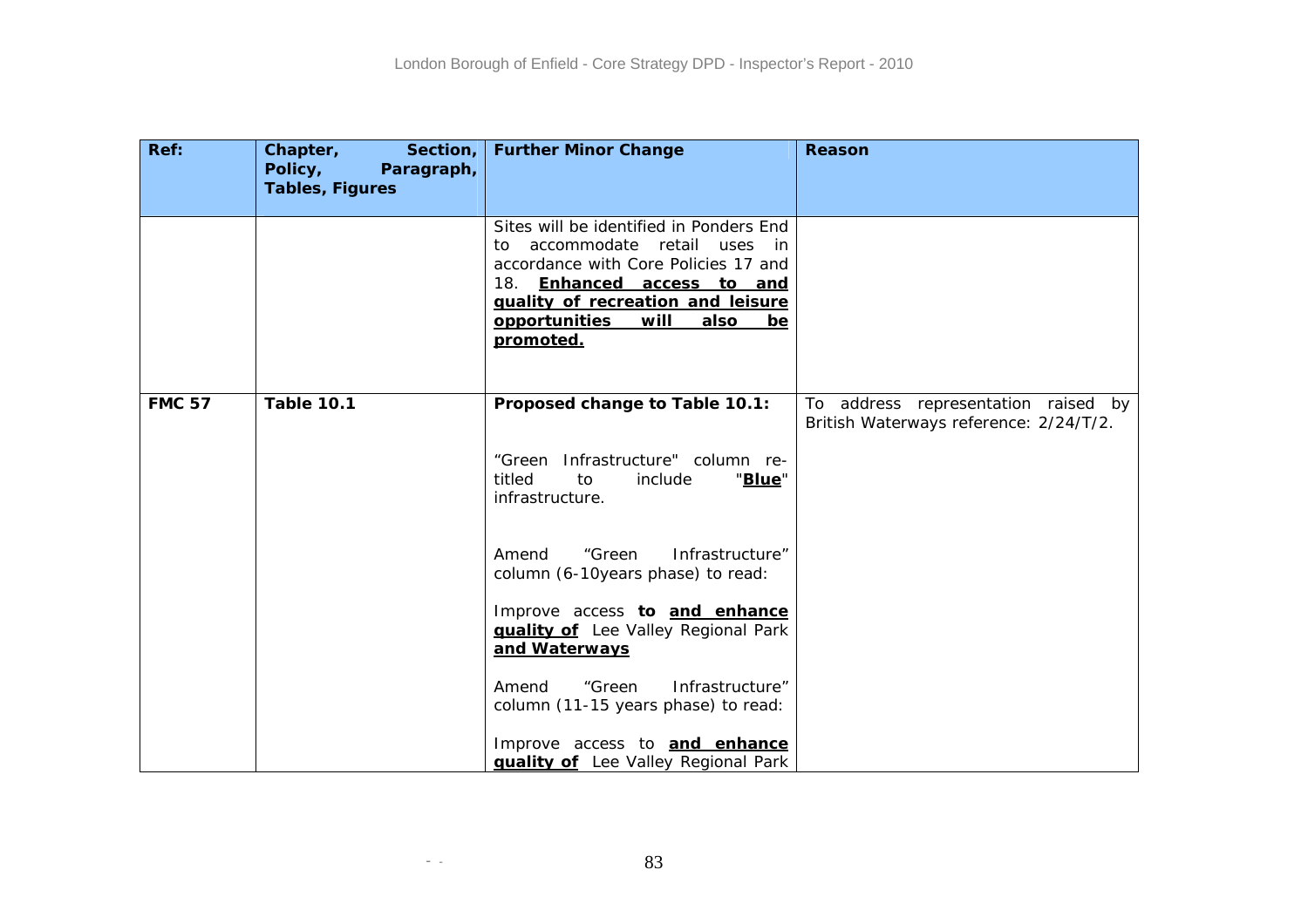| Ref:          | Chapter,<br>Section,<br>Policy,<br>Paragraph,<br><b>Tables, Figures</b> | <b>Further Minor Change</b>                                                                                                                                                                                                                        | Reason                                                                       |
|---------------|-------------------------------------------------------------------------|----------------------------------------------------------------------------------------------------------------------------------------------------------------------------------------------------------------------------------------------------|------------------------------------------------------------------------------|
|               |                                                                         | and Waterways                                                                                                                                                                                                                                      |                                                                              |
| <b>FMC 58</b> | Core Policy 21:                                                         | <b>Additional text to Core Policy 21:</b><br>In order to improve water quality<br>in the Borough, during the life of<br>this Plan, Thames Water Utilities Ltd<br>redevelop<br>to<br>improve /<br>plan<br>Treatment<br>Deephams<br>Sewage<br>Works. | To address representation raised by<br>Thames Water reference: 47/03/CP21/2. |
| <b>FMC 59</b> | Paragraph 8.49                                                          | change to paragraph 8.49:<br>Water quality can be improved<br>through a number of measures<br>including the<br>effective<br>design,<br>operation<br>construction<br>and<br>0f<br>sewerage systems <b>and sewage</b><br>treatment plant,            | To address representation raised by<br>Thames Water reference 47/06/CP32/2.  |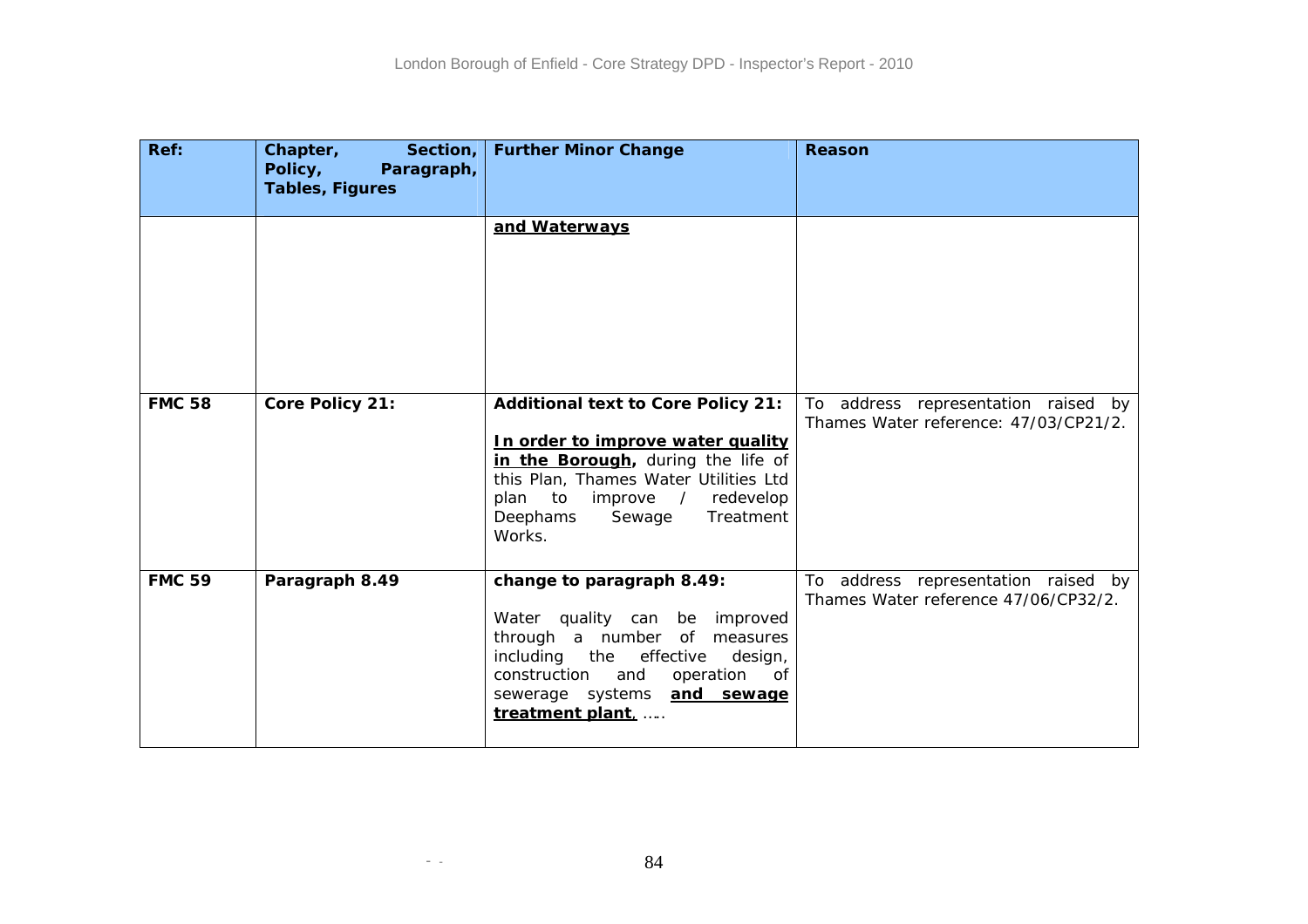| Ref:          | Section,<br>Chapter,<br>Policy,<br>Paragraph,<br><b>Tables, Figures</b> | <b>Further Minor Change</b>                                                                                                                                                                                                                                                                                                                                                                                                                                                                                                    | Reason                                                               |
|---------------|-------------------------------------------------------------------------|--------------------------------------------------------------------------------------------------------------------------------------------------------------------------------------------------------------------------------------------------------------------------------------------------------------------------------------------------------------------------------------------------------------------------------------------------------------------------------------------------------------------------------|----------------------------------------------------------------------|
|               |                                                                         |                                                                                                                                                                                                                                                                                                                                                                                                                                                                                                                                |                                                                      |
| <b>FMC 60</b> | <b>Core Policy 22</b>                                                   | Amended text to CP22:<br>Continuing to support the use of<br>Edmonton EcoPark as a strategic<br>waste site and working with the<br>NLWA and London Waste the site<br>operator to maximise the use of<br>the site with more sustainable<br>and efficient secure a new more<br>sustainable and efficient use of the<br>site after the current incinerator is<br>decommissioned.<br>waste<br>management processes including<br>the future decommissioning of<br>the current incinerator                                           | To address representation raised by<br>NLWA reference: 40/02/CP22/0. |
| <b>FMC 61</b> | <b>Core Policy 37</b>                                                   | Insert additional text:<br>The majority of the Central Leeside<br>area will retain its industrial and<br>employment character (see Core<br>Policy 14). The Strategic Industrial<br>Locations<br>of Eley, Aztec<br>406,<br>Montagu<br>(the northern<br>part),<br>Kenninghall and Harbet<br>Road<br>estates, as well as the Locally<br>Significant Industrial<br>Sites; The<br>Claverings Estate and the southern<br>part of the Montagu Industrial Area,<br>will be retained and intensified.<br>will<br>Waste management<br>be | To address representation raised by<br>NLWA reference: 40/03/CP37/0. |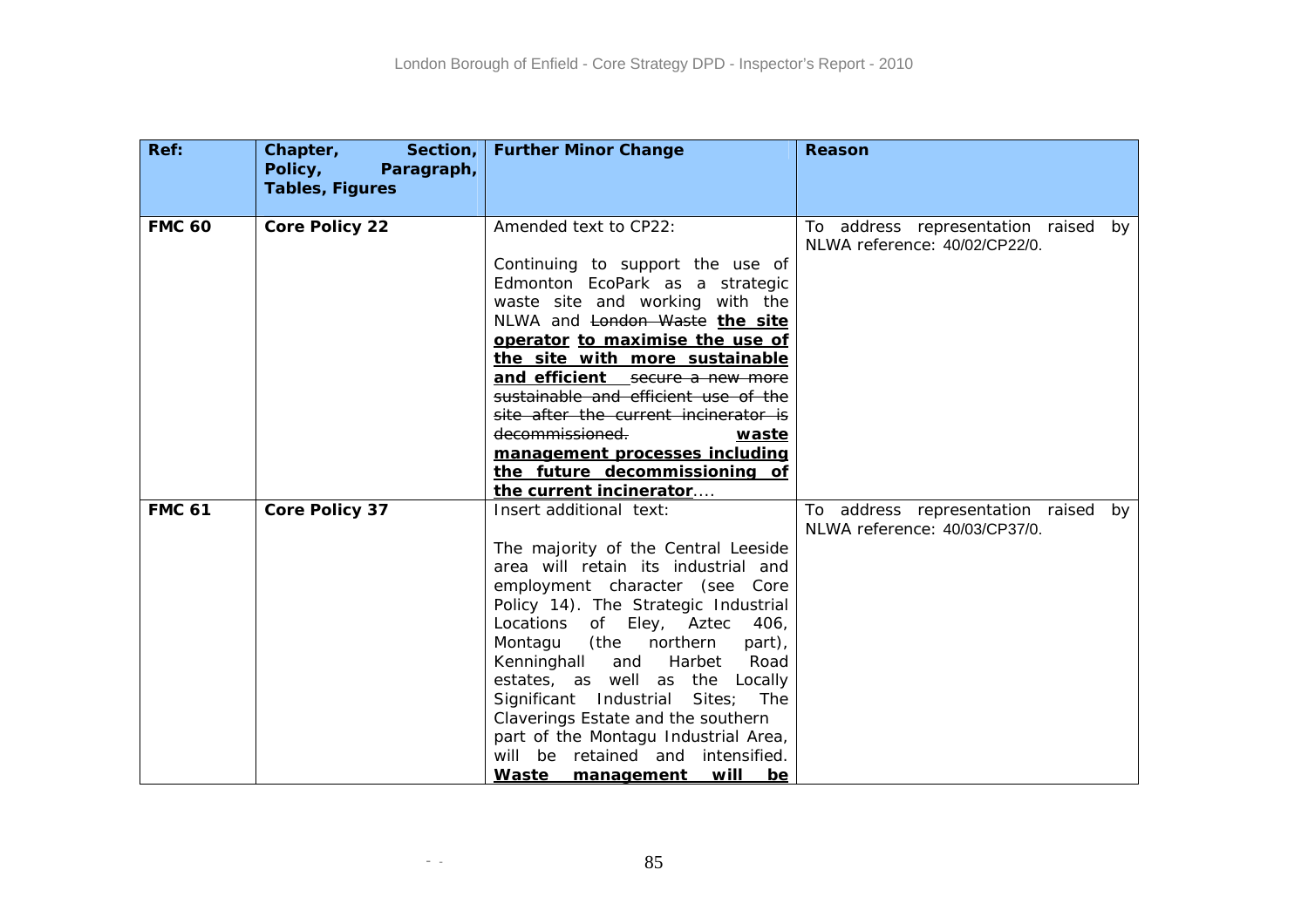| Ref:          | Chapter,<br>Section,<br>Policy,<br>Paragraph,<br><b>Tables, Figures</b>                       | <b>Further Minor Change</b>                                                                                                                                                                                                                                                                                                                                                                                                                                                                                                                                                                          | Reason                                                                                                                                                                                                                            |
|---------------|-----------------------------------------------------------------------------------------------|------------------------------------------------------------------------------------------------------------------------------------------------------------------------------------------------------------------------------------------------------------------------------------------------------------------------------------------------------------------------------------------------------------------------------------------------------------------------------------------------------------------------------------------------------------------------------------------------------|-----------------------------------------------------------------------------------------------------------------------------------------------------------------------------------------------------------------------------------|
|               |                                                                                               | supported<br><b>Edmonton</b><br>at<br><u>the</u><br>EcoPark site in line with Core<br><b>Policy 22</b>                                                                                                                                                                                                                                                                                                                                                                                                                                                                                               |                                                                                                                                                                                                                                   |
| <b>FMC 62</b> | <b>Policy</b><br>Core<br>23<br>paragraphs 7.40, 7.42<br>and<br>new<br>paragraph<br>after 7.42 | Minor changes proposed to both<br>supporting text and Core Policy.<br>7.40<br>It is understood that<br>land-based reserves of<br>workable<br>aggregates in Enfield are largely<br>depleted. There may be potential for<br>dredging sand and gravel from the<br>King George V Reservoir, but the<br>feasibility of extraction is currently<br>unknown.<br><b>CORE POLICY 23</b><br><b>AGGREGATES</b><br>The Council will continue to work<br>with its partners, including<br>the<br>London Aggregates Working Party, to<br>identify<br>potential<br>sources<br>0f<br>aggregates in the Borough. These | At hearing session Day 1 the Council<br>agreed to provide additional clarity to<br>overcome concerns raised by Lee Valley<br>Regional Park Authority in reference to<br>the King V Reservoir and environmental<br>considerations. |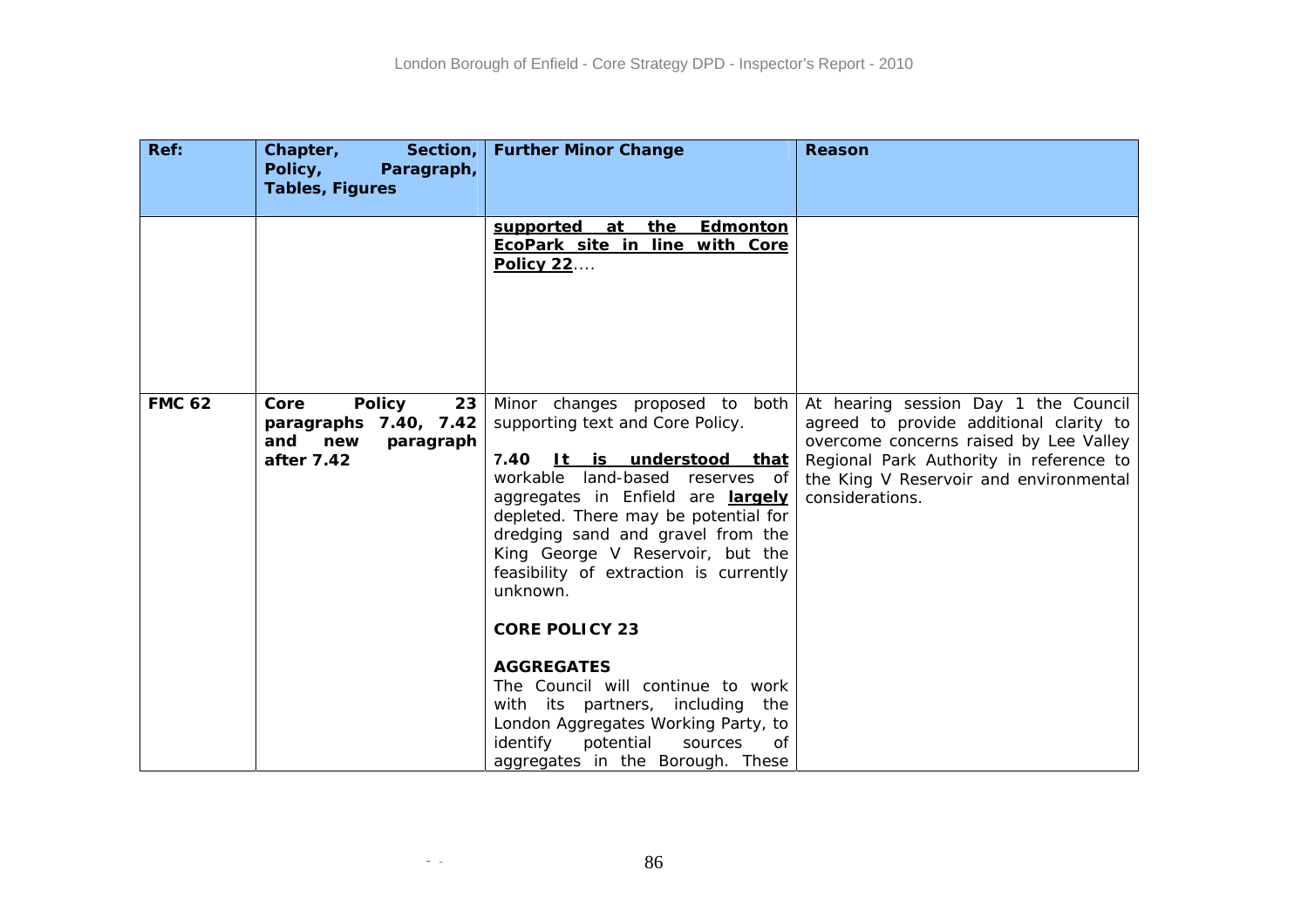| Chapter,<br>Section,<br>Policy,<br>Paragraph,<br><b>Tables, Figures</b> | <b>Further Minor Change</b>                                                                                                                                                                                                                                                                                                                                                                                                                                                                    | <b>Reason</b> |
|-------------------------------------------------------------------------|------------------------------------------------------------------------------------------------------------------------------------------------------------------------------------------------------------------------------------------------------------------------------------------------------------------------------------------------------------------------------------------------------------------------------------------------------------------------------------------------|---------------|
|                                                                         |                                                                                                                                                                                                                                                                                                                                                                                                                                                                                                |               |
|                                                                         | sources will be protected providing<br>that exploitation can be shown to be<br>both feasible and desirable. $\frac{1}{1}$ (for<br>example, when considered against<br>the environmental impact of such<br>operations).                                                                                                                                                                                                                                                                         |               |
|                                                                         | <b>Justification</b><br>7.41 Initial indications from Thames<br>Water are that there are no plans for<br>the extraction of aggregates from<br>the King George V reservoir, but they<br>have been unable to confirm this and<br>the impact of such operations upon<br>the environmental qualities of the<br>site, which is a Site of Special<br>Scientific Interest, would need to be<br>carefully assessed. There are no<br>other known potential sources of<br>aggregates within the Borough. |               |
|                                                                         | <b>Implementation</b><br>7.42 The Council will continue to<br>engage with the London Aggregates<br>Working Party regarding potential<br>aggregate resources in the Borough.<br>The Council will also continue to<br>engage with Thames Water and the<br><b>Valley</b><br>Regional<br>Lee<br><b>Park</b><br><b>Authority</b><br>the<br>establish                                                                                                                                                |               |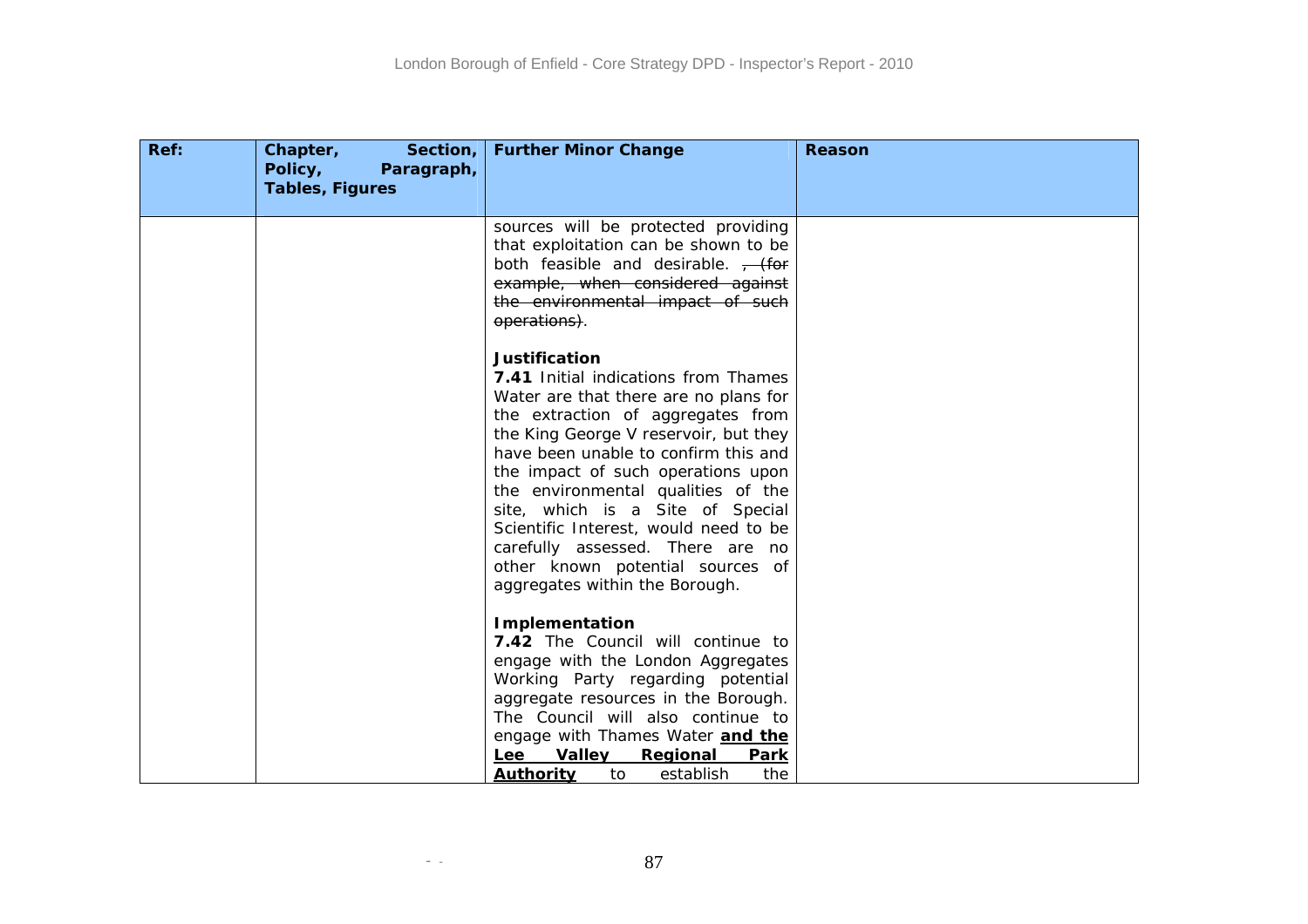| of<br>acceptability<br>aggregate<br>extraction in the King George V<br>Reservoir. This will be assessed<br>against a range of matters which<br>include the need to consider the<br>degree of impact on the wildlife<br>of the reservoir given<br>its<br>designations as a SSSI and the<br>wider amenity of the Regional<br>Park.<br>further<br><b>Should</b><br>aggregate<br>be identified in the<br>resources<br>the<br><u>feasibility</u><br><u>Borough,</u><br>of.<br>extraction would be assessed<br>number<br><u>aqainst_</u><br>$\mathbf{a}$<br>of<br>considerations including national<br>and regional planning policy<br>guidance, an adequate and<br>steady supply of minerals to<br>meet demand and the impact of<br>operations on the environment,<br>local character and amenity .If<br>proven, these sites will<br>be<br>identified on the Proposals Map<br>and protected through policies in<br>the Development Management<br>Document. | Ref: | Section,<br>Chapter,<br>Policy,<br>Paragraph,<br><b>Tables, Figures</b> | <b>Further Minor Change</b> | Reason |
|-------------------------------------------------------------------------------------------------------------------------------------------------------------------------------------------------------------------------------------------------------------------------------------------------------------------------------------------------------------------------------------------------------------------------------------------------------------------------------------------------------------------------------------------------------------------------------------------------------------------------------------------------------------------------------------------------------------------------------------------------------------------------------------------------------------------------------------------------------------------------------------------------------------------------------------------------------|------|-------------------------------------------------------------------------|-----------------------------|--------|
|                                                                                                                                                                                                                                                                                                                                                                                                                                                                                                                                                                                                                                                                                                                                                                                                                                                                                                                                                       |      |                                                                         |                             |        |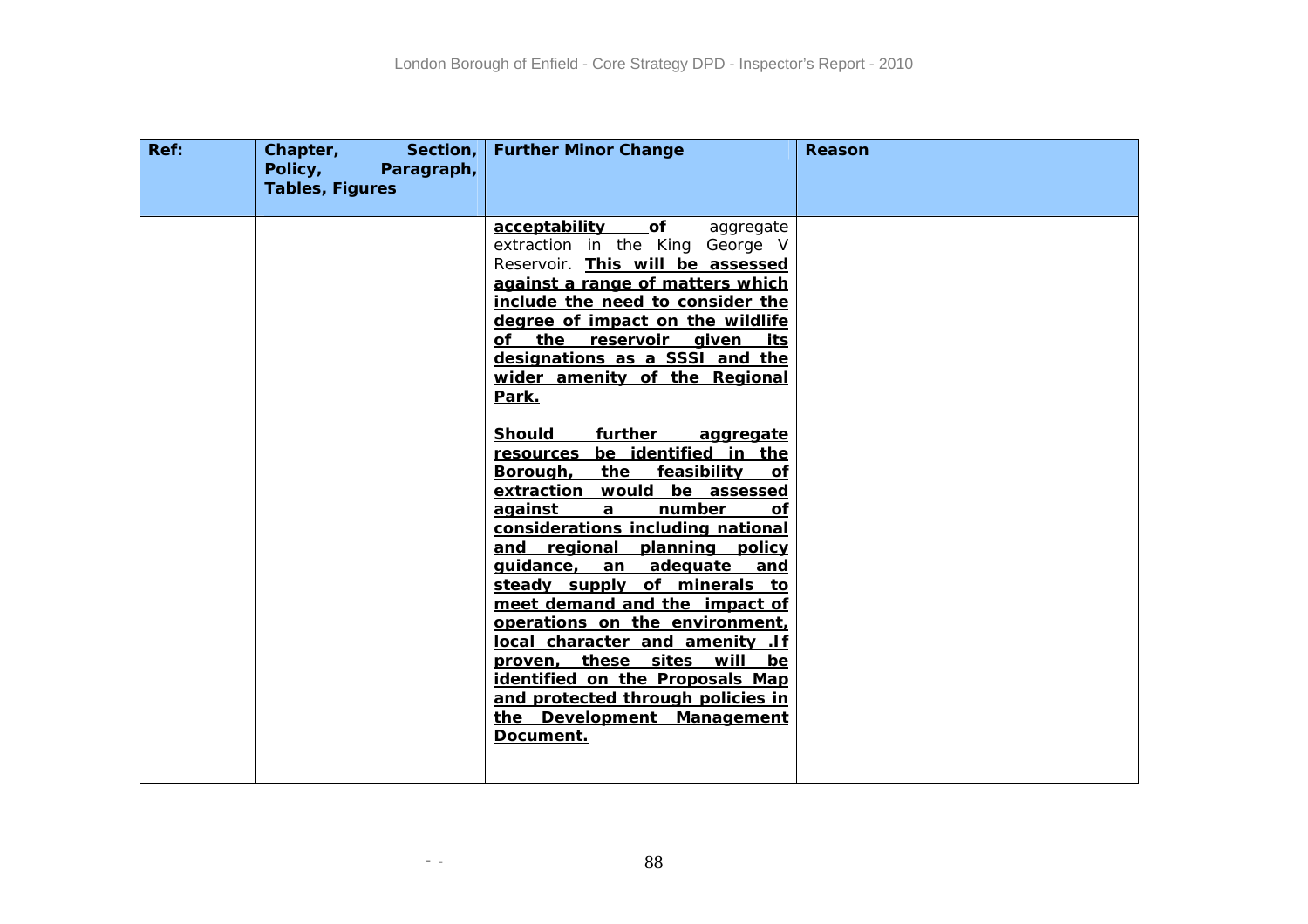| Ref:          | Chapter,<br>Section,<br>Policy,<br>Paragraph,<br><b>Tables, Figures</b> | <b>Further Minor Change</b>                                                                                                                                                                                                                                                                                                                                                                                                                                                                                                                                                                                                                                                                                                                                                                                                                                             | Reason                                                                                                                                                                                                                                      |
|---------------|-------------------------------------------------------------------------|-------------------------------------------------------------------------------------------------------------------------------------------------------------------------------------------------------------------------------------------------------------------------------------------------------------------------------------------------------------------------------------------------------------------------------------------------------------------------------------------------------------------------------------------------------------------------------------------------------------------------------------------------------------------------------------------------------------------------------------------------------------------------------------------------------------------------------------------------------------------------|---------------------------------------------------------------------------------------------------------------------------------------------------------------------------------------------------------------------------------------------|
| <b>FMC 63</b> | <b>Core Policy 38</b>                                                   | Insert new text within 1 <sup>st</sup> sentence of<br>policy and delete text in brackets in<br>2 <sup>nd</sup> bullet point as follows:<br>In Based on the evidence of<br>initial growth scenarios in the<br>Meridian Water Place Shaping Priority<br>Area (see boundary in Map 9.3<br>Figure 9.4), the objectives of new<br>development will be to create a new<br>community by 2026 with up to 5,000<br>new homes, 1,500 new jobs and all<br>the necessary<br>infrastructure<br>to<br>support the community and attract<br>families and new employers to the<br>area, including:<br>2 <sup>nd</sup> bullet point<br>Approximately 80% of the<br>area should comprise a mix of<br>residential, retail, community<br>uses and open spaces, with<br>20% of the area (no less than<br>5.5ha) as revitalised<br>employment uses, integrated<br>into the wider development; | At hearing session Day 2 the Council<br>agreed to provide a FMC to overcome<br>concerns of the need for clarity and<br>flexibility in terms of the principles<br>established in the policy, as raised by La<br>Salle Investment Management. |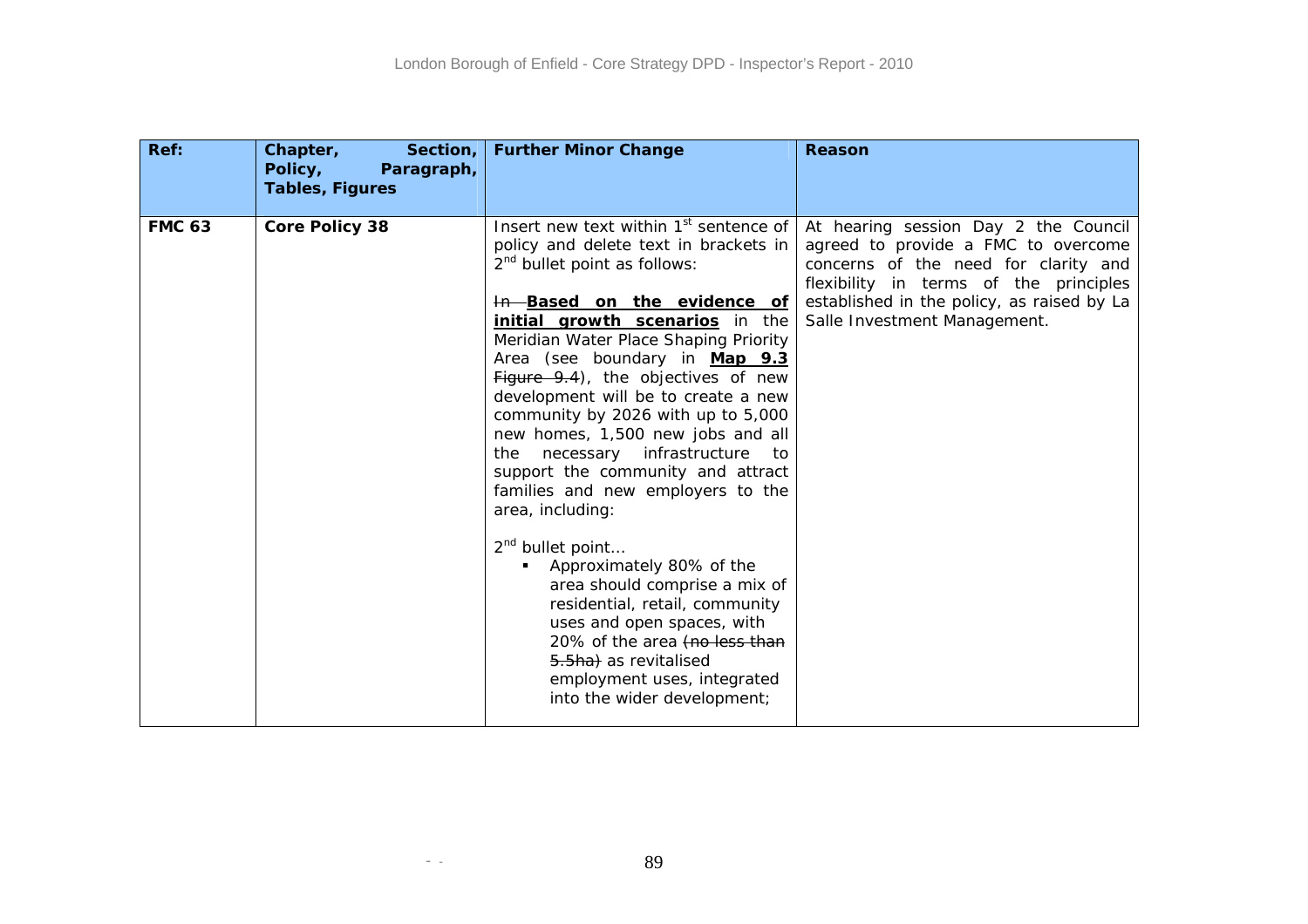| Ref:          | Section,<br>Chapter,<br>Policy,<br>Paragraph,<br><b>Tables, Figures</b>               | <b>Further Minor Change</b>                                                                                                                                                                                                                                                          | <b>Reason</b>                                                                                                                                                                                                                                                                                                                                                                                                                                                                                        |
|---------------|---------------------------------------------------------------------------------------|--------------------------------------------------------------------------------------------------------------------------------------------------------------------------------------------------------------------------------------------------------------------------------------|------------------------------------------------------------------------------------------------------------------------------------------------------------------------------------------------------------------------------------------------------------------------------------------------------------------------------------------------------------------------------------------------------------------------------------------------------------------------------------------------------|
| <b>FMC 64</b> | <b>Core Policy 14</b>                                                                 | Reference<br>relating<br>to<br>Montagu<br><b>Industrial Area</b><br>Name of industrial area<br>Montagu Industrial Area (northern<br>section) including Kenninghall Estate<br>and Rail Track Land<br>Area of site to the nearest hectare<br><u>12-10 ha</u>                           | In light of recommendations from the<br>Employment Land Study Update report<br>$(2009)$ ,<br>and following<br>discussions<br>between the Council and the GLA in<br>terms of reviewing SIL boundaries, it has<br>been recommended that the area should<br>be retained for employment uses, but<br>the southern part (area covered by the<br>former rail sidings at Rays Road and<br>Kenninghall Estate) could potential be<br>considered as part of a comprehensive<br>masterplan for Meridian Water. |
| <b>FMC 65</b> | Core<br><b>Policy</b><br>14:<br>Safeguarding Strategic<br><b>Industrial Locations</b> | Reference relating to Harbet Road<br>(Lee Valley Trading Estate) within<br>CP14 to read:<br>Name of industrial area:<br>Road<br><b>Industrial Area</b><br>Harbet<br>(covering Lee Valley Trading Estate,<br><b>Hastingwood Trading Estate and</b><br><b>Stonehill Business Park)</b> | Consistency with the Employment Land<br><b>Studies</b>                                                                                                                                                                                                                                                                                                                                                                                                                                               |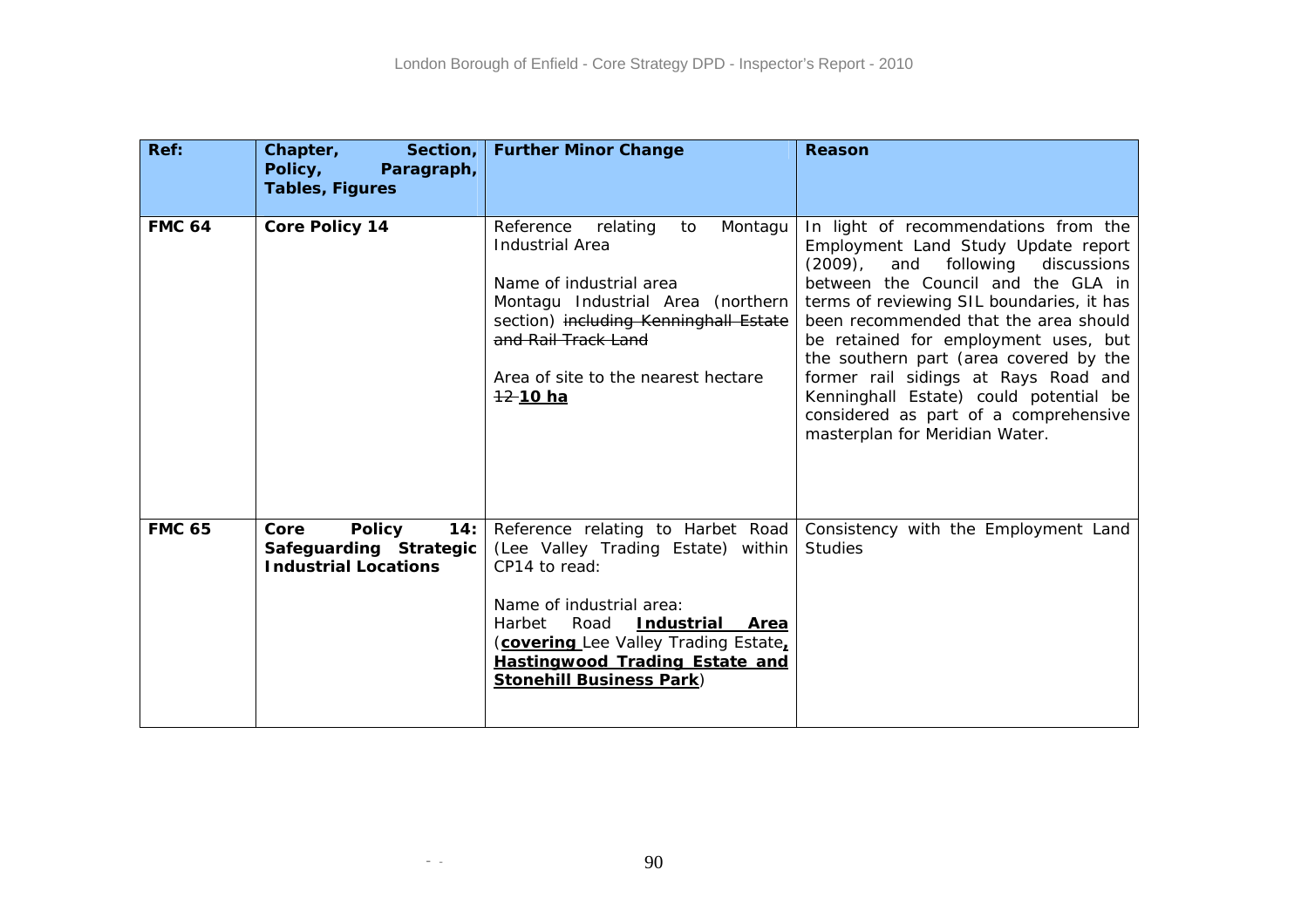| Ref:          | Chapter,<br>Section,<br>Policy,<br>Paragraph,<br><b>Tables, Figures</b> | <b>Further Minor Change</b>                                                                                                                                                                                                                                                                                    | Reason                                                                                                                      |
|---------------|-------------------------------------------------------------------------|----------------------------------------------------------------------------------------------------------------------------------------------------------------------------------------------------------------------------------------------------------------------------------------------------------------|-----------------------------------------------------------------------------------------------------------------------------|
| <b>FMC 66</b> | <b>Core Policy 14</b>                                                   | Reference relating to:<br>Great Cambridge Road Industrial<br>Area and Martinbridge Trading Estate<br>Name of industrial area<br>Great Cambridge Road Industrial<br>Area and Martinbridge Trading Estate<br>Replace with the following<br>Great Cambridge Road (part) and<br>Martinbridge Trading Estate (part) | Consistency with the London Plan. Only<br>part of Martinbridge Trading Estate is to<br>be retained as IBP                   |
| <b>FMC 67</b> | <b>Core Policy 14</b>                                                   | Reference relating to:<br>Total: 311*<br>Total: 311-309*<br>* this measurement is the gross<br>employment<br>floorspace<br><u>-area,</u><br>excluding main roads and amenity<br>areas.                                                                                                                         | The southern part of Montagu Industrial<br>Area has been excluded from SIL, but<br>included as LSIS.<br>To provide clarity. |
| <b>FMC 68</b> | <b>Core Policy 15</b>                                                   | Reference relating to The southern<br>part of Montagu Industrial Area to<br>read:<br>Replace with:<br>The southern part of Montagu<br>Industrial<br>Area<br>(includes the<br>former rail sidings at Rays Road<br>and Kenninghall Estate)                                                                       | To provide clarity.                                                                                                         |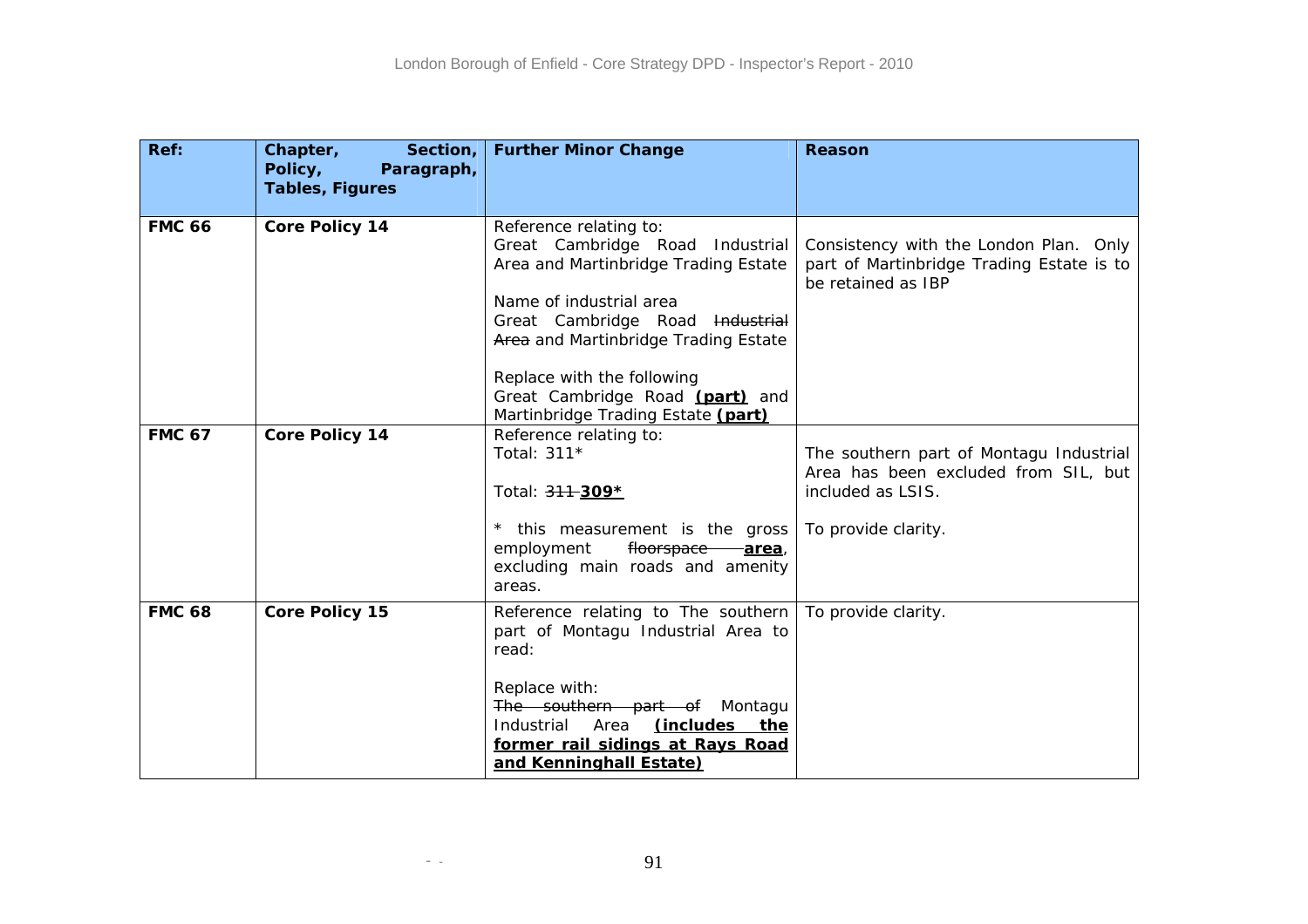| Ref:          | Chapter,<br>Section,<br>Policy,<br>Paragraph, | <b>Further Minor Change</b>                                                                                                                                                                                                                                                                                          | Reason                                        |
|---------------|-----------------------------------------------|----------------------------------------------------------------------------------------------------------------------------------------------------------------------------------------------------------------------------------------------------------------------------------------------------------------------|-----------------------------------------------|
|               | <b>Tables, Figures</b>                        |                                                                                                                                                                                                                                                                                                                      |                                               |
|               |                                               |                                                                                                                                                                                                                                                                                                                      |                                               |
| <b>FMC 69</b> | <b>Core Policy 15</b>                         | Reference relating to:<br>Footnote 40: Replace with:<br>Further details of the review of<br>Strategic Industrial Locations is set<br>in<br>Enfield's<br>review<br><sub>O</sub> f<br>out<br>Employment Designations - Further<br>Background to the Submission Core<br>Strategy (December 2009<br>May<br><b>2010</b> ) | Report was updated and agreed in May<br>2010. |
| <b>FMC 70</b> | Glossary                                      | Glossary to include the following<br>definition:<br>Third Sector: A term used to<br>describe the collection of non-<br>governmental organisations that<br>are value driven and principally<br>reinvest their<br>surpluses<br>to<br>further social, environmental or                                                  | Definition provided for clarity.              |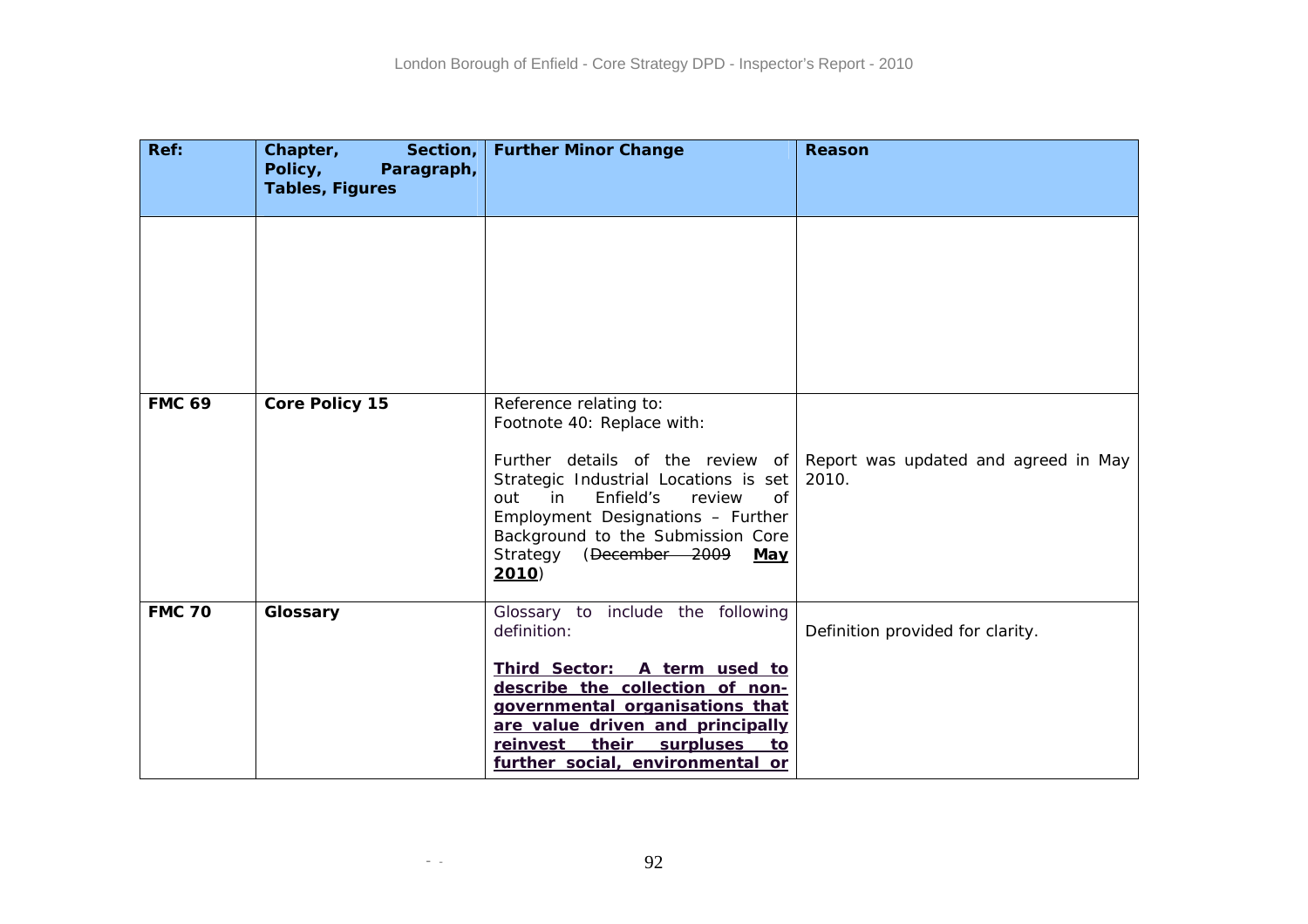| Ref:          | Chapter,<br>Section,<br>Policy,<br>Paragraph,<br><b>Tables, Figures</b> | <b>Further Minor Change</b>                                                                                                                                                                                                                                                                                                                                                                                                                                                                                                                                                                 | Reason                 |
|---------------|-------------------------------------------------------------------------|---------------------------------------------------------------------------------------------------------------------------------------------------------------------------------------------------------------------------------------------------------------------------------------------------------------------------------------------------------------------------------------------------------------------------------------------------------------------------------------------------------------------------------------------------------------------------------------------|------------------------|
|               |                                                                         | cultural objectives. This includes<br>voluntary<br>and<br>community<br>organisations, charities, social<br>cooperatives<br>enterprises,<br>and<br>mutuals<br>housing<br>and<br>associations.                                                                                                                                                                                                                                                                                                                                                                                                |                        |
| <b>FMC 71</b> | Foreword                                                                | Replace all text with the following.<br>By Councillor Del Goddard Lead<br>Member for Regeneration and<br><b>Improving Localities</b><br>Enfield<br><b>Council</b><br>has<br>had a<br>longstanding commitment<br>to<br>produce a document that sets out<br>the Council's overall ambitions<br>and aspirations for Enfield's<br>future between now, 2026 and<br>beyond. This document is known<br>as the Core Strategy. It is the<br>within<br>lead<br>document<br>the<br><b>Council's New Local Development</b><br>Framework which will replace<br>the existing Unitary Development<br>Plan. | Change in Lead Member. |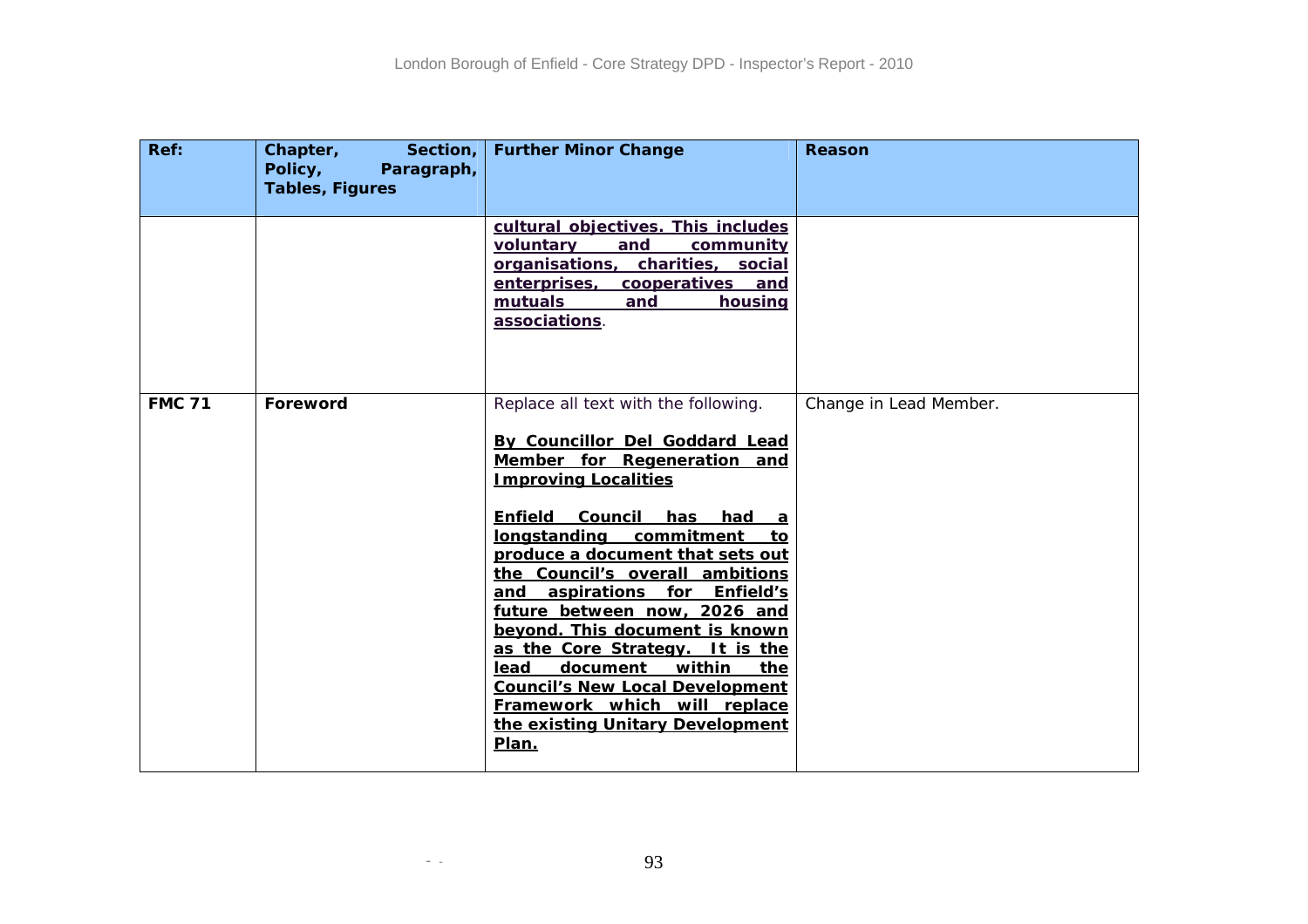| Ref: | Section,<br>Chapter,<br>Policy,<br>Paragraph,<br><b>Tables, Figures</b> | <b>Further Minor Change</b>                                                                                                                                                                                                                                                                                                                                                                                                                                                                                                                                                                                                                                                                                                                                                                                                                                                                                                                                                  | Reason |
|------|-------------------------------------------------------------------------|------------------------------------------------------------------------------------------------------------------------------------------------------------------------------------------------------------------------------------------------------------------------------------------------------------------------------------------------------------------------------------------------------------------------------------------------------------------------------------------------------------------------------------------------------------------------------------------------------------------------------------------------------------------------------------------------------------------------------------------------------------------------------------------------------------------------------------------------------------------------------------------------------------------------------------------------------------------------------|--------|
|      |                                                                         | With this adopted Core Strategy<br>there comes greater confidence<br>in facilitating the delivery of<br>sustainable communities through<br>coordinating social,<br>economic,<br><u>physical</u><br>and<br>green<br>infrastructure. This<br>document<br>marks a significant milestone<br>that enables the Council to put<br>into practise its vision for a<br>sustainable<br><u>and</u><br><b>prosperous</b><br>borough.<br>Our LDF is built on a thorough<br>understanding<br>of the<br>local<br>challenges and opportunities<br>facing Enfield. It is informed by<br>extensive research, feasibility<br>studies and the participation of<br>local communities and others<br>who have a stake in the future of<br>the borough. This means we<br>have strong evidence based<br>policies to quide the creation of<br>new homes, jobs and services<br>essential to support Enfield's<br>communities<br>growing<br>and<br>improve the quality of life for<br>existing residents. |        |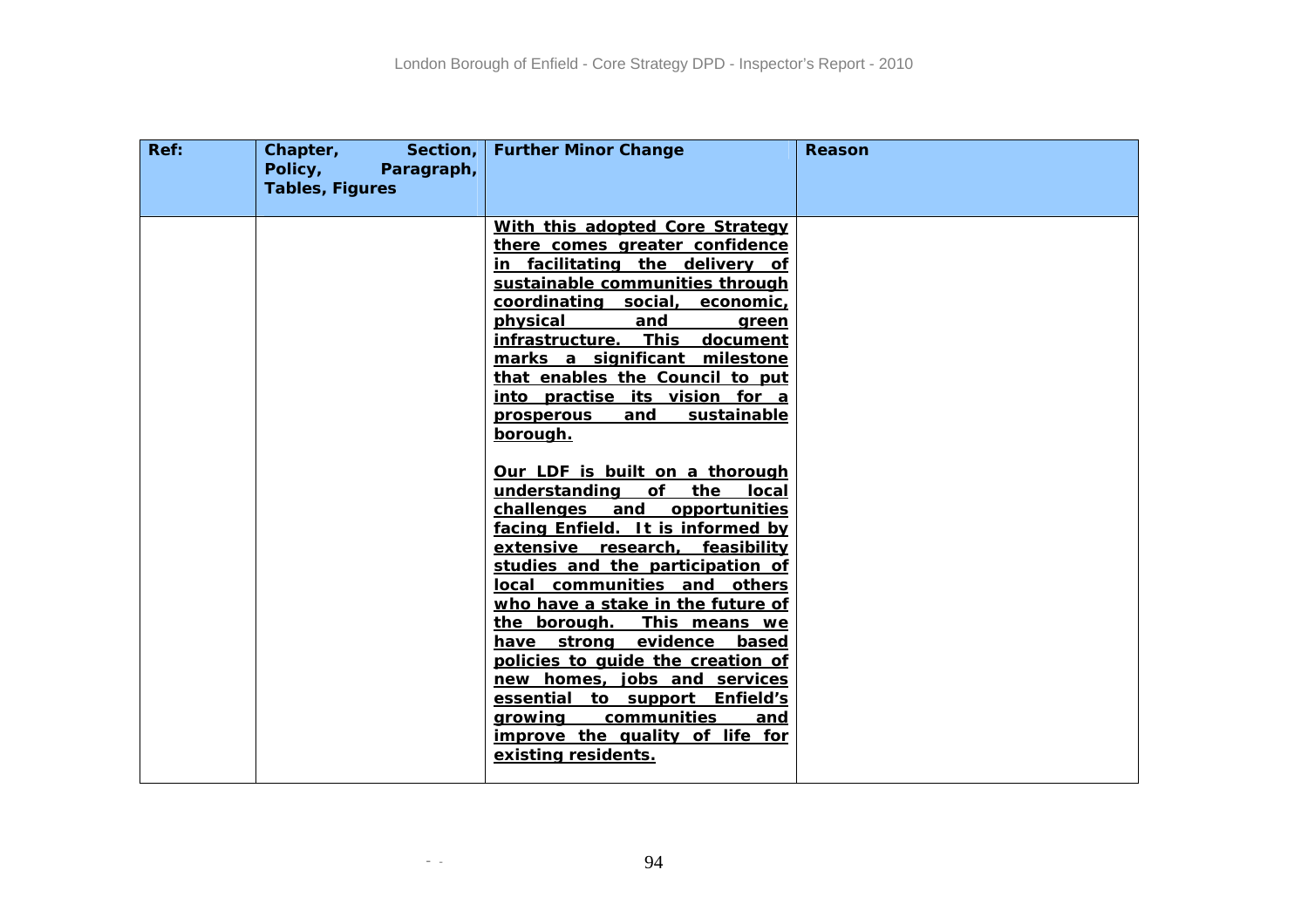| Ref: | Section,<br>Chapter,<br>Policy,<br>Paragraph,<br><b>Tables, Figures</b> | <b>Further Minor Change</b>                                                                                                                                                                                                                                                                                                                                                                                                                                                                                                                                                                                                                                                                                                                               | Reason |
|------|-------------------------------------------------------------------------|-----------------------------------------------------------------------------------------------------------------------------------------------------------------------------------------------------------------------------------------------------------------------------------------------------------------------------------------------------------------------------------------------------------------------------------------------------------------------------------------------------------------------------------------------------------------------------------------------------------------------------------------------------------------------------------------------------------------------------------------------------------|--------|
|      |                                                                         | <b>Enfield's Core Strategy focuses</b><br>change in the areas of the<br>borough that need it most - the<br>south and east. It also aims to<br>protect and enhance those parts<br>of the borough which already<br>offer a good quality of life to<br>residents. The Council has a<br>community leadership role to<br>play and is working with our<br>partners in the private, public<br>and third sectors to deliver a<br>programme of transformational<br>change. Changes that will really<br>make a difference to the lives of<br>the people who live, work and<br>study in Enfield, making sure<br>that everyone has access to the<br>same opportunities and can<br>really see improvements in their<br>quality of life.<br>This Core Strategy gives us |        |
|      |                                                                         | certainty over development in<br>the borough over the coming<br>years and is based on a shared<br>understanding<br>Οf<br>our<br>commitments and priorities, and<br>those of our partners, for the<br>long term. Many issues cross                                                                                                                                                                                                                                                                                                                                                                                                                                                                                                                         |        |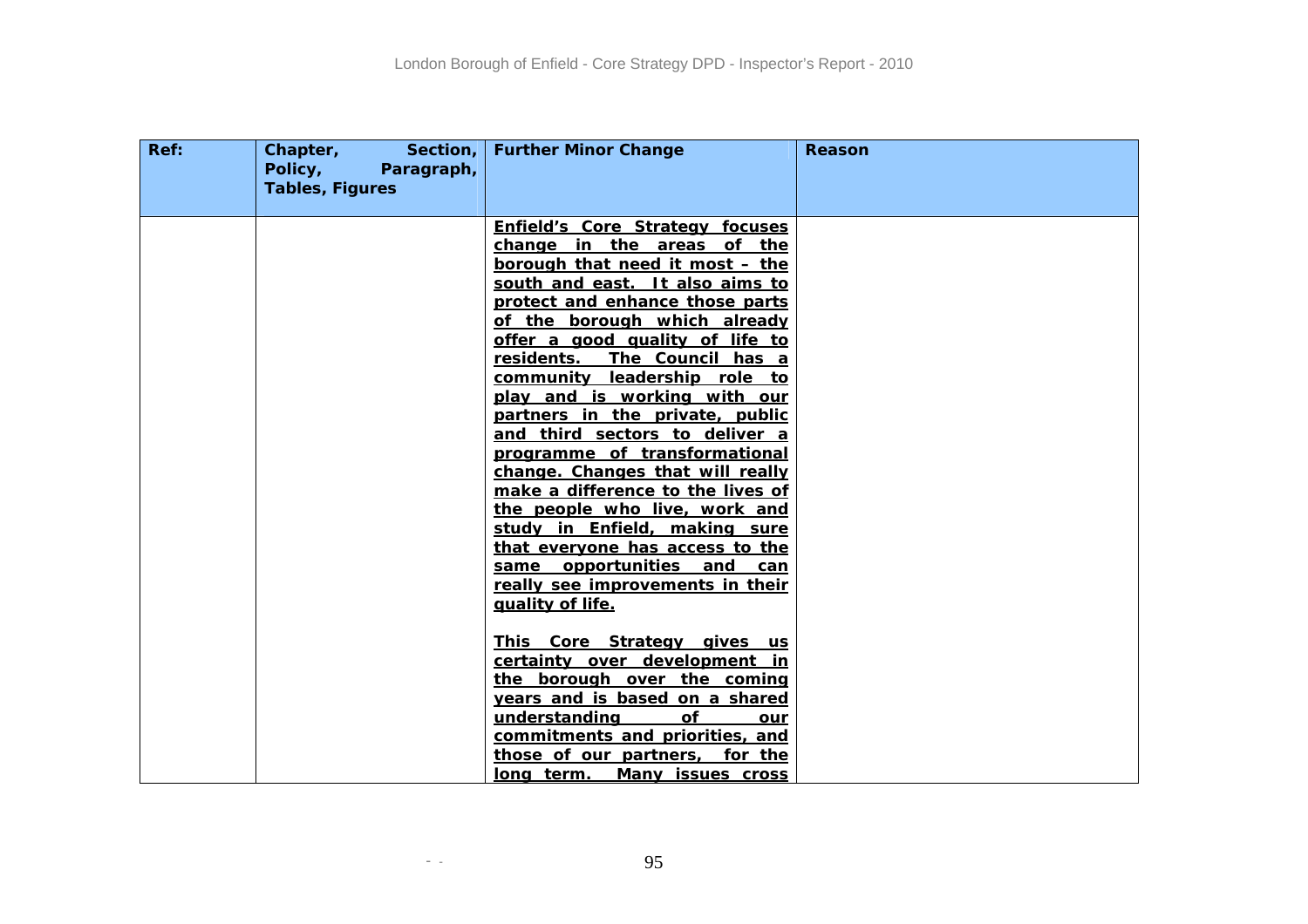| Ref: | Chapter,<br>Section,<br>Policy,<br>Paragraph,<br><b>Tables, Figures</b> | <b>Further Minor Change</b>                                                                                                                                                                                                                                                                                                                                         | <b>Reason</b> |
|------|-------------------------------------------------------------------------|---------------------------------------------------------------------------------------------------------------------------------------------------------------------------------------------------------------------------------------------------------------------------------------------------------------------------------------------------------------------|---------------|
|      |                                                                         | borough boundaries and<br><u>this</u><br>Core Strategy and other LDF<br>documents will help facilitate<br>joint working with neighbouring<br>authorities.                                                                                                                                                                                                           |               |
|      |                                                                         | The strategy also provides the<br>flexibility to respond to current<br>and future social and economic<br>challenges<br>and puts us in a<br>strong position to take the fullest<br>advantage<br>of<br>investment<br>opportunities in Enfield as well<br>strengthening our role in the<br>opportunity area of the Upper<br>Lee Valley and North London as a<br>whole. |               |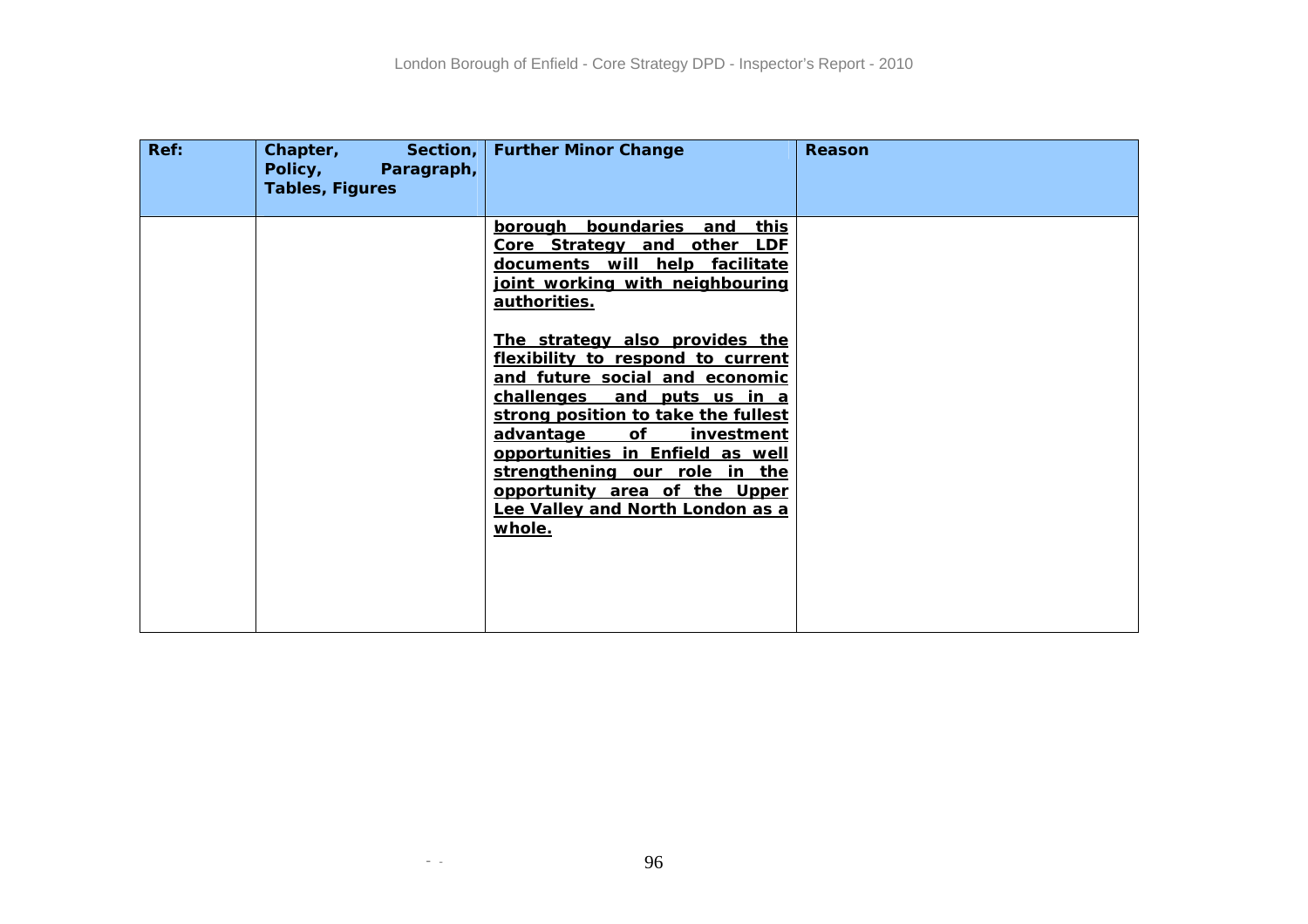| Ref:          | Section,<br>Chapter,<br>Policy,<br>Paragraph,<br><b>Tables, Figures</b> | <b>Further Minor Change</b>                                                                                                                                                                                                                                                                                                                                                                                                                                                                                                                                                                                                                              | <b>Reason</b>                                                                 |
|---------------|-------------------------------------------------------------------------|----------------------------------------------------------------------------------------------------------------------------------------------------------------------------------------------------------------------------------------------------------------------------------------------------------------------------------------------------------------------------------------------------------------------------------------------------------------------------------------------------------------------------------------------------------------------------------------------------------------------------------------------------------|-------------------------------------------------------------------------------|
| <b>FMC 72</b> | <b>Introduction</b>                                                     | Changes to the Introduction section<br>of the document.<br>1 Introduction<br>1.1 Enfield has much to offer - our<br>cultural diversity, heritage, proximity<br>to Central London and to open<br>countryside make it a good place to<br>live, work, study and do business.<br>Enfield is growing and changing, our<br>population and diversity is increasing<br>but so too is the gap between the<br>and<br>deprived<br>prosperous<br>neighbourhoods of the Borough. This<br>represents a major challenge for the<br>Borough and one which will guide the<br>strategies and plans of the Council<br>and its partners in planning for<br>Enfield's future. | Update<br>the<br>document<br>post<br>pre-<br>submission and submission stage. |
|               |                                                                         | 1.2 Enfield's Sustainable Community<br>Strategy was revised by the Enfield<br>Strategic Partnership in 2009. The<br>Partnership is made up of a wide<br>spectrum of local public, private,<br>voluntary<br>and<br>community<br>organisations including the Council,<br>police and health providers.<br>The Partnership is committed to                                                                                                                                                                                                                                                                                                                   |                                                                               |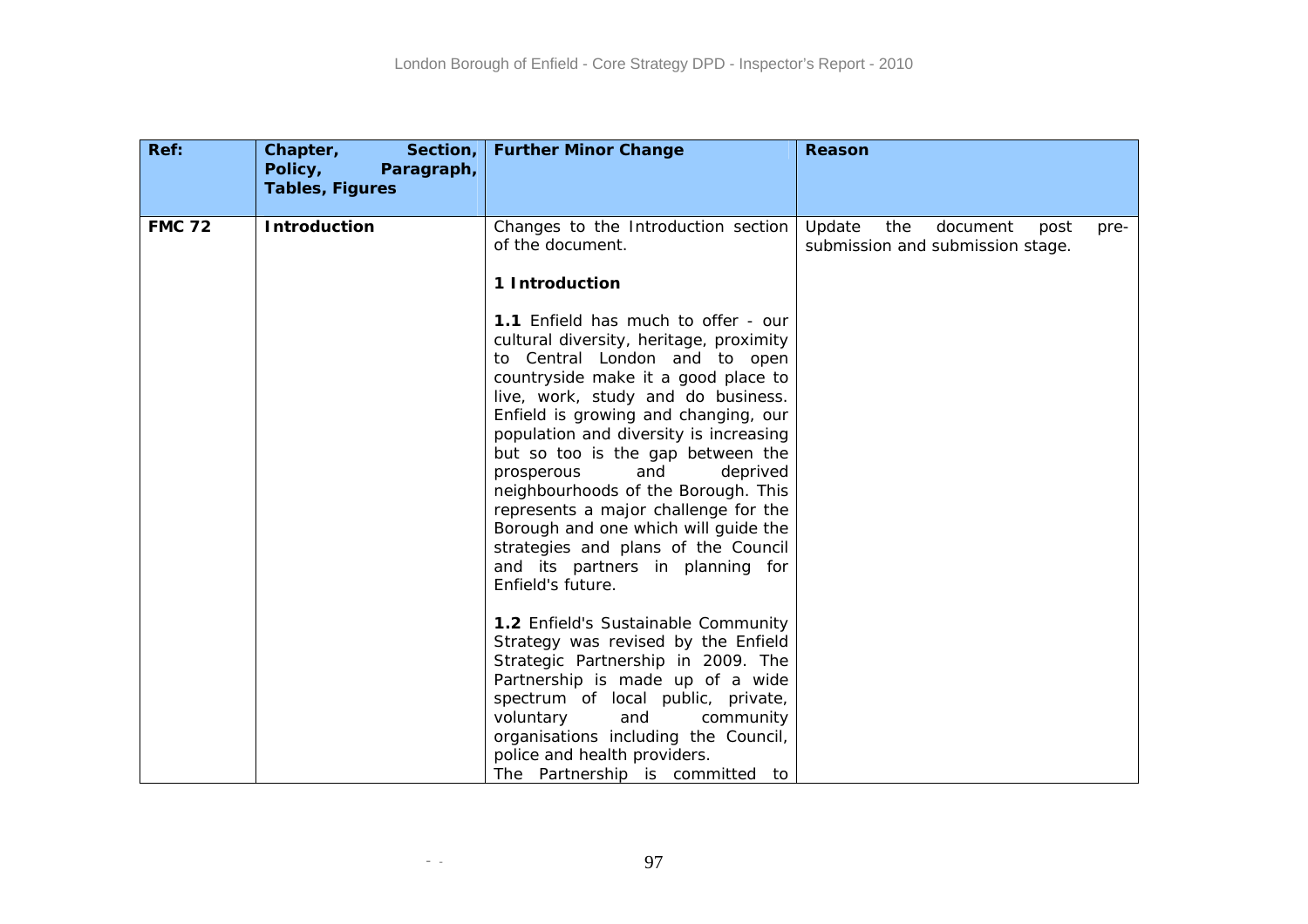| Ref: | Chapter,<br>Section,<br>Policy,<br>Paragraph,<br><b>Tables, Figures</b> | <b>Further Minor Change</b>                                                                                                                                                                                                                                                                                                                                                                                                                                                                                                                                                                                                                                                                                                      | Reason |
|------|-------------------------------------------------------------------------|----------------------------------------------------------------------------------------------------------------------------------------------------------------------------------------------------------------------------------------------------------------------------------------------------------------------------------------------------------------------------------------------------------------------------------------------------------------------------------------------------------------------------------------------------------------------------------------------------------------------------------------------------------------------------------------------------------------------------------|--------|
|      |                                                                         | making Enfield a healthy, prosperous<br>and cohesive community living in a<br>borough that is safe, clean and<br>green, through social progress that<br>recognises<br>everyone's<br>needs,<br>effective<br>of<br>the<br>protection<br>environment, prudent use of natural<br>resources, and promoting economic<br>growth<br>and<br>employment<br>opportunities for Enfield residents.                                                                                                                                                                                                                                                                                                                                            |        |
|      |                                                                         | 1.3 The Partnership has adopted a<br>proactive place shaping approach to<br>deliver this commitment. Place<br>shaping is about making the whole of<br>Enfield a place of choice where<br>people choose to live, work, learn<br>and do business now and in the<br>future. The Council is preparing a<br>Local Development Framework (LDF)<br>which will provide the long-term<br>vision,<br>policies<br>spatial<br>and<br>implementation<br>programmes<br>to<br>deliver this commitment over the<br>next 20 years. This means planning<br>now for good quality new homes,<br>shops and businesses, improved<br>systems,<br>transport<br>and<br>better<br>employment opportunities. It means<br>planning to conserve the Borough's |        |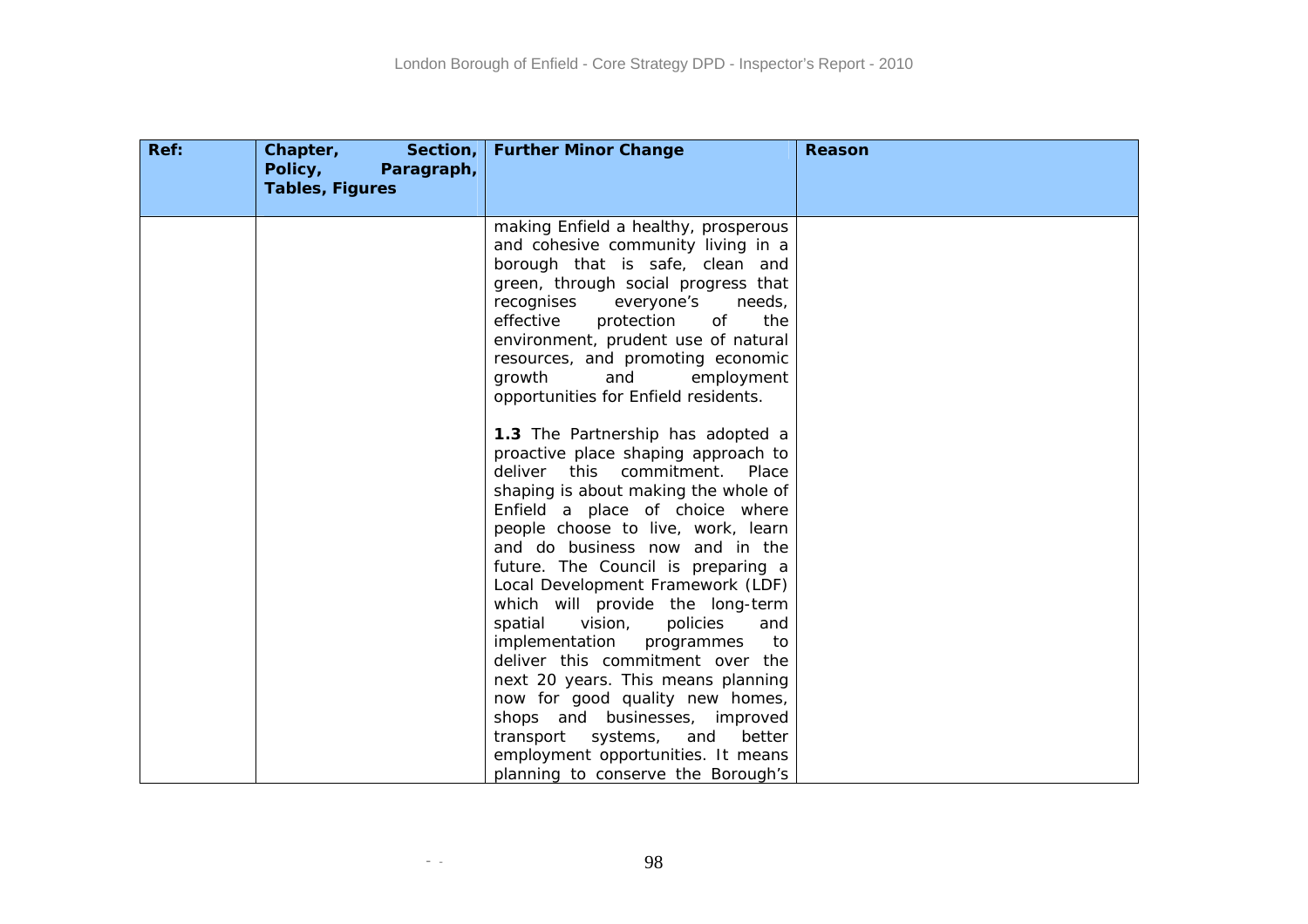| Ref: | Chapter,<br>Section,<br>Policy,<br>Paragraph,<br><b>Tables, Figures</b> | <b>Further Minor Change</b>                                                                                                                                                                                                                                                                                                                                                                                                                                                                   | Reason |
|------|-------------------------------------------------------------------------|-----------------------------------------------------------------------------------------------------------------------------------------------------------------------------------------------------------------------------------------------------------------------------------------------------------------------------------------------------------------------------------------------------------------------------------------------------------------------------------------------|--------|
|      |                                                                         | attractive<br>built<br>heritage<br>areas,<br>parkland and open landscapes whilst<br>enhancing<br>the<br>environment<br>elsewhere to bring it up to the<br>standard of the best. The LDF,<br>together with the London Plan, will<br>comprise the development plan for<br>the Borough and will replace the<br>Council's Unitary Development Plan<br>$(UDP)$ .                                                                                                                                   |        |
|      |                                                                         | 1.1 Enfield's Local Development<br>Framework                                                                                                                                                                                                                                                                                                                                                                                                                                                  |        |
|      |                                                                         | 1.4 The Council is required to<br>prepare the LDF by the Planning and<br>Compulsory Purchase Act 2004.<br>Enfield's LDF will<br>contain<br>the<br>following documents,<br>the<br>most<br>important of which is the Core<br>Strategy which sets out the Council's<br>strategy for planning in Enfield and<br>provides the context for more<br>detailed documents:<br>Core Strategy;<br>Proposals Map;<br>Sites Schedule;<br>Enfield Design Guide;<br>п.<br>Development Management<br>Document: |        |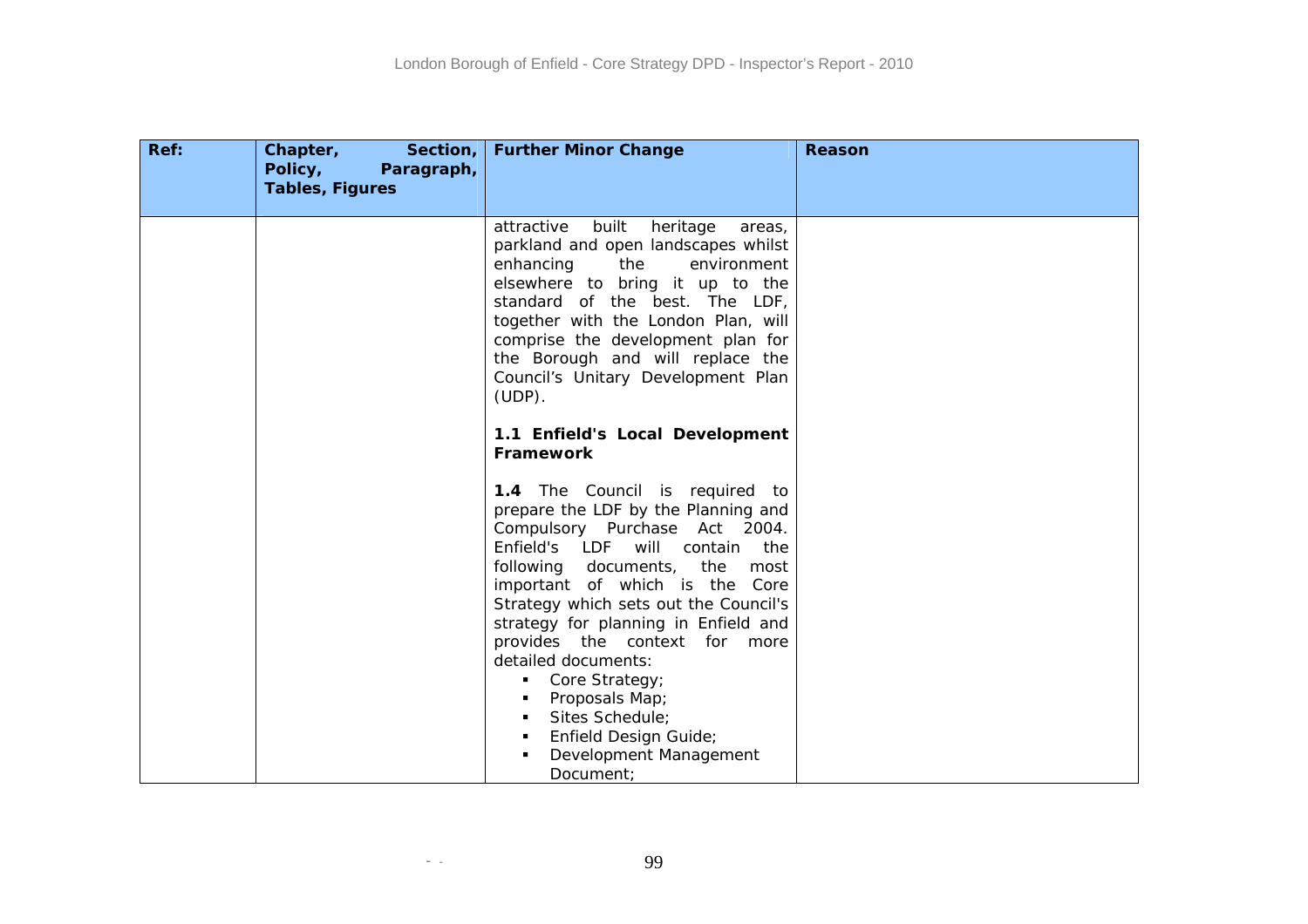| Ref: | Chapter,<br>Section,<br>Policy,<br>Paragraph,<br><b>Tables, Figures</b> | <b>Further Minor Change</b>                                                                                                                                                                                                                                                                                                                                                                                                                                                   | Reason |
|------|-------------------------------------------------------------------------|-------------------------------------------------------------------------------------------------------------------------------------------------------------------------------------------------------------------------------------------------------------------------------------------------------------------------------------------------------------------------------------------------------------------------------------------------------------------------------|--------|
|      |                                                                         | Enfield Town Area Action Plan<br>٠<br>and Masterplan for the area<br>around Enfield Town station;<br>North East Enfield Area Action<br>Plan,<br>Ponders End Framework for<br>Change and three Planning<br>Briefs for the key sites in<br>Ponders End;<br>Central Leeside Area Action<br>$\blacksquare$<br>Plan and Masterplan for<br>Meridian Water;<br>North Circular Area Action<br>٠<br>Plan and Masterplan for New<br>Southgate; and<br>North London Joint Waste<br>Plan. |        |
|      |                                                                         | 1.5 The relationship between these<br>documents is set out in Appendix 1.<br>Further details on the content, role<br>and production timetable for each of<br>them is set out in the Council's Local<br>Development Scheme (1). Under the<br>terms of the Act, most of the UDP's<br>policies have been retained and will<br>valid<br>remain<br>until<br>they<br>are<br>superseded by the relevant parts of<br>new LDF documents. The relationship                              |        |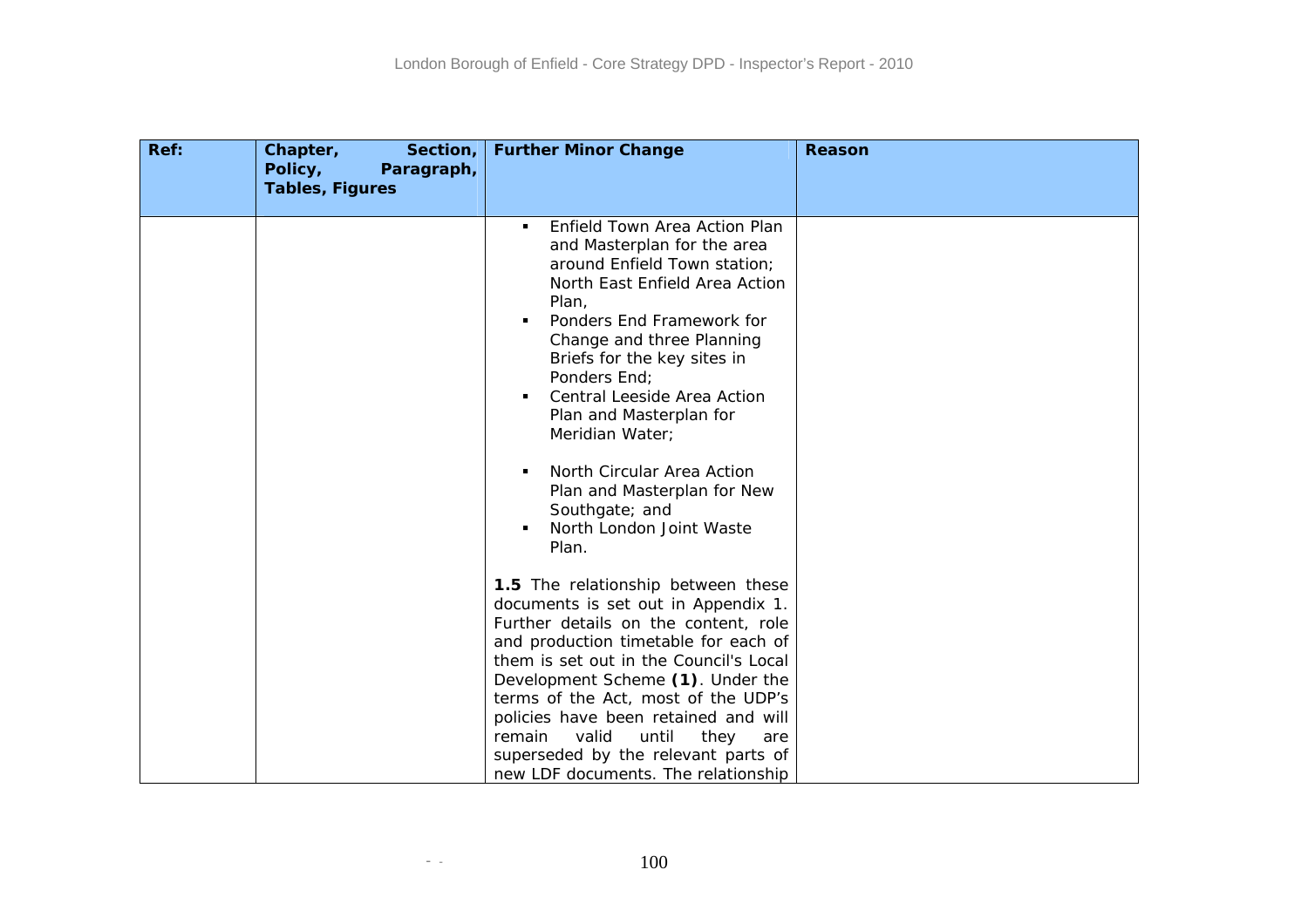| Ref: | Chapter,<br>Section,<br>Policy,<br>Paragraph,<br><b>Tables, Figures</b> | <b>Further Minor Change</b>                                                                                                                                                                                                                                                                                                                                                                                                                                                                                                                                                                                                                                                                                           | <b>Reason</b> |
|------|-------------------------------------------------------------------------|-----------------------------------------------------------------------------------------------------------------------------------------------------------------------------------------------------------------------------------------------------------------------------------------------------------------------------------------------------------------------------------------------------------------------------------------------------------------------------------------------------------------------------------------------------------------------------------------------------------------------------------------------------------------------------------------------------------------------|---------------|
|      |                                                                         | between existing UDP policies and<br>new LDF documents, and the UDP<br>policies which are superseded by this<br>Core Strategy are set out in<br>Appendix 2.                                                                                                                                                                                                                                                                                                                                                                                                                                                                                                                                                           |               |
|      |                                                                         | 1.2 About this document                                                                                                                                                                                                                                                                                                                                                                                                                                                                                                                                                                                                                                                                                               |               |
|      |                                                                         | 1.6 This Core Strategy sets out a<br>spatial planning framework for the<br>long term development of the<br>Borough for the next 15 to 20 years.<br>It is a strategic document providing<br>the broad strategy for the scale and<br>distribution of development and the<br>provision<br>0f<br>supporting<br>infrastructure,<br>ensuring<br>that<br>investment decisions are not made in<br>isolation but are properly coordinated<br>development<br>to<br>ensure<br>is.<br>sustainable. It contains core policies<br>for delivering the spatial vision,<br>guiding patterns of development and<br>is supported by other development<br>plan documents within the LDF such<br>as area action plans and a waste<br>plan. |               |
|      |                                                                         | 1.7 The Council has been working in<br>partnership with other infrastructure                                                                                                                                                                                                                                                                                                                                                                                                                                                                                                                                                                                                                                          |               |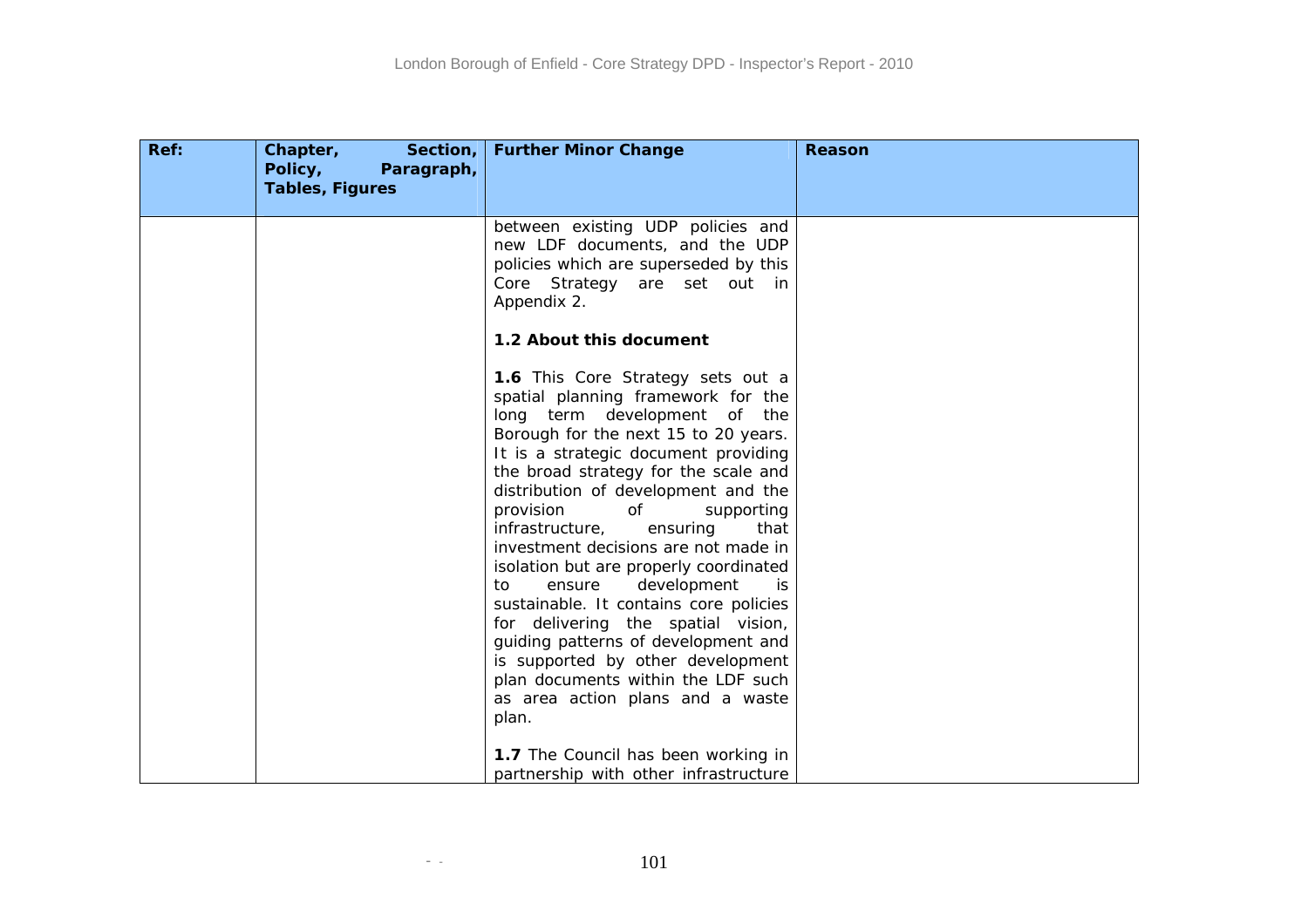| Ref: | Chapter,<br>Section,<br>Policy,<br>Paragraph,<br><b>Tables, Figures</b> | <b>Further Minor Change</b>                                                                                                                                                                                                                                                                                                                                                                                                                                                                                                                                                                                                                                                                                                       | Reason |
|------|-------------------------------------------------------------------------|-----------------------------------------------------------------------------------------------------------------------------------------------------------------------------------------------------------------------------------------------------------------------------------------------------------------------------------------------------------------------------------------------------------------------------------------------------------------------------------------------------------------------------------------------------------------------------------------------------------------------------------------------------------------------------------------------------------------------------------|--------|
|      |                                                                         | providers such as the Primary Care<br>Trust and Transport for London in<br>order to identify the range of<br>social,<br>physical,<br>and<br>green<br>infrastructure required to facilitate<br>the development set out in this Core<br>Strategy, particularly in the strategic<br>growth areas. Alongside the Core<br>Strategy, the Council has prepared<br>is preparing an Infrastructure<br>Delivery Plan, which sets out the<br>infrastructure required to support<br>future<br>housing<br>provision<br>and<br>predicted population growth in the<br>Borough, with details of when, where<br>and by whom the infrastructure will<br>be delivered. A summary of the core<br>infrastructure phasing is provided in<br>Chapter 10. |        |
|      |                                                                         | <b>1.8</b> The Core Strategy has evolved<br>following earlier consultations on the<br>key issues and options for the<br>Borough in 2007 and the Council's<br>preferred options in 2008. The Issues<br>and Options Report looked at the<br>problems, challenges, opportunities,<br>issues and the potential options to<br>with them. The Preferred<br>deal<br>Options Report took this further and                                                                                                                                                                                                                                                                                                                                 |        |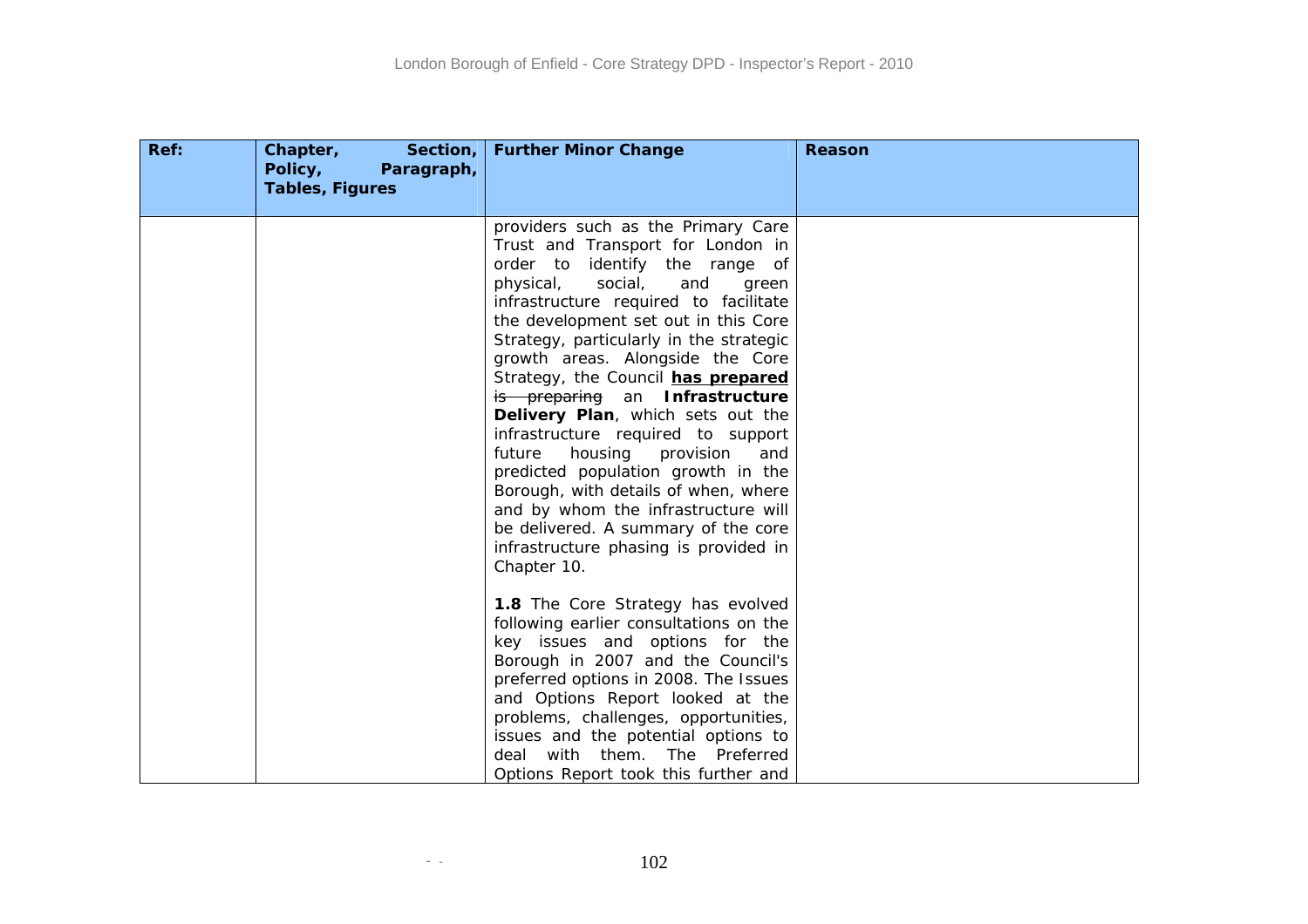| Ref: | Chapter,<br>Section,<br>Policy,<br>Paragraph,<br><b>Tables, Figures</b> | <b>Further Minor Change</b>                                                                                                                                                                                                                                                                                                                                                                                                                                                                                                                                                                                                                                                                                                                                                                                                                                                                                                                                                                                                                                              | Reason |
|------|-------------------------------------------------------------------------|--------------------------------------------------------------------------------------------------------------------------------------------------------------------------------------------------------------------------------------------------------------------------------------------------------------------------------------------------------------------------------------------------------------------------------------------------------------------------------------------------------------------------------------------------------------------------------------------------------------------------------------------------------------------------------------------------------------------------------------------------------------------------------------------------------------------------------------------------------------------------------------------------------------------------------------------------------------------------------------------------------------------------------------------------------------------------|--------|
|      |                                                                         | set out the Council's suggested<br>strategic spatial planning policies.<br>Further consultation on the preferred<br>options for strategic growth areas in<br>the Borough in 2009 helped to refine<br>strategy. Pre-submission<br>the<br>consultation took<br>place<br>in.<br>December 2009 and the Council<br>formally submitted the Core<br>Strategy in March 2010. Public<br>hearings sessions were held in<br>July<br>and<br>and<br>the<br>June<br>Inspector's binding report was<br>received on the ?? The Council<br>adopted the Core Strategy at Full<br>Council on the 10 <sup>th</sup> November<br>2010. Theis<br>adopted<br>Core<br>Submission version<br><u>Strategy</u><br>reflects a continuous 5 year<br>process and has taken account of<br>the extensive responses received<br>during<br>consultation<br>these<br>on<br>previous stages and sets out the<br>Council's spatial strategy for the<br>Borough for the next 15 to 20 years.<br>1.9 Each stage has been informed by<br>independent<br>sustainability<br>an<br>appraisal to evaluate the social, |        |
|      |                                                                         | economic and environmental effects                                                                                                                                                                                                                                                                                                                                                                                                                                                                                                                                                                                                                                                                                                                                                                                                                                                                                                                                                                                                                                       |        |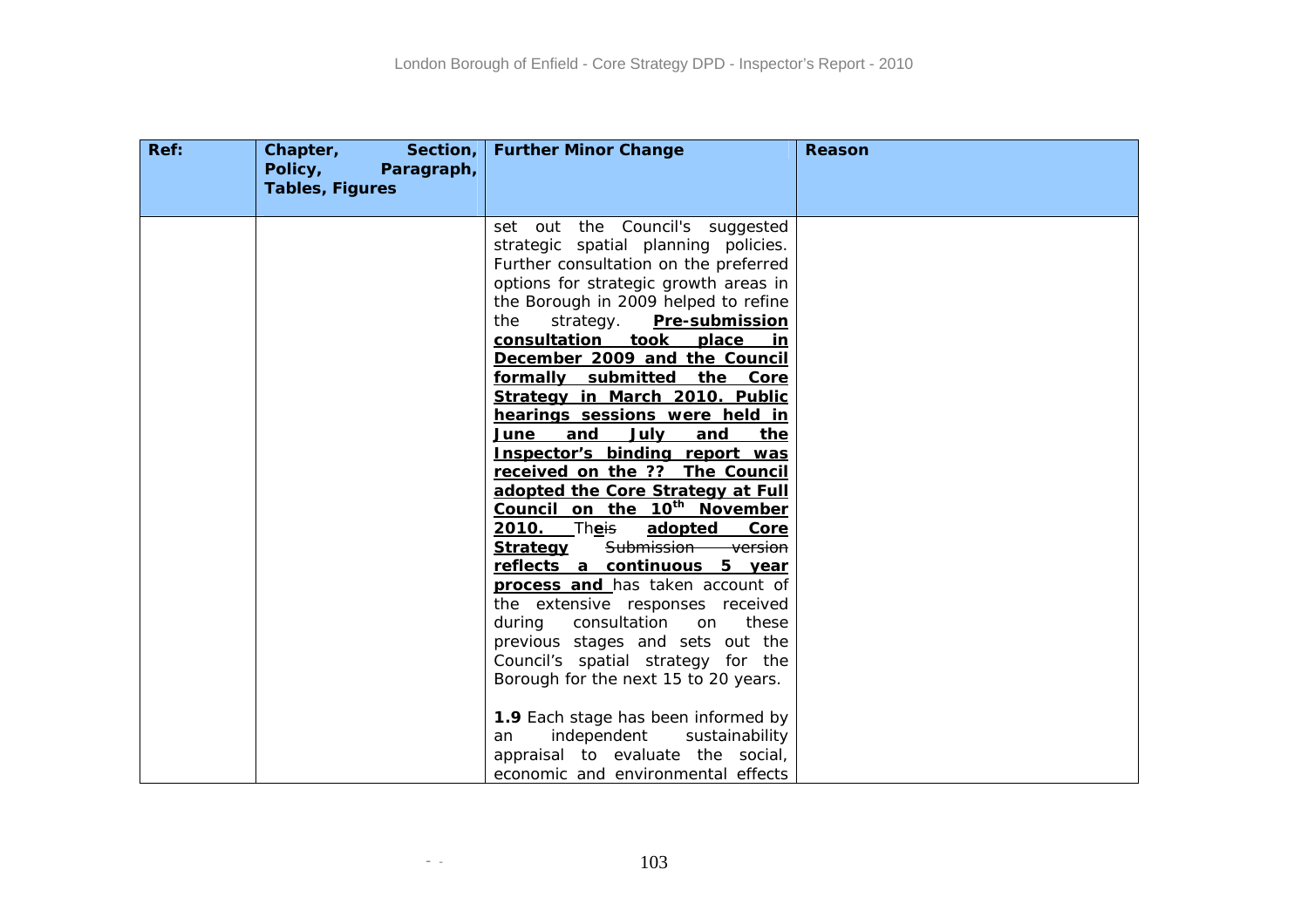| Ref: | Chapter,<br>Section,<br>Policy,<br>Paragraph,<br><b>Tables, Figures</b> | <b>Further Minor Change</b>                                                                                                                                                                                                                                                                                                                                                                                                                                                                                                                                                                                                                                                                                                                                          | <b>Reason</b> |
|------|-------------------------------------------------------------------------|----------------------------------------------------------------------------------------------------------------------------------------------------------------------------------------------------------------------------------------------------------------------------------------------------------------------------------------------------------------------------------------------------------------------------------------------------------------------------------------------------------------------------------------------------------------------------------------------------------------------------------------------------------------------------------------------------------------------------------------------------------------------|---------------|
|      |                                                                         | of the suggested options and final<br>preferred strategy. An Equalities<br>Impact Assessment (EqIA) has been<br>undertaken to ensure<br>that the<br>policies and proposals within the<br>Report do not discriminate against<br>specific groups<br>within<br>Enfield's<br>communities. The report has also<br>been subject to an Appropriate<br>Assessment (also known<br>as a<br>Habitats Regulations Assessment) to<br>ensure that the Core Strategy does<br>not adversely impact upon nature<br>conservation sites<br>of European<br>(the<br>Importance<br>Natura<br>2000<br>network and Ramsar sites). The LDF<br>is also informed by a number of<br>technical studies which contribute to<br>the evidence underpinning the Core<br>Strategy and other documents. |               |
|      |                                                                         | Further information on the evidence<br>base is set out in Appendix 4.<br>1.10 The final Core Strategy will be<br>by<br>accompanied<br>a fully<br>is.<br>interactive, on-line<br>Proposals<br>Map in addition to a paper format<br>Proposals Map<br>illustrating<br>the<br>the<br>boundaries<br>0f<br>various<br>designations set out in the main                                                                                                                                                                                                                                                                                                                                                                                                                     |               |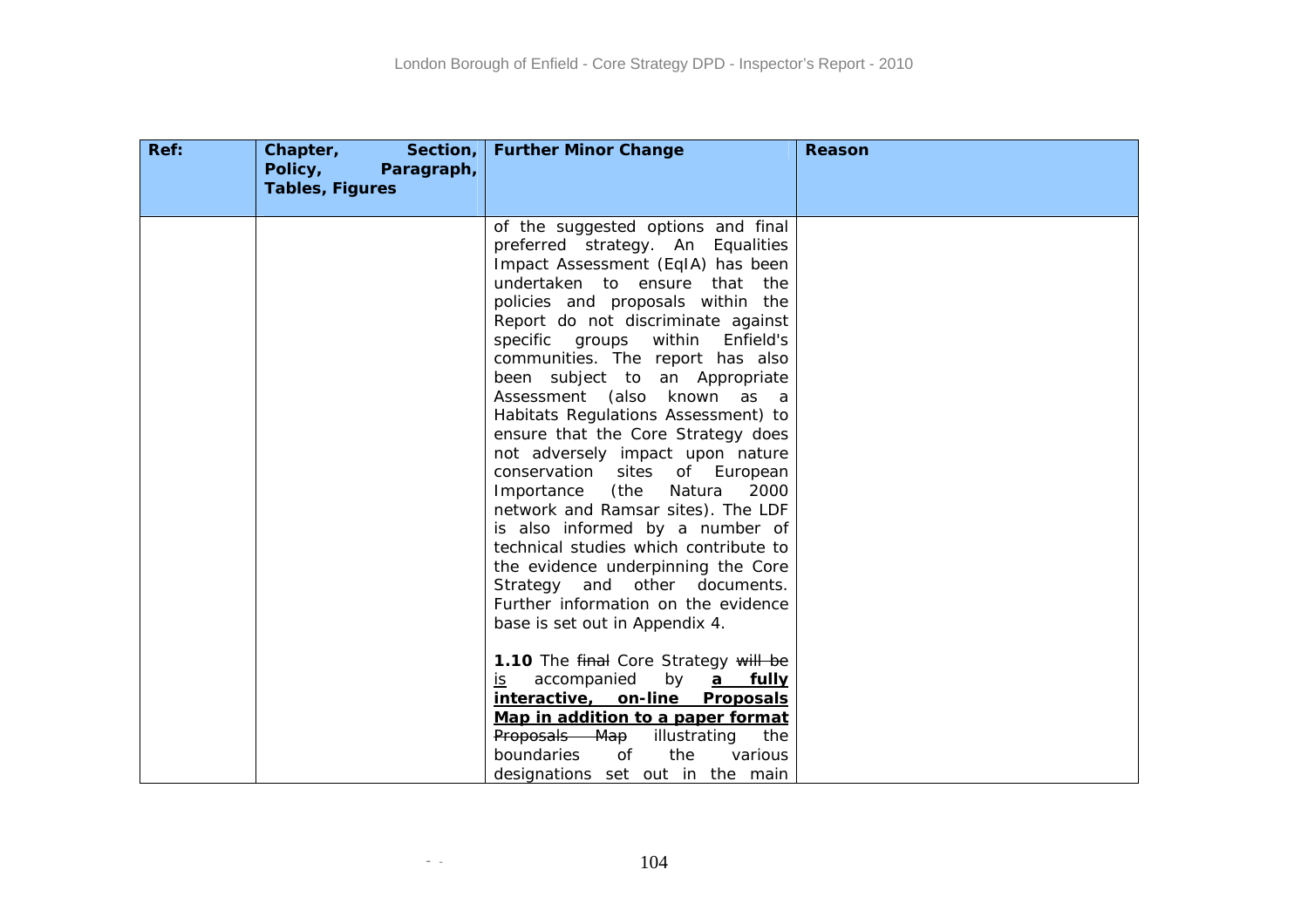| Ref: | Chapter,<br>Section,<br>Policy,<br>Paragraph,<br><b>Tables, Figures</b> | <b>Further Minor Change</b>                                                                                                                                                                                                                                                                                         | <b>Reason</b> |
|------|-------------------------------------------------------------------------|---------------------------------------------------------------------------------------------------------------------------------------------------------------------------------------------------------------------------------------------------------------------------------------------------------------------|---------------|
|      |                                                                         | body of the Report. The designations<br>to be shown on the Proposals Map<br>are set out in the illustrative maps in<br>Appendix 7. Once the Submission<br>Core Strategy is found to be sound it<br>will be adopted and supported by a<br>fully interactive, on-line Proposals<br>Map in addition to a paper format. |               |
|      |                                                                         | The Structure of this Report                                                                                                                                                                                                                                                                                        |               |
|      |                                                                         | 1.11 Chapter 2 contains a brief<br>description of the national, regional<br>and local policy and guidance which<br>inform the Core Strategy. It then<br>summarises the context for this<br>report, giving a spatial overview of<br>Enfield highlighting the key strategic<br>planning issues.                       |               |
|      |                                                                         | 1.12 Chapter 3 "Enfield Spatial<br>Strategy", puts forward the Council's<br>spatial vision, strategic objectives<br>and a spatial strategy for Enfield.                                                                                                                                                             |               |
|      |                                                                         | 1.13 Chapters 5 to 8 set out policies<br>for specific themes such as housing,<br>economic development, the physical<br>environment and travel. Chapter 9<br>sets out more detailed policies for                                                                                                                     |               |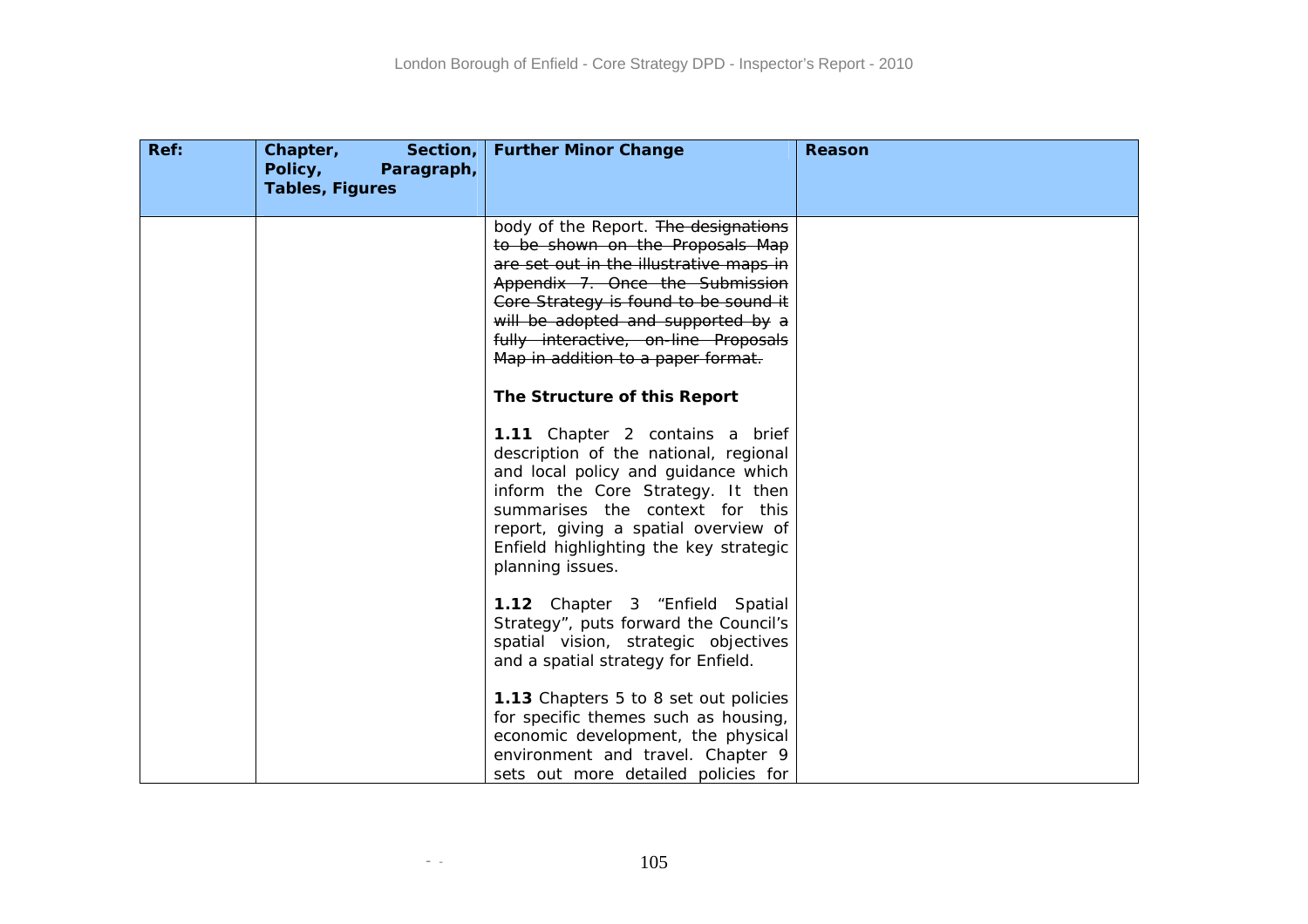| Ref: | Chapter, Section,<br>Policy,<br>Paragraph,<br><b>Tables, Figures</b> | <b>Further Minor Change</b>                                                                                                                                                                            | Reason |
|------|----------------------------------------------------------------------|--------------------------------------------------------------------------------------------------------------------------------------------------------------------------------------------------------|--------|
|      |                                                                      | strategic growth areas in the<br>Borough and the Council's place<br>shaping priority areas.                                                                                                            |        |
|      |                                                                      | 1.14 Chapter 10 looks at how the<br>Core Strategy will be delivered and<br>monitored.                                                                                                                  |        |
|      |                                                                      | 1.3 How to make representations<br>on this document                                                                                                                                                    |        |
|      |                                                                      | <b>1.15-This Core Strategy Submission</b><br>Report and its accompanying<br>Sustainability Appraisal are available<br>to view at the following locations:                                              |        |
|      |                                                                      | <b>-</b> Enfield's Public Libraries<br>- The Civic Centre, Enfield<br><del>Town.</del>                                                                                                                 |        |
|      |                                                                      | <b>1.16</b> The documents are also<br>available to view on the Council's<br>website<br><del>at∶</del><br>www.enfield.gov.uk/core-strategy                                                              |        |
|      |                                                                      | <b>1.17</b> Representations are invited<br>relating to issues of soundness on<br>this document. To be sound a core<br>strategy should be justified, effective<br>and consistent which national policy. |        |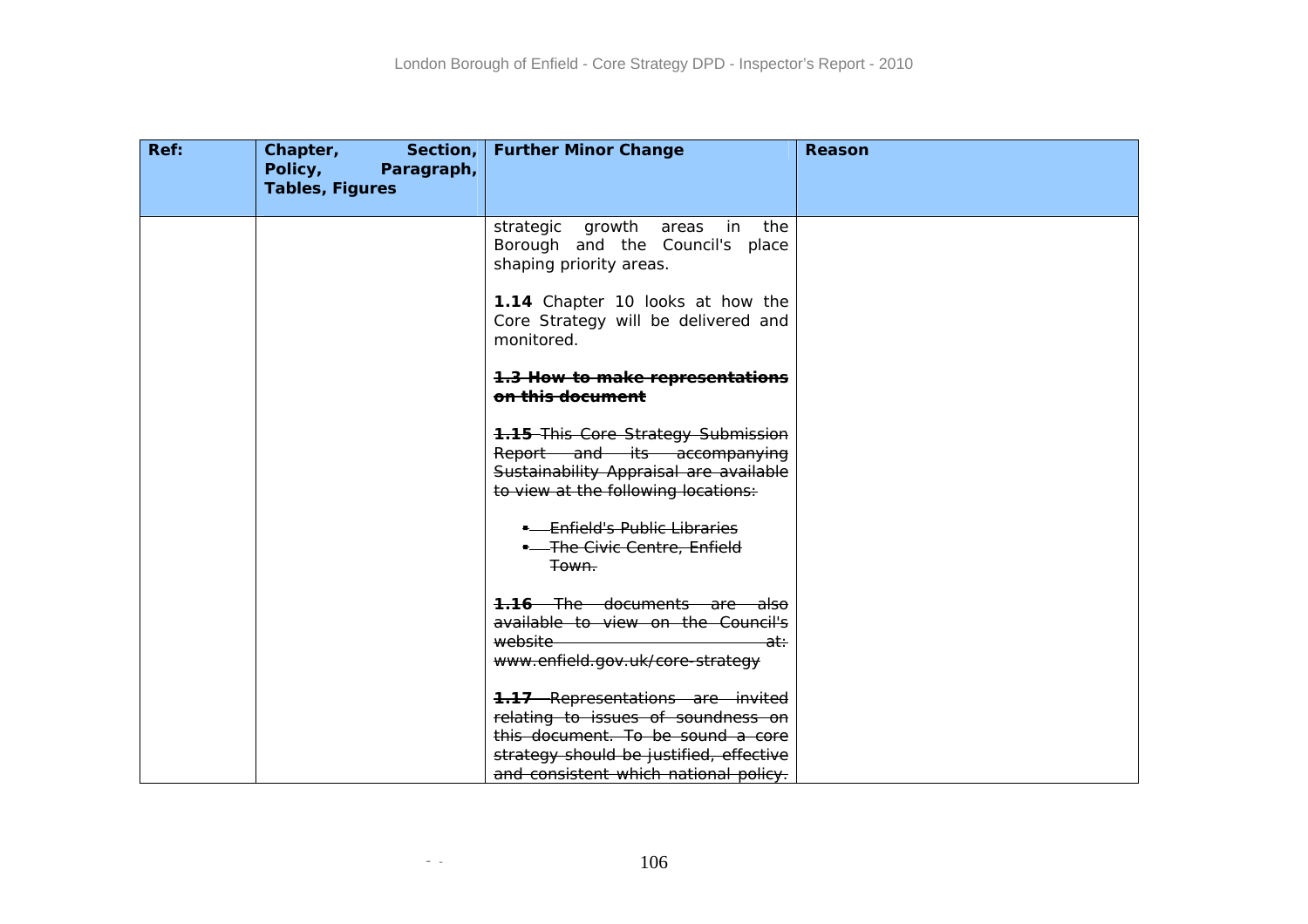| Ref: | Chapter,<br>Section,<br>Policy,<br>Paragraph,<br><b>Tables, Figures</b> | <b>Further Minor Change</b>                                                                                                                                                                    | Reason |
|------|-------------------------------------------------------------------------|------------------------------------------------------------------------------------------------------------------------------------------------------------------------------------------------|--------|
|      |                                                                         | Justified means that the document<br>must be founded on a robust and<br>credible evidence base and is the                                                                                      |        |
|      |                                                                         | most appropriate strategy when<br>considered against the reasonable<br>alternatives. Effective means that the                                                                                  |        |
|      |                                                                         | document must be deliverable,<br>flexible and able to be monitored.                                                                                                                            |        |
|      |                                                                         | <b>1.18</b> Representations can be made<br>from Monday 14th December 2009<br>until Friday 29th January 2010. We<br>would encourage you to send us your<br>comments using the Council's on-line |        |
|      |                                                                         | consultation system. On-line<br>consultation is the easiest and most<br>convenient way to make your<br>comments. To access this system,                                                        |        |
|      |                                                                         | view the document and submit your<br>comments please use the following<br><del>link:</del>                                                                                                     |        |
|      |                                                                         | http://consult.enfield.gov.uk/po<br><del>rtal</del>                                                                                                                                            |        |
|      |                                                                         | 1.19 Alternatively, you may also<br>make your comments in writing and<br>send them to:                                                                                                         |        |
|      |                                                                         | <b>The Planning Policy Team</b><br>Place Shaping and<br>Enterprise                                                                                                                             |        |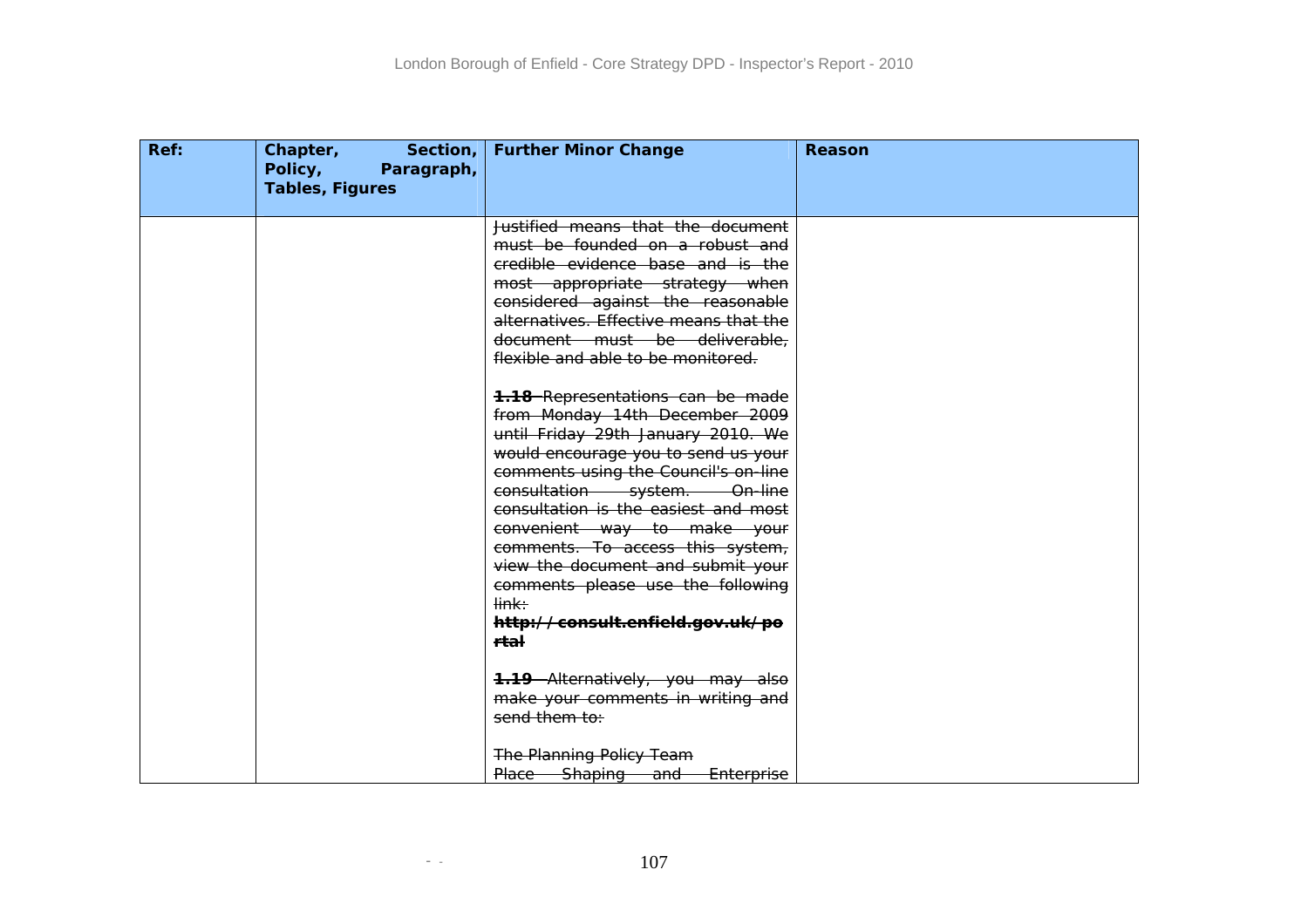| Ref: | <b>Example Section,  </b><br>Chapter,<br>Policy,<br>Paragraph,<br><b>Tables, Figures</b> | <b>Further Minor Change</b>                                                                                                                                                                                                                                                          | Reason |
|------|------------------------------------------------------------------------------------------|--------------------------------------------------------------------------------------------------------------------------------------------------------------------------------------------------------------------------------------------------------------------------------------|--------|
|      |                                                                                          | <b>Department</b><br>London Borough of Enfield<br>Civic Centre<br>Silver Street<br>Enfield<br><b>EN1 3XA</b><br>Tel: 020 8379 1634 Or Fax: 020 8379<br>3887 Or email: Idf@enfield.gov.uk<br><b>1.20</b> Please also remember to<br>complete and return the equal                     |        |
|      |                                                                                          | opportunities monitoring form.<br>1.21 The closing date for<br>comments is Friday 29th January<br><del>2010.</del><br>1.22 Please note that all comments<br>made on the Core Strategy                                                                                                |        |
|      |                                                                                          | Submission Report will be made<br>available for public inspection.<br>What happens next<br><b>1.23</b> Following this period the<br>Council will submit the Core Strategy<br>to the Secretary of State for<br>Communities and Local Government<br>who will arrange for it to have an |        |
|      |                                                                                          | independent examination. It is<br>anticipated that this will take place in                                                                                                                                                                                                           |        |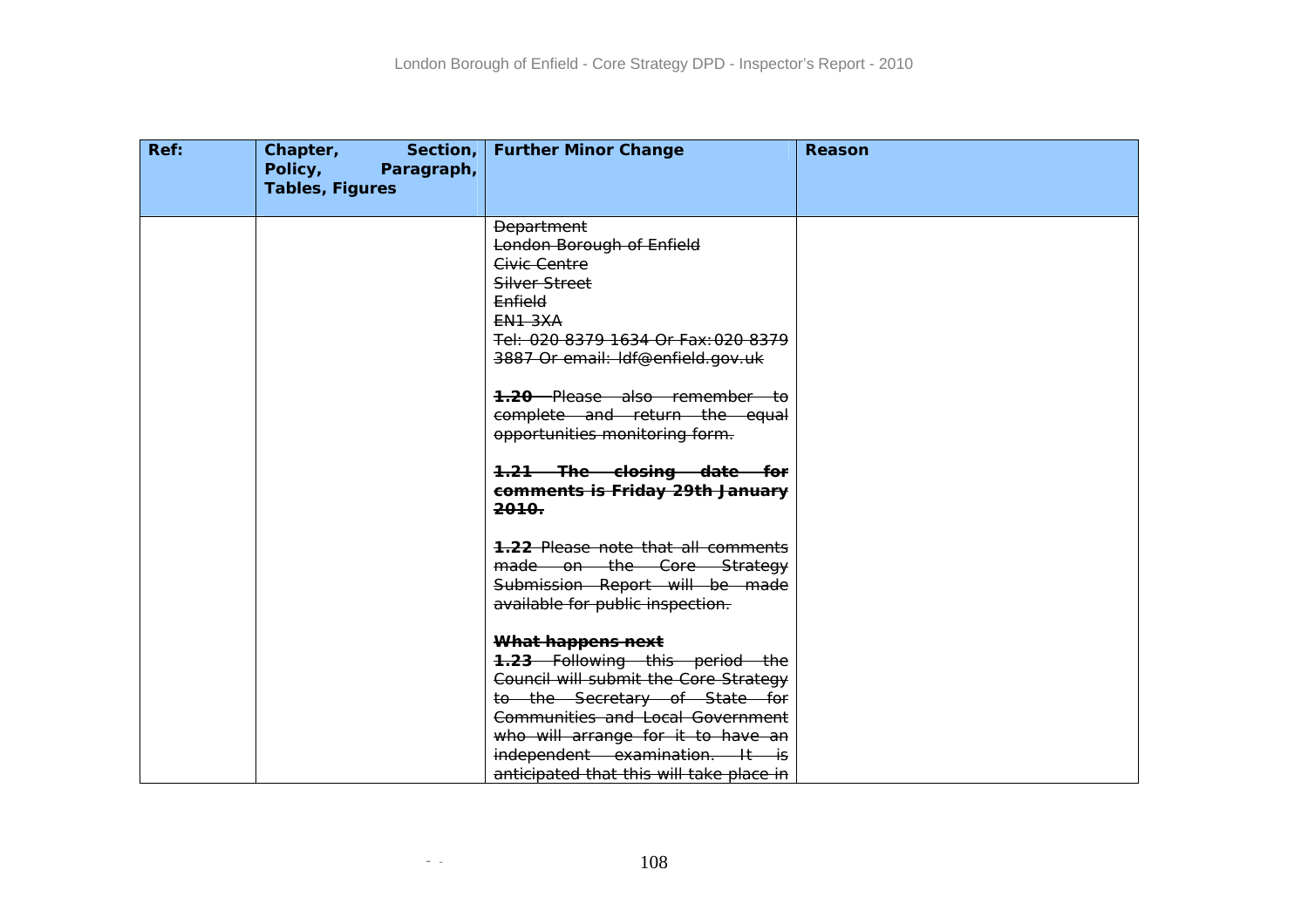| Ref:          | Section,<br>Chapter,<br>Policy,<br>Paragraph,<br><b>Tables, Figures</b> | <b>Further Minor Change</b>                                                                                                                                                                                                                                                                                                                                                                                                               | <b>Reason</b>                                                    |
|---------------|-------------------------------------------------------------------------|-------------------------------------------------------------------------------------------------------------------------------------------------------------------------------------------------------------------------------------------------------------------------------------------------------------------------------------------------------------------------------------------------------------------------------------------|------------------------------------------------------------------|
|               |                                                                         | Spring 2010.                                                                                                                                                                                                                                                                                                                                                                                                                              |                                                                  |
| <b>FMC 73</b> | <b>Appendix 5</b><br>Table 5.1                                          | Update table in several places.<br>Page 184<br>Update column 1: Under Information<br>Source:<br><b>Hertsmere Borough Council</b><br>Core Strategy (December 2008)<br>Submission 2009 (Withdrawn)<br>Update table columns on page 185<br><b>London Borough of Haringey</b><br>Column 1: Information<br>Update<br>Source:<br><b>Core Strategy Preferred Options</b><br><b>Proposed Submission 2010</b><br>Update Column 2: Relevant Polices | Update status of adjoining borough's<br>policies & developments. |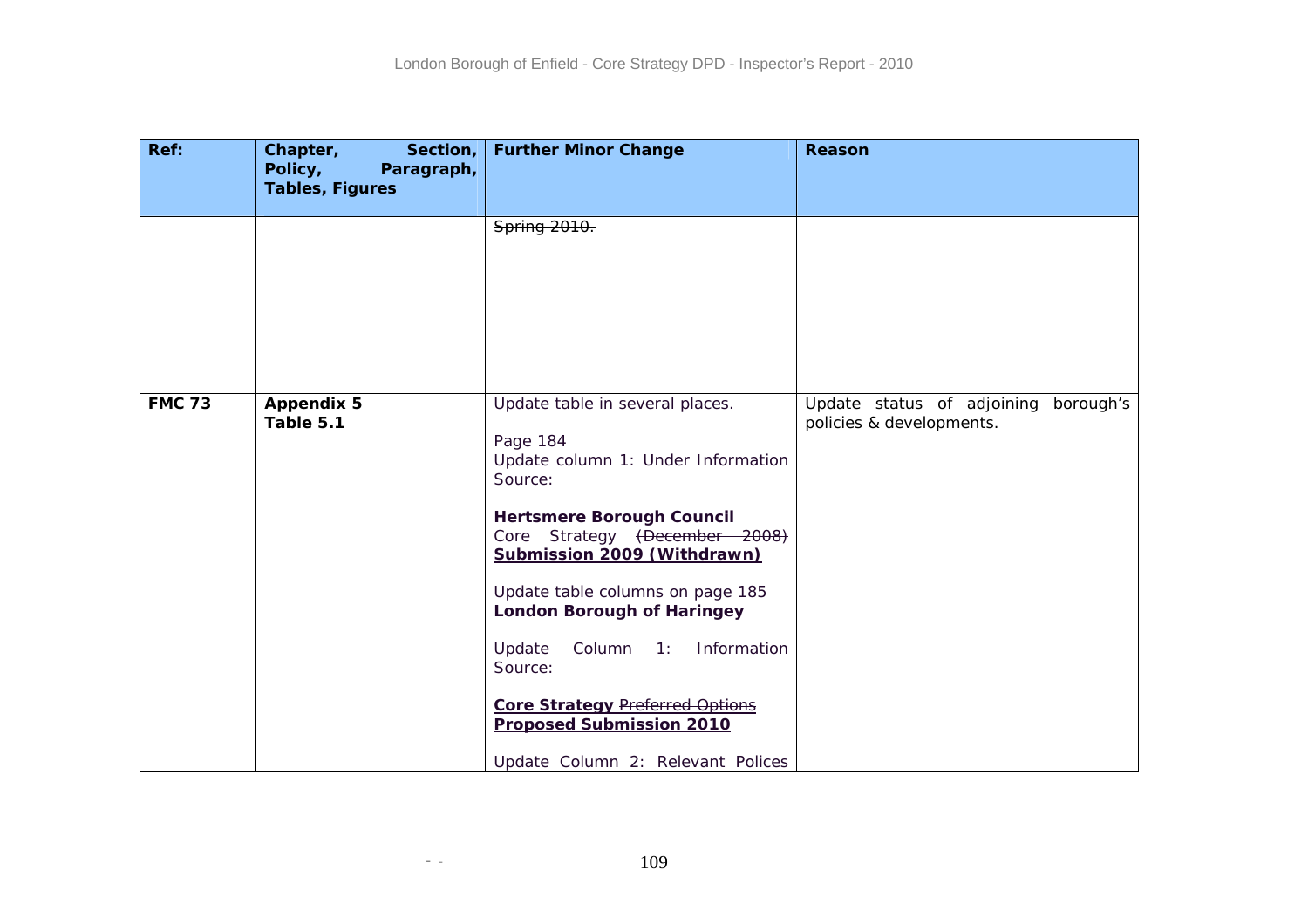| Ref: | Chapter,<br>Section, $ $<br>Policy,<br>Paragraph,<br><b>Tables, Figures</b> | <b>Further Minor Change</b>                                                                                                                                                                                                                     | Reason |
|------|-----------------------------------------------------------------------------|-------------------------------------------------------------------------------------------------------------------------------------------------------------------------------------------------------------------------------------------------|--------|
|      |                                                                             | and Development:                                                                                                                                                                                                                                |        |
|      |                                                                             | Tottenham<br>Hale<br>and<br>Haringey<br>Heartlands are identified as the key<br>growth areas, where future growth<br>will be directed.                                                                                                          |        |
|      |                                                                             | Central Leeside is identified as a key<br>growth area, with the majority lying<br>within Enfield and a portion<br>extending over Enfield's boundary to<br>the south, to include employment<br>land within Haringey.                             |        |
|      |                                                                             | Major development is also proposed<br>at Northumberland Park as part<br>of the overall investment in<br>Tottenham Hotspurs Football Ground<br>which includes redevelopment of the<br>stadium,<br>retail,<br>leisure<br>and<br>residential uses. |        |
|      |                                                                             | Update Column 3: Cross Borough<br>Implications:                                                                                                                                                                                                 |        |
|      |                                                                             | Development proposed in Haringey,<br>particular<br>in<br>the<br>in<br>Northumberland<br>Park<br>area<br>(which relates most closely to<br>the Enfield border) will have                                                                         |        |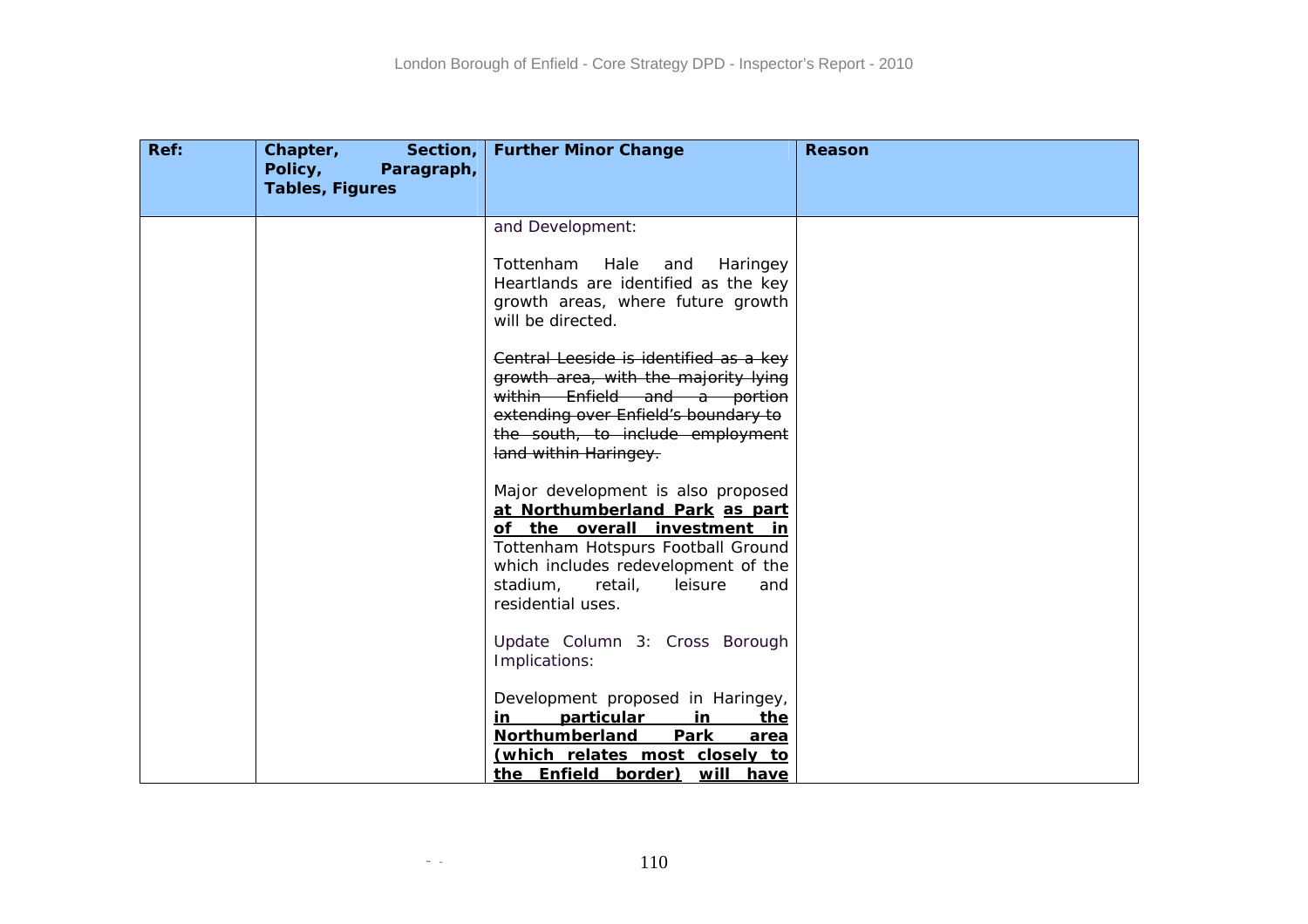| Ref: | Chapter,<br>Section,<br>Policy,<br>Paragraph,<br><b>Tables, Figures</b> | <b>Further Minor Change</b>                                                                                                                                                                                                                                                                       | <b>Reason</b> |
|------|-------------------------------------------------------------------------|---------------------------------------------------------------------------------------------------------------------------------------------------------------------------------------------------------------------------------------------------------------------------------------------------|---------------|
|      |                                                                         | cross borough issues for Enfield in<br>terms of the transport network, and<br>in the provision of green, community<br>and physical infrastructure, for which<br>a co-ordinated approach will enable<br>the timely and efficient delivery of<br>development,<br>infrastructure<br>and<br>services. |               |
|      |                                                                         | A high quality station square and<br>state of the art public transport<br>interchange at Tottenham Hale is<br>proposed.                                                                                                                                                                           |               |
|      |                                                                         | TfL are working with Haringey<br>Council proposing to return the<br>Tottenham Hale Gyratory to two way<br>working. Consultation on this project<br>is expected to commence in<br>October 2009.                                                                                                    |               |
|      |                                                                         | Update table page 186                                                                                                                                                                                                                                                                             |               |
|      |                                                                         | Update column 1: Under Information<br>Source                                                                                                                                                                                                                                                      |               |
|      |                                                                         | <b>Borough</b><br>London<br><b>of</b><br>Under<br><b>Waltham Forest</b>                                                                                                                                                                                                                           |               |
|      |                                                                         | Core Strategy Issues & Options (June                                                                                                                                                                                                                                                              |               |